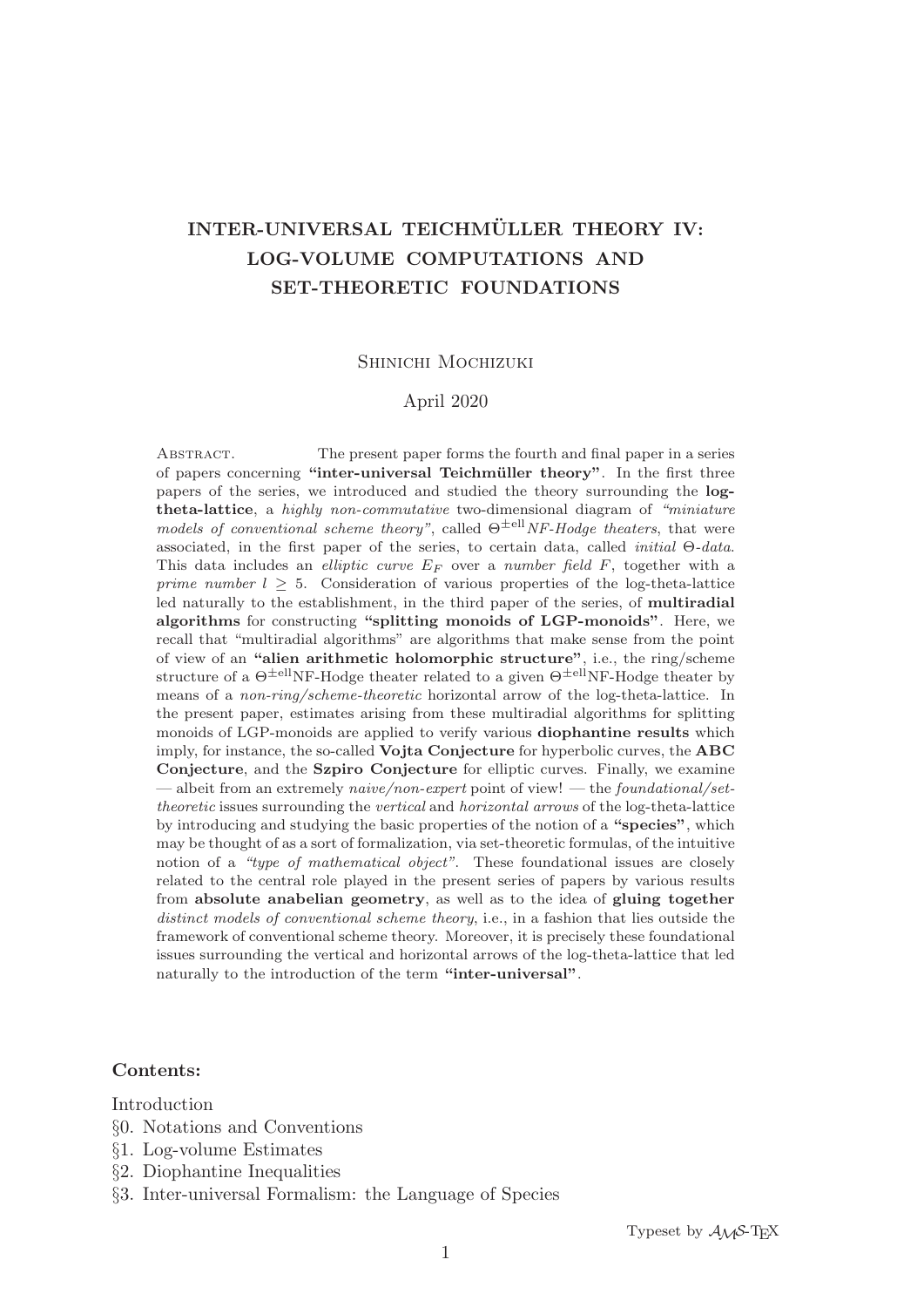## **Introduction**

The present paper forms the fourth and final paper in a series of papers concerning "inter-universal Teichmüller theory". In the first three papers, [IUTchI], [IUTchII], and [IUTchIII], of the series, we introduced and studied the theory surrounding the **log-theta-lattice** [cf. the discussion of [IUTchIII], Introduction], a highly non-commutative two-dimensional diagram of "miniature models of conventional scheme theory", called  $\Theta^{\pm \text{ell}} N F$ -Hodge theaters, that were associated, in the first paper [IUTchI] of the series, to certain data, called *initial*  $\Theta$ -*data*. This data includes an *elliptic curve*  $E_F$  over a *number field* F, together with a *prime* number  $l > 5$  [cf. [IUTchI], §I1]. Consideration of various properties of the logtheta-lattice leads naturally to the establishment of **multiradial algorithms** for constructing **"splitting monoids of LGP-monoids"** [cf. [IUTchIII], Theorem A]. Here, we recall that "multiradial algorithms" [cf. the discussion of the Introductions to [IUTchII], [IUTchIII]] are algorithms that make sense from the point of view of an **"alien arithmetic holomorphic structure"**, i.e., the ring/scheme structure of a  $\Theta^{\pm \text{ell}}$ NF-Hodge theater related to a given  $\Theta^{\pm \text{ell}}$ NF-Hodge theater by means of a non-ring/scheme-theoretic horizontal arrow of the log-theta-lattice. In the final portion of [IUTchIII], by applying these multiradial algorithms for splitting monoids of LGP-monoids, we obtained estimates for the log-volume of these LGP-monoids [cf. [IUTchIII], Theorem B]. In the present paper, these estimates will be applied to verify various **diophantine results**.

In §1 of the present paper, we start by discussing various elementary estimates for the log-volume of various tensor products of the modules obtained by applying the p-adic logarithm to the local units  $-$  i.e., in the terminology of [IUTchIII], "tensor packets of log-shells" [cf. the discussion of [IUTchIII], Introduction] — in terms of various well-known invariants, such as differents, associated to a mixedcharacteristic nonarchimedean local field [cf. Propositions 1.1, 1.2, 1.3, 1.4]. We then discuss similar — but technically much simpler! — log-volume estimates in the case of complex archimedean local fields [cf. Proposition 1.5]. After reviewing a certain classical estimate concerning the distribution of prime numbers [cf. Proposition 1.6], as well as some elementary general nonsense concerning weighted averages [cf. Proposition 1.7] and well-known elementary facts concerning elliptic curves [cf. Proposition 1.8], we then proceed to compute explicitly, in more elementary language, the quantity that was estimated in [IUTchIII], Theorem B. These computations yield a quite strong/explicit **diophantine inequality** [cf. Theorem 1.10] concerning elliptic curves that are in **"sufficiently general position"**, so that one may apply the general theory developed in the first three papers of the series.

In §2 of the present paper, after reviewing another classical estimate concerning the distribution of prime numbers [cf. Proposition 2.1, (ii)], we then proceed to apply the theory of [GenEll] to **reduce** various diophantine results concerning an **arbitrary** elliptic curve over a number field to results of the type obtained in Theorem 1.10 concerning elliptic curves that are in **"sufficiently general position"** [cf. Corollary 2.2]. This reduction allows us to derive the following result [cf. Corollary 2.3], which constitutes the **main application** of the "inter-universal Teichmüller theory" developed in the present series of papers.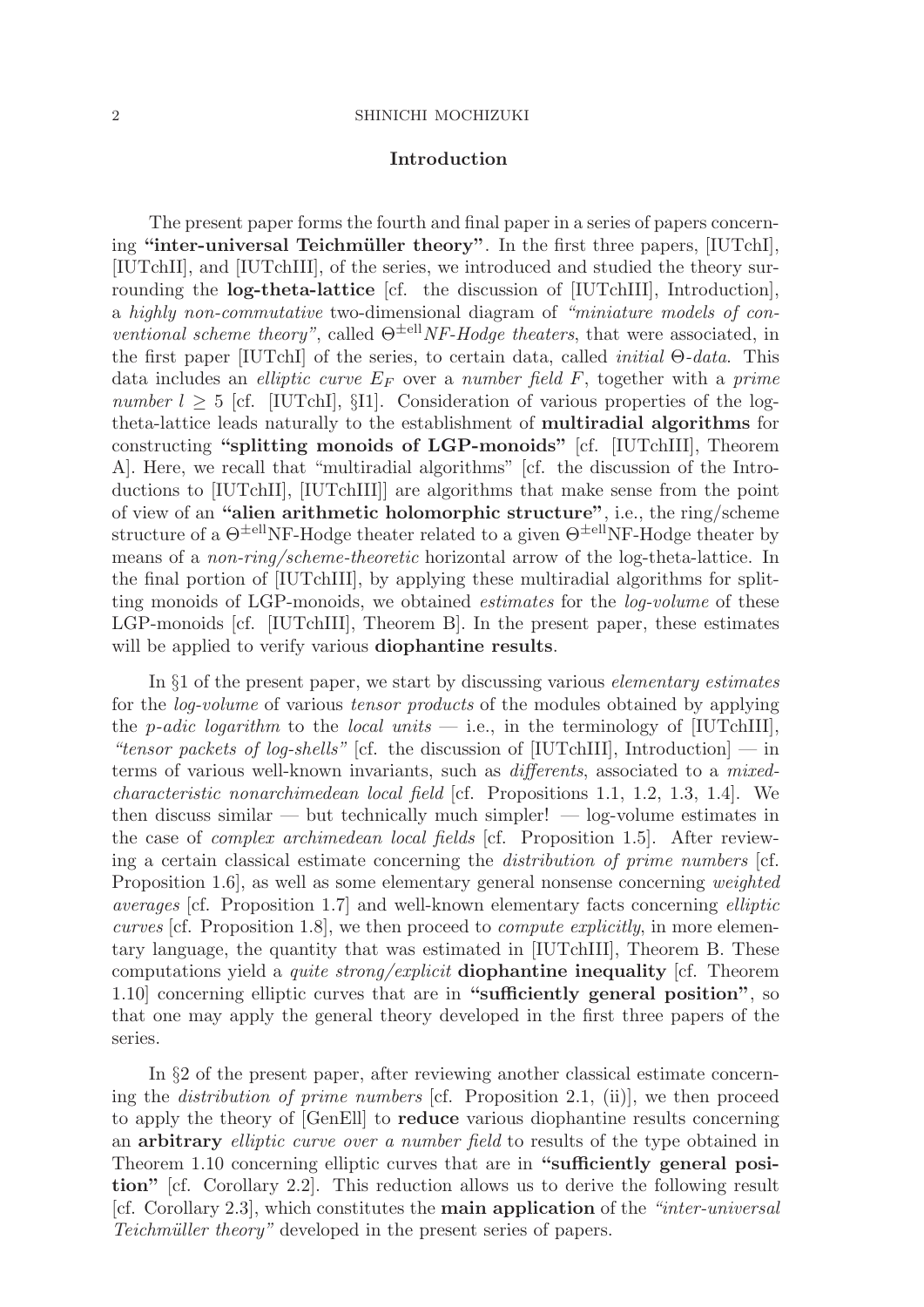**Theorem A.** (Diophantine Inequalities) Let X be a smooth, proper, geometrically connected curve over a number field;  $D \subseteq X$  a reduced divisor;  $U_X \stackrel{\text{def}}{=} X \backslash D$ ; d a positive integer;  $\epsilon \in \mathbb{R}_{>0}$  a positive real number. Write  $\omega_X$  for the canonical sheaf on X. Suppose that  $U_X$  is a **hyperbolic curve**, *i.e.*, that the degree of the line bundle  $\omega_X(D)$  is **positive**. Then, relative to the notation of [GenEll] [reviewed in the discussion preceding Corollary 2.2 of the present paper], one has an **inequality of "bounded discrepancy classes"**

$$
\text{ht}_{\omega_X(D)} \le (1+\epsilon)(\log \text{-diff}_X + \log \text{-cond}_D)
$$

of functions on  $U_X(\overline{\mathbb{Q}})^{\leq d}$  — i.e., the function  $(1+\epsilon)(\log-diff_X + \log\text{-cond}_D)$  – ht<sub>ω $X(D)$ </sub> is bounded below by a **constant** on  $U_X(\overline{Q})^{\leq d}$  [cf. [GenEll], Definition 1.2, (ii), as well as Remark 2.3.1, (ii), of the present paper).

Thus, Theorem A asserts an *inequality* concerning the *canonical height* [i.e., "ht<sub> $\omega_X(D)$ </sub>"], the *logarithmic different* [i.e., "log-diff<sub>X</sub>"], and the *logarithmic conduc*tor [i.e., "log-cond<sub>D</sub>"] of points of the curve  $U_X$  valued in number fields whose extension degree over  $\mathbb{Q}$  is  $\leq d$ . In particular, the so-called **Vojta Conjecture** for hyperbolic curves, the **ABC Conjecture**, and the **Szpiro Conjecture** for elliptic curves all follow as special cases of Theorem A. We refer to [Vjt] for a detailed exposition of these conjectures.

Finally, in §3, we examine — albeit from an extremely *naive/non-expert* point of view! — certain **foundational issues** underlying the theory of the present series of papers. Typically in mathematical discussions [i.e., by mathematicians who are not equipped with a detailed knowledge of the theory of foundations!] — such as, for instance, the theory developed in the present series of papers! — one defines various **"types of mathematical objects"** [i.e., such as groups, topological spaces, or schemes], together with a notion of "morphisms" between two particular examples of a specific type of mathematical object [i.e., morphisms between groups, between topological spaces, or between schemes]. Such objects and morphisms [typically] determine a category. On the other hand, if one restricts one's attention to such a category, then one must keep in mind the fact that the structure of the category  $-$  i.e., which consists only of a collection of objects and morphisms satisfying certain properties! — does not include any mention of the various sets and conditions satisfied by those sets that give rise to the "type of mathematical object" under consideration. For instance, the data consisting of the underlying set of a group, the group multiplication law on the group, and the properties satisfied by this group multiplication law cannot be recovered [at least in an a priori sense!] from the structure of the "category of groups". Put another way, although the notion of a "type of mathematical object" may give rise to a "category of such objects", the notion of a "type of mathematical object" is much stronger — in the sense that it involves much more mathematical structure — than the notion of a category. Indeed, a given "type of mathematical object" may have a very complicated internal structure, but may give rise to a category equivalent to a one-morphism category [i.e., a category with precisely one morphism]; in particular, in such cases, the structure of the associated category does not retain any information of interest concerning the internal structure of the "type of mathematical object" under consideration.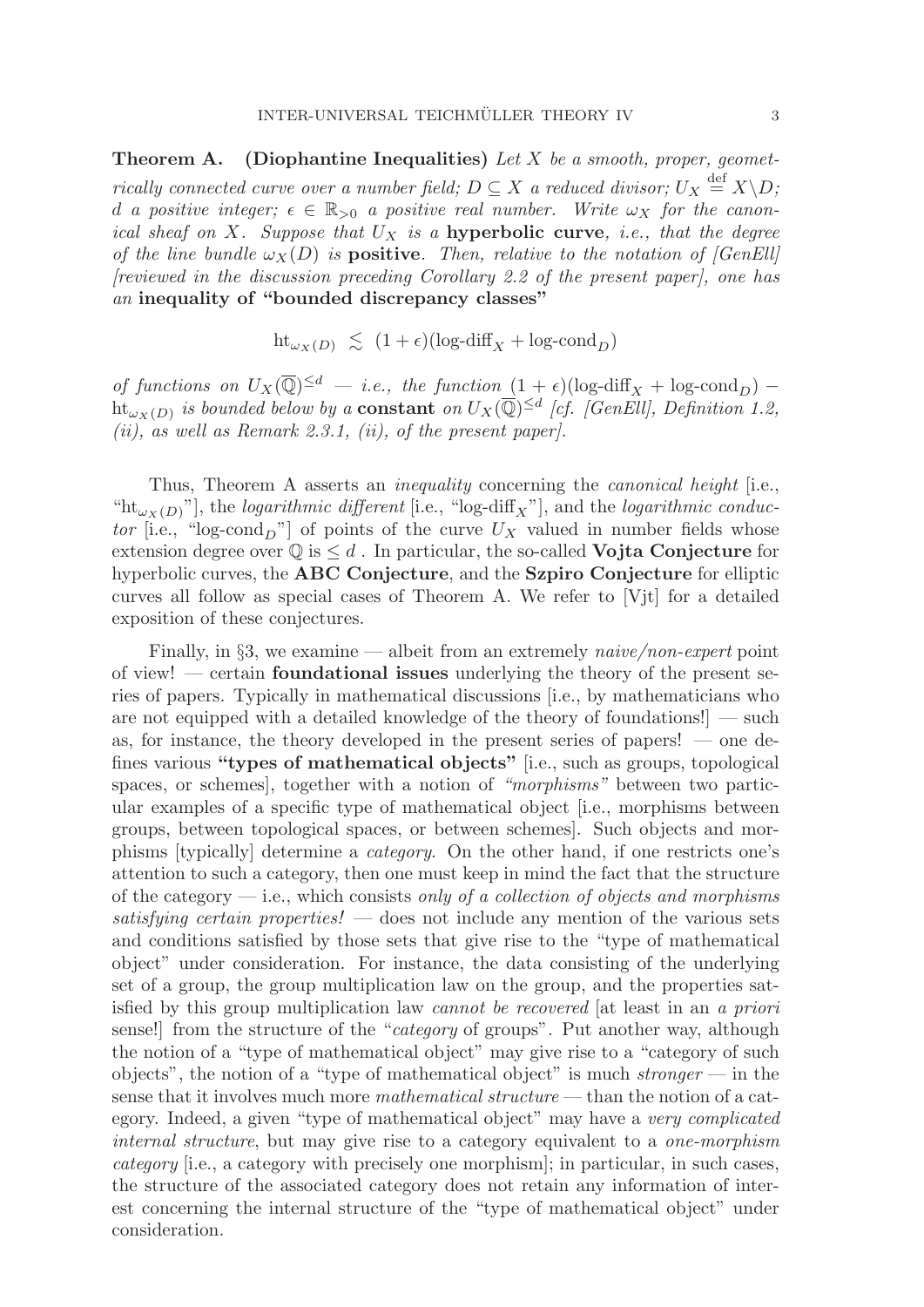In Definition 3.1, (iii), we formalize this intuitive notion of a "type of mathematical object" by defining the notion of a **species** as, roughly speaking, a collection of set-theoretic formulas that gives rise to a category in any given model of set theory [cf. Definition 3.1, (iv)], but, unlike any specific category [e.g., of groups, etc.] is **not confined** to any **specific model of set theory**. In a similar vein, by working with *collections of set-theoretic formulas*, one may define a species-theoretic analogue of the notion of a functor, which we refer to as a **mutation** [cf. Definition 3.3, (i)]. Given a diagram of mutations, one may then define the notion of a "mutation that extracts, from the diagram, a certain portion of the types of mathematical objects that appear in the diagram that is invariant with respect to the mutations in the diagram"; we refer to such a mutation as a **core** [cf. Definition 3.3, (v)].

One fundamental example, in the context of the present series of papers, of a diagram of mutations is the usual set-up of **[absolute] anabelian geometry** [cf. Example 3.5 for more details]. That is to say, one begins with the species constituted by schemes satisfying certain conditions. One then considers the mutation

$$
X \quad \leadsto \quad \Pi_X
$$

that associates to such a scheme X its étale fundamental group  $\Pi_X$  [say, considered up to inner automorphisms]. Here, it is important to note that the codomain of this mutation is the species constituted by topological groups [say, considered up to inner automorphisms] that satisfy certain conditions which do not include any information concerning how the group is related [for instance, via some sort of ´etale fundamental group mutation] to a scheme. The notion of an **anabelian reconstruction algorithm** may then be formalized as a *mutation* that forms a "mutation-quasi-inverse" to the fundamental group mutation.

Another fundamental example, in the context of the present series of papers, of a diagram of mutations arises from the Frobenius morphism in positive characteristic scheme theory [cf. Example 3.6 for more details]. That is to say, one fixes a prime number p and considers the *species* constituted by reduced quasi-compact schemes of characteristic  $p$  and quasi-compact morphisms of schemes. One then considers the mutation that associates

$$
S \quad \leadsto \quad S^{(p)}
$$

to such a scheme S the scheme  $S^{(p)}$  with the same topological space, but whose regular functions are given by the p-th powers of the regular functions on the original scheme. Thus, the domain and codomain of this mutation are given by the same species. One may also consider a log scheme version of this example, which, at the level of monoids, corresponds, in essence, to assigning

$$
M \quad \leadsto \quad p \cdot M
$$

to a torsion-free abelian monoid M the submonoid  $p \cdot M \subseteq M$  determined by the image of multiplication by  $p$ . Returning to the case of schemes, one may then observe that the well-known constructions of the **perfection** and the **étale site** 

$$
S \quad \leadsto \quad S^{\rm pf}; \quad S \quad \leadsto \quad S_{\rm \acute{e}t}
$$

associated to a reduced scheme S of characteristic p give rise to **cores** of the diagram obtained by considering iterates of the **"Frobenius mutation"** just discussed.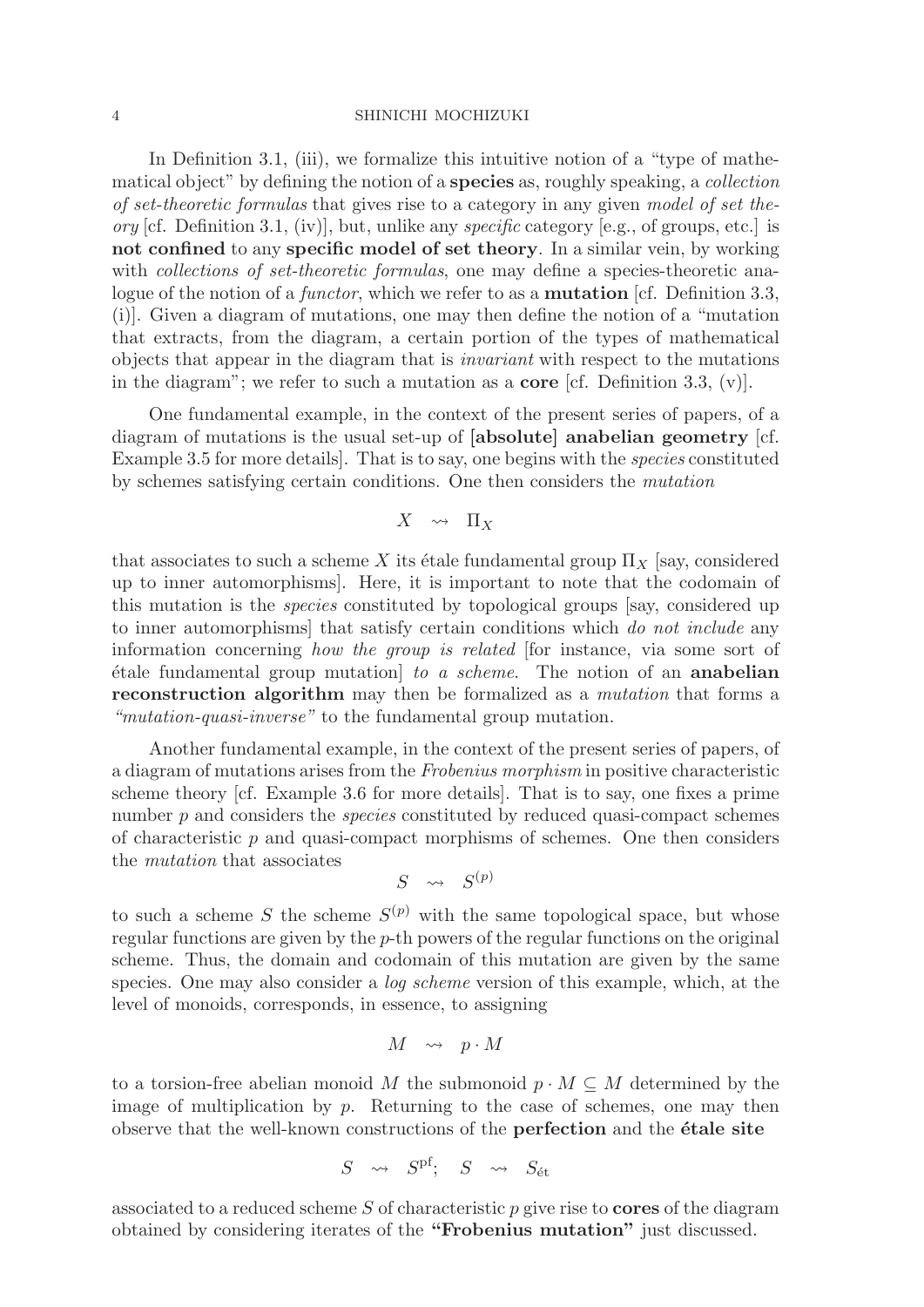This last example of the Frobenius mutation and the associated core constituted by the *étale site* is of particular importance in the context of the present series of papers in that it forms the "intuitive prototype" that underlies the theory of the **vertical** and **horizontal** lines of the **log-theta-lattice** [cf. the discussion of Remark 3.6.1, (i)]. One notable aspect of this example is the [evident!] fact that the domain and codomain of the Frobenius mutation are given by the same species. That is to say, despite the fact that in the *construction* of the scheme  $S^{(p)}$  [cf. the notation of the preceding paragraph] from the scheme S, the scheme  $S^{(p)}$  is "subordinate" to the scheme S, the domain and codomain species of the resulting Frobenius mutation coincide, hence, in particular, are on a par with one another. This sort of situation served, for the author, as a sort of model for the log- and  $\Theta_{\text{LGP}}^{\times \mu}$ -links of the log-theta-lattice, which may be formulated as mutations between the *species* constituted by the notion of a  $\Theta^{\pm \text{ell}}$ *NF-Hodge theater.* That is to say, although in the *construction* of either the log- or the  $\Theta_{\text{LGP}}^{\times \mu}$ -link, the domain and codomain  $\Theta^{\pm \text{ell}}$ NF-Hodge theaters are by no means on a "par" with one another, the domain and codomain  $\Theta^{\pm \text{ell}}$ NF-Hodge theaters of the resulting  $\log$ -/Θ<sup>×μ</sup><sub>LGP</sub>-links are regarded as objects of the *same species*, hence, in particular, completely on a par with one another. This sort of **"relativization"** of **distinct models** of conventional scheme theory over  $\mathbb{Z}$  via the notion of a  $\Theta^{\pm \text{ell}}$ NF-Hodge theater [cf. Fig. I.1 below; the discussion of "gluing together" such models of conventional scheme theory in [IUTchI], §I2] is one of the most characteristic features of the theory developed in the present series of papers and, in particular, lies [tautologically!] outside the framework of conventional scheme theory over Z. That is to say, in the framework of conventional scheme theory over  $\mathbb{Z}$ , if one starts out with schemes over  $\mathbb Z$  and constructs from them, say, by means of geometric objects such as the theta function on a Tate curve, some sort of Frobenioid that is isomorphic to a Frobenioid associated to  $\mathbb{Z}$ , then — unlike, for instance, the case of the Frobenius morphism in positive characteristic scheme theory  $-$ 

there is no way, within the framework of conventional scheme theory, to treat the newly constructed Frobenioid "as if it is the Frobenioid associated to Z, relative to some **new** version/model of conventional scheme theory".



Fig. I.1: Relativized models of conventional scheme theory over  $\mathbb Z$ 

If, moreover, one thinks of  $\mathbb Z$  as being constructed, in the usual way, via  $ax$ *iomatic set theory*, then one may interpret the "absolute"  $-$  i.e., "tautologically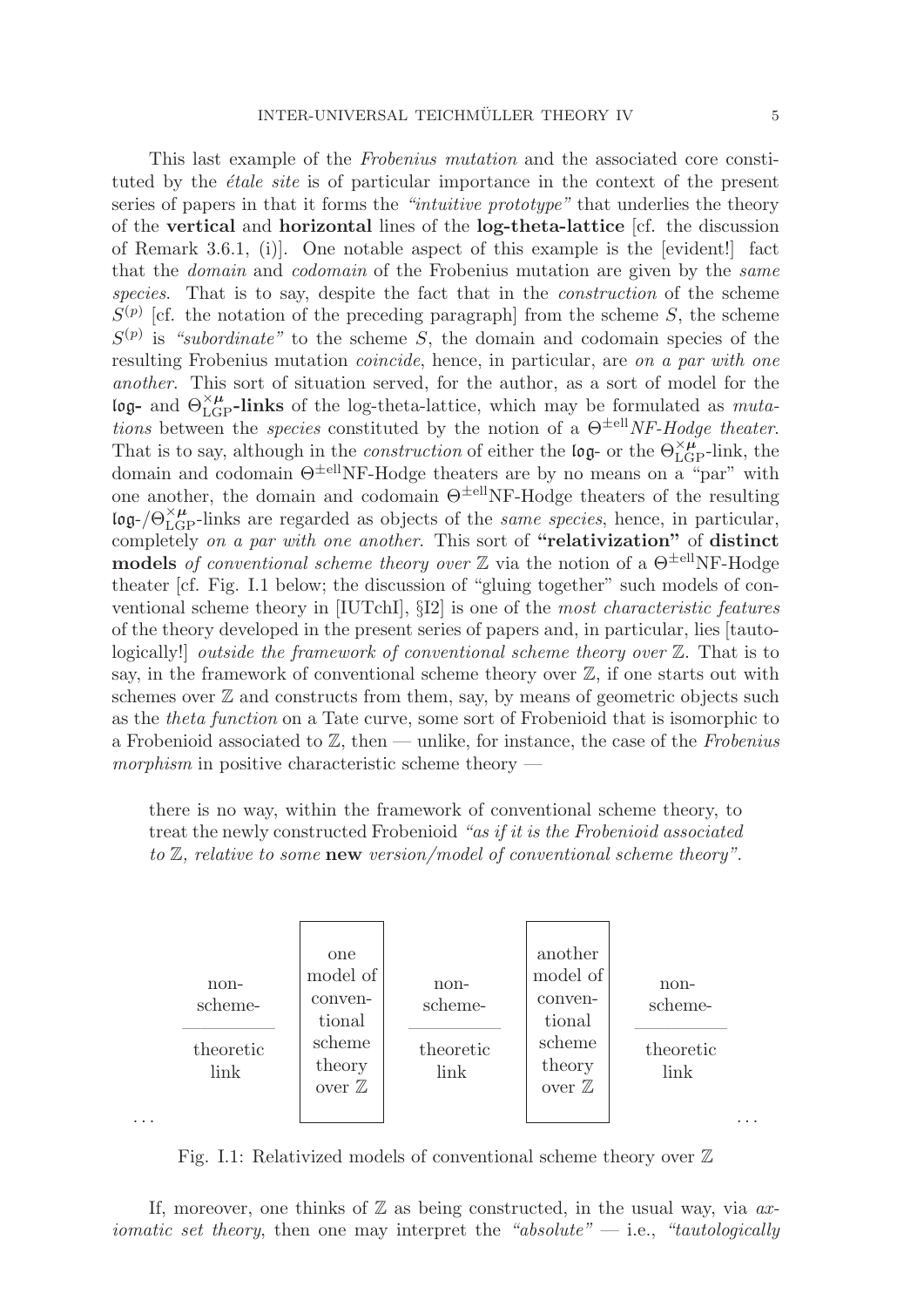unrelativizable" — nature of conventional scheme theory over  $\mathbb Z$  at a purely settheoretic level. Indeed, from the point of view of the "∈-structure" of axiomatic set theory, there is no way to treat sets constructed at distinct levels of this  $\in$ -structure as being on a par with one another. On the other hand, if one focuses not on the level of the ∈-structure to which a set belongs, but rather on species, then the notion of a species allows one to relate — i.e., to treat on a par with one another objects belonging to the species that arise from sets constructed at distinct levels of the  $\in$ -structure. That is to say,

# the notion of a **species** allows one to **"simulate** ∈**-loops"** without violating the axiom of foundation of axiomatic set theory

— cf. the discussion of Remark 3.3.1, (i).

As one constructs sets at new levels of the ∈-structure of some model of axiomatic set theory  $-e.g.,$  as one travels along vertical or *horizontal lines* of the  $log-theta-lattice!$  — one typically encounters new schemes, which give rise to new Galois categories, hence to new Galois or étale fundamental groups, which may only be constructed if one allows oneself to consider new basepoints, relative to new universes. In particular, one must continue to extend the universe, i.e., to modify the model of set theory, relative to which one works. Here, we recall in passing that such "extensions of universe" are possible on account of an **existence axiom** concerning **universes**, which is apparently attributed to the "Grothendieck school" and, moreover, cannot, apparently, be obtained as a consequence of the conventional ZFC axioms of axiomatic set theory [cf. the discussion at the beginning of §3 for more details]. On the other hand, ultimately in the present series of papers [cf. the discussion of [IUTchIII], Introduction], we wish to obtain **algorithms** for constructing various objects that arise in the context of the new schemes/universes discussed above — i.e., at distant  $\Theta^{\pm \text{ell}}NF\text{-}Hodge$  theaters of the log-theta-lattice — that make sense from the point of view of the original schemes/universes that occurred at the outset of the discussion. Again, the fundamental tool that makes this possible, i.e., that allows one to express constructions in the new universes in terms that makes sense in the original universe is precisely

# the **species-theoretic formulation** — i.e., the formulation via **settheoretic formulas** that do not depend on **particular choices** invoked in **particular universes** — of the constructions of interest

— cf. the discussion of Remarks 3.1.2, 3.1.3, 3.1.4, 3.1.5, 3.6.2, 3.6.3. This is the point of view that gave rise to the term **"inter-universal"**. At a more concrete level, this "inter-universal" contact between constructions in distant models of conventional scheme theory in the log-theta-lattice is realized by considering [the  $étele-like structures given by$ ] the various Galois or  $étele fundamental groups that$ occur as [the "type of mathematical object", i.e., species constituted by] **abstract topological groups** [cf. the discussion of Remark 3.6.3, (i); [IUTchI], §I3]. These abstract topological groups give rise to **vertical** or **horizontal cores** of the logtheta-lattice [cf. the discussion of [IUTchIII], Introduction; [IUTchIII], Theorem 1.5, (i), (ii)]. Moreover, once one obtains cores that are sufficiently "nondegenerate", or "rich in structure", so as to serve as containers for the non-coric portions of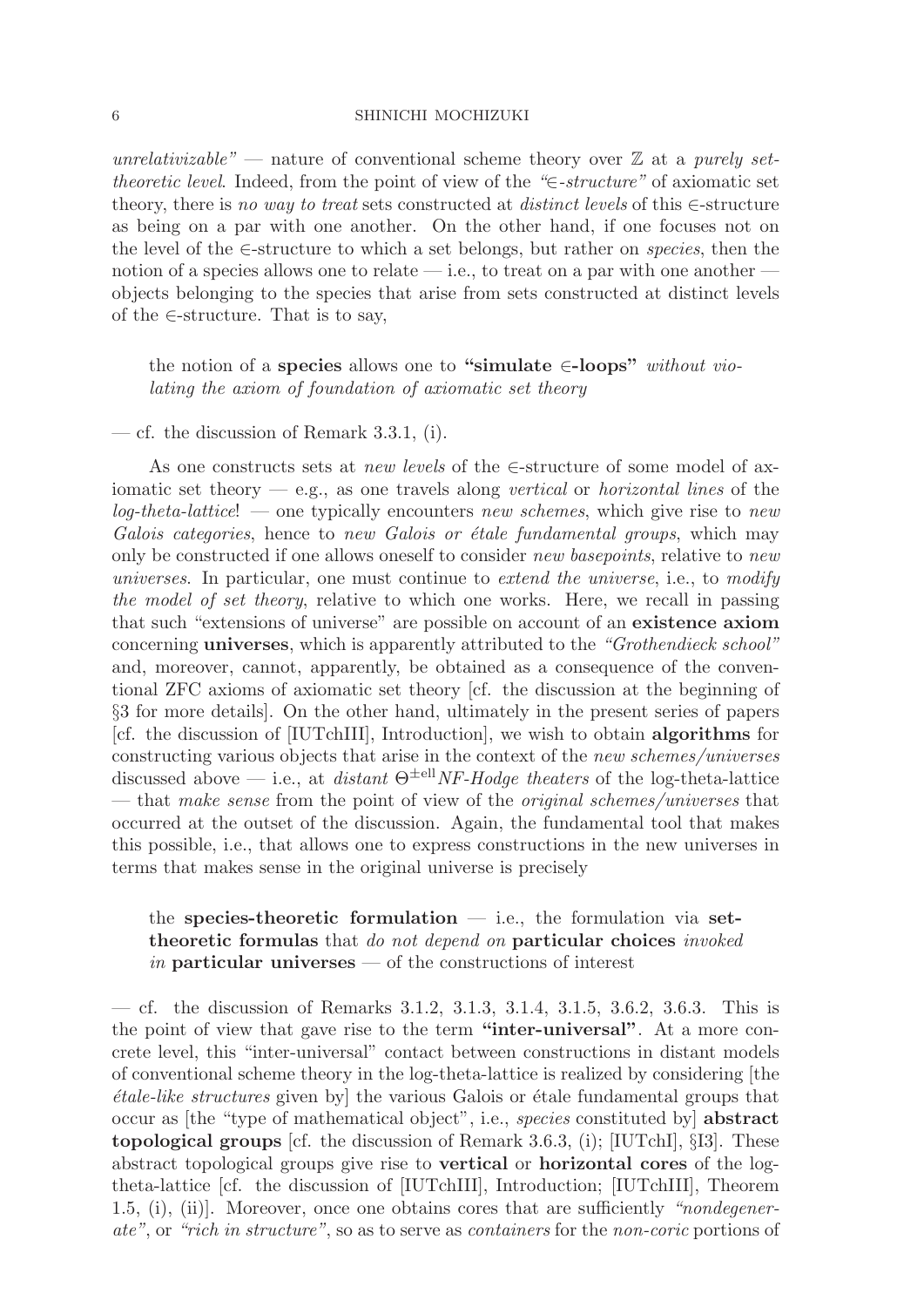the various mutations [e.g., vertical and horizontal arrows of the log-theta-lattice] under consideration, then one may construct the desired algorithms, or **descriptions**, of these **non-coric portions** in terms of **coric containers**, up to certain relatively mild **indeterminacies** [i.e., which reflect the non-coric nature of these non-coric portions!  $\vert$  — cf. the illustration of this sort of situation given in Fig. I.2 below; Remark 3.3.1, (iii); Remark 3.6.1, (ii). In the context of the log-theta-lattice, this is precisely the sort of situation that was achieved in [IUTchIII], Theorem A [cf. the discussion of [IUTchIII], Introduction].



Fig. I.2: A coric container underlying a sequence of mutations

In the context of the above discussion of set-theoretic aspects of the theory developed in the present series of papers, it is of interest to note the following observation, relative to the analogy between the theory of the present series of papers and *p***-adic Teichmüller theory** [cf. the discussion of  $[IUTchI]$ ,  $[I4]$ . If, instead of working species-theoretically, one attempts to document all of the possible choices that occur in various newly introduced universes that occur in a construction, then one finds that one is obliged to work with sets, such as sets obtained via **set-theoretic exponentiation**, of **very large cardinality**. Such sets of large cardinality are reminiscent of the **exponentially large** denominators that occur if one attempts to p-adically formally integrate an arbitrary connection as opposed to a **canonical crystalline connection** of the sort that occurs in the context of the **canonical liftings** of p-adic Teichm¨uller theory [cf. the discussion of Remark 3.6.2, (iii)]. In this context, it is of interest to recall the computations of [Finot], which assert, roughly speaking, that the canonical liftings of  $p$ -adic Teichmüller theory may, in certain cases, be characterized as liftings "of minimal complexity" in the sense that their Witt vector coordinates are given by polynomials of **minimal degree**.

Finally, we observe that although, in the above discussion, we concentrated on the similarities, from an "inter-universal" point of view, between the vertical and horizontal arrows of the log-theta-lattice, there is one important *difference* between these vertical and horizontal arrows: namely,

- whereas the copies of the full arithmetic fundamental group  $-$  i.e., in particular, the copies of the **geometric fundamental group** — on either side of a **vertical** arrow are **identified** with one another,
- · in the case of a **horizontal** arrow, only the **Galois groups** of the local base fields on either side of the arrow are identified with one another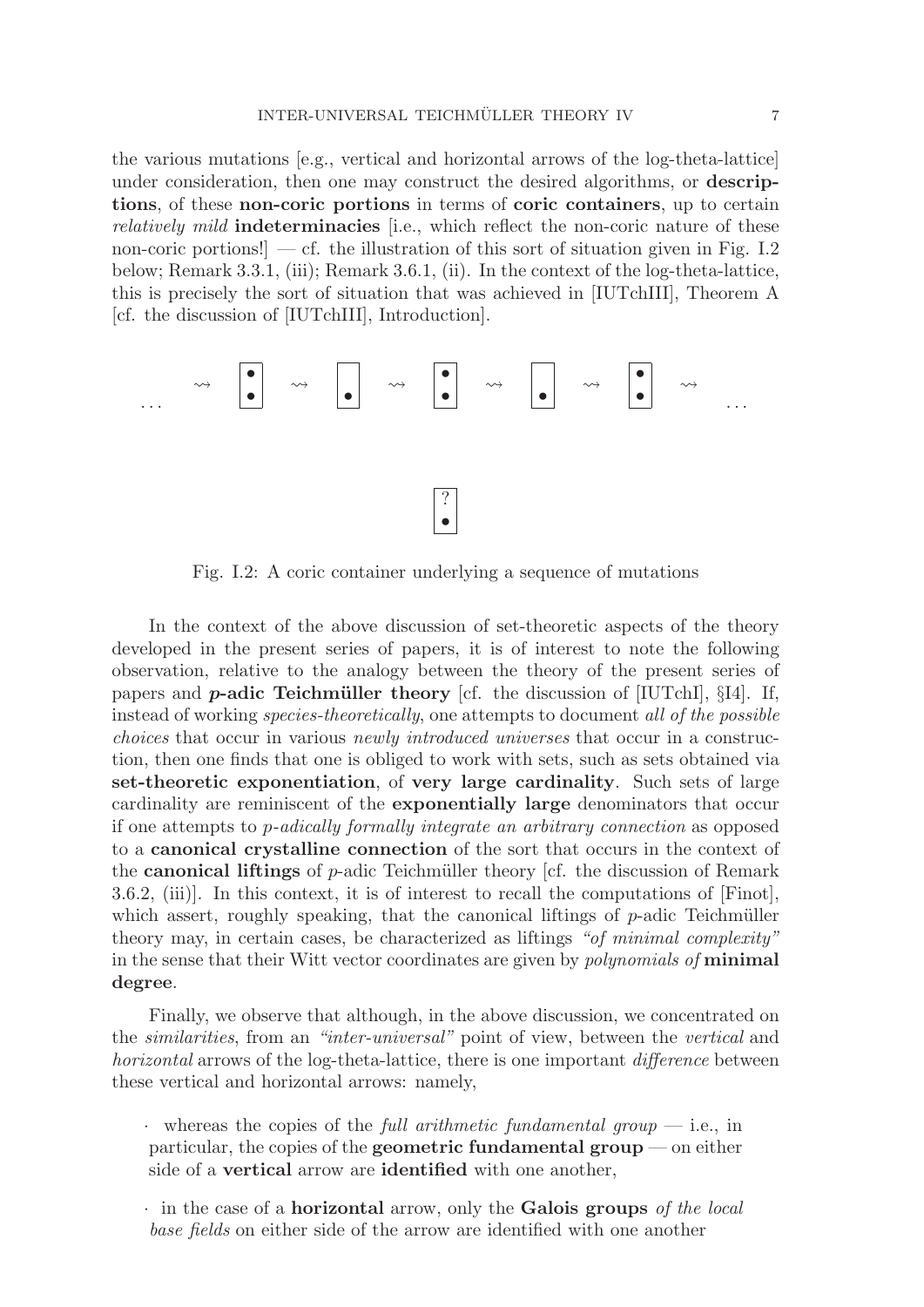— cf. the discussion of Remark 3.6.3, (ii). One way to understand the reason for this difference is as follows. In the case of the vertical arrows  $-$  i.e., the loglinks, which, in essence, amount to the various local p-adic logarithms — in order to construct the log-link, it is necessary to make use, in an essential way, of the **local ring structures** at  $v \in V$  [cf. the discussion of [IUTchIII], Definition 1.1, (i), (ii)], which may only be reconstructed from the full arithmetic fundamental *group*. By contrast, in order to construct the horizontal arrows — i.e., the  $\Theta_{\text{LGP}}^{\times \mu}$ links — this local ring structure is unnecessary. On the other hand, in order to construct the horizontal arrows, it is necessary to work with structures that, up to isomorphism, are common to both the domain and the codomain of the arrow. Since the construction of the domain of the  $\Theta_{\text{LGP}}^{\times \mu}$ -link **depends**, in an essential way, on the *Gaussian monoids*, i.e., on the **labels**  $\in \mathbb{F}_l^*$  for the **theta values**, which are constructed from the *geometric fundamental group*, while the codomain only involves monoids arising from the local q-parameters " $\underline{q}$ " [for  $\underline{v} \in \underline{V}^{\text{bad}}$ ], which are constructed in a fashion that is **independent** of these **labels**, in order to obtain

an isomorphism between structures arising from the domain and codomain, it is necessary to restrict one's attention to the Galois groups of the local base fields, which are *free* of any *dependence* on *these labels.* 

# **Acknowledgements:**

The research discussed in the present paper profited enormously from the generous support that the author received from the Research Institute for Mathematical Sciences, a Joint Usage/Research Center located in Kyoto University. At a personal level, I would like to thank Fumiharu Kato, Akio Tamagawa, Go Yamashita, Mohamed Saïdi, Yuichiro Hoshi, Ivan Fesenko, Fucheng Tan, Emmanuel Lepage, Arata Minamide, and Wojciech Porowski for many stimulating discussions concerning the material presented in this paper. Also, I feel deeply indebted to Go Yamashita, Mohamed Saïdi, and Yuichiro Hoshi for their meticulous reading of and numerous comments concerning the present paper. In addition, I would like to thank Kentaro Sato for useful comments concerning the set-theoretic and foundational aspects of the present paper, as well as Vesselin Dimitrov and Akshay Venkatesh for useful comments concerning the analytic number theory aspects of the present paper. Finally, I would like to express my deep gratitude to Ivan Fesenko for his quite substantial efforts to disseminate — for instance, in the form of a survey that he wrote — the theory discussed in the present series of papers.

# **Notations and Conventions:**

We shall continue to use the "Notations and Conventions" of [IUTchI], §0.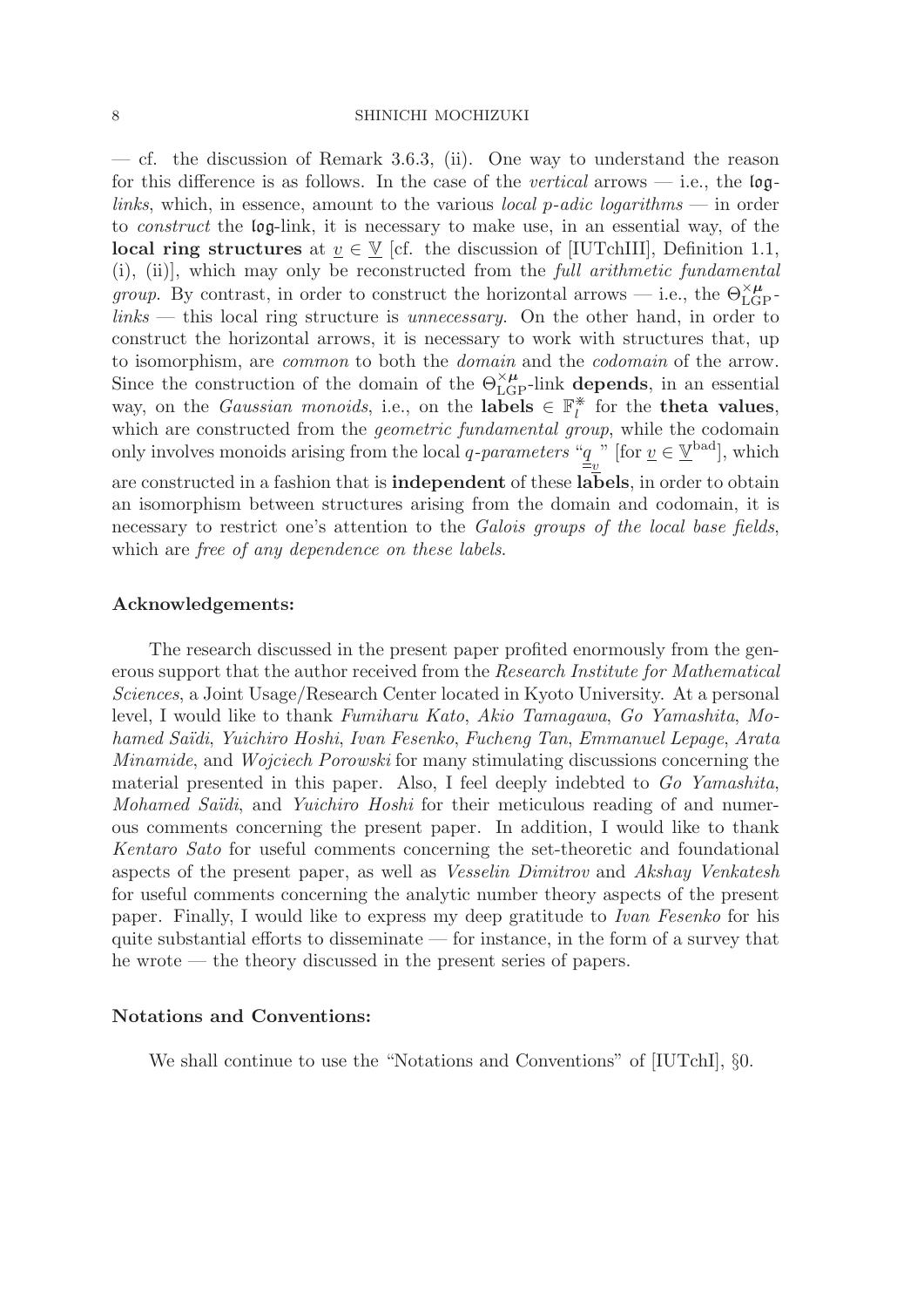## **Section 1: Log-volume Estimates**

In the present §1, we perform various elementary **local computations** concerning nonarchimedean and archimedean local fields which allow us to obtain **more explicit versions** [cf. Theorem 1.10 below] of the **log-volume estimates** for Θ**pilot objects** obtained in [IUTchIII], Corollary 3.12.

In the following, if  $\lambda \in \mathbb{R}$ , then we shall write

 $[\lambda]$  (respectively,  $|\lambda|$ )

for the *smallest* (respectively, *largest*)  $n \in \mathbb{Z}$  such that  $n > \lambda$  (respectively,  $n < \lambda$ ). Also, we shall write "log(−)" for the *natural logarithm* of a positive real number.

**Proposition 1.1. (Multiple Tensor Products and Differents)** Let p be a prime number, I a finite set of cardinality  $\geq 2$ ,  $\overline{\mathbb{Q}}_p$  an algebraic closure of  $\mathbb{Q}_p$ . Write  $\overline{R} \subseteq \overline{\mathbb{Q}}_p$  for the ring of integers of  $\overline{\mathbb{Q}}_p$  and ord :  $\overline{\mathbb{Q}}_p^{\times} \to \mathbb{Q}$  for the natural p-adic valuation on  $\overline{\mathbb{Q}}_p$ , normalized so that  $\text{ord}(p)=1$ ; for  $\lambda \in \mathbb{Q}$ , we shall write  $p^{\lambda}$  for "some" [unspecified] element of  $\overline{\mathbb{Q}}_p$  such that  $\text{ord}(p^{\lambda}) = \lambda$ . For  $i \in I$ , let  $k_i\ \subseteq\ \overline{\mathbb{Q}}_p$  be a finite extension of  $\mathbb{Q}_p$ ; write  $R_i\ \stackrel{\text{def}}{=}\ \mathcal{O}_{k_i}\ =\ \overline{R}\bigcap k_i$  for the ring of integers of  $k_i$  and  $\mathfrak{d}_i \in \mathbb{Q}_{\geq 0}$  for the order [i.e., "ord(-)"] of any generator of the **different ideal** of  $R_i$  over  $\mathbb{Z}_p$ . Also, for any nonempty subset  $E \subseteq I$ , let us write

$$
R_E \stackrel{\text{def}}{=} \bigotimes_{i \in E} R_i; \qquad \mathfrak{d}_E \stackrel{\text{def}}{=} \sum_{i \in E} \mathfrak{d}_i
$$

— where the tensor product is over  $\mathbb{Z}_p$ . Fix an element  $* \in I$ ; write  $I^* \stackrel{\text{def}}{=} I \setminus \{*\}.$ Then

$$
p^{\mathfrak{d}_{I^*}} \cdot (R_I)^{\sim} \subseteq R_I \subseteq (R_I)^{\sim}
$$

— where we write "(−)∼" for the **normalization** of the [reduced] ring in parentheses in its ring of fractions, and we observe that it follows immediately from the definition of the "normalization" that the notation on the left-hand side of the first inclusion of the above display is well-defined for suitable " $p^{0}I^*$ " [such as products of elements  $p^{o_i} \in R_i$ , for  $i \in I^*$  and independent of the choice of such suitable  $"p<sup>∂<sub>I</sub>∗"</sup>$ .

*Proof.* Let us regard  $R_I$  as an  $R_*$ -algebra in the evident fashion. It is immediate from the definitions that  $R_I \subseteq (R_I)^\sim$ . Now observe that

$$
\overline{R} \otimes_{R_*} R_I \quad \subseteq \quad \overline{R} \otimes_{R_*} (R_I)^\sim \quad \subseteq \quad (\overline{R} \otimes_{R_*} R_I)^\sim
$$

— where  $(\overline{R} \otimes_{R_{\ast}} R_I)^{\sim}$  decomposes as a *direct sum* of finitely many copies of  $\overline{R}$ . In particular, one verifies immediately, in light of the fact the  $\overline{R}$  is *faithfully flat* over  $R<sub>*</sub>$ , that to complete the proof of Proposition 1.1, it suffices to verify that

$$
p^{\mathfrak{d}_{I^*}} \cdot (\overline{R} \otimes_{R_*} R_I)^{\sim} \subseteq \overline{R} \otimes_{R_*} R_I
$$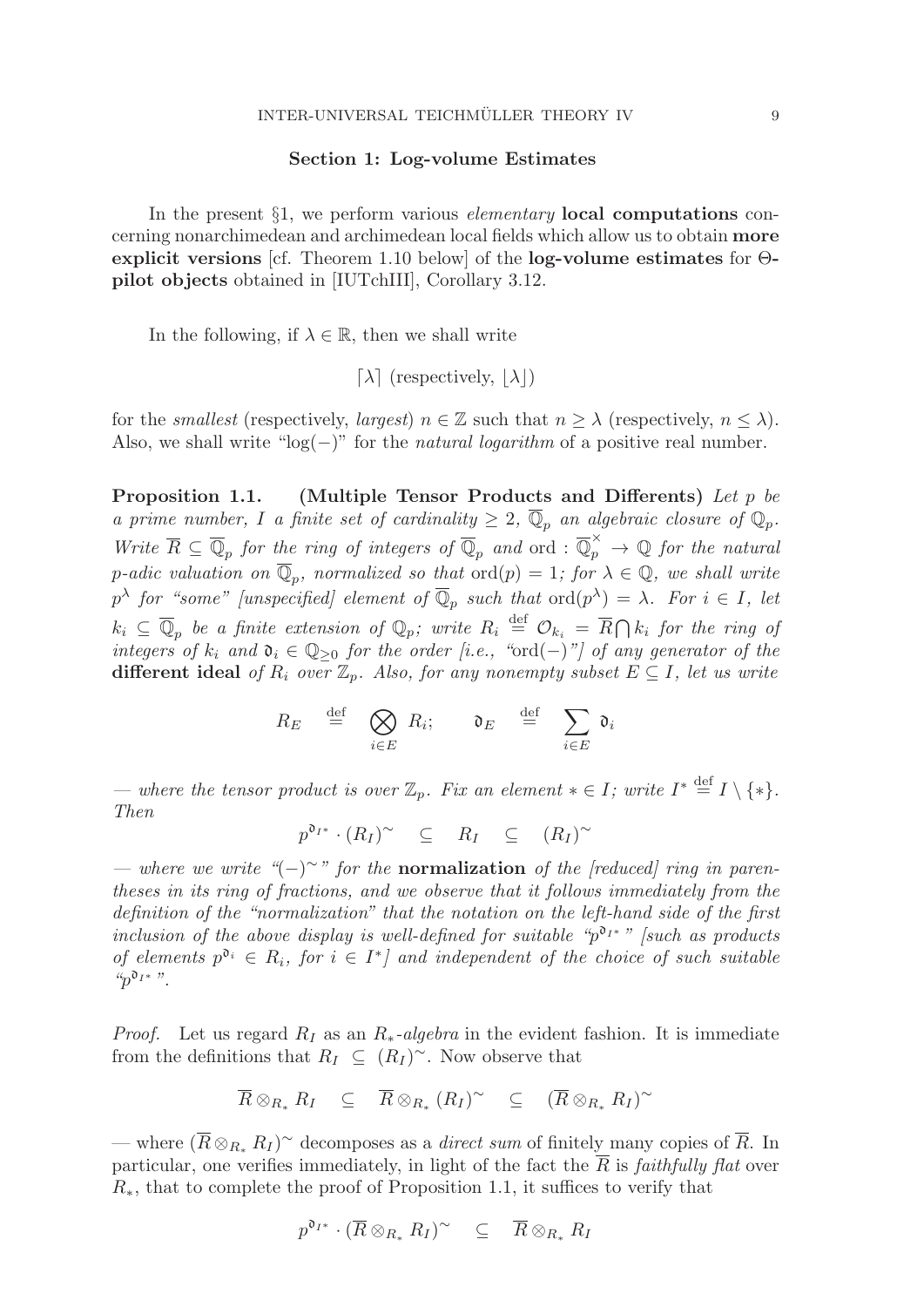— where we observe that it follows immediately from the definition of the "normalization" that the notation on the left-hand side of the inclusion of the above display is well-defined and independent of the choice of " $p^{d}$ <sup>\*</sup>". On the other hand, it follows immediately from induction on the cardinality of I that to verify this last inclusion, it suffices to verify the inclusion in the case where  $I$  is of *cardinality two*. But in this case, the desired inclusion follows immediately from the definition of the different ideal. This completes the proof of Proposition 1.1.  $\bigcirc$ 

**Proposition 1.2. (Differents and Logarithms)** We continue to use the notation of Proposition 1.1. For  $i \in I$ , write  $e_i$  for the **ramification index** of  $k_i$ over  $\mathbb{Q}_p$ ;

$$
a_i \stackrel{\text{def}}{=} \frac{1}{e_i} \cdot \lceil \frac{e_i}{p-2} \rceil \text{ if } p > 2, \quad a_i \stackrel{\text{def}}{=} 2 \text{ if } p = 2; \qquad b_i \stackrel{\text{def}}{=} \lfloor \frac{\log(p \cdot e_i/(p-1))}{\log(p)} \rfloor - \frac{1}{e_i}.
$$

Thus,

if 
$$
p > 2
$$
 and  $e_i \leq p-2$ , then  $a_i = \frac{1}{e_i} = -b_i$ .

For any nonempty subset  $E \subseteq I$ , let us write

$$
\log_p(R_E^{\times}) \stackrel{\text{def}}{=} \bigotimes_{i \in E} \log_p(R_i^{\times}); \quad a_E \stackrel{\text{def}}{=} \sum_{i \in E} a_i; \quad b_E \stackrel{\text{def}}{=} \sum_{i \in E} b_i
$$

— where the tensor product is over  $\mathbb{Z}_p$ ; we write "log<sub>p</sub>(−)" for the p-adic logarithm. For  $\lambda \in \frac{1}{e_i} \cdot \mathbb{Z}$ , we shall write  $p^{\lambda} \cdot R_i$  for the fractional ideal of  $R_i$  generated by any element " $p^{\lambda}$ " of  $k_i$  such that  $\text{ord}(p^{\lambda}) = \lambda$ . Let

$$
\phi: \ \log_p(R_I^\times) \otimes \mathbb{Q}_p \ \stackrel{\sim}{\rightarrow} \ \log_p(R_I^\times) \otimes \mathbb{Q}_p
$$

be an **automorphism** of the finite dimensional  $\mathbb{Q}_p$ -vector space  $\log_p(R_I^{\times}) \otimes \mathbb{Q}_p$  that induces an automorphism of the submodule  $\log_p(R_I^{\times})$ . Then:

(i) We have:

 $p^{a_i} \cdot R_i \quad \subseteq \quad \log_p(R_i^{\times}) \quad \subseteq \quad p^{-b_i} \cdot R_i$ 

— where the " $\subset$ 's" are **equalities** when  $p > 2$  and  $e_i \leq p - 2$ .

(ii) We have:

$$
\begin{array}{rcl}\n\phi(p^{\lambda} \cdot (R_I)^{\sim}) & \subseteq & p^{\lfloor \lambda - \mathfrak{d}_I - a_I \rfloor} \cdot \log_p(R_I^{\times}) \\
& \subseteq & p^{\lfloor \lambda - \mathfrak{d}_I - a_I \rfloor - b_I} \cdot (R_I)^{\sim}\n\end{array}
$$

for any  $\lambda \in \frac{1}{e_i} \cdot \mathbb{Z}$ ,  $i \in I$ . [Here, we observe that, just as in Proposition 1.1, it follows immediately from the definition of the "normalization" that the notation of the above display is well-defined and independent of the various choices involved.] In particular,  $\phi((R_I)^\sim) \subseteq p^{-\lceil \mathfrak{d}_I + a_I \rceil} \cdot \log_p(R_I^\times) \subseteq p^{-\lceil \mathfrak{d}_I + a_I \rceil - b_I} \cdot (R_I)^\sim$ .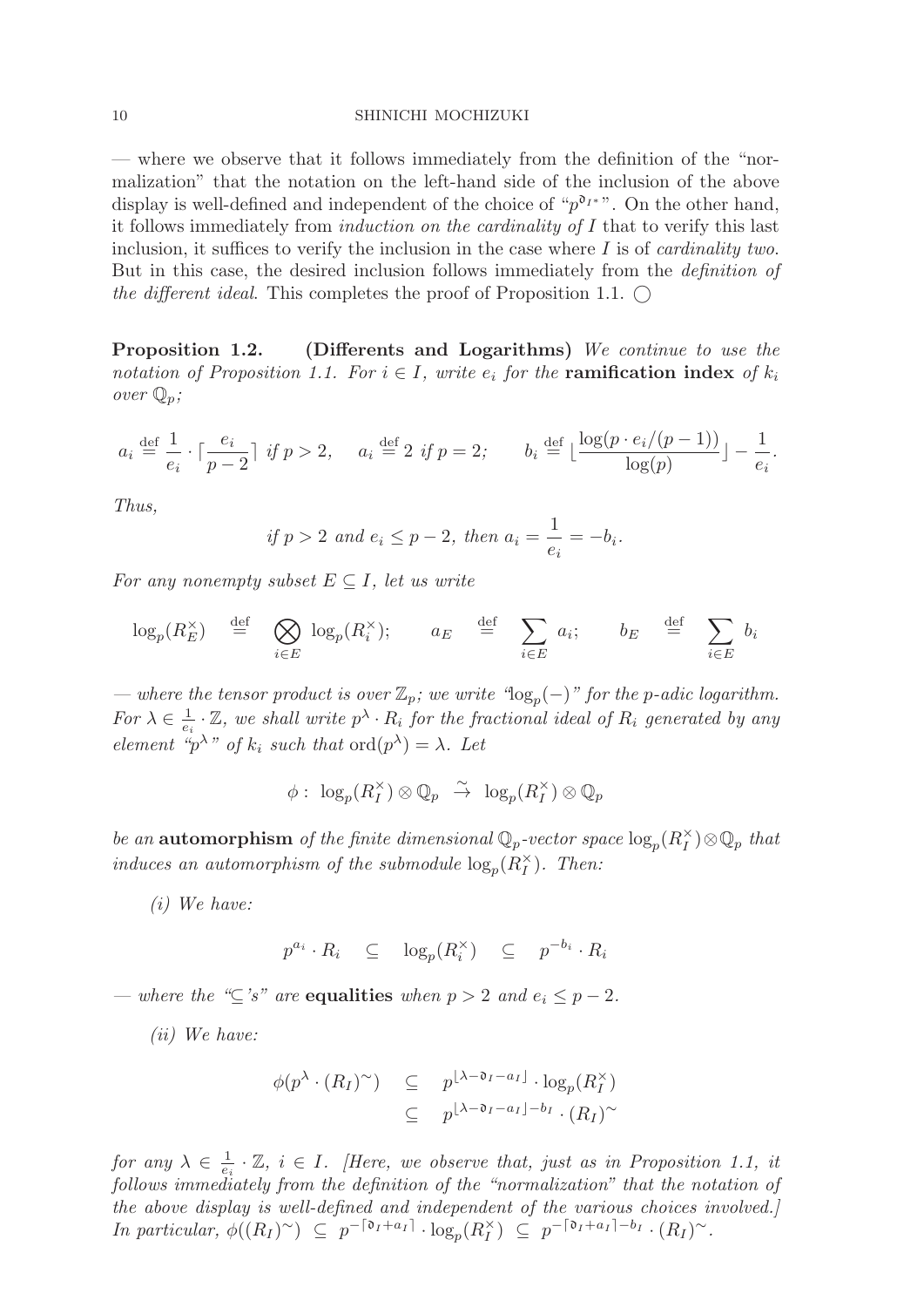(iii) Suppose that  $p > 2$ , and that  $e_i \leq p-2$  for all  $i \in I$ . Then we have:

$$
\phi(p^{\lambda} \cdot (R_I)^{\sim}) \subseteq p^{\lambda - \mathfrak{d}_I - 1} \cdot (R_I)^{\sim}
$$

for any  $\lambda \in \frac{1}{e_i} \cdot \mathbb{Z}$ ,  $i \in I$ . [Here, we observe that, just as in Proposition 1.1, it follows immediately from the definition of the "normalization" that the notation of the above display is well-defined and independent of the various choices involved.] In particular,  $\phi((R_I)^\sim) \subseteq p^{-\mathfrak{d}_I-1} \cdot (R_I)^\sim$ .

$$
(iv) If p > 2 and e_i = 1 for all i \in I, then \phi((R_I)^{\sim}) \subseteq (R_I)^{\sim}.
$$

*Proof.* Since  $a_i > \frac{1}{p-1}$ ,  $\frac{p^{b_i+\frac{1}{e_i}}}{e_i} > \frac{1}{p-1}$  [cf. the definition of "[-]", "[-]"!], assertion (i) follows immediately from the well-known theory of the *p-adic logarithm* and exponential maps [cf., e.g., [Kobl], p. 81]. Next, we consider assertion (ii). Observe that it follows from the first displayed inclusion  $\left[$  of  $R_I$ -modules! of Proposition 1.1 that

$$
p^{\mathfrak{d}_I + a_I} \cdot (R_I)^{\sim} \subseteq \bigotimes_{i \in I} p^{a_i} \cdot R_i \quad \left( \subseteq R_I \quad = \bigotimes_{i \in I} R_i \right)
$$

and hence that

$$
p^{\lambda} \cdot (R_I)^{\sim} \subseteq p^{\lambda - \mathfrak{d}_I - a_I} \cdot p^{\mathfrak{d}_I + a_I} \cdot (R_I)^{\sim}
$$
  
\n
$$
\subseteq p^{[\lambda - \mathfrak{d}_I - a_I]} \cdot p^{\mathfrak{d}_I + a_I} \cdot (R_I)^{\sim}
$$
  
\n
$$
\subseteq p^{[\lambda - \mathfrak{d}_I - a_I]} \cdot \log_p(R_I^{\times}) \subseteq p^{[\lambda - \mathfrak{d}_I - a_I] - b_I} \cdot (R_I)^{\sim}
$$

— where, in the passage to the third and fourth inclusions following " $p^{\lambda} \cdot (R_I)^{\sim}$ ", we apply assertion (i). [Here, we observe that, just as in Proposition 1.1, it follows immediately from the definition of the "normalization" that the notation of the above two displays is well-defined and independent of the various choices involved.] Thus, assertion (ii) follows immediately from the fact that  $\phi$  induces an automorphism of the submodule  $\log_p(R_I^{\times})$ . Assertion (iii) follows from assertion (ii), together with the fact that if  $p > 2$  and  $e_i \leq p - 2$  for all  $i \in I$ , then we have  $a_I = -b_I$ , which implies that  $\lfloor \lambda - \mathfrak{d}_I - a_I \rfloor - b_I \ge \lambda - \mathfrak{d}_I - a_I - 1 - b_I \ge \lambda - \mathfrak{d}_I - 1$ . Assertion (iv) follows from assertion (ii), together with the fact that if  $p > 2$  and  $e_i = 1$  for all  $i \in I$ , then we have  $\mathfrak{d}_I = 0$ ,  $a_I = -b_I \in \mathbb{Z}$ . This completes the proof of Proposition 1.2.  $\bigcirc$ 

**Proposition 1.3.** (Estimates of Differents) We continue to use the notation of Proposition 1.2. Suppose that  $k_0 \subseteq k_i$  is a subfield that contains  $\mathbb{Q}_p$ . Write  $R_0 \stackrel{\text{def}}{=} \mathcal{O}_{k_0}$  for the ring of integers of  $k_0$ ,  $\mathfrak{d}_0$  for the order [i.e., "ord(-)"] of any generator of the different ideal of  $R_0$  over  $\mathbb{Z}_p$ ,  $e_0$  for the ramification index of  $k_0$ over  $\mathbb{Q}_p$ ,  $e_{i/0} \stackrel{\text{def}}{=} e_i/e_0 \ (\in \mathbb{Z})$ ,  $[k_i : k_0]$  for the degree of the extension  $k_i/k_0$ ,  $n_i$ for the unique nonnegative integer such that  $[k_i : k_0]/p^{n_i}$  is an integer prime to p. Then:

(i) We have:

$$
\mathfrak{d}_i \ge \mathfrak{d}_0 + (e_{i/0} - 1)/(e_{i/0} \cdot e_0) = \mathfrak{d}_0 + (e_{i/0} - 1)/e_i
$$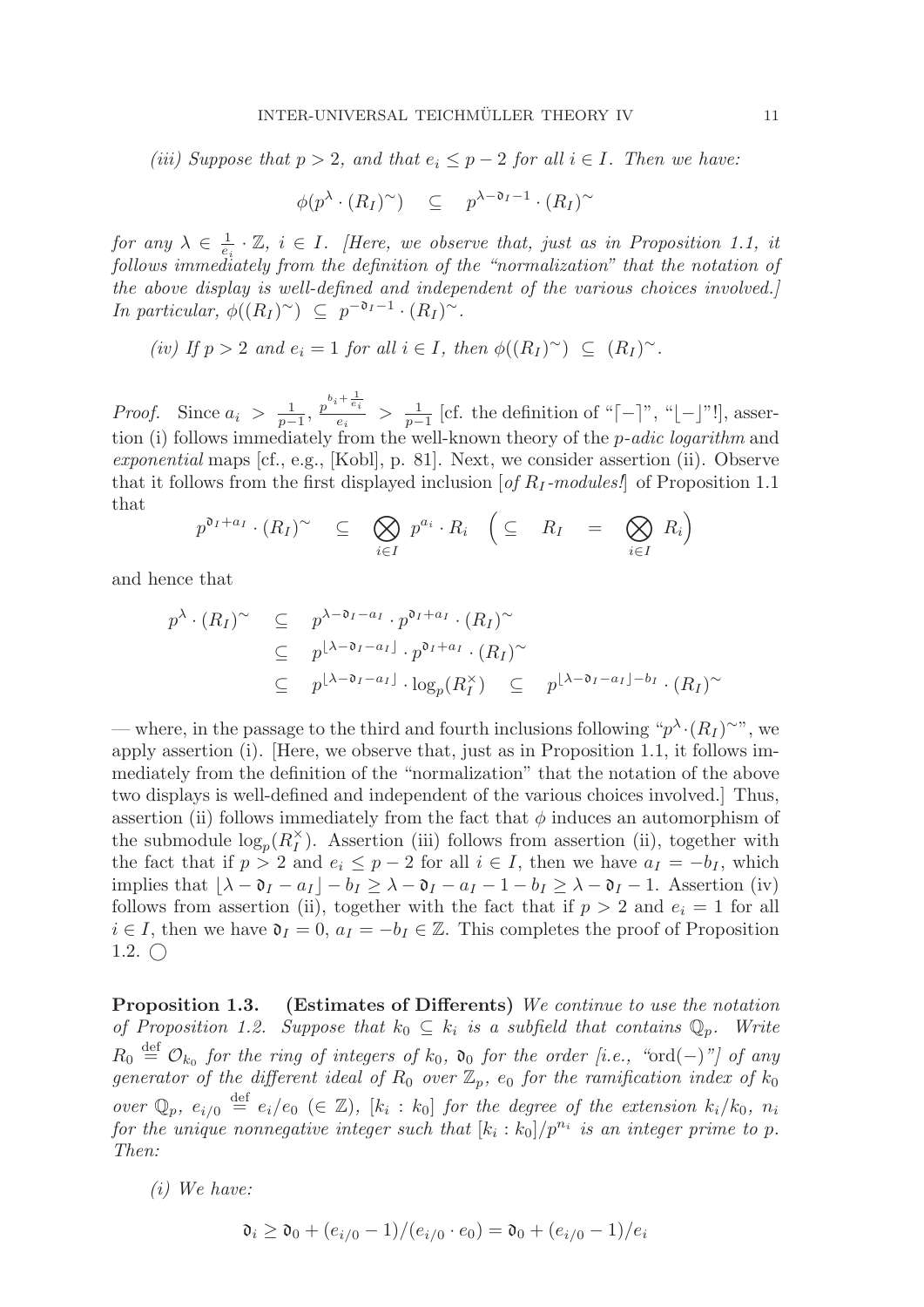— where the " $\geq$ " is an **equality** if  $k_i$  is **tamely ramified** over  $k_0$ .

(ii) Suppose that  $k_i$  is a finite Galois extension of a subfield  $k_1 \subseteq k_i$  such that  $k_0 \subseteq k_1$ , and  $k_1$  is tamely ramified over  $k_0$ . Then we have:  $\mathfrak{d}_i \leq \mathfrak{d}_0 + n_i + 1/e_0$ .

*Proof.* By replacing  $k_0$  by an unramified extension of  $k_0$  contained in  $k_i$ , we may assume without loss of generality in the following discussion that  $k_i$  is a totally ramified extension of  $k_0$ . First, we consider assertion (i). Let  $\pi_0$  be a uniformizer of R<sub>0</sub>. Then there exists an isomorphism of R<sub>0</sub>-algebras  $R_0[x]/(f(x)) \rightarrow R_i$ , where  $f(x) \in R_0[x]$  is a monic polynomial which is  $\equiv x^{e_{i/0}} \pmod{\pi_0}$ , that maps  $x \mapsto \pi_i$ for some uniformizer  $\pi_i$  of  $R_i$ . Thus, the different  $\mathfrak{d}_i$  may be computed as follows:

$$
\mathfrak{d}_i - \mathfrak{d}_0 = \text{ord}(f'(\pi_i)) \ge \min(\text{ord}(\pi_0), \text{ord}(e_{i/0} \cdot \pi_i^{e_{i/0} - 1}))
$$
  
 
$$
\ge \min\left(\frac{1}{e_0}, \text{ord}(\pi_i^{e_{i/0} - 1})\right) = \min\left(\frac{1}{e_0}, \frac{e_{i/0} - 1}{e_{i/0} \cdot e_0}\right) = \frac{e_{i/0} - 1}{e_i}
$$

— where, for  $\lambda, \mu \in \mathbb{R}$  such that  $\lambda \geq \mu$ , we define  $\min(\lambda, \mu) \stackrel{\text{def}}{=} \mu$ . When  $k_i$  is tamely ramified over  $k_0$ , one verifies immediately that the inequalities of the above display are, in fact, equalities. This completes the proof of assertion (i).

Next, we consider assertion (ii). We apply *induction* on  $n_i$ . Since assertion (ii) follows immediately from assertion (i) when  $n_i = 0$ , we may assume that  $n_i \geq 1$ , and that assertion (ii) has been verified for smaller " $n_i$ ". By replacing  $k_1$  by some tamely ramified extension of  $k_1$  contained in  $k_i$ , we may assume without loss of generality that  $Gal(k_i/k_1)$  is a p-group. Since p-groups are solvable, and  $k_i$  is a totally ramified extension of  $k_0$ , it follows that there exists a subextension  $k_1 \subseteq k_* \subseteq k_i$  such that  $k_i/k_*$  and  $k_*/k_1$  are Galois extensions of degree p and  $p^{n_i-1}$ , respectively. Write  $R_* \stackrel{\text{def}}{=} \mathcal{O}_{k_*}$  for the ring of integers of  $k_*, \, \mathfrak{d}_*$  for the order [i.e., "ord(−)"] of any generator of the different ideal of  $R_*$  over  $\mathbb{Z}_p$ , and  $e_*$  for the ramification index of  $k_*$  over  $\mathbb{Q}_p$ . Thus, by the induction hypothesis, it follows that  $\mathfrak{d}_* \leq \mathfrak{d}_0 + n_i - 1 + 1/e_0$ . To verify that  $\mathfrak{d}_i \leq \mathfrak{d}_0 + n_i + 1/e_0$ , it suffices to verify that  $\mathfrak{d}_i \leq \mathfrak{d}_0 + n_i + 1/e_0 + \epsilon$ for any positive real number  $\epsilon$ . Thus, let us  $\hat{H}x$  a positive real number  $\epsilon$ . Then by possibly enlarging  $k_i$  and  $k_1$ , we may also assume without loss of generality that the tamely ramified extension  $k_1$  of  $k_0$  contains a primitive p-th root of unity, and, moreover, that the ramification index  $e_1$  of  $k_1$  over  $\mathbb{Q}_p$  satisfies the inequality  $e_1 \geq p/\epsilon$  [so  $e_* \geq e_1 \geq p/\epsilon$ ]. Thus,  $k_i$  is a *Kummer extension* of  $k_*$ . In particular, there exists an *inclusion* of  $R_*$ -algebras  $R_*[x]/(f(x)) \hookrightarrow R_i$ , where  $f(x) \in R_*[x]$ is a monic polynomial which is of the form  $f(x) = x^p - \overline{\omega}_*$  for some element  $\overline{\omega}_*$ of  $R_*$  satisfying the estimates  $0 \leq \text{ord}(\varpi_*) \leq \frac{p-1}{e_*}$ , that maps  $x \mapsto \varpi_i$  for some element  $\varpi_i$  of  $R_i$  satisfying the estimates  $0 \leq \text{ord}(\varpi_i) \leq \frac{p-1}{p \cdot e_*}$ . Now we compute:

$$
\mathfrak{d}_i \leq \text{ord}(f'(\varpi_i)) + \mathfrak{d}_* \leq \text{ord}(p \cdot \varpi_i^{p-1}) + \mathfrak{d}_0 + n_i - 1 + 1/e_0
$$
\n
$$
= (p-1) \cdot \text{ord}(\varpi_i) + \mathfrak{d}_0 + n_i + 1/e_0 \leq \frac{(p-1)^2}{p \cdot e_*} + \mathfrak{d}_0 + n_i + 1/e_0
$$
\n
$$
\leq \frac{p}{e_*} + \mathfrak{d}_0 + n_i + 1/e_0 \leq \mathfrak{d}_0 + n_i + 1/e_0 + \epsilon
$$

— thus completing the proof of assertion (ii).  $\bigcirc$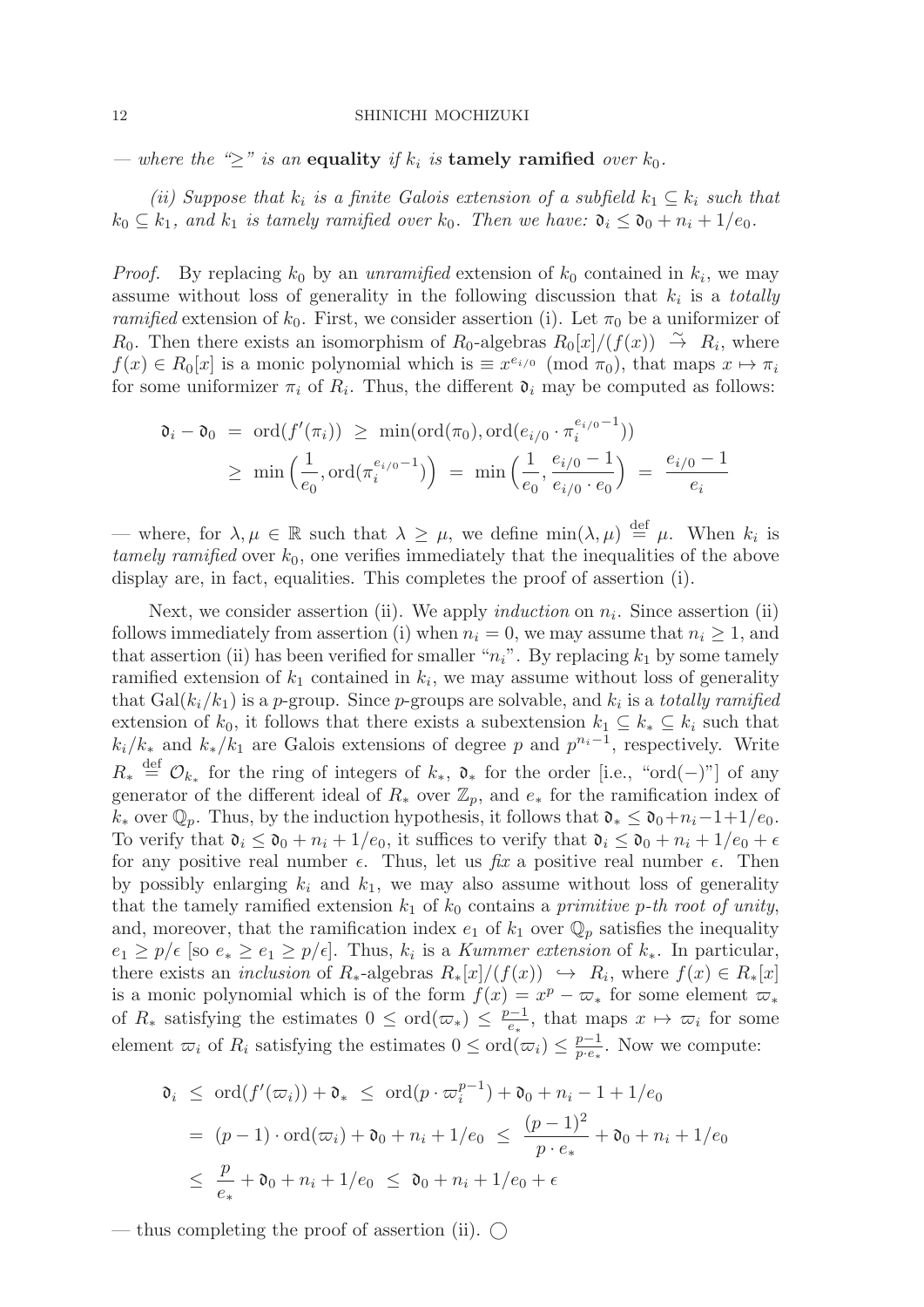**Remark 1.3.1.** Similar estimates to those discussed in Proposition 1.3 may be found in [Ih], Lemma A.

**Proposition 1.4. (Nonarchimedean Normalized Log-volume Estimates)** We continue to use the notation of Proposition 1.2. Also, for  $i \in I$ , write  $R_i^{\mu} \subseteq R_i^{\times}$ for the torsion subgroup of  $R_i^{\times}$ ,  $R_i^{\times \mu}$  $\stackrel{\text{def}}{=} R_i^{\times}/R_i^{\mu}, \ p^{f_i}$  for the cardinality of the residue field of  $k_i$ , and  $p^{m_i}$  for the order of the p-primary component of  $R_i^{\mu}$ . Thus, the order of  $R_i^{\mu}$  is equal to  $p^{m_i} \cdot (p^{f_i} - 1)$ . Then:

(i) The **log-volumes** constructed in [AbsTopIII], Proposition 5.7, (i), on the various finite extensions of  $\mathbb{Q}_p$  contained in  $\overline{\mathbb{Q}}_p$  may be suitably **normalized** [i.e., by dividing by the degree of the finite extension] so as to yield a notion of log-volume

$$
\mu^{\log}(-)
$$

defined on compact open subsets of finite extensions of  $\mathbb{Q}_p$  contained in  $\overline{\mathbb{Q}}_p$ , valued in R, and normalized so that  $\mu^{\log}(R_i)=0$ ,  $\mu^{\log}(p \cdot R_i) = -\log(p)$ , for each  $i \in I$ . Moreover, by applying the fact that tensor products of finitely many finite extensions of  $\mathbb{Q}_p$  over  $\mathbb{Z}_p$  decompose, naturally, as direct sums of finitely many finite extensions of  $\mathbb{Q}_p$ , we obtain a notion of log-volume — which, by abuse of notation, we shall also denote by " $\mu^{\log}(-)$ " — defined on **compact open subsets of such tensor products**, valued in R, and normalized so that  $\mu^{\log}((R_E)^{\sim})=0$ ,  $\mu^{\log}(p \cdot (R_E)^{\sim})=0$  $-\log(p)$ , for any nonempty set  $E \subseteq I$ .

(ii) We have:

$$
\mu^{\log}(\log_p(R_i^{\times})) = -\left(\frac{1}{e_i} + \frac{m_i}{e_if_i}\right) \cdot \log(p)
$$

[cf. [AbsTopIII], Proposition 5.8, (iii)].

(iii) Let  $I^* \subseteq I$  be a subset such that for each  $i \in I \setminus I^*$ , it holds that  $p - 2 \geq$  $e_i$  (≥ 1). Then for any  $\lambda \in \frac{1}{e_{i\uparrow}} \cdot \mathbb{Z}$ ,  $i^{\dagger} \in I$ , we have inclusions  $\phi(p^{\lambda} \cdot (R_I)^{\sim}) \subseteq$  $p^{\lfloor \lambda - \mathfrak{d}_I - a_I \rfloor} \cdot \log_p(R_I^{\times}) \subseteq p^{\lfloor \lambda - \mathfrak{d}_I - a_I \rfloor - b_I} \cdot (R_I)^{\sim}$  and inequalities

$$
\mu^{\log}(p^{\lfloor \lambda - \mathfrak{d}_I - a_I \rfloor} \cdot \log_p(R_I^{\times})) \leq \left( -\lambda + \mathfrak{d}_I + 1 + 4 \cdot |I^*|/p \right) \cdot \log(p);
$$
  

$$
\mu^{\log}(p^{\lfloor \lambda - \mathfrak{d}_I - a_I \rfloor - b_I} \cdot (R_I)^{\sim}) \leq \left( -\lambda + \mathfrak{d}_I + 1 \right) \cdot \log(p) + \sum_{i \in I^*} \{3 + \log(e_i)\}
$$

— where we write " $(-)|$ " for the cardinality of the set " $(-)$ ". Moreover,  $\mathfrak{d}_I + a_I \geq$ |*I*| if  $p > 2$ ;  $\mathfrak{d}_I + a_I \geq 2 \cdot |I|$  if  $p = 2$ .

 $(iv)$  If  $p > 2$  and  $e_i = 1$  for all  $i \in I$ , then  $\phi((R_I)^\sim) \subseteq (R_I)^\sim$ , and  $\mu^{\log}((R_I)^\sim)=0.$ 

Proof. Assertion (i) follows immediately from the definitions. Next, we consider assertion (ii). We begin by *observing* that every compact open subset of  $R_i^{\times \mu}$  may be covered by a finite collection of compact open subsets of  $R_i^{\times \mu}$  that arise as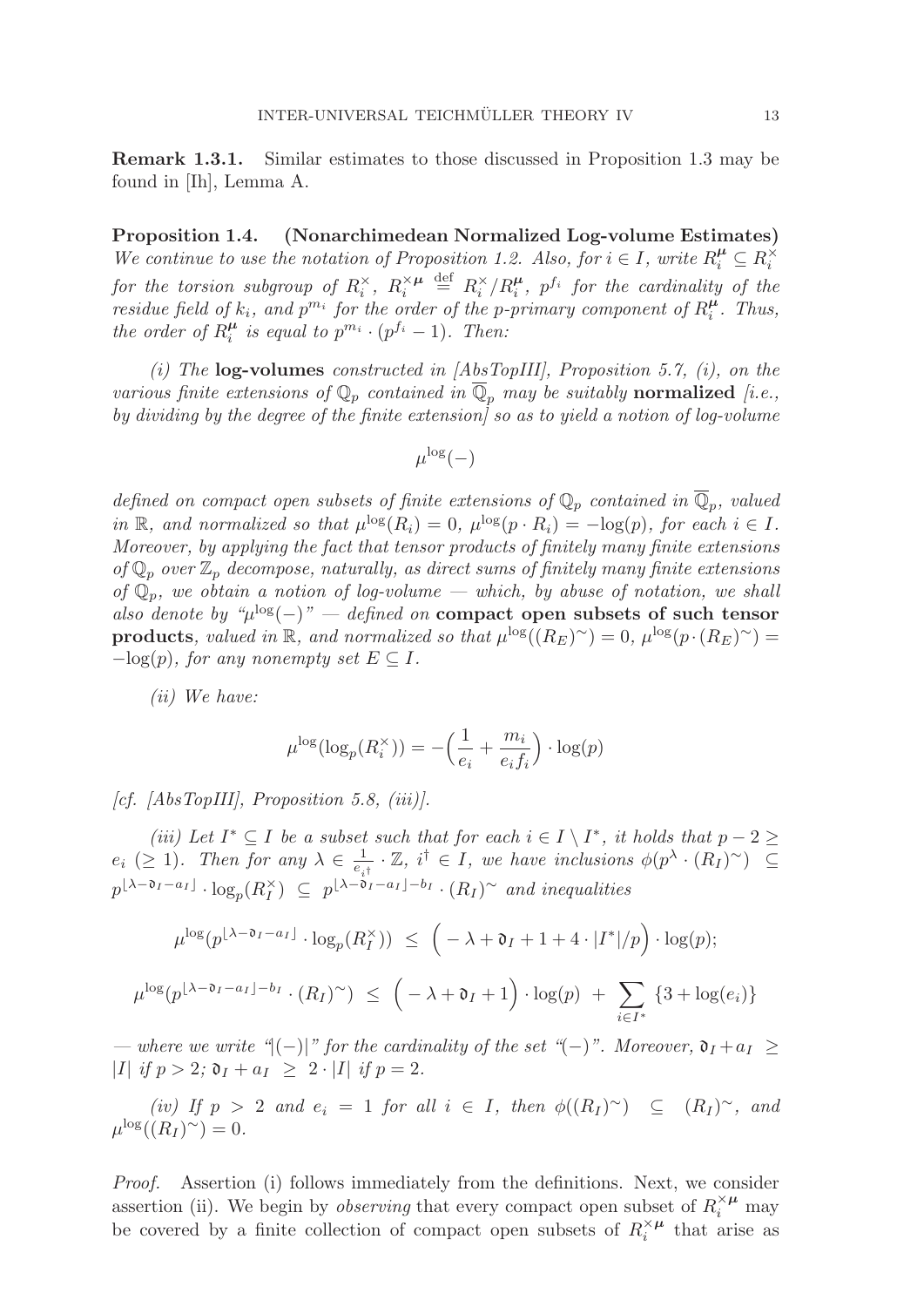images of compact open subsets of  $R_i^{\times}$  that map *injectively* to  $R_i^{\times \mu}$ . In particular, by applying this *observation*, we conclude that the log-volume on  $R_i^{\times}$  determines, in a natural way, a log-volume on the quotient  $R_i^{\times} \to R_i^{\times}$ <sup> $\mu$ </sup>. Moreover, in light of the compatibility of the log-volume with " $log_p(-)$ " [cf. [AbsTopIII], Proposition 5.7, (i), (c)], it follows immediately that  $\mu^{\log}(\log_p(R_i^{\times})) = \mu^{\log}(R_i^{\times \mu})$ . Thus, it suffices to compute  $e_i \cdot f_i \cdot \mu^{\log}(R_i^{\times \mu}) = e_i \cdot f_i \cdot \mu^{\log}(R_i^{\times}) - \log(p^{m_i} \cdot (p^{f_i} - 1)).$  On the other hand, it follows immediately from the basic properties of the log-volume [cf. [AbsTopIII], Proposition 5.7, (i), (a)] that  $e_i \cdot f_i \cdot \mu^{\log}(R_i^{\times}) = \log(1 - p^{-f_i})$ , so  $e_i \cdot f_i \cdot \mu^{\log}(R_i^{\times \mu}) = -(f_i + m_i) \cdot \log(p)$ , as desired. This completes the proof of assertion (ii).

The inclusions of assertion (iii) follow immediately from Proposition 1.2, (ii). When  $p = 2$ , the fact that  $\mathfrak{d}_I + a_I \geq 2 \cdot |I|$  follows immediately from the definition of " $\mathfrak{d}_i$ " and " $a_i$ " in Propositions 1.1, 1.2. When  $p > 2$ , it follows immediately from the definition of " $a_i$ " in Proposition 1.2 that  $a_i \geq 1/e_i$ , for all  $i \in I$ ; thus, since  $\mathfrak{d}_i \geq (e_i - 1)/e_i$  for all  $i \in I$  [cf. Proposition 1.3, (i)], we conclude that  $\mathfrak{d}_i + a_i \geq 1$ for all  $i \in I$ , and hence that  $\mathfrak{d}_I + a_I \geq |I|$ , as asserted in the statement of assertion (iii). Next, let us observe that  $\frac{1}{p-2} \leq \frac{4}{p}$  for  $p \geq 3$ ;  $\frac{p}{p-1} \leq 2$  for  $p \geq 2$ ;  $\frac{2}{p} \leq \frac{1}{\log(p)}$  for  $p \geq 2$ . Thus, it follows immediately from the definition of  $a_i$ ,  $b_i$  in Proposition 1.2 that  $a_i - \frac{1}{e_i} \leq \frac{4}{p} \leq \frac{2}{\log(p)}, (b_i + \frac{1}{e_i}) \cdot \log(p) \leq \log(2e_i) \leq 1 + \log(e_i)$ for  $i \in I$ ;  $a_i = \frac{1}{e_i} = -b_i$  for  $i \in I \setminus I^*$ . On the other hand, by assertion (i), we have  $\mu^{\log}(R_I) \leq \mu^{\log}((R_I)^{\sim}) = 0$ ; by assertion (ii), we have  $\mu^{\log}(\log_p(R_i^{\times})) \leq -\frac{1}{e_i} \cdot \log(p)$ . Now we compute:

$$
\mu^{\log}(p^{\lfloor \lambda - \mathfrak{d}_I - a_I \rfloor} \cdot \log_p(R_I^{\times})) \leq \left( -\lambda + \mathfrak{d}_I + a_I + 1 \right) \cdot \log(p) + \mu^{\log}(\log_p(R_I^{\times}))
$$
  
\n
$$
= \left( -\lambda + \mathfrak{d}_I + a_I + 1 \right) \cdot \log(p)
$$
  
\n
$$
+ \left\{ \sum_{i \in I} \mu^{\log}(\log_p(R_i^{\times})) \right\} + \mu^{\log}(R_I)
$$
  
\n
$$
\leq \left\{ -\lambda + \mathfrak{d}_I + 1 + \sum_{i \in I} (a_i - \frac{1}{e_i}) \right\} \cdot \log(p)
$$
  
\n
$$
\leq \left( -\lambda + \mathfrak{d}_I + 1 + 4 \cdot |I^*|/p \right) \cdot \log(p);
$$
  
\n
$$
\mu^{\log}(p^{\lfloor \lambda - \mathfrak{d}_I - a_I \rfloor - b_I} \cdot (R_I)^{\sim}) \leq \left( -\lambda + \mathfrak{d}_I + a_I + b_I + 1 \right) \cdot \log(p)
$$
  
\n
$$
\leq \left( -\lambda + \mathfrak{d}_I + 1 \right) \cdot \log(p) + \sum_{i \in I^*} \left\{ 3 + \log(e_i) \right\}
$$

— thus completing the proof of assertion (iii). Assertion (iv) follows immediately from assertion (i) and Proposition 1.2, (iv).  $\bigcap$ 

**Proposition 1.5. (Archimedean Metric Estimates)** In the following, we shall regard the **complex archimedean field** C as being equipped with its standard **Hermitian metric**, *i.e.*, the metric determined by the complex norm. Let us refer to as the **primitive automorphisms** of C the group of automorphisms [of order 8) of the underlying metrized real vector space of  $\mathbb C$  generated by the operations of complex conjugation and multiplication by  $\pm 1$  or  $\pm \sqrt{-1}$ .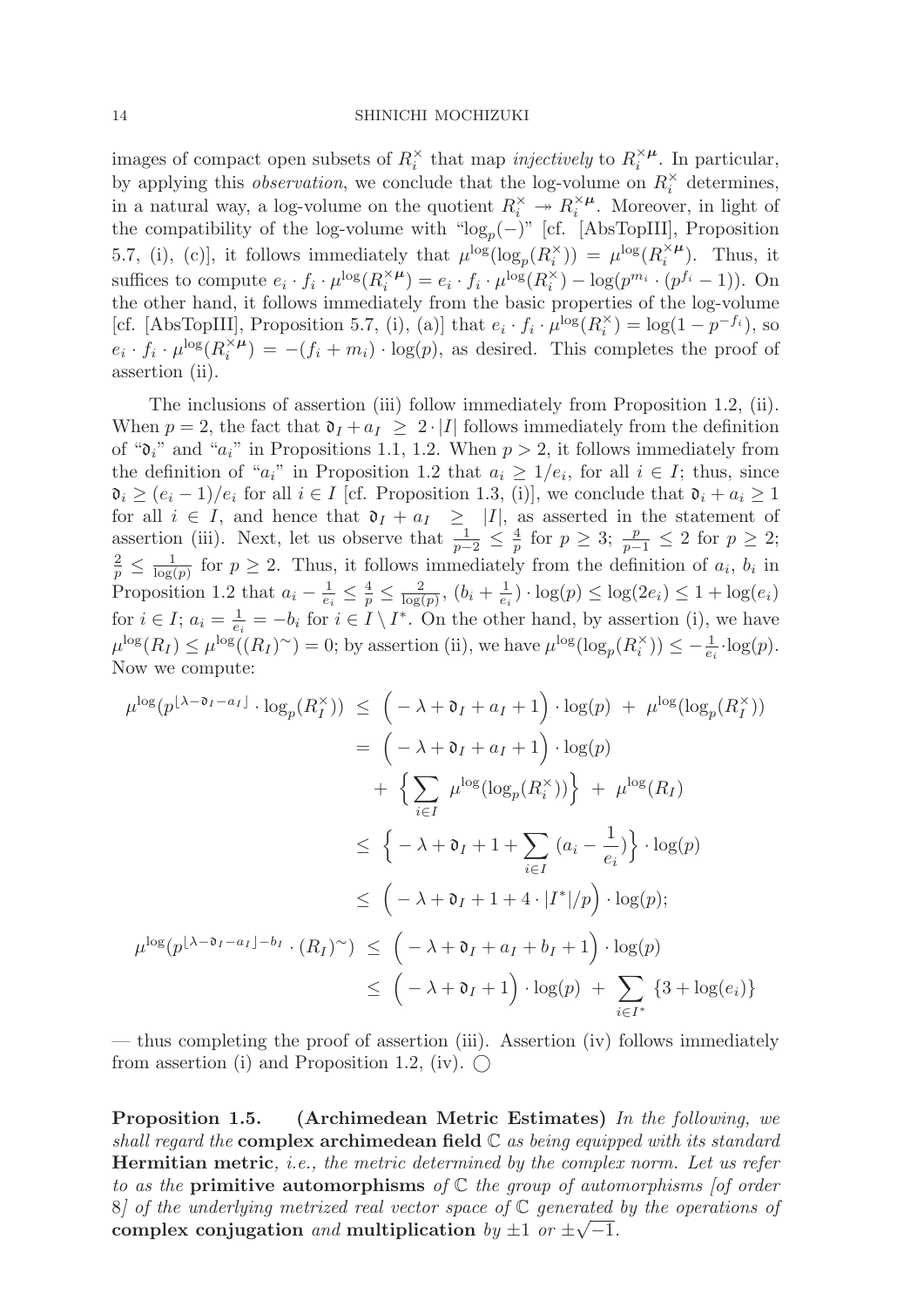(i) **(Direct Sum vs. Tensor Product Metrics)** The metric on C determines a tensor product metric on  $\mathbb{C} \otimes_{\mathbb{R}} \mathbb{C}$ , as well as a direct sum metric on  $\mathbb{C} \oplus \mathbb{C}$ . Then, relative to these metrics, any **isomorphism of topological rings**  $[i.e.,$ arising from the Chinese remainder theorem]

$$
\mathbb{C} \otimes_{\mathbb{R}} \mathbb{C} \stackrel{\sim}{\rightarrow} \mathbb{C} \oplus \mathbb{C}
$$

is **compatible** with these **metrics**, up to a factor of 2, i.e., the metric on the righthand side corresponds to 2 times the metric on the left-hand side. [Thus, lengths differ by a factor of  $\sqrt{2}$ .

(ii) **(Direct Sum vs. Tensor Product Automorphisms)** Relative to the notation of (i), the **direct sum decomposition**  $\mathbb{C} \oplus \mathbb{C}$ , together with its Hermitian metric, is **preserved**, relative to the displayed isomorphism of  $(i)$ , by the automorphisms of  $\mathbb{C} \otimes_{\mathbb{R}} \mathbb{C}$  induced by the various **primitive automorphisms** of the two copies of " $\mathbb{C}$ " that appear in the tensor product  $\mathbb{C} \otimes_{\mathbb{R}} \mathbb{C}$ .

(iii) **(Direct Sums and Tensor Products of Multiple Copies)** Let I, V be nonempty finite sets, whose cardinalities we denote by  $|I|$ ,  $|V|$ , respectively. Write

$$
M \stackrel{\text{def}}{=} \bigoplus_{v \in V} \mathbb{C}_v
$$

for the direct sum of copies  $\mathbb{C}_v \stackrel{\text{def}}{=} \mathbb{C}$  of  $\mathbb{C}$  labeled by  $v \in V$ , which we regard as equipped with the direct sum metric, and

$$
M_I \stackrel{\text{def}}{=} \bigotimes_{i \in I} M_i
$$

for the tensor product over  $\mathbb R$  of copies  $M_i \stackrel{\text{def}}{=} M$  of  $M$  labeled by  $i \in I$ , which we regard as equipped with the **tensor product metric** [cf. the constructions of [IUTchIII], Proposition 3.2, (ii)]. Then the topological ring structure on each  $\mathbb{C}_v$ determines a **topological ring structure** on  $M_I$  with respect to which  $M_I$  admits a unique **direct sum decomposition** as a direct sum of

$$
2^{|I|-1}\cdot |V|^{|I|}
$$

copies of  $\mathbb{C}$  [cf. [IUTchIII], Proposition 3.1, (i)]. The **direct sum metric** on  $M_I$ — *i.e.*, the metric determined by the natural metrics on these copies of  $\mathbb{C}$  — is equal to

 $2|I|-1$ 

times the original tensor product metric on  $M_I$ . Write

$$
B_I \quad \subseteq \quad M_I
$$

for the **"integral structure"** [cf. the constructions of [IUTchIII], Proposition 3.1, (ii)] given by the direct product of the **unit balls** of the copies of  $\mathbb C$  that occur in the direct sum decomposition of  $M<sub>I</sub>$ . Then the tensor product metric on  $M<sub>I</sub>$ , the direct sum decomposition of  $M_I$ , the direct sum metric on  $M_I$ , and the integral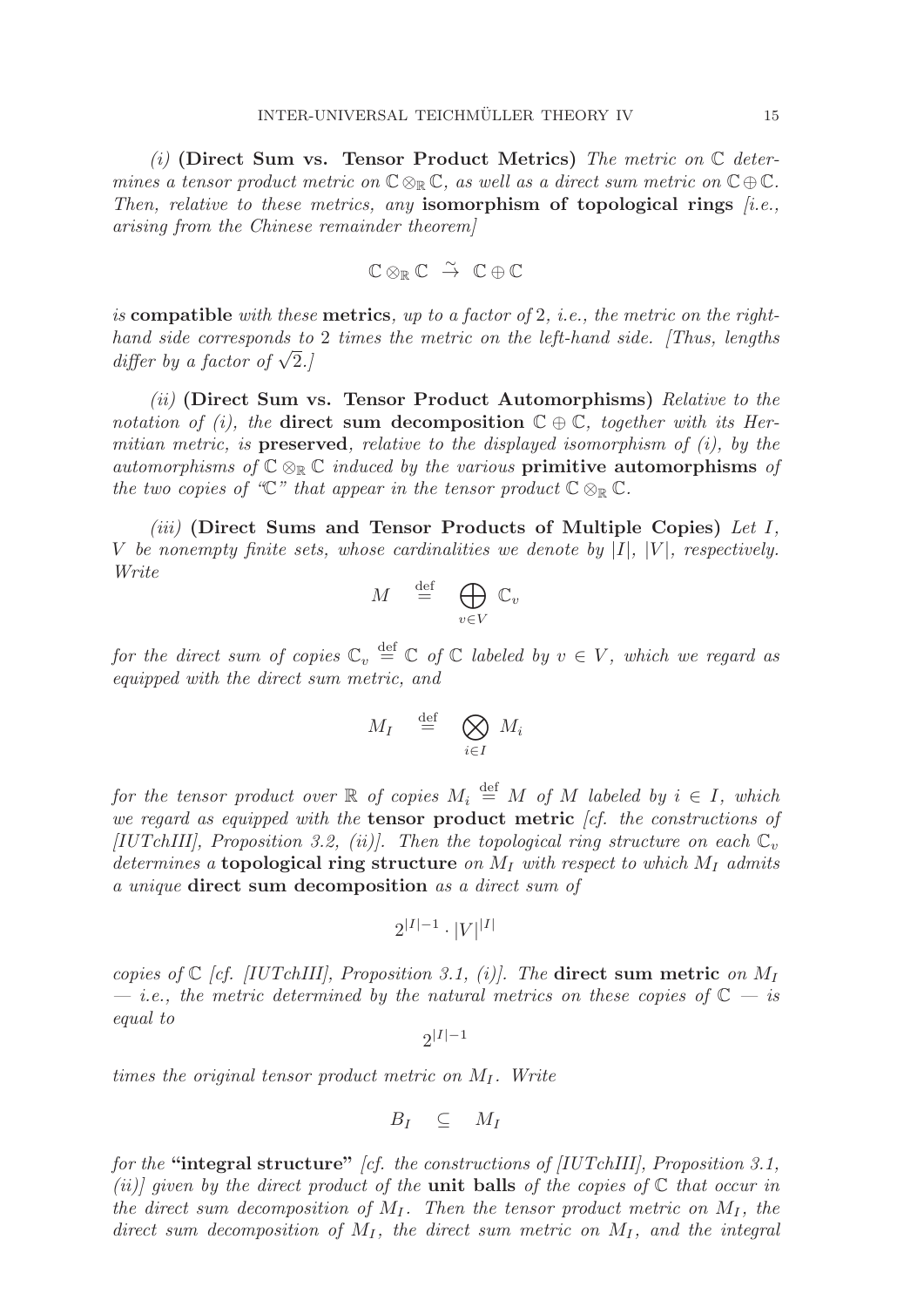structure  $B_I \subseteq M_I$  are **preserved** by the automorphisms of  $M_I$  induced by the various **primitive automorphisms** of the direct summands  $\mathscr{C}_n$ " that appear in the factors " $M_i$ " of the tensor product  $M_I$ .

(iv) **(Tensor Product of Vectors of a Given Length)** Suppose that we are in the situation of (iii). Fix  $\lambda \in \mathbb{R}_{>0}$ . Then

$$
M_I \quad \ni \quad \bigotimes_{i \in I} \ m_i \quad \in \quad \lambda^{|I|} \cdot B_I
$$

for any collection of elements  $\{m_i \in M_i\}_{i \in I}$  such that the component of  $m_i$  in each direct summand " $\mathbb{C}_v$ " of  $M_i$  is of **length**  $\lambda$ .

Proof. Assertions (i) and (ii) are discussed in [IUTchIII], Remark 3.9.1, (ii), and may be verified by means of routine and elementary arguments. Assertion (iii) follows immediately from assertions (i) and (ii). Assertion (iv) follows immediately from the various definitions involved.  $\bigcap$ 

**Proposition 1.6.** (The Prime Number Theorem) If n is a positive integer, then let us write  $p_n$  for the n-th smallest prime number. [Thus,  $p_1 = 2$ ,  $p_2 = 3$ , and so on.] Then there exists an integer  $n_0$  such that it holds that

$$
n \leq \frac{4p_n}{3 \cdot \log(p_n)}
$$

for all  $n \geq n_0$ . In particular, there exists a positive real number  $\eta_{\text{prm}}$  such that

$$
\sum_{p\leq \eta}~ 1\quad \leq\quad \tfrac{4\eta}{3\cdot \log(\eta)}
$$

— where the sum ranges over the prime numbers  $p \le \eta$  — for all positive real  $\eta \geq \eta_{\text{prm}}$ .

Proof. Relative to our notation, the Prime Number Theorem [cf., e.g., [DmMn], §3.10] implies that

$$
\lim_{n \to \infty} \frac{n \cdot \log(p_n)}{p_n} = 1
$$

— i.e., in particular, that for some positive integer  $n_0$ , it holds that

$$
\frac{\log(p_n)}{p_n} \ \leq \ \frac{4}{3} \cdot \frac{1}{n}
$$

for all  $n \geq n_0$ . The final portion of Proposition 1.6 follows formally.  $\bigcirc$ 

**Proposition 1.7.** (Weighted Averages) Let E be a nonempty finite set, n a positive integer. For  $e \in E$ , let  $\lambda_e \in \mathbb{R}_{>0}$ ,  $\beta_e \in \mathbb{R}$ . Then, for any  $i = 1, \ldots, n$ , we have:

$$
\frac{\sum_{\vec{e}\in E^n} \beta_{\vec{e}} \cdot \lambda_{\Pi \vec{e}}}{\sum_{\vec{e}\in E^n} \lambda_{\Pi \vec{e}}} = \frac{\sum_{\vec{e}\in E^n} n \cdot \beta_{e_i} \cdot \lambda_{\Pi \vec{e}}}{\sum_{\vec{e}\in E^n} \lambda_{\Pi \vec{e}}} = n \cdot \beta_{\text{avg}}
$$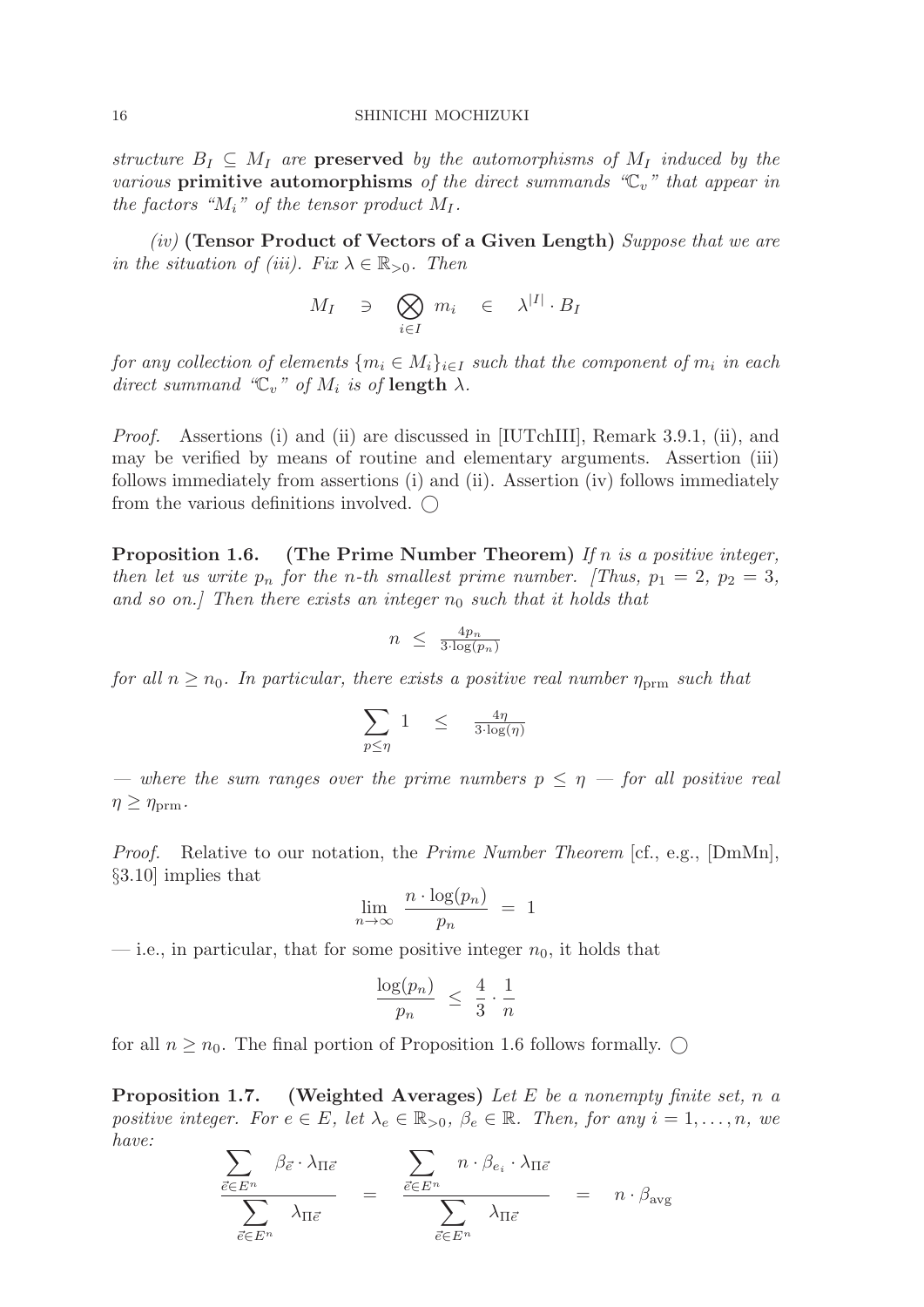— where we write  $\beta_{\text{avg}} \stackrel{\text{def}}{=} \beta_E/\lambda_E$ ,  $\beta_E \stackrel{\text{def}}{=} \sum_{e \in E} \beta_e \cdot \lambda_e$ ,  $\lambda_E \stackrel{\text{def}}{=} \sum_{e \in E} \lambda_e$ ,

$$
\beta_{\vec{e}} \stackrel{\text{def}}{=} \sum_{j=1}^n \beta_{e_j}; \qquad \lambda_{\Pi \vec{e}} \stackrel{\text{def}}{=} \prod_{j=1}^n \lambda_{e_j}
$$

for any n-tuple  $\vec{e} = (e_1, \ldots, e_n) \in E^n$  of elements of E.

Proof. We begin by observing that

$$
\lambda_E^n = \sum_{\vec{e} \in E^n} \lambda_{\Pi \vec{e}} \, ; \qquad \beta_E \cdot \lambda_E^{n-1} = \sum_{\vec{e} \in E^n} \beta_{e_i} \cdot \lambda_{\Pi \vec{e}}
$$

for any  $i = 1, \ldots, n$ . Thus, summing over i, we obtain that

$$
n \cdot \beta_E \cdot \lambda_E^{n-1} = \sum_{\vec{e} \in E^n} \beta_{\vec{e}} \cdot \lambda_{\Pi \vec{e}} = \sum_{\vec{e} \in E^n} n \cdot \beta_{e_i} \cdot \lambda_{\Pi \vec{e}}
$$

and hence that

$$
n \cdot \beta_{\text{avg}} = n \cdot \beta_E \cdot \lambda_E^{n-1} / \lambda_E^n = \left( \sum_{\vec{e} \in E^n} \beta_{\vec{e}} \cdot \lambda_{\Pi \vec{e}} \right) \cdot \left( \sum_{\vec{e} \in E^n} \lambda_{\Pi \vec{e}} \right)^{-1}
$$

$$
= \left( \sum_{\vec{e} \in E^n} n \cdot \beta_{e_i} \cdot \lambda_{\Pi \vec{e}} \right) \cdot \left( \sum_{\vec{e} \in E^n} \lambda_{\Pi \vec{e}} \right)^{-1}
$$

as desired.  $\bigcap$ 

**Remark 1.7.1.** In Theorem 1.10 below, we shall apply Proposition 1.7 to compute various **packet-normalized log-volumes** of the sort discussed in [IUTchIII], Proposition 3.9,  $(i)$  — i.e., log-volumes normalized by means of the **normalized** weights discussed in [IUTchIII], Remark 3.1.1, (ii). Here, we recall that the normalized weights discussed in [IUTchIII], Remark 3.1.1, (ii), were computed relative to the non-normalized log-volumes of [AbsTopIII], Proposition 5.8, (iii), (vi) [cf. the discussion of [IUTchIII], Remark 3.1.1, (ii); [IUTchI], Example 3.5, (iii)]. By contrast, in the discussion of the present §1, our computations are performed relative to normalized log-volumes as discussed in Proposition 1.4, (i). In particular, it follows that the weights  $[K_{\underline{v}} : (F_{\text{mod}})_v]^{-1}$ , where  $\underline{V} \ni \underline{v} | v \in \mathbb{V}_{\text{mod}}$ , of the discussion of [IUTchIII], Remark 3.1.1, (ii), must be  $replaced$  - i.e., when one works with normalized log-volumes as in Proposition 1.4,  $(i)$  — by the **weights** 

$$
[K_{\underline{v}} : \mathbb{Q}_{v_{\mathbb{Q}}}] \cdot [K_{\underline{v}} : (F_{\text{mod}})_v]^{-1} = [(F_{\text{mod}})_v : \mathbb{Q}_{v_{\mathbb{Q}}}]
$$

— where  $\mathbb{V}_{\text{mod}} \ni v \mid v_0 \in \mathbb{V}_{\mathbb{Q}}$ . This means that the normalized weights of the final display of [IUTchIII], Remark 3.1.1, (ii), must be replaced, when one works with normalized log-volumes as in Proposition 1.4, (i), by the **normalized weights**

$$
\frac{\left(\prod_{\alpha \in A} [(F_{\text{mod}})_{v_{\alpha}} : \mathbb{Q}_{v_{\mathbb{Q}}}] \right)}{\sum_{\{w_{\alpha}\}_{\alpha \in A}} \left(\prod_{\alpha \in A} [(F_{\text{mod}})_{w_{\alpha}} : \mathbb{Q}_{v_{\mathbb{Q}}}] \right)}
$$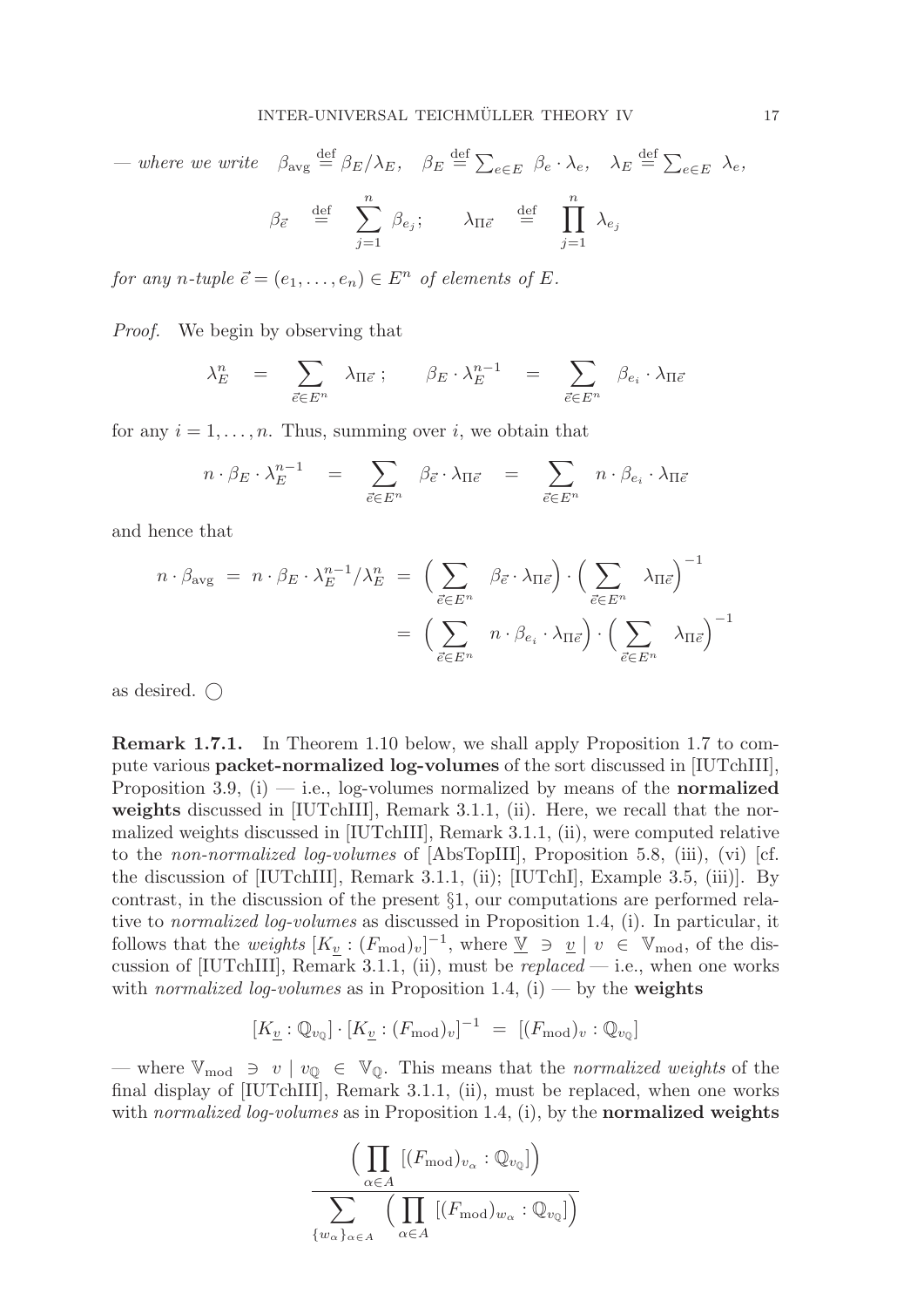— where the sum is over all collections  $\{w_{\alpha}\}_{{\alpha}\in A}$  of [not necessarily distinct!] elements  $w_{\alpha} \in V_{\text{mod}}$  lying over  $v_{\mathbb{Q}}$  and indexed by  $\alpha \in A$ . Thus, in summary, when one works with normalized log-volumes as in Proposition 1.4, (i), the appropriate normalized weights are given by the expressions

$$
\frac{\lambda_{\Pi \vec{e}^\dagger}}{\displaystyle\sum_{\vec{e} \in E^n}\lambda_{\Pi \vec{e}}}
$$

[where  $\vec{e}^{\dagger} \in E^{n}$ ] that appear in Proposition 1.7. Here, one takes "E" to be the set of elements of  $\underline{V} \stackrel{\sim}{\rightarrow} \mathbb{V}_{\text{mod}}$  lying over a fixed  $v_{\overline{Q}}$ ; one takes "n" to be the cardinality of A, so that one can write  $A = {\alpha_1, \ldots, \alpha_n}$  where the  $\alpha_i$  are distinct; if  $e \in E$ corresponds to  $\underline{v} \in \underline{\mathbb{V}}$ ,  $v \in \mathbb{V}_{\text{mod}}$ , then one takes

$$
\text{``}\lambda_e\text{''}\stackrel{\text{def}}{=}\left[(F_{\text{mod}})_v:\mathbb{Q}_{v_{\mathbb{Q}}}\right]\ \in\ \mathbb{R}_{>0}
$$

and " $\beta_e$ " to be a normalized log-volume of some compact open subset of  $K_v$ .

Before proceeding, we review some well-known elementary facts concerning elliptic curves. In the following, we shall write  $\mathcal{M}_{\text{ell}}$  for the moduli stack of elliptic curves over  $\mathbb Z$  and

$$
\mathcal{M}_{\text{ell}} \quad \subseteq \quad \overline{\mathcal{M}}_{\text{ell}}
$$

for the natural compactification of  $\mathcal{M}_{ell}$ , i.e., the moduli stack of one-dimensional semi-abelian schemes over Z. Also, if R is a Z-algebra, then we shall write  $(\mathcal{M}_{ell})_R \stackrel{\text{def}}{=}$  $\mathcal{M}_{\text{ell}} \times_{\mathbb{Z}} R$ ,  $(\overline{\mathcal{M}}_{\text{ell}})_R \stackrel{\text{def}}{=} \overline{\mathcal{M}}_{\text{ell}} \times_{\mathbb{Z}} R$ .

**Proposition 1.8. (Torsion Points of Elliptic Curves)** Let k be a perfect field,  $\overline{k}$  an algebraic closure of k. Write  $G_k \stackrel{\text{def}}{=} \text{Gal}(\overline{k}/k)$ .

(i) **("Serre's Criterion")** Let  $l > 3$  be a prime number that is invertible in k; suppose that  $\overline{k} = k$ . Let A be an **abelian variety** over k, equipped with a polarization  $\lambda$ . Write  $A[l] \subseteq A(k)$  for the group of *l*-torsion points of  $A(k)$ . Then the natural map

$$
\phi: \quad \operatorname{Aut}_k(A,\lambda) \quad \to \quad \operatorname{Aut}(A[l])
$$

from the group of automorphisms of the polarized abelian variety  $(A, \lambda)$  over k to the group of automorphisms of the abelian group A[l] is **injective**.

(ii) Let  $E_{\overline{k}}$  be an **elliptic curve** over  $\overline{k}$  with origin  $\epsilon_E \in E(\overline{k})$ . For n a positive integer, write  $E_{\overline{k}}[n] \subseteq E_{\overline{k}}(\overline{k})$  for the module of n-torsion points of  $E_{\overline{k}}(\overline{k})$  and

$$
\mathrm{Aut}_{\overline{k}}(E_{\overline{k}}) \subseteq \mathrm{Aut}_{k}(E_{\overline{k}})
$$

for the respective groups of  $\epsilon_E$ -preserving automorphisms of the  $\overline{k}$ -scheme  $E_{\overline{k}}$  and the k-scheme  $E_{\overline{k}}$ . Then we have a **natural exact sequence** 

$$
1 \longrightarrow \text{Aut}_{\overline{k}}(E_{\overline{k}}) \longrightarrow \text{Aut}_{k}(E_{\overline{k}}) \longrightarrow G_{k}
$$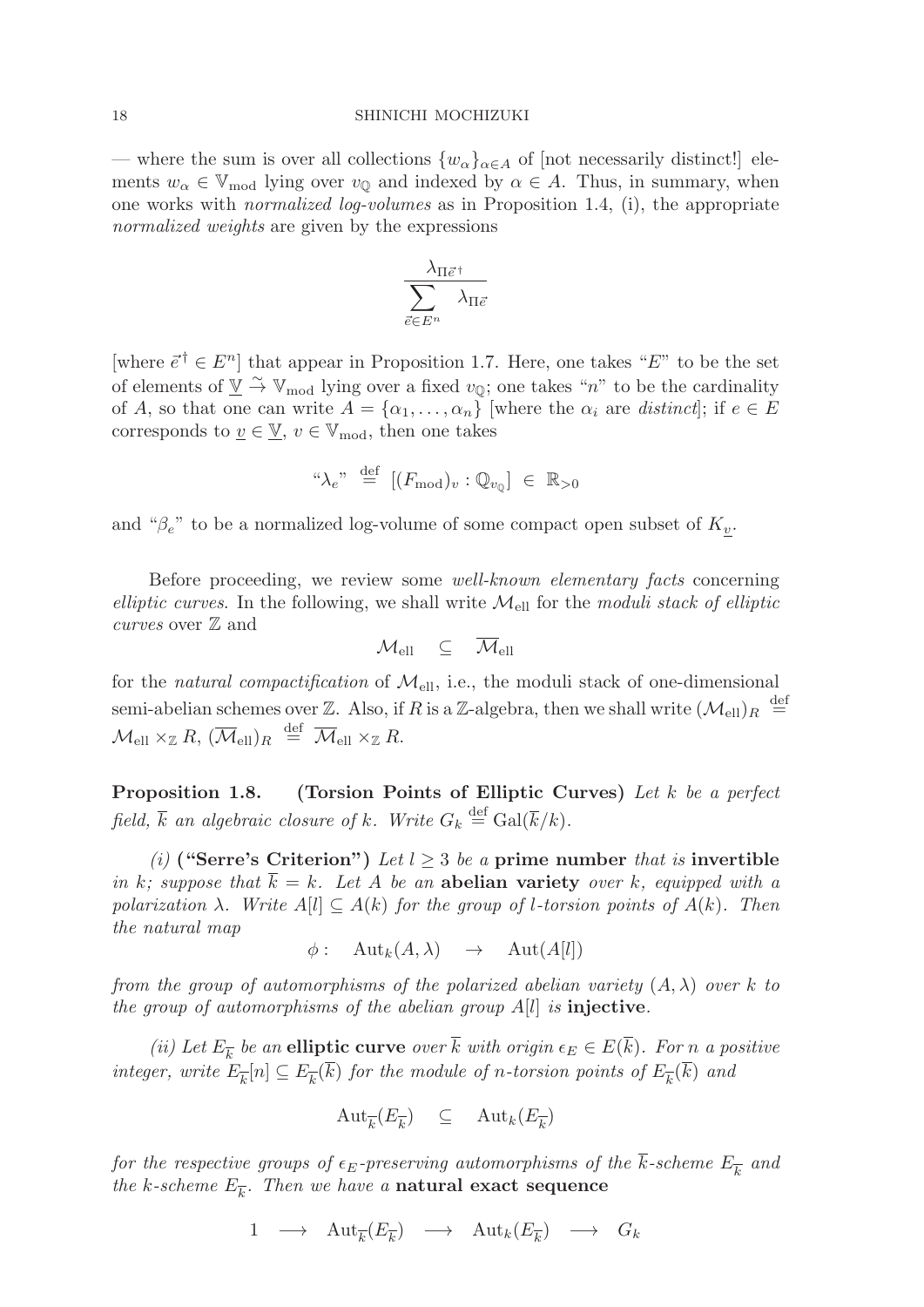— where the image  $G_E \subseteq G_k$  of the homomorphism  ${\rm Aut}_k(E_{\overline{k}}) \to G_k$  is **open** and a **natural representation**

$$
\rho_n: \operatorname{Aut}_k(E_{\overline{k}}) \to \operatorname{Aut}(E_{\overline{k}}[n])
$$

on the n-torsion points of  $E_{\overline{k}}$ . The finite extension  $k_E$  of k determined by  $G_E$  is the **minimal field of definition** of  $E_{\overline{k}}$ , *i.e.*, the field generated over k by the **jinvariant** of  $E_{\overline{k}}$ . Finally, if  $H \subseteq G_k$  is any closed subgroup, which corresponds to an extension  $k_H$  of k, then the datum of a **model** of  $E_{\overline{k}}$  over  $k_H$  [i.e., descent data for  $E_{\overline{k}}$  from  $\overline{k}$  to  $k_H$  is equivalent to the datum of a **section** of the homomorphism  $\text{Aut}_k(E_{\overline{k}}) \to G_k$  over H. In particular, the homomorphism  $\text{Aut}_k(E_{\overline{k}}) \to G_k$  admits a section over  $G_E$ .

(iii) In the situation of (ii), suppose further that  $Aut_{\overline{k}}(E_{\overline{k}}) = {\pm 1}$ . Then the representation  $\rho_2$  factors through  $G_E$  and hence defines a **natural representation**  $G_E \rightarrow \text{Aut}(E_{\overline{k}}[2]).$ 

(iv) In the situation of (ii), suppose further that  $l > 3$  is a **prime number** that is **invertible** in k, and that  $E_{\overline{k}}$  descends to elliptic curves  $E'_k$  and  $E''_k$  over k, all of whose *l*-torsion points are **rational** over k. Then  $E'_k$  is **isomorphic** to  $E''_k$ over k.

(v) In the situation of (ii), suppose further that k is a **complete discrete valuation field** with ring of integers  $\mathcal{O}_k$ , that  $l \geq 3$  is a **prime number** that is **invertible** in  $\mathcal{O}_k$ , and that  $E_{\overline{k}}$  descends to an elliptic curve  $E_k$  over k, all of whose l-torsion points are **rational** over k. Then E<sup>k</sup> has **semi-stable reduction** over  $\mathcal{O}_k$  [i.e., extends to a semi-abelian scheme over  $\mathcal{O}_k$ ].

(vi) In the situation of (iii), suppose further that 2 is **invertible** in k, that  $G_E = G_k$ , and that the representation  $G_E \rightarrow \text{Aut}(E_{\overline{k}}[2])$  is **trivial**. Then  $E_{\overline{k}}$ descends to an elliptic curve E<sup>k</sup> over k which is defined by means of the **Legendre form** of the Weierstrass equation [cf., e.g., the statement of Corollary 2.2, below]. If, moreover, k is a **complete discrete valuation field** with ring of integers  $\mathcal{O}_k$ such that 2 is **invertible** in  $\mathcal{O}_k$ , then  $E_k$  has **semi-stable reduction** over  $\mathcal{O}_{k'}$ [i.e., extends to a semi-abelian scheme over  $\mathcal{O}_{k'}$ ] for some finite extension  $k' \subseteq k$ of k such that  $[k' : k] \leq 2$ ; if  $E_k$  has **good reduction** over  $\mathcal{O}_{k'}$  [i.e., extends to an abelian scheme over  $\mathcal{O}_{k'}$ , then one may in fact take k' to be k.

(vii) In the situation of (ii), suppose further that k is a **complete discrete valuation field** with ring of integers  $\mathcal{O}_k$ , that  $E_k$  descends to an elliptic curve  $E_k$  over k, and that n is **invertible** in  $\mathcal{O}_k$ . If  $E_k$  has **good reduction** over  $\mathcal{O}_k$ [i.e., extends to an abelian scheme over  $\mathcal{O}_k$ ], then the action of  $G_k$  on  $E_{\overline{k}}[n]$  is **unramified**. If  $E_k$  has **bad multiplicative reduction** over  $\mathcal{O}_k$  [i.e., extends to a non-proper semi-abelian scheme over  $\mathcal{O}_k$ , then the kernel of the action of  $G_k$  on  $E_{\overline{k}}[n]$  determines a **tamely ramified** extension of k whose ramification index over k divides n.

*Proof.* First, we consider assertion (i). Suppose that  $\phi$  is not injective. Since  $\text{Aut}_k(A, \lambda)$  is well-known to be *finite* [cf., e.g., [Milne], Proposition 17.5, (a)], we thus conclude that there exists an  $\alpha \in \text{Ker}(\phi)$  of order  $n \neq 1$ . We may assume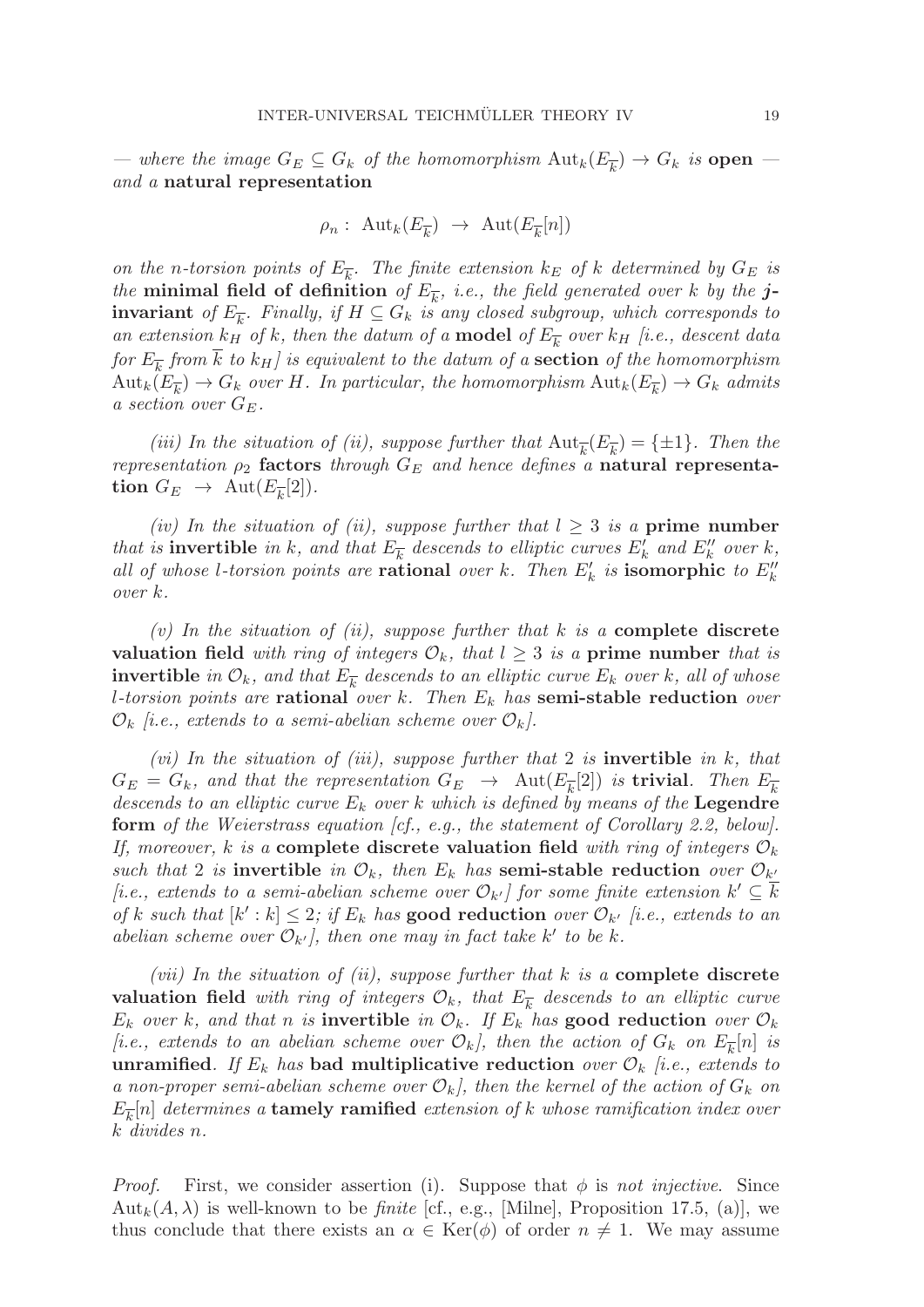without loss of generality that n is *prime*. Now we follow the argument of  $[\text{Milne}]$ , Proposition 17.5, (b). Since  $\alpha$  acts trivially on  $A[l]$ , it follows immediately that the endomorphism of A given by  $\alpha$  – id<sub>A</sub> [where id<sub>A</sub> denotes the identity automorphism of A] may be written in the form  $l \cdot \beta$ , for  $\beta$  an endomorphism of A over k. Write  $T_l(A)$  for the *l*-adic Tate module of A. Since  $\alpha^n = id_A$ , it follows that the eigenvalues of the action of  $\alpha$  on  $T_l(A)$  are *n*-th roots of unity. On the other hand, the eigenvalues of the action of  $\beta$  on  $T_l(A)$  are algebraic integers [cf. [Milne], Theorem 12.5]. We thus conclude that each eigenvalue  $\zeta$  of the action of  $\alpha$  on  $T_l(A)$  is an n-th root of unity which, as an algebraic integer, is  $\equiv 1 \pmod{l}$  [where  $l \geq 3$ ], hence = 1. Since  $\alpha^n = id_A$ , it follows that  $\alpha$  acts on  $T_l(A)$  as a semi-simple matrix which is also *unipotent*, hence equal to the *identity matrix*. But this implies that  $\alpha = \text{id}_{A}$  [cf. [Milne], Theorem 12.5]. This contradiction completes the proof of assertion (i).

Next, we consider assertion (ii). Since  $E_{\overline{k}}$  is proper over  $\overline{k}$ , it follows [by considering the space of global sections of the structure sheaf of  $E_{\overline{k}}$  that any automorphism of the scheme  $E_{\overline{k}}$  lies over an automorphism of  $\overline{k}$ . This implies the existence of a natural exact sequence and natural representation as in the statement of assertion (ii). The relationship between  $k_E$  and the *j*-invariant of  $E_{\overline{k}}$  follows immediately from the well-known theory of the j-invariant of an elliptic curve [cf., e.g., [Silv], Chapter III, Proposition 1.4, (b), (c)]. The final portion of assertion (ii) concerning models of  $E_{\overline{k}}$  follows immediately from the definitions. This completes the proof of assertion (ii). Assertion (iii) follows immediately from the fact that  $\{\pm 1\}$  acts trivially on  $E_{\overline{k}}[2]$ .

Next, we consider assertion (iv). First, let us observe that it follows immediately from the final portion of assertion (ii) that a model  $E_k^*$  of  $E_{\overline{k}}$  over k all of whose l-torsion points are *rational* over k corresponds to a closed subgroup  $H^* \subseteq \text{Aut}_k(E_{\overline{k}})$ that lies in the kernel of  $\rho_l$  and, moreover, maps isomorphically to  $G_k$ . On the other hand, it follows from assertion (i) that the restriction of  $\rho_l$  to  $\text{Aut}_{\overline{k}}(E_{\overline{k}}) \subseteq \text{Aut}_{k}(E_{\overline{k}})$ is injective. Thus, the closed subgroup  $H^* \subseteq \text{Aut}_k(E_{\overline{k}})$  is uniquely determined by the condition that it lie in the kernel of  $\rho_l$  and, moreover, map isomorphically to  $G_k$ . This completes the proof of assertion (iv).

Next, we consider assertion  $(v)$ . First, let us observe that, by considering  $l$ *level structures*, we obtain a *finite covering* of  $S \to (\overline{\mathcal{M}}_{ell})_{\mathbb{Z}[\frac{1}{l}]}$  which is *étale* over  $(\mathcal{M}_{ell})_{\mathbb{Z}[\frac{1}{l}]}$  and tamely ramified over the divisor at infinity. Then it follows from assertion (i) that the algebraic stack  $S$  is in fact a *scheme*, which is, moreover, proper over  $\mathbb{Z}[\frac{1}{l}]$ . Thus, it follows from the valuative criterion for properness that any k-valued point of S determined by  $E_k$  — where we observe that such a point necessarily exists, in light of our assumption that the *l*-torsion points of  $E_k$  are rational over  $k$  — extends to an  $\mathcal{O}_k$ -valued point of S, hence also of  $\overline{\mathcal{M}}_{ell}$ , as desired. This completes the proof of assertion (v).

Next, we consider assertion (vi). Since  $G_E = G_k$ , it follows from assertion (ii) that  $E_{\overline{k}}$  descends to an elliptic curve  $E_k$  over k. Our assumption that the representation  $G_k = G_E \rightarrow \text{Aut}(E_{\overline{k}}[2])$  of assertion (iii) is *trivial* implies that the 2-torsion points of  $E_k$  are *rational* over k. Thus, by considering suitable *global* sections of tensor powers of the line bundle on  $E_k$  determined by the origin on which the automorphism " $-1$ " of  $E_k$  acts via multiplication by  $\pm 1$  [cf., e.g., [Harts], Chapter IV, the proof of Proposition 4.6], one concludes immediately that a suitable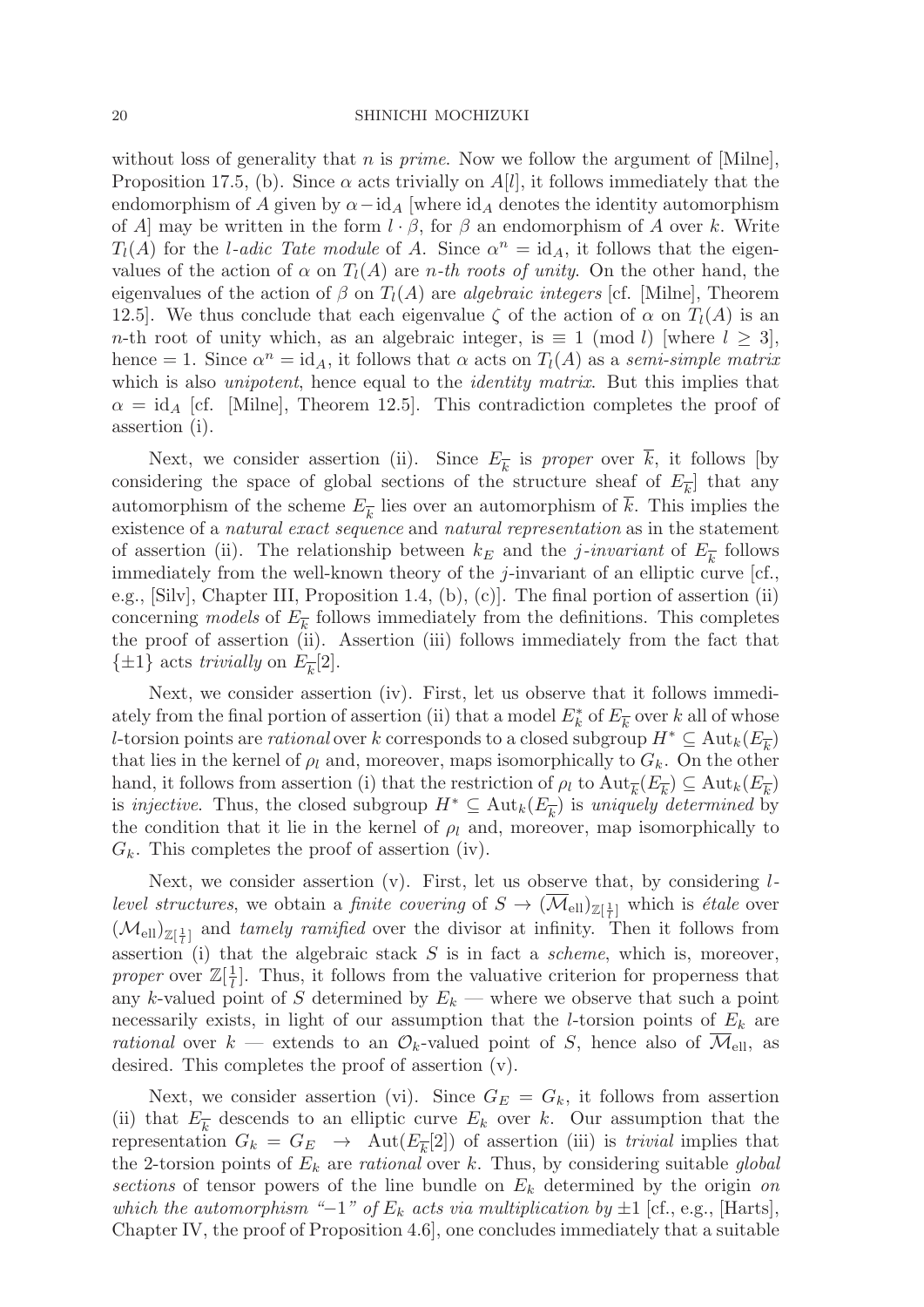[possibly trivial] twist  $E'_k$  of  $E_k$  over k [i.e., such that  $E'_k$  and  $E_k$  are isomorphic over some quadratic extension  $k'$  of k] may be defined by means of the *Legendre form* of the Weierstrass equation. Now suppose that  $k$  is a *complete discrete valuation* field with ring of integers  $\mathcal{O}_k$  such that 2 is *invertible* in  $\mathcal{O}_k$ , and that  $E_k$  is defined by means of the *Legendre form* of the Weierstrass equation. Then the fact that  $E_k$ has semi-stable reduction over  $\mathcal{O}_{k'}$  for some finite extension  $k' \subseteq \overline{k}$  of k such that  $[k': k] \leq 2$  follows from the explicit computations of the proof of [Silv], Chapter VII, Proposition 5.4, (c). These explicit computations also imply that if  $E_k$  has good reduction over  $\mathcal{O}_{k'}$ , then one may in fact take k' to be k. This completes the proof of assertion (vi).

Assertion (vii) follows immediately from [NerMod], §7.4, Theorem 5, in the case of good reduction and from [NerMod], §7.4, Theorem 6, in the case of bad multiplicative reduction.  $\bigcap$ 

We are now ready to apply the elementary computations discussed above to give more explicit log-volume estimates for Θ-pilot objects. We begin by recalling some notation and terminology from [GenEll], §1.

**Definition 1.9.** Let F be a number field [i.e., a finite extension of the rational number field  $\mathbb{Q}$ , whose set of valuations we denote by  $\mathbb{V}(F)$ . Thus,  $\mathbb{V}(F)$ decomposes as a disjoint union  $V(F) = V(F)^{non} \bigcup V(F)^{arc}$  of nonarchimedean and archimedean valuations. If  $v \in V(F)$ , then we shall write  $F_v$  for the completion of F at v; if  $v \in V(F)$ <sup>non</sup>, then we shall write  $e_v$  for the *ramification index* of  $F_v$ over  $\mathbb{Q}_{p_v}$ ,  $f_v$  for the *residue field degree* of  $F_v$  over  $\mathbb{Q}_{p_v}$ , and  $q_v$  for the cardinality of the *residue field* of  $F_v$ .

(i) An  $\mathbb{R}$ -*larithmetic divisor*  $\mathfrak{a}$  on F is defined to be a finite formal sum

$$
\sum_{v \in \mathbb{V}(F)} c_v \cdot v
$$

— where  $c_v \in \mathbb{R}$ , for all  $v \in V(F)$ . Here, we shall refer to the set

 $Supp(a)$ 

of  $v \in V(F)$  such that  $c_v \neq 0$  as the *support of*  $\mathfrak{a}$ ; if all of the  $c_v$  are  $\geq 0$ , then we shall say that the arithmetic divisor is *effective*. Thus, the  $[\mathbb{R}\text{-}]\text{arithmetic divisors}$ on F naturally form a group  $\mathrm{ADiv}_{\mathbb{R}}(F)$ . The assignment

$$
\mathbb{V}(F)^{\text{non}} \ni v \mapsto \log(q_v); \quad \mathbb{V}(F)^{\text{arc}} \ni v \mapsto 1
$$

determines a homomorphism

$$
\deg_F : \mathrm{ADiv}_{\mathbb{R}}(F) \to \mathbb{R}
$$

which we shall refer to as the *degree* map. If  $\mathfrak{a} \in ADiv_{\mathbb{R}}(F)$ , then we shall refer to

$$
\underline{\deg}(\mathfrak{a}) \quad \stackrel{\text{def}}{=} \quad \frac{1}{[F:\mathbb{Q}]} \cdot \deg_F(\mathfrak{a})
$$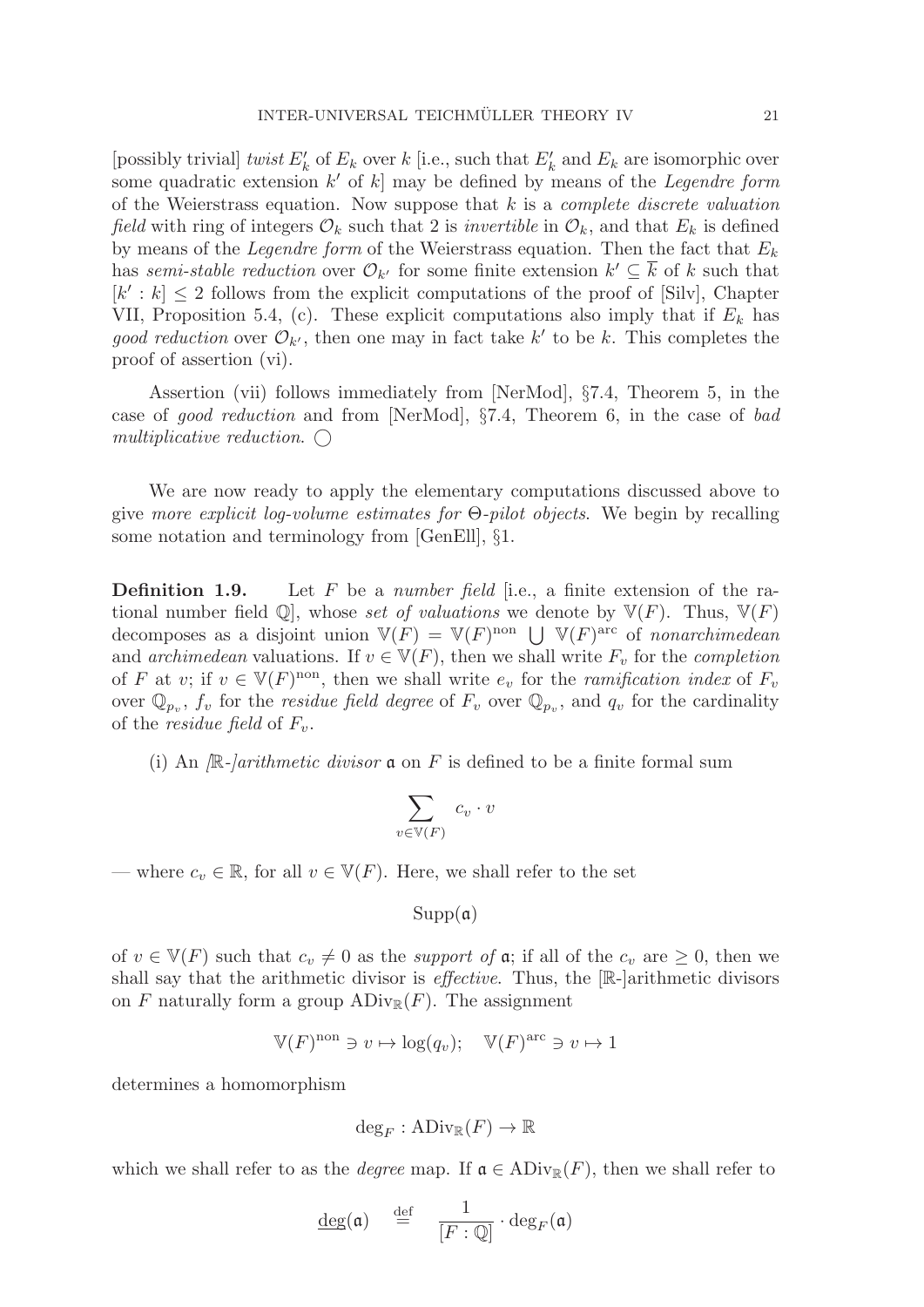as the normalized degree of  $\alpha$ . Thus, for any finite extension K of F, we have

$$
\underline{\deg}(\mathfrak{a}|_K) = \underline{\deg}(\mathfrak{a})
$$

— where we write  $\deg(\mathfrak{a}|_K)$  for the normalized degree of the pull-back  $\mathfrak{a}|_K \in$  $\mathrm{ADiv}_{\mathbb{R}}(K)$  [defined in the evident fashion] of  $\mathfrak a$  to K.

(ii) Let  $\underline{v}_{\mathbb{Q}} \in \mathbb{V}_{\mathbb{Q}} \stackrel{\text{def}}{=} \mathbb{V}(\mathbb{Q}), E \subseteq \mathbb{V}(F)$  a nonempty set of elements lying over  $v_{\mathbb{Q}}$ . If  $\mathfrak{a} = \sum$  $v\in V(F)$  $c_v \cdot v \in \text{ADiv}_{\mathbb{R}}(F)$ , then we shall write

$$
\mathfrak{a}_E \stackrel{\text{def}}{=} \sum_{v \in E} c_v \cdot v \in \text{ADiv}_{\mathbb{R}}(F); \quad \underline{\text{deg}}_E(\mathfrak{a}) \stackrel{\text{def}}{=} \frac{\text{deg}(\mathfrak{a}_E)}{\sum_{v \in E} [F_v : \mathbb{Q}_{v_{\mathbb{Q}}}]}
$$

for the portion of a supported in E and the "normalized E-degree" of  $\mathfrak{a}$ , respectively. Thus, for any finite extension  $K$  of  $F$ , we have

$$
\underline{\deg}_{E|_K}(\mathfrak{a}|_K) = \underline{\deg}_E(\mathfrak{a})
$$

— where we write  $E|_K \subseteq V(K)$  for the set of valuations lying over valuations  $\in E$ .

**Theorem 1.10. (Log-volume Estimates for** Θ**-Pilot Objects)** Fix a collection of **initial** Θ**-data** as in [IUTchI], Definition 3.1. Suppose that we are in the situation of [IUTchIII], Corollary 3.12, and that the elliptic curve  $E_F$  has good reduction at every valuation  $\in V(F)_{\text{good}} \cap V(F)_{\text{non that does not divide}}$ 2l. In the notation of [IUTchI], Definition 3.1, let us write  $d_{\text{mod}} \stackrel{\text{def}}{=} [F_{\text{mod}} : \mathbb{Q}],$  $(1 \leq)$   $e_{\text{mod}} \leq d_{\text{mod}}$  for the **maximal ramification index** of  $F_{\text{mod}}$  [i.e., of valu $ations \in \mathbb{V}_{\text{mod}}^{\text{non}}$  over  $\mathbb{Q}$ ,  $d_{\text{mod}}^* \stackrel{\text{def}}{=} 2^{12} \cdot 3^3 \cdot 5 \cdot d_{\text{mod}}$ ,  $e_{\text{mod}}^* \stackrel{\text{def}}{=} 2^{12} \cdot 3^3 \cdot 5 \cdot e_{\text{mod}} \ (\leq d_{\text{mod}}^*)$ , and

$$
F_{\text{mod}} \subseteq F_{\text{tpd}} \stackrel{\text{def}}{=} F_{\text{mod}} (E_{F_{\text{mod}}}[2]) \subseteq F
$$

for the "tripodal" intermediate field obtained from  $F_{\text{mod}}$  by adjoining the fields of definition of the 2-torsion points of any model of  $E_F \times_F \overline{F}$  over  $F_{\text{mod}}$  [cf. Proposition 1.8, (ii), (iii)]. Moreover, we assume that the  $(3.5)$ -torsion points of  $E_F$  are defined over F, and that

$$
F = F_{\text{mod}}(\sqrt{-1}, E_{F_{\text{mod}}}[2 \cdot 3 \cdot 5]) = \stackrel{\text{def}}{=} F_{\text{tpd}}(\sqrt{-1}, E_{F_{\text{tpd}}}[3 \cdot 5])
$$

 $-$  i.e., that F is obtained from  $F_{\text{tpd}}$  by adjoining  $\sqrt{-1}$ , together with the fields of definition of the (3.5)-torsion points of a model  $E_{F_{\text{tnd}}}$  of the elliptic curve  $E_F \times_F F$ over  $F_{\text{tnd}}$  determined by the **Legendre form** of the Weierstrass equation [cf., e.g., the statement of Corollary 2.2, below; Proposition 1.8, (vi)]. [Thus, it follows from Proposition 1.8, (iv), that  $E_F \cong E_{F_{\text{tpd}}} \times_{F_{\text{tpd}}} F$  over F, and from [IUTchI], Definition 3.1, (c), that  $l \neq 5$ . If  $F_{\text{mod}} \subseteq F_{\square} \subseteq K$  is any intermediate extension which is Galois over  $F_{\text{mod}}$ , then we shall write

$$
\mathfrak{d}^{F_\square}_{\mathrm{ADiv}}\ \in\ \mathrm{ADiv}_\mathbb{R}(F_\square)
$$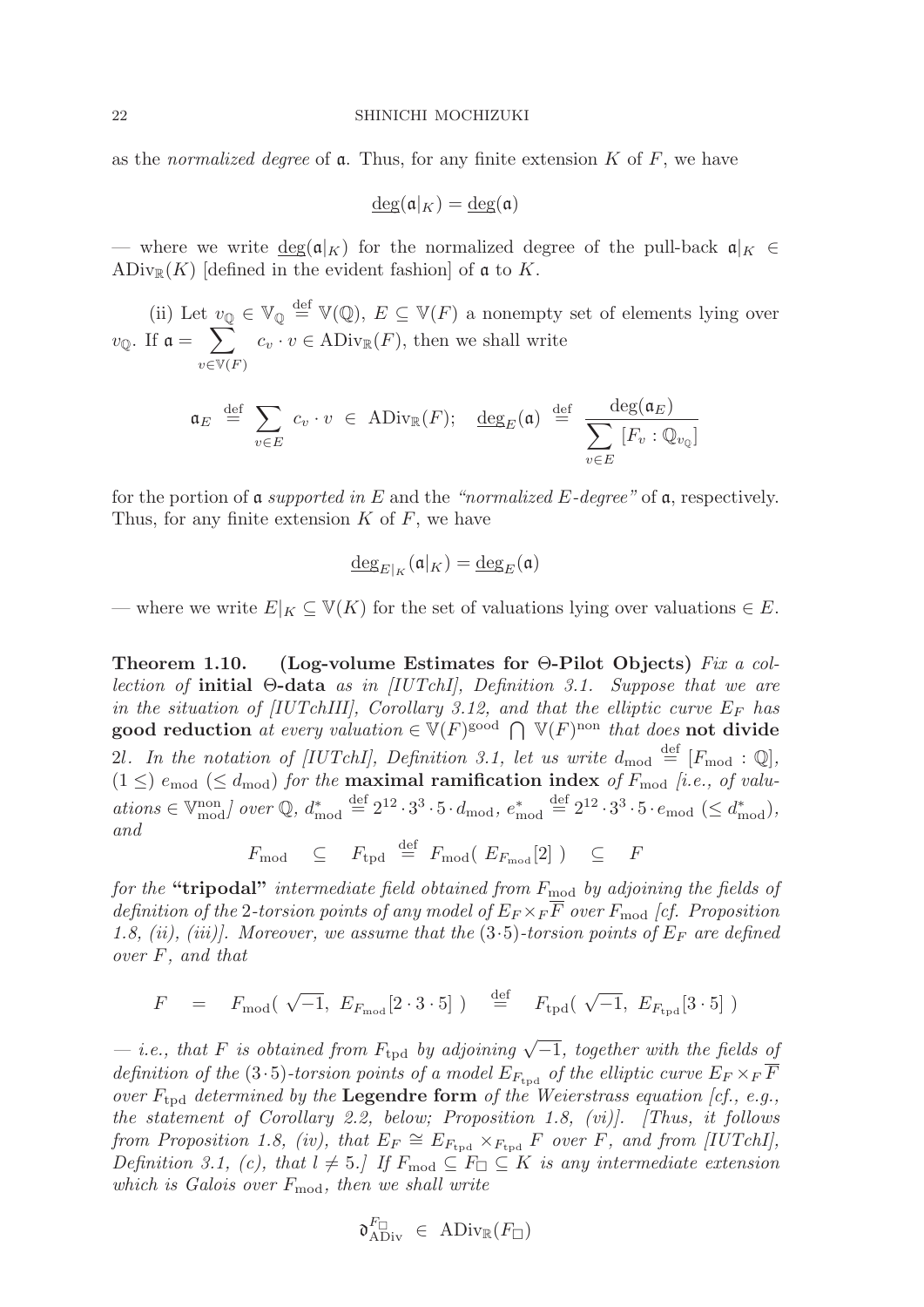for the effective arithmetic divisor determined by the **different ideal** of  $F_{\Box}$  over  $\mathbb{O},$ 

$$
\mathfrak{q}^{F_\square}_{\mathrm{ADiv}}\in\mathrm{ADiv}_\mathbb{R}(F_\square)
$$

for the effective arithmetic divisor determined by the *q***-parameters** of the elliptic curve  $E_F$  at the elements of  $\mathbb{V}(F_{\Box})^{\text{bad}} \stackrel{\text{def}}{=} \mathbb{V}_{\text{mod}}^{\text{bad}} \times_{\mathbb{V}_{\text{mod}}} \mathbb{V}(F_{\Box}) \neq \emptyset$  [cf. [GenEll], Remark 3.3.1],

$$
\mathfrak{f}^{F_\square}_{\mathrm{ADiv}}\in\mathrm{ADiv}_\mathbb{R}(F_\square)
$$

for the effective arithmetic divisor whose support coincides with  $\text{Supp}(\mathfrak{q}_{\text{ADiv}}^{F_{\Box}})$ , but all of whose coefficients are equal to  $1 - i.e.,$  the **conductor**  $-$  and

$$
\log(\mathfrak{d}_{v}^{F_{\Box}}) \stackrel{\text{def}}{=} \frac{\deg_{\mathbb{V}(F_{\Box})_{v}}(\mathfrak{d}_{\mathrm{ADiv}}^{F_{\Box}}) \in \mathbb{R}_{\geq 0}; \quad \log(\mathfrak{d}_{v_{\mathbb{Q}}}^{F_{\Box}}) \stackrel{\text{def}}{=} \frac{\deg_{\mathbb{V}(F_{\Box})_{v_{\mathbb{Q}}}}(\mathfrak{d}_{\mathrm{ADiv}}^{F_{\Box}}) \in \mathbb{R}_{\geq 0}
$$
\n
$$
\log(\mathfrak{q}_{v}) \stackrel{\text{def}}{=} \frac{\deg(\mathfrak{d}_{v_{\mathbb{Q}}})_{v_{\mathbb{Q}}}(\mathfrak{d}_{\mathrm{ADiv}}^{F_{\Box}}) \in \mathbb{R}_{\geq 0}; \quad \log(\mathfrak{q}_{v_{\mathbb{Q}}}) \stackrel{\text{def}}{=} \frac{\deg(\mathfrak{d}_{v_{\mathbb{Q}}})_{v_{\mathbb{Q}}}(\mathfrak{d}_{\mathrm{ADiv}}^{F_{\Box}}) \in \mathbb{R}_{\geq 0}
$$
\n
$$
\log(\mathfrak{q}) \stackrel{\text{def}}{=} \frac{\deg(\mathfrak{q}_{\mathrm{ADiv}}^{F_{\Box}}) \in \mathbb{R}_{\geq 0}}{\deg(\mathfrak{d}_{\mathrm{ADiv}}^{F_{\Box}}) \in \mathbb{R}_{\geq 0}} \log(\mathfrak{f}_{v_{\mathbb{Q}}}^{F_{\Box}}) \stackrel{\text{def}}{=} \frac{\deg(\mathfrak{d}_{v_{\mathbb{Q}}})_{v_{\mathbb{Q}}}(\mathfrak{d}_{\mathrm{ADiv}}^{F_{\Box}}) \in \mathbb{R}_{\geq 0}}{\log(\mathfrak{f}_{v_{\mathbb{Q}}}^{F_{\Box}}) \stackrel{\text{def}}{=} \frac{\deg(\mathfrak{d}_{v_{\mathbb{Q}}})_{v_{\mathbb{Q}}}(\mathfrak{f}_{\mathrm{ADiv}}^{F_{\Box}}) \in \mathbb{R}_{\geq 0}}
$$

$$
\log(\mathfrak{f}^{F_\Box})\ \stackrel{\text{def}}{=}\ \underline{\deg}(\mathfrak{f}^{F_\Box}_{\text{ADiv}})\ \in\ \mathbb{R}_{\geq 0}
$$

 $\begin{aligned}\n\mathcal{L} \cdot \mathcal{L} \cdot \mathcal{L} \cdot \mathcal{L} \cdot \mathcal{L} \cdot \mathcal{L} \cdot \mathcal{L} \cdot \mathcal{L} \cdot \mathcal{L} \cdot \mathcal{L} \cdot \mathcal{L} \cdot \mathcal{L} \cdot \mathcal{L} \cdot \mathcal{L} \cdot \mathcal{L} \cdot \mathcal{L} \cdot \mathcal{L} \cdot \mathcal{L} \cdot \mathcal{L} \cdot \mathcal{L} \cdot \mathcal{L} \cdot \mathcal{L} \cdot \mathcal{L} \cdot \mathcal{L} \cdot \mathcal{L} \cdot \mathcal{L} \cdot \mathcal{L$  $\mathbb{V}(F_{\Box})_{v_{\mathbb{Q}}}\stackrel{\text{def}}{=} \mathbb{V}(F_{\Box})\times_{\mathbb{V}_{\mathbb{Q}}}\{v_{\mathbb{Q}}\}\$ . Here, we observe that the various " $\log(\mathfrak{q}_{(-)})$ 's" are independent of the choice of  $F_{\Box}$ , and that the quantity " $|\log(\underline{q})| \in \mathbb{R}_{>0}$ " defined in [IUTchIII], Corollary 3.12, is equal to  $\frac{1}{2l} \cdot \log(q) \in \mathbb{R}$  [cf. the definition of  $\frac{q}{m}$ " in [IUTchI], Example 3.2, (iv)]. Then one may take the constant  $^{\circ}C_{\Theta} \in \mathbb{R}^{n}$  of [IUTchIII], Corollary 3.12, to be

$$
\frac{l+1}{4\cdot \lvert \log(\underline{q}) \rvert}\cdot \left\{ (1+\frac{12\cdot d_{\text{mod}}}{l}) \cdot (\log(\mathfrak{d}^{F_{\text{tpd}}})+\log(\mathfrak{f}^{F_{\text{tpd}}})) + 10\cdot (e_{\text{mod}}^* \cdot l + \eta_{\text{prm}}) \right. \\ \left. - \frac{1}{6} \cdot (1-\frac{12}{l^2}) \cdot \log(\mathfrak{q}) \right\} - 1
$$

and hence, by applying the inequality " $C_{\Theta} \geq -1$ " of [IUTchIII], Corollary 3.12, conclude that

$$
\frac{1}{6} \cdot \log(\mathfrak{q}) \le (1 + \frac{20 \cdot d_{\text{mod}}}{l}) \cdot (\log(\mathfrak{d}^{F_{\text{tpd}}}) + \log(\mathfrak{f}^{F_{\text{tpd}}})) + 20 \cdot (e_{\text{mod}}^* \cdot l + \eta_{\text{prm}})
$$
\n
$$
\le (1 + \frac{20 \cdot d_{\text{mod}}}{l}) \cdot (\log(\mathfrak{d}^F) + \log(\mathfrak{f}^F)) + 20 \cdot (e_{\text{mod}}^* \cdot l + \eta_{\text{prm}})
$$

— where  $\eta_{\text{term}}$  is the positive real number of Proposition 1.6.

Proof. For ease of reference, we divide our discussion into steps, as follows.

(i) We begin by recalling the following *elementary identities* for  $n \in \mathbb{N}_{\geq 1}$ :

(E1) 
$$
\frac{1}{n} \sum_{m=1}^{n} m = \frac{1}{2}(n+1);
$$
  
\n(E2)  $\frac{1}{n} \sum_{m=1}^{n} m^2 = \frac{1}{6}(2n+1)(n+1).$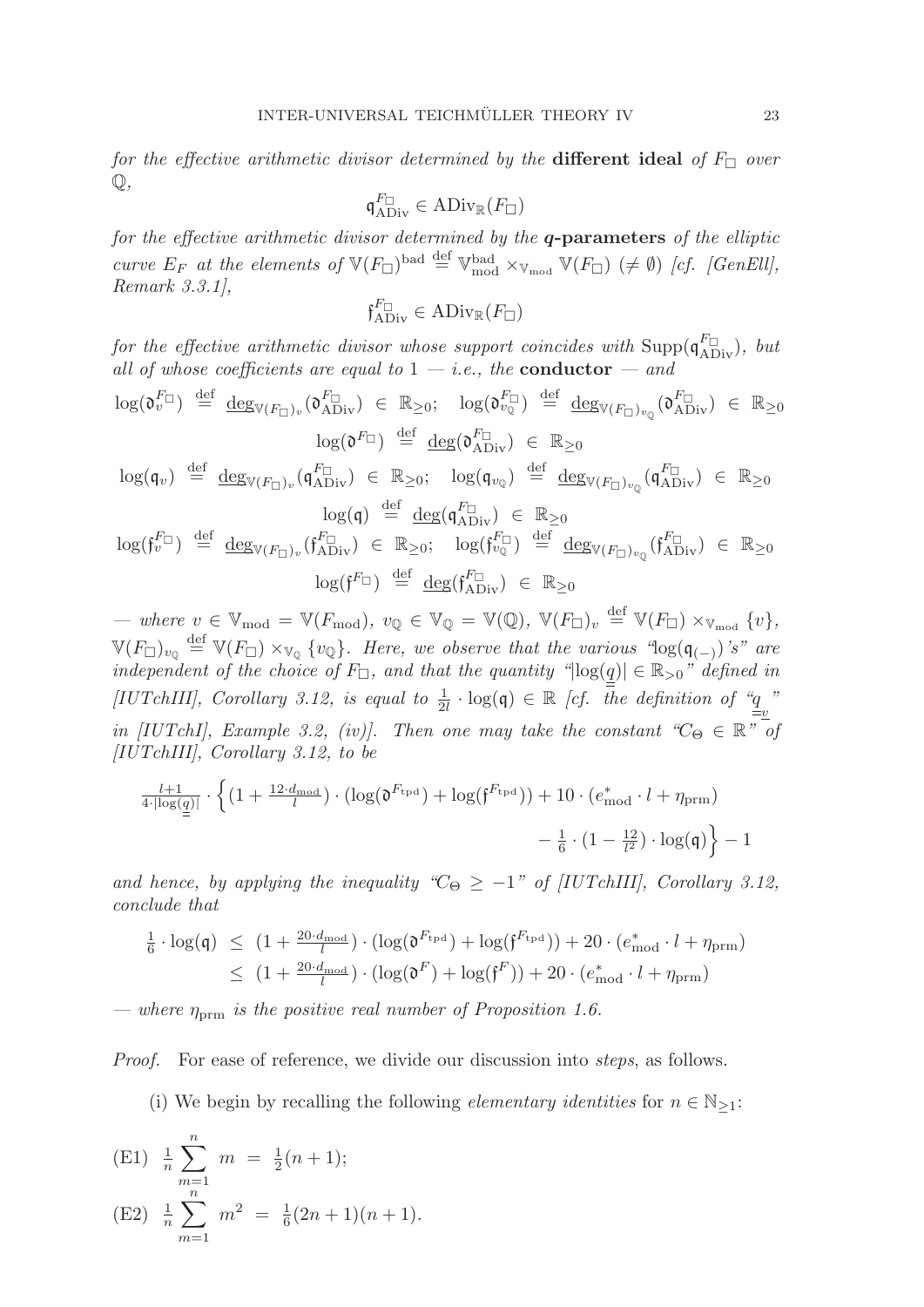Also, we recall the following *elementary facts*:

- (E3) For p a prime number, the cardinality  $|GL_2(\mathbb{F}_p)|$  of  $GL_2(\mathbb{F}_p)$  is given by  $|GL_2(\mathbb{F}_p)| = p(p+1)(p-1)^2.$
- (E4) For  $p = 2, 3, 5$ , the expression of (E3) may be computed as follows:  $2(2+1)(2-1)^2 = 2\cdot 3$ ;  $3(3+1)(3-1)^2 = 3\cdot 2^4$ ;  $5(5+1)(5-1)^2 = 5\cdot 2^5\cdot 3$ .
- (E5) The degree of the extension  $F_{\text{mod}}(\sqrt{-1})/F_{\text{mod}}$  is  $\leq 2$ .
- (E6) We have:  $0 \le \log(2) \le 1$ ,  $1 \le \log(3) \le \log(\pi) \le \log(5) \le 2$ .

(ii) Next, let us observe that the inequality

$$
\log(\mathfrak{d}^{F_{\text{tpd}}}) + \log(\mathfrak{f}^{F_{\text{tpd}}}) \leq \log(\mathfrak{d}^F) + \log(\mathfrak{f}^F)
$$

follows immediately from Proposition 1.3, (i), and the various definitions involved. On the other hand, the inequality

$$
\log(\mathfrak{d}^F) + \log(\mathfrak{f}^F) \le \log(\mathfrak{d}^{F_{\text{tpd}}}) + \log(\mathfrak{f}^{F_{\text{tpd}}}) + \log(2^{11} \cdot 3^3 \cdot 5^2)
$$
  

$$
\le \log(\mathfrak{d}^{F_{\text{tpd}}}) + \log(\mathfrak{f}^{F_{\text{tpd}}}) + 21
$$

follows by applying Proposition 1.3, (i), at the primes that do not divide  $2 \cdot 3 \cdot 5$ [where we recall that the extension  $F/F_{\text{tpd}}$  is tamely ramified over such primes — cf. Proposition 1.8, (vi), (vii)] and applying Proposition 1.3, (ii), together with (E3), (E4), (E5), (E6), and the fact that we have a natural outer inclusion Gal( $F/F_{\text{tnd}}$ )  $\hookrightarrow$  $GL_2(\mathbb{F}_3) \times GL_2(\mathbb{F}_5) \times \mathbb{Z}/2\mathbb{Z}$ , at the primes that *divide*  $2 \cdot 3 \cdot 5$ . In a similar vein, since the extension  $K/F$  is tamely ramified at the primes that do not divide l, and we have a natural outer inclusion  $Gal(K/F) \hookrightarrow GL_2(\mathbb{F}_l)$ , the *inequality* 

$$
\log(\mathfrak{d}^K) \le \log(\mathfrak{d}^K) + \log(\mathfrak{f}^K) \le \log(\mathfrak{d}^F) + \log(\mathfrak{f}^F) + 2 \cdot \log(l)
$$
  

$$
\le \log(\mathfrak{d}^{F_{\text{tpd}}}) + \log(\mathfrak{f}^{F_{\text{tpd}}}) + 2 \cdot \log(l) + 21
$$

follows immediately from Proposition 1.3, (i), (ii). Finally, for later reference, we observe that

$$
(1 + \frac{4}{l}) \cdot \log(\mathfrak{d}^K) \leq (1 + \frac{4}{l}) \cdot (\log(\mathfrak{d}^{F_{\text{tpd}}}) + \log(\mathfrak{f}^{F_{\text{tpd}}})) + 2 \cdot \log(l) + 46
$$

— where we apply the estimates  $\frac{\log(l)}{l} \leq \frac{1}{2}$  and  $1 + \frac{4}{l} \leq 2$ , both of which may be regarded as consequences of the fact that  $l \geq 5$  [cf. also (E6)].

(iii) If  $F_{\text{tpd}} \subseteq F_{\square} \subseteq K$  is any intermediate extension which is *Galois* over  $F_{\text{mod}}$ , then we shall write

$$
\mathbb{V}(F_{\square})^{\text{dst}} \subseteq \mathbb{V}(F_{\square})^{\text{non}}
$$

for the set of **"distinguished"** nonarchimedean valuations  $v \in \mathbb{V}(F_{\Box})^{\text{non}}$ , i.e., v that extend to a valuation  $\in V(K)$ <sup>non</sup> that *ramifies* over  $\mathbb Q$ . Now observe that it follows immediately from Proposition 1.8, (vi), (vii), together with our assumption on  $V(F)^\text{good} \bigcap V(F)^\text{non}$ , that

(D0) if  $v \in V(F_{tpd})^{non}$  does not divide  $2 \cdot 3 \cdot 5 \cdot l$  and, moreover, is not contained in Supp( $\mathfrak{q}_{\rm ADiv}^{F_{\rm trd}}$ ), then the extension  $K/F_{\rm trd}$  is unramified over v.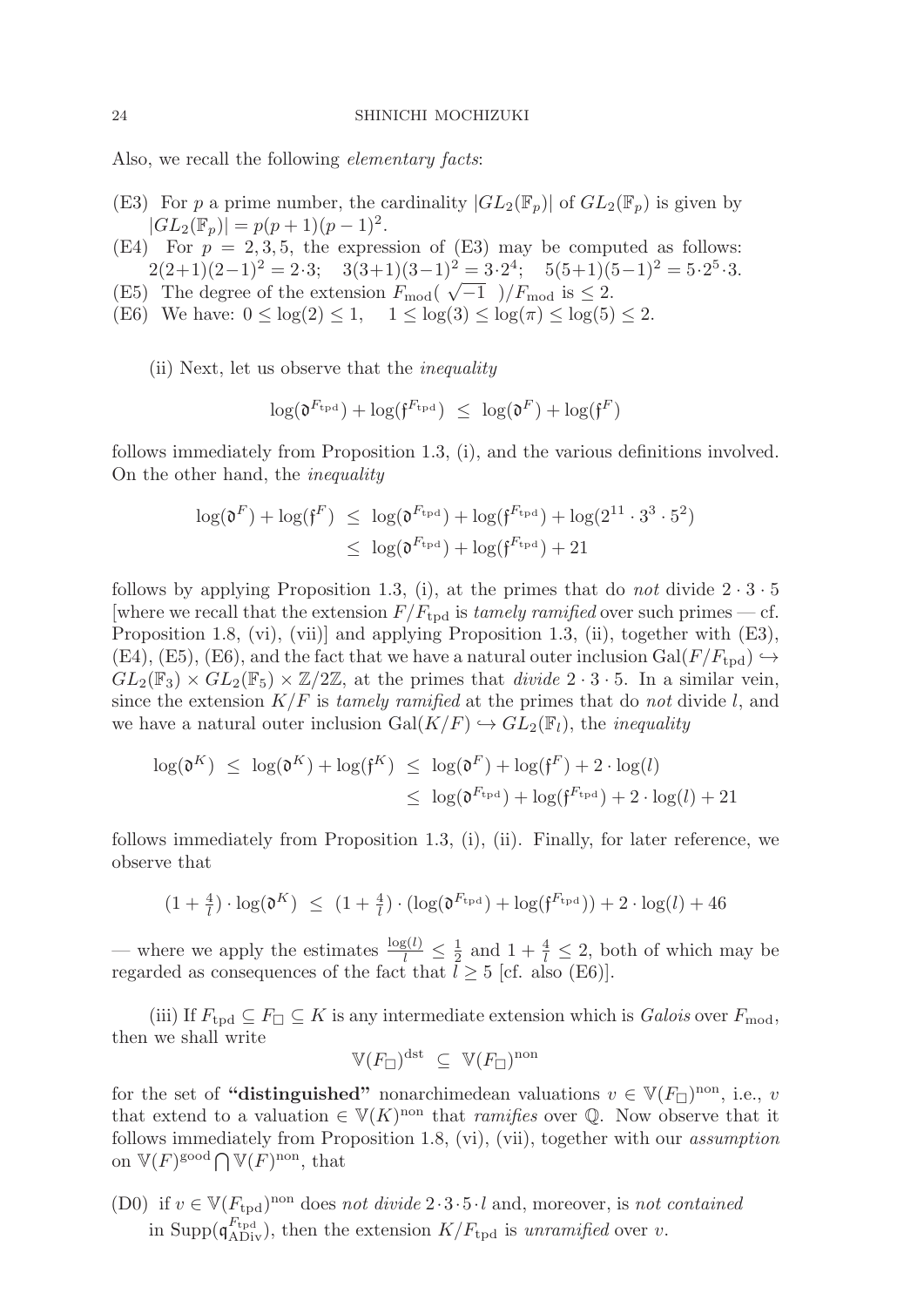Next, let us recall the well-known fact that the determinant of the Galois representation determined by the torsion points of an elliptic curve over a field of characteristic zero is the abelian Galois representation determined by the cyclotomic character. In particular, it follows [cf. the various definitions involved] that K contains a primitive  $4 \cdot 3 \cdot 5 \cdot l$ -th root of unity, hence is ramified over  $\mathbb Q$  at any valuation  $\in V(K)$ <sup>non</sup> that divides  $2 \cdot 3 \cdot 5 \cdot l$ . Thus, one verifies immediately [i.e., by applying  $(D0)$ ; cf. also [IUTchI], Definition 3.1, (c)] that the following *conditions* on a valuation  $v \in V(F_{\square})^{\text{non}}$  are *equivalent*:

(D1)  $v \in \mathbb{V}(F_{\square})^{\text{dst}}$ .

(D2) The valuation v either divides  $2 \cdot 3 \cdot 5 \cdot l$  or lies in Supp( $\mathfrak{q}_{ADiv}^{F\Box} + \mathfrak{d}_{ADiv}^{F\Box}$ ).

(D3) The image of v in  $V(F_{tpd})$  lies in  $V(F_{tpd})^{dst}$ .

Let us write

$$
\mathbb{V}_{\rm mod}^{\rm dst} \ \subseteq \ \mathbb{V}_{\rm mod}^{\rm non}; \quad \mathbb{V}_{\mathbb{Q}}^{\rm dst} \ \subseteq \ \mathbb{V}_{\mathbb{Q}}^{\rm non}
$$

for the respective *images* of  $V(F_{\text{tnd}})^{\text{dst}}$  in  $V_{\text{mod}}$ ,  $V_{\mathbb{Q}}$  and, for  $F_* \in \{F_{\text{mod}}\}$  and  $v_{\mathbb{O}} \in \mathbb{V}_{\mathbb{O}},$ 

$$
\mathfrak{s}_{\rm ADiv}^{F_*} \stackrel{\text{def}}{=} \sum_{v \in \mathbb{V}(F_*)^{\rm{dst}}} e_v \cdot v \in \text{ADiv}_{\mathbb{R}}(F_*)
$$

$$
\log(\mathfrak{s}_{v_{\mathbb{Q}}}^{F_{*}}) \stackrel{\text{def}}{=} \underbrace{\deg_{\mathbb{V}(F_{*})_{v_{\mathbb{Q}}}}(\mathfrak{s}_{\text{Abiv}}^{F_{*}})}_{\mathfrak{s}_{\text{Abiv}}} \in \mathbb{R}_{\geq 0}; \quad \log(\mathfrak{s}_{*}^{F_{*}}) \stackrel{\text{def}}{=} \underbrace{\deg(\mathfrak{s}_{\text{Abiv}}^{F_{*}})}_{\log(p_{w_{\mathbb{Q}}})} \in \mathbb{R}_{\geq 0}
$$

 $\log(\mathfrak{s}_{v_\mathbb{Q}}^{\leq}) \stackrel{\mathrm{def}}{=} \underline{\deg}_{\mathbb{V}(\mathbb{Q})_{v_\mathbb{Q}}}(\mathfrak{s}_{\mathrm{Abiv}}^{\leq}) \in \mathbb{R}_{\geq 0}; \quad \log(\mathfrak{s}^{\leq}) \stackrel{\mathrm{def}}{=} \underline{\deg}(\mathfrak{s}_{\mathrm{Abiv}}^{\leq}) \in \mathbb{R}_{\geq 0}$ 

— where we write  $\mathbb{V}(F_*)_{v_{\mathbb{Q}}} \stackrel{\text{def}}{=} \mathbb{V}(F_*) \times_{\mathbb{V}_{\mathbb{Q}}} \{v_{\mathbb{Q}}\}$ ; we set  $\iota_{w_{\mathbb{Q}}} \stackrel{\text{def}}{=} 1$  if  $p_{w_{\mathbb{Q}}} \leq e_{\text{mod}}^* \cdot l$ ,  $\iota_{w_{\mathbb{Q}}} \stackrel{\text{def}}{=} 0$  if  $p_{w_{\mathbb{Q}}} > e_{\text{mod}}^* \cdot l$ . Then one verifies immediately [again, by applying (D0); cf. also [IUTchI], Definition 3.1, (c)] that the following conditions on a valuation  $v_{\mathbb{Q}} \in \mathbb{V}_{\mathbb{Q}}^{\text{non}}$  are *equivalent*:

- $(D4) \quad v_{\mathbb{Q}} \in \mathbb{V}_{\mathbb{Q}}^{\text{dst}}.$
- (D5) The valuation  $v_{\mathbb{Q}}$  ramifies in K.
- (D6) Either  $p_{v_Q} \mid 2 \cdot 3 \cdot 5 \cdot l$  or  $v_Q$  lies in the image of Supp( $\mathfrak{q}_{ADiv}^{F_{\text{tpd}}} + \mathfrak{d}_{ADiv}^{F_{\text{tpd}}}.$
- (D7) Either  $p_{v_Q}$  |  $2 \cdot 3 \cdot 5 \cdot l$  or  $v_Q$  lies in the image of Supp( $\mathfrak{q}_{ADiv}^F + \mathfrak{d}_{ADiv}^F$ ).

Here, we observe in passing that, for  $v \in V(F_{\square})$ ,

- (R1)  $\log(e_v) \leq \log(2^{11} \cdot 3^3 \cdot 5 \cdot e_{\text{mod}} \cdot l^4)$  if v divides l,
- $(R2) \log(e_v) \leq \log(2^{11} \cdot 3^3 \cdot 5 \cdot e_{\text{mod}} \cdot l)$  if v divides  $2 \cdot 3 \cdot 5$  or lies in Supp $(q_{ADiv}^{F\Box})$ [hence does not divide l],
- (R3)  $\log(e_v) \leq \log(2^{11} \cdot 3^3 \cdot 5 \cdot e_{\text{mod}})$  if v does not divide  $2 \cdot 3 \cdot 5 \cdot l$  and, moreover, is not contained in Supp $(q_{ADiv}^{F_{\Box}})$ ,

and hence that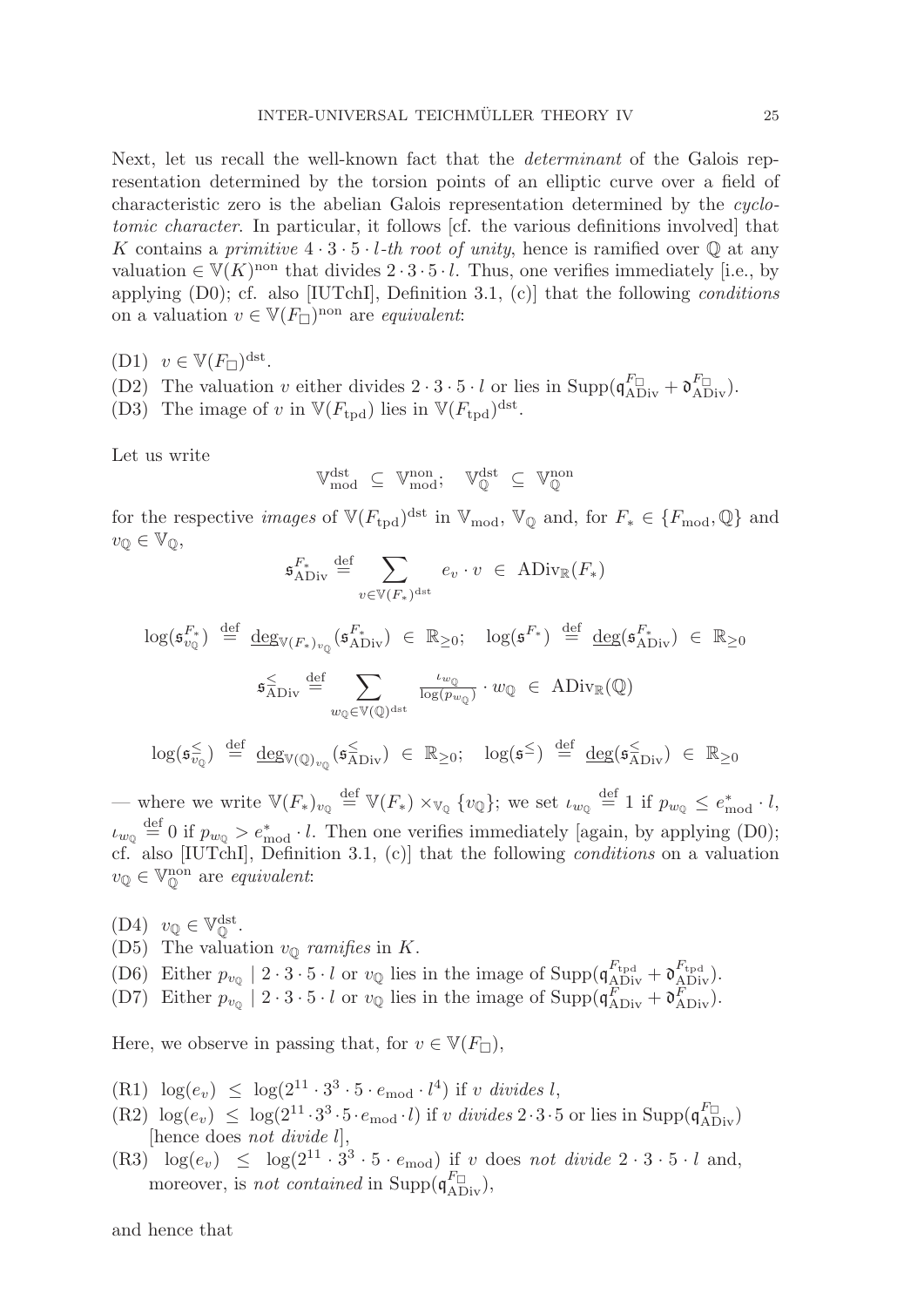(R4) if 
$$
e_v \ge p_v - 1 > p_v - 2
$$
, then  $p_v \le 2^{12} \cdot 3^3 \cdot 5 \cdot e_{\text{mod}} \cdot l = e_{\text{mod}}^* \cdot l$ , and  $\log(e_v) \le -3 + 4 \cdot \log(e_{\text{mod}}^* \cdot l)$ 

— cf. (E3), (E4), (E5), (E6); (D0); Proposition 1.8, (v), (vii); [IUTchI], Definition 3.1, (c). Next, for later reference, we observe that the inequality

$$
\tfrac{1}{p_{v_{\mathbb{Q}}}} \cdot \log(\mathfrak{s}_{v_{\mathbb{Q}}}^{F_{\mathrm{mod}}}) \leq \tfrac{1}{p_{v_{\mathbb{Q}}}} \cdot \log(p_{v_{\mathbb{Q}}})
$$

holds for any  $v_{\mathbb{Q}} \in V_{\mathbb{Q}}$ ; in particular, when  $p_{v_{\mathbb{Q}}} = l \ (\geq 5)$ , it holds that

$$
\tfrac{1}{p_{v_{\mathbb{Q}}}} \cdot \log(\mathfrak{s}_{v_{\mathbb{Q}}}^{F_{\text{mod}}}) \leq \tfrac{1}{p_{v_{\mathbb{Q}}}} \cdot \log(p_{v_{\mathbb{Q}}}) \leq \tfrac{1}{2}
$$

— cf. (E6). On the other hand, it follows immediately from Proposition 1.3, (i), by considering the various possibilities for elements  $\in \text{Supp}(\mathfrak{s}_{ADiv}^{F_{\text{mod}}})$ , that

$$
\log(\mathfrak{s}_{v_\mathbb{Q}}^{F_\mathrm{mod}}) \leq 2 \cdot (\log(\mathfrak{d}_{v_\mathbb{Q}}^{F_\mathrm{tpd}}) + \log(\mathfrak{f}_{v_\mathbb{Q}}^{F_\mathrm{tpd}}))
$$

— and hence that

$$
\tfrac{1}{p_{v_\mathbb{Q}}} \cdot \log(\mathfrak{s}_{v_\mathbb{Q}}^{F_\mathrm{mod}}) \ \leq \ \tfrac{2}{p_{v_\mathbb{Q}}} \cdot (\log(\mathfrak{d}_{v_\mathbb{Q}}^{F_\mathrm{tpd}}) + \log(\mathfrak{f}_{v_\mathbb{Q}}^{F_\mathrm{tpd}}))
$$

— for any  $v_{\mathbb{Q}} \in V_{\mathbb{Q}}$  such that  $p_{v_{\mathbb{Q}}} \notin \{2, 3, 5, l\}$ . In a similar vein, we conclude that

$$
\begin{aligned} \log(\mathfrak{s}^{\mathbb{Q}}) &\leq 2 \cdot d_{\text{mod}} \cdot (\log(\mathfrak{d}^{F_{\text{tpd}}}) + \log(\mathfrak{f}^{F_{\text{tpd}}})) + \log(2 \cdot 3 \cdot 5 \cdot l) \\ &\leq 2 \cdot d_{\text{mod}} \cdot (\log(\mathfrak{d}^{F_{\text{tpd}}}) + \log(\mathfrak{f}^{F_{\text{tpd}}})) + 5 + \log(l) \end{aligned}
$$

and hence that

$$
\tfrac{4}{l} \cdot \log(\mathfrak{s}^\mathbb{Q}) \ \leq \ \tfrac{8 \cdot d_{\text{mod}}}{l} \cdot (\log(\mathfrak{d}^{F_{\text{tpd}}}) + \log(\mathfrak{f}^{F_{\text{tpd}}})) + 6
$$

— cf. (E6); the fact that  $l \geq 5$ . Combining this last inequality with the inequality of the final display of Step (ii) yields the inequality

$$
(1 + \frac{4}{l}) \cdot \log(\mathfrak{d}^K) + \frac{4}{l} \cdot \log(\mathfrak{s}^{\mathbb{Q}}) \le (1 + \frac{12 \cdot d_{\text{mod}}}{l}) \cdot (\log(\mathfrak{d}^{F_{\text{tpd}}}) + \log(\mathfrak{f}^{F_{\text{tpd}}})) + 2 \cdot \log(l) + 52
$$

— where we apply the estimate  $d_{mod} \geq 1$ .

(iv) In order to estimate the constant " $C_{\Theta}$ " of [IUTchIII], Corollary 3.12, we must, according to the various definitions given in the statement of [IUTchIII], Corollary 3.12, compute an upper bound for the

procession-normalized mono-analytic log-volume of the holomorphic hull of the *union* of the *possible images* of a  $\Theta$ -*pilot object*, relative to the relevant Kummer isomorphisms [cf. [IUTchIII], Theorem 3.11, (ii)], in the multiradial representation of [IUTchIII], Theorem 3.11, (i), which we regard as subject to the indeterminacies (Ind1), (Ind2), (Ind3) described in [IUTchIII], Theorem 3.11, (i), (ii).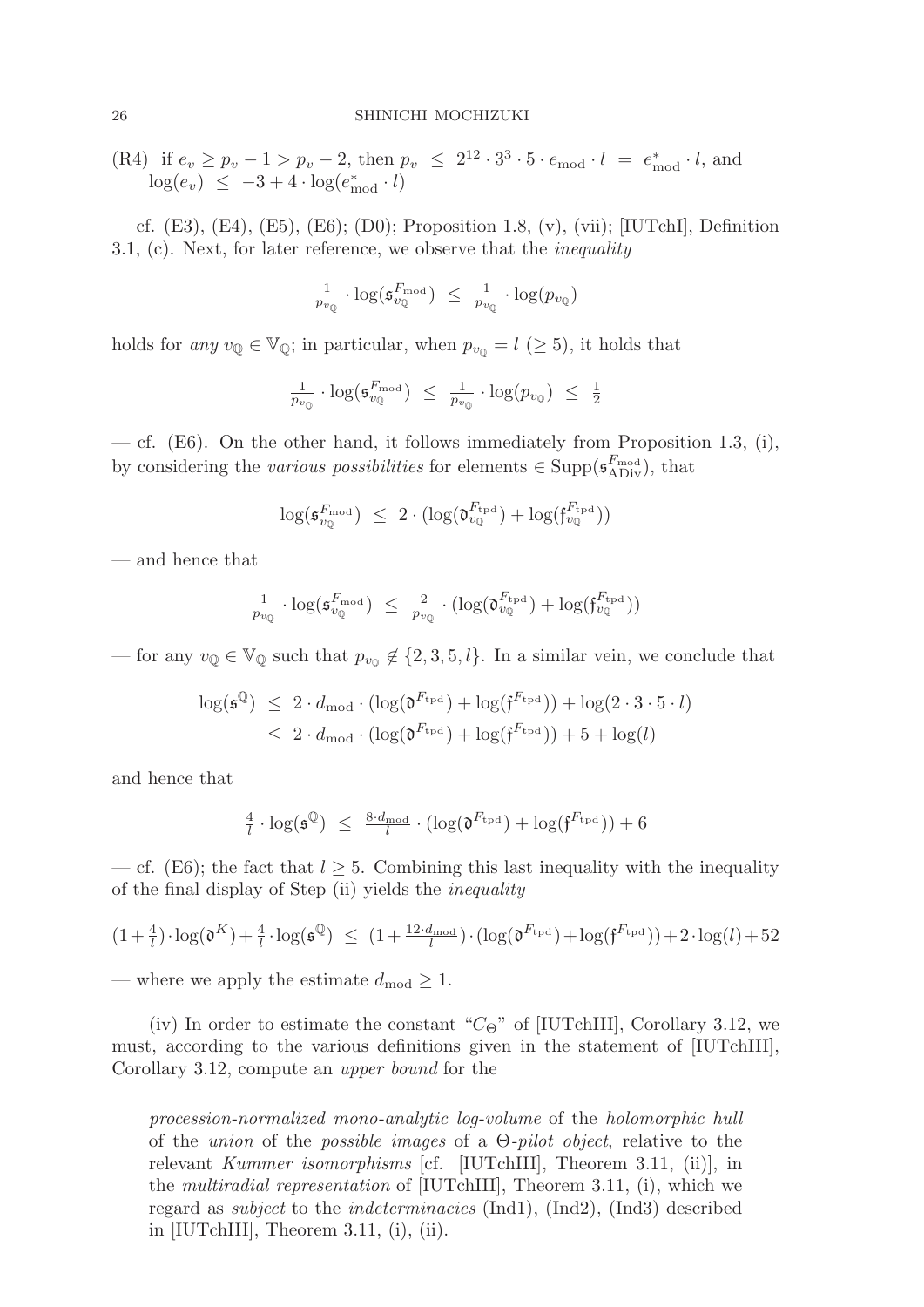Thus, we proceed to estimate this log-volume at each  $v_{\mathbb{Q}} \in V_{\mathbb{Q}}$ . Once one fixes  $v_{\mathbb{Q}}$ , this amounts to estimating the component of this log-volume in

$$
``{\cal I}^{\mathbb{Q}}(\mathbb{S}_{j+1}^{\pm}; n, \circ {\cal D}^{\vdash}_{v_{\mathbb{Q}}})"
$$

[cf. the notation of [IUTchIII], Theorem 3.11, (i), (a)], for each  $j \in \{1, \ldots, l^*\},$ which we shall also regard as an element of  $\mathbb{F}_l^*$ , and then computing the *average*, over  $j \in \{1, \ldots, l^*\}$ , of these estimates. Here, we recall [cf. [IUTchI], Proposition 6.9, (i); [IUTchIII], Proposition 3.4, (ii)] that  $\mathbb{S}_{j+1}^{\pm} = \{0, 1, \ldots, j\}$ . Also, we recall from [IUTchIII], Proposition 3.2, that  $\mathscr{CD}^{ \mathbb{C}^{\pm} }_{\mathscr{ID}(\mathbb{S}_{j+1}^{\pm};n,\circ}\mathscr{D}^{\vdash}_{v_{\mathbb{Q}}})$ " is, by definition, a tensor product of  $j+1$  copies, indexed by the elements of  $\mathbb{S}_{j+1}^{\pm}$ , of the *direct sum* of the Qspans of the *log-shells* associated to each of the elements of  $V(F_{\text{mod}})_{v_0}$  [cf., especially, the second and third displays of [IUTchIII], Proposition 3.2]. In particular, for each collection

$$
\{v_i\}_{i \in \mathbb{S}^\pm_{j+1}}
$$

of [not necessarily distinct!] elements of  $V(F_{mod})_{v_0}$ , we must estimate the component of the log-volume in question corresponding to the tensor product of the Q-spans of the *log-shells* associated to this collection  ${v_i}_{i \in \mathbb{S}_{j+1}^{\pm}}$  and then compute the weighted average [cf. the discussion of Remark 1.7.1], over possible collections  ${v_i}_{i \in \mathbb{S}_{j+1}^{\pm}}$ , of these estimates.

(v) Let  $v_{\mathbb{Q}} \in \mathbb{V}_{\mathbb{Q}}^{\text{dst}}$ . Fix j,  $\{v_i\}_{i \in \mathbb{S}_{j+1}^{\pm}}$  as in Step (iv). Write  $\underline{v}_i \in \underline{\mathbb{V}} \stackrel{\sim}{\to} \mathbb{V}_{\text{mod}} =$  $V(F_{\text{mod}})$  for the element corresponding to  $v_i$ . We would like to apply Proposition 1.4, (iii), to the present situation, by taking

- $\cdot$  "I" to be  $\mathbb{S}_{j+1}^{\pm}$ ;
- $\cdot$  " $I^*$  ⊆  $I$ " to be the set of  $i \in I$  such that  $e_{\underline{v}_i} > p_{v_{\mathbb{Q}}} 2;$
- · " $k_i$ " to be  $K_{\underline{v}_i}$  [so " $R_i$ " will be the ring of integers  $\mathcal{O}_{K_{\underline{v}_i}}$  of  $K_{\underline{v}_i}$ ];
- $\cdot$  "*i*<sup>†</sup>" to be  $j \in \mathbb{S}_{j+1}^{\pm}$ ;
- " $\lambda$ " to be 0 if  $\underline{v}_i \in \underline{\mathbb{V}}^{\text{good}}$ ;
- $\cdot$  "λ" to be "ord(−)" of the element  $q^{j^2}$ <sub> $\equiv v_j$ </sub> [cf. the definition of " $q_{\overline{z}}$ " in [IUTchI], Example 3.2, (iv)] if  $v_i \in \mathbb{Y}^{\text{bad}}$ .

Thus, the inclusion " $\phi(p^{\lambda} \cdot (R_I)^{\sim}) \subseteq p^{\lfloor \lambda - \mathfrak{d}_I - a_I \rfloor} \cdot \log_p(R_I^{\times})$ " of Proposition 1.4, (iii), implies that the result of multiplying " $p^{\lfloor \lambda \rfloor - |I|} \cdot 2^{-|I|} \cdot \log_p(R_I^{\times})$ " by a suitable *nonpositive* [cf. the inequalities concerning " $\mathfrak{d}_I + a_I$ " that constitute the final portion of Proposition 1.4, (iii)] integer power of  $p_{v_0}$  contains the "union of possible images of a  $\Theta$ -pilot object" discussed in Step (iv). That is to say, the *indeterminacies* (Ind1) and (Ind2) are taken into account by the *arbitrary* nature of the automorphism " $\phi$ " [cf. Proposition 1.2], while the indeterminacy (Ind3) is taken into account by the fact that we are considering upper bounds  $cf.$  the discussion of Step  $(x)$  of the proof of [IUTchIII], Corollary 3.12], together with the fact that the above-mentioned integer power of  $p_{v_0}$  is nonpositive, which implies that the module obtained by multiplying by this power of  $p_{v_Q}$  contains " $p^{\lfloor \lambda \rfloor - |I|} \cdot 2^{-|I|} \cdot \log_p(R_I^{\times})$ ". Thus, an upper bound on the component of the log-volume of the holomorphic hull under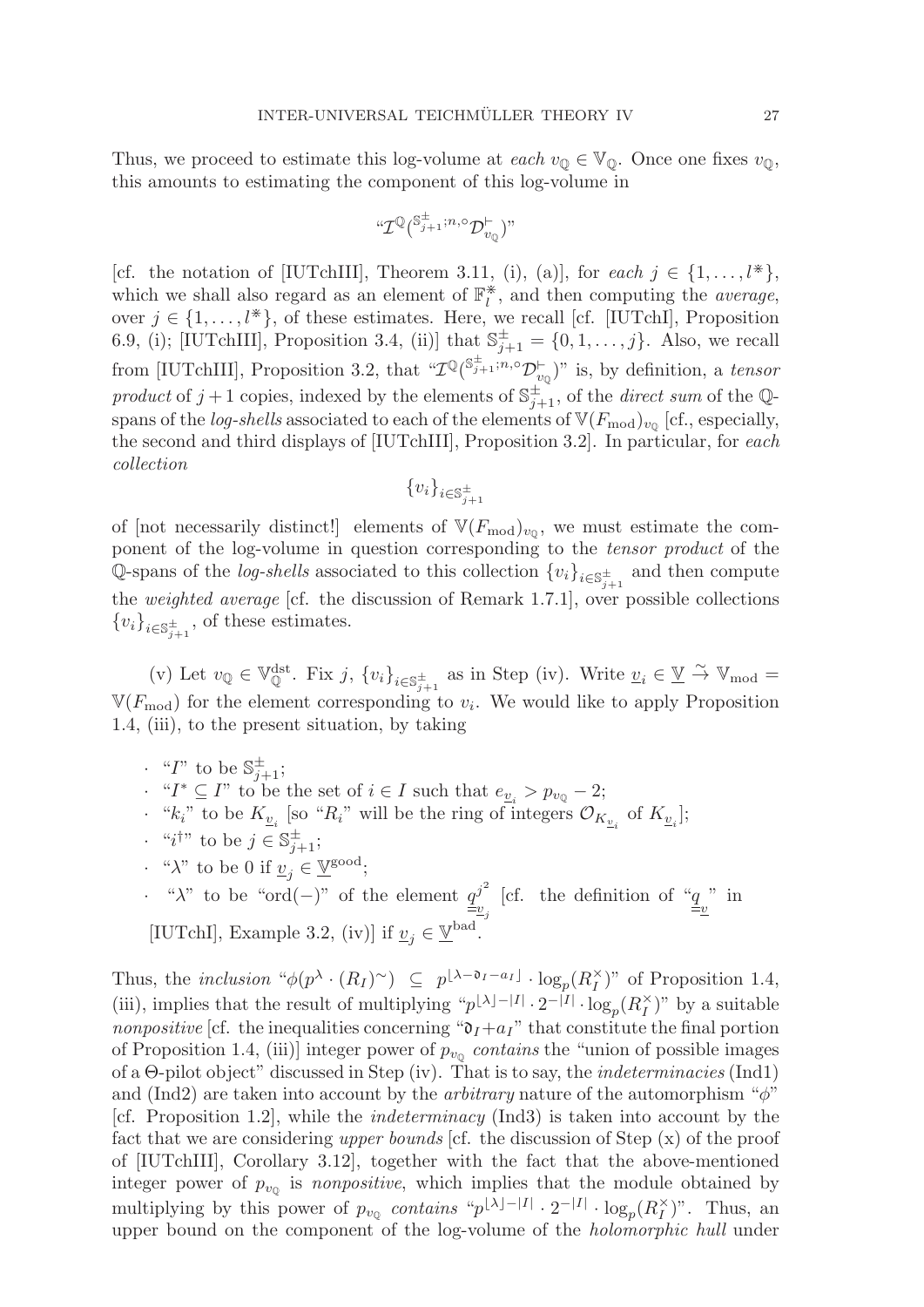consideration may be obtained by computing an upper bound for the log-volume of the right-hand side of the inclusion " $p^{\lfloor \lambda - \mathfrak{d}_I - a_I \rfloor} \cdot \log_p(R_I^{\times}) \subseteq p^{\lfloor \lambda - \mathfrak{d}_I - a_I \rfloor - b_I} \cdot (R_I)^{\sim}$ " of Proposition 1.4, (iii). Such an upper bound

$$
\sqrt[a] - \lambda + \mathfrak{d}_I + 1 \bigg) \cdot \log(p) + \sum_{i \in I^*} \{3 + \log(e_i)\}^n
$$

is given in the second displayed inequality of Proposition 1.4, (iii). Here, we note that if  $e_{v_i} \leq p_{v_0} - 2$  for all  $i \in I$ , then this upper bound assumes the form

$$
\sqrt[a]{(-\lambda+\mathfrak{d}_I+1)}\cdot \log(p)
$$

On the other hand, by (R4), if  $e_{v_i} > p_{v_0} - 2$  for some  $i \in I$ , then it follows that  $p_{v_Q} \leq e_{\text{mod}}^* \cdot l$ , and  $\log(e_{v_i}) \leq -3+4 \cdot \log(e_{\text{mod}}^* \cdot l)$ , so the upper bound in question may be taken to be

$$
\sqrt[a]{}(-\lambda + \mathfrak{d}_I + 1) \cdot \log(p) + 4(j+1) \cdot l^*_{\text{mod}}"
$$

— where we write  $l_{\text{mod}}^* \stackrel{\text{def}}{=} \log(e_{\text{mod}}^* \cdot l)$ . Also, we note that, unlike the other terms that appear in these upper bounds, " $\lambda$ " is asymmetric with respect to the choice of " $i^{\dagger} \in I$ " in  $\mathbb{S}_{j+1}^{\pm}$ . Since we would like to compute *weighted averages* [cf. the discussion of Remark 1.7.1], we thus observe that, after *symmetrizing* with respect to the choice of " $i^{\dagger} \in I$ " in  $\mathbb{S}_{j+1}^{\pm}$ , this *upper bound* may be written in the form

 $``\beta_{\vec{e}}"$ 

[cf. the notation of Proposition 1.7] if, in the situation of Proposition 1.7, one takes

 $\cdot$  "E" to be  $V(F_{\text{mod}})_{v_{\text{0}}};$ 

• "n" to be  $j + 1$ , so an element " $\vec{e} \in E^{n}$ " corresponds precisely to a collection  ${v_i}_{i \in \mathbb{S}_{j+1}^{\pm}}$ ;

· " $\lambda_e$ ", for an element  $e \in E$  corresponding to  $v \in V(F_{\text{mod}}) = V_{\text{mod}}$ , to be  $[(F_{\text{mod}})_v : \mathbb{Q}_{v_{\mathbb{Q}}}] \in \mathbb{R}_{>0};$ 

 $\cdot \hat{H}^* \beta_e$ , for an element  $e \in E$  corresponding to  $v \in V(F_{mod}) = V_{mod}$ , to be

$$
\log(\mathfrak{d}_{v}^{K}) - \frac{j^{2}}{2l(j+1)} \cdot \log(\mathfrak{q}_{v}) + \frac{1}{j+1} \cdot \log(p_{v_{\mathbb{Q}}}) + 4 \cdot \iota_{v_{\mathbb{Q}}} \cdot l_{\text{mod}}^{*}
$$

— where we recall that  $\iota_{v_{\mathbb{Q}}} \stackrel{\text{def}}{=} 1$  if  $p_{v_{\mathbb{Q}}} \leq e_{\text{mod}}^* \cdot l$ ,  $\iota_{v_{\mathbb{Q}}} \stackrel{\text{def}}{=} 0$  if  $p_{v_{\mathbb{Q}}} > e_{\text{mod}}^* \cdot l$ .

Here, we note that it follows immediately from the first equality of the first display of Proposition 1.7 that, after passing to weighted averages, the operation of symmetrizing with respect to the choice of " $i^{\dagger} \in I$ " in  $\mathbb{S}_{j+1}^{\pm}$  does not affect the computation of the upper bound under consideration. Thus, by applying Proposition 1.7, we obtain that the resulting **"weighted average upper bound"** is given by

$$
(j+1)\cdot \log(\mathfrak{d}_{v_\mathbb{Q}}^K)-\tfrac{j^2}{2l}\cdot \log(\mathfrak{q}_{v_\mathbb{Q}})+\log(\mathfrak{s}_{v_\mathbb{Q}}^\mathbb{Q})+4(j+1)\cdot l_\text{mod}^*\cdot \log(\mathfrak{s}_{v_\mathbb{Q}}^\leq)
$$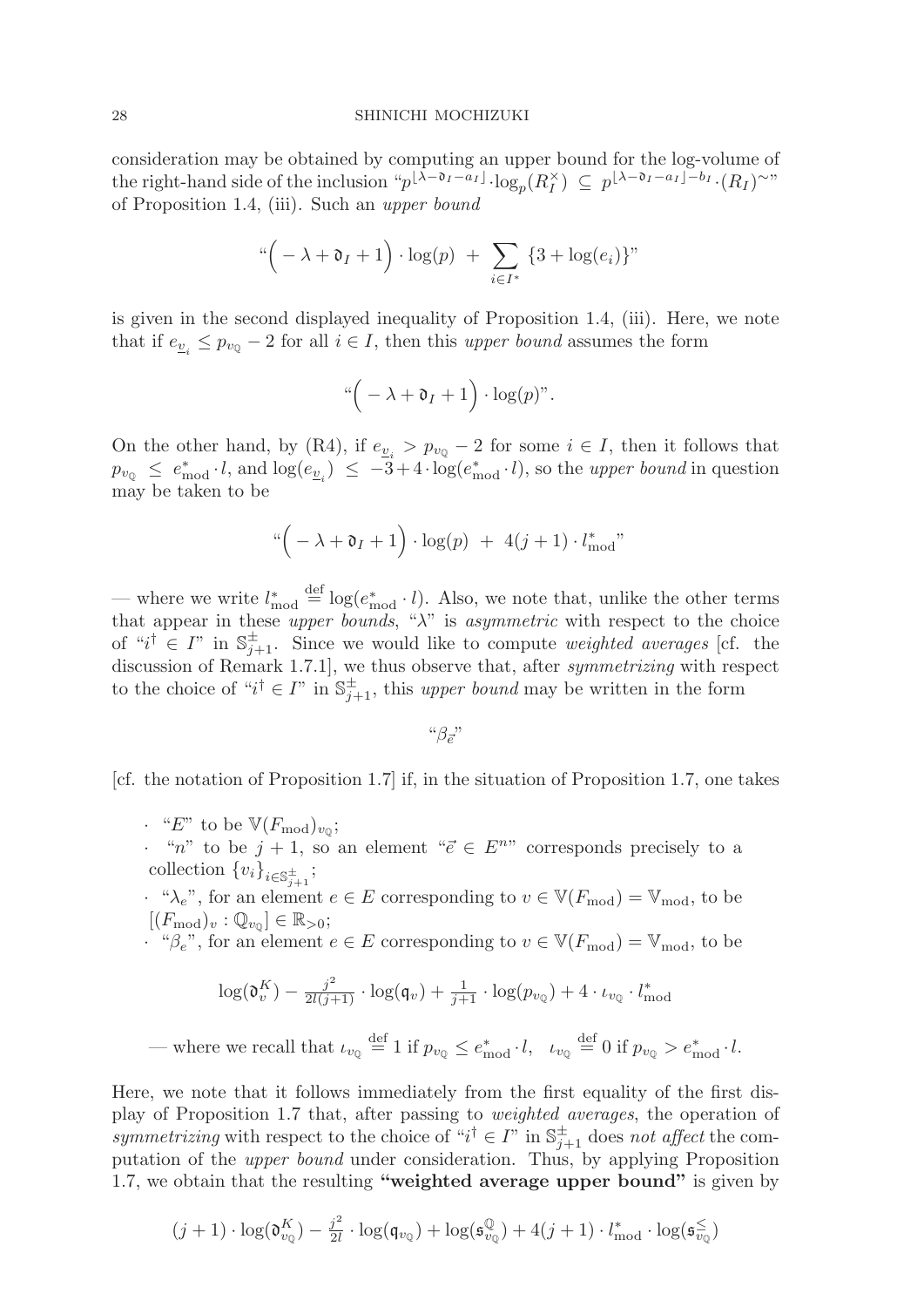— where we recall the notational conventions introduced in Step (iii). Thus, it remains to compute the *average over*  $j \in \mathbb{F}_l^*$ . By *averaging* over  $j \in \{1, \ldots, l^* \}$ remains to compute the *average over*  $j \in \mathbb{F}_l^*$ . By *averaging* over  $j \in \{1, ..., l^* = \frac{l-1}{2}\}$  and applying (E1), (E2), we obtain the **"procession-normalized upper bound"**

$$
\frac{(l^*+3)}{2} \cdot \log(\mathfrak{d}_{v_\mathbb{Q}}^K) - \frac{(2l^*+1)(l^*+1)}{12l} \cdot \log(\mathfrak{q}_{v_\mathbb{Q}}) + \log(\mathfrak{s}_{v_\mathbb{Q}}^{\mathbb{Q}}) + 2(l^*+3) \cdot l^*_{\text{mod}} \cdot \log(\mathfrak{s}_{v_\mathbb{Q}}^{\leq})
$$
\n
$$
= \frac{l+5}{4} \cdot \log(\mathfrak{d}_{v_\mathbb{Q}}^K) - \frac{l+1}{24} \cdot \log(\mathfrak{q}_{v_\mathbb{Q}}) + \log(\mathfrak{s}_{v_\mathbb{Q}}^{\mathbb{Q}}) + (l+5) \cdot l^*_{\text{mod}} \cdot \log(\mathfrak{s}_{v_\mathbb{Q}}^{\leq})
$$
\n
$$
\leq \frac{l+1}{4} \cdot \left\{ (1+\frac{4}{l}) \cdot \log(\mathfrak{d}_{v_\mathbb{Q}}^K) - \frac{1}{6} \cdot \log(\mathfrak{q}_{v_\mathbb{Q}}) + \frac{4}{l} \cdot \log(\mathfrak{s}_{v_\mathbb{Q}}^{\mathbb{Q}}) + \frac{20}{3} \cdot l^*_{\text{mod}} \cdot \log(\mathfrak{s}_{v_\mathbb{Q}}^{\leq}) \right\}
$$

— where, in the passage to the final displayed inequality, we apply the estimates  $\frac{1}{l+1} \leq \frac{1}{l}$  and  $\frac{4(l+5)}{l+1} \leq \frac{20}{3}$ , both of which may be regarded as consequences of the fact that  $l \geq 5$ .

(vi) Next, let  $v_{\mathbb{Q}} \in \mathbb{V}_{\mathbb{Q}}^{\text{non}} \setminus \mathbb{V}_{\mathbb{Q}}^{\text{dst}}$ . Fix  $j$ ,  $\{v_i\}_{i \in \mathbb{S}_{j+1}^{\pm}}$  as in Step (iv). Write  $v_i \in \underline{V} \overset{\sim}{\rightarrow} V_{\text{mod}} = V(F_{\text{mod}})$  for the element corresponding to  $v_i$ . We would like to apply Proposition 1.4, (iv), to the present situation, by taking

 $\cdot$  "*I*" to be  $\mathbb{S}_{j+1}^{\pm}$ ; · " $k_i$ " to be  $K_{\underline{v}_i}$  [so " $R_i$ " will be the ring of integers  $\mathcal{O}_{K_{\underline{v}_i}}$  of  $K_{\underline{v}_i}$ ].

Here, we note that our assumption that  $v_{\mathbb{Q}} \in V^{\text{non}}_{\mathbb{Q}} \setminus V^{\text{dst}}_{\mathbb{Q}}$  implies that the hypotheses of Proposition 1.4, (iv), are satisfied. Thus, the inclusion " $\phi((R_I)^\sim) \subseteq (R_I)^\sim$ " of Proposition 1.4, (iv), implies that the tensor product of log-shells under consideration contains the "union of possible images of a Θ-pilot object" discussed in Step (iv). That is to say, the indeterminacies (Ind1) and (Ind2) are taken into account by the *arbitrary* nature of the automorphism " $\phi$ " [cf. Proposition 1.2], while the indeterminacy (Ind3) is taken into account by the fact that we are considering upper bounds [cf. the discussion of Step (x) of the proof of [IUTchIII], Corollary 3.12], together with the fact that the "container of possible images" is precisely equal to the tensor product of log-shells under consideration. Thus, an upper bound on the component of the log-volume under consideration may be obtained by computing an upper bound for the log-volume of the right-hand side " $(R<sub>I</sub>)$ <sup>~"</sup> of the above inclusion. Such an upper bound

 $\mathfrak{g}_{\Omega}$ 

is given in the final equality of Proposition 1.4, (iv). One may then compute a **"weighted average upper bound"** and then a "procession-normalized upper bound", as was done in Step (v). The resulting **"procession-normalized upper bound"** is clearly equal to 0.

(vii) Next, let  $v_{\mathbb{Q}} \in \mathbb{V}_{\mathbb{Q}}^{\text{arc}}$ . Fix j,  $\{v_i\}_{i \in \mathbb{S}_{j+1}^{\pm}}$  as in Step (iv). Write  $v_i \in$  $\underline{\mathbb{V}} \stackrel{\sim}{\rightarrow} \mathbb{V}_{\text{mod}} = \mathbb{V}(F_{\text{mod}})$  for the element corresponding to  $v_i$ . We would like to apply Proposition 1.5, (iii), (iv), to the present situation, by taking

- $\cdot$  "*I*" to be  $\mathbb{S}_{j+1}^{\pm}$  [so  $|I| = j + 1$ ];
- · " $V$ " to be  $V(F_{\text{mod}})_{v_{\mathbb{Q}}};$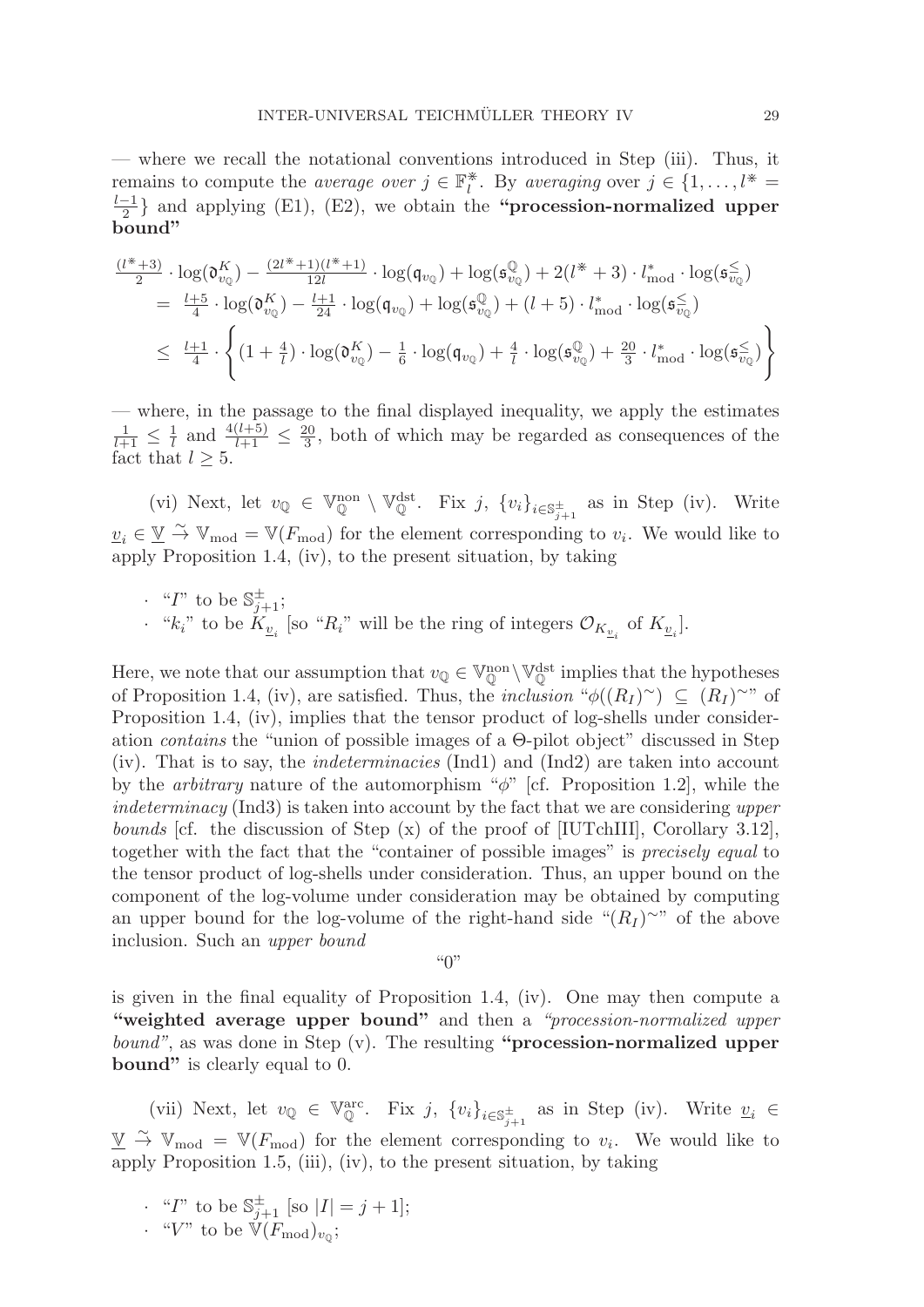$\cdot \text{``C}_v$ " to be  $K_{\underline{v}}$ , where we write  $\underline{v} \in \underline{V} \stackrel{\sim}{\to} V_{\text{mod}}$  for the element determined by  $v \in V$ .

Then it follows from Proposition 1.5, (iii), (iv), that

 $\pi^{j+1} \cdot B_I$ 

serves as a container for the "union of possible images of a Θ-pilot object" discussed in Step (iv). That is to say, the indeterminacies (Ind1) and (Ind2) are taken into account by the fact that  $B_I \subseteq M_I$  is preserved by arbitrary automorphisms of the type discussed in Proposition 1.5, (iii), while the indeterminacy (Ind3) is taken into account by the fact that we are considering upper bounds [cf. the discussion of Step  $(x)$  of the proof of [IUTchIII], Corollary 3.12], together with the fact that, by Proposition 1.5, (iv), together with our choice of the factor  $\pi^{j+1}$ , this "container of possible images" contains the elements of  $M_I$  obtained by forming the tensor product of elements of the log-shells under consideration. Thus, an upper bound on the component of the log-volume under consideration may be obtained by computing an upper bound for the log-volume of this container. Such an upper bound

$$
(j+1)\cdot \log(\pi)
$$

follows immediately from the fact that [in order to ensure compatibility with arithmetic degrees of arithmetic line bundles — cf. [IUTchIII], Proposition 3.9, (iii) one is obliged to adopt normalizations which imply that the log-volume of  $B_I$  is equal to 0. One may then compute a **"weighted average upper bound"** and then a "procession-normalized upper bound", as was done in Step (v). The resulting **"procession-normalized upper bound"** is given by

$$
\tfrac{l+5}{4}\cdot\log(\pi)~\leq~\tfrac{l+1}{4}\cdot 4
$$

— cf. (E1), (E6); the fact that  $l \geq 5$ .

(viii) Now we return to the discussion of Step (iv). In order to compute the desired upper bound for "C<sub>Θ</sub>", it suffices to **sum over**  $v_{\mathbb{Q}} \in V_{\mathbb{Q}}$  the various local **"procession-normalized upper bounds"** obtained in Steps (v), (vi), (vii) for  $v_{\mathbb{Q}} \in V_{\mathbb{Q}}$ . By applying the *inequality* of the final display of Step (iii), we thus obtain the following upper bound for " $C_{\Theta} \cdot |\text{log}(\underline{q})|$ ", i.e., the product of " $C_{\Theta}$ " and  $\frac{1}{2l} \cdot \text{log}(\mathfrak{q})$ :

$$
\frac{l+1}{4} \cdot \left\{ \left(1 + \frac{12 \cdot d_{\text{mod}}}{l}\right) \cdot \left(\log(\mathfrak{d}^{F_{\text{tpd}}}) + \log(\mathfrak{f}^{F_{\text{tpd}}})\right) + 2 \cdot \log(l) + 56 - \frac{1}{6} \cdot \left(1 - \frac{12}{l^2}\right) \cdot \log(\mathfrak{q}) + \frac{20}{3} \cdot l_{\text{mod}}^* \cdot \log(\mathfrak{s}^{\le}) \right\} - \frac{1}{2l} \cdot \log(\mathfrak{q})
$$

— where we apply the estimate  $\frac{l+1}{4} \cdot \frac{1}{6} \cdot \frac{12}{l^2} \geq \frac{1}{2l}$  [cf. the fact that  $l \geq 1$ ].

Now let us recall the constant " $\eta_{\text{prm}}$ " of Proposition 1.6. By applying Proposition 1.6, we compute:

$$
l_{\text{mod}}^* \cdot \log(\mathfrak{s}^{\le}) \le \log(e_{\text{mod}}^* \cdot l) \cdot \sum_{p \le e_{\text{mod}}^* \cdot l} 1 \le \frac{4}{3} \cdot \log(e_{\text{mod}}^* \cdot l) \cdot \frac{e_{\text{mod}}^* \cdot l}{\log(e_{\text{mod}}^* \cdot l)}
$$

$$
= \frac{4}{3} \cdot e_{\text{mod}}^* \cdot l
$$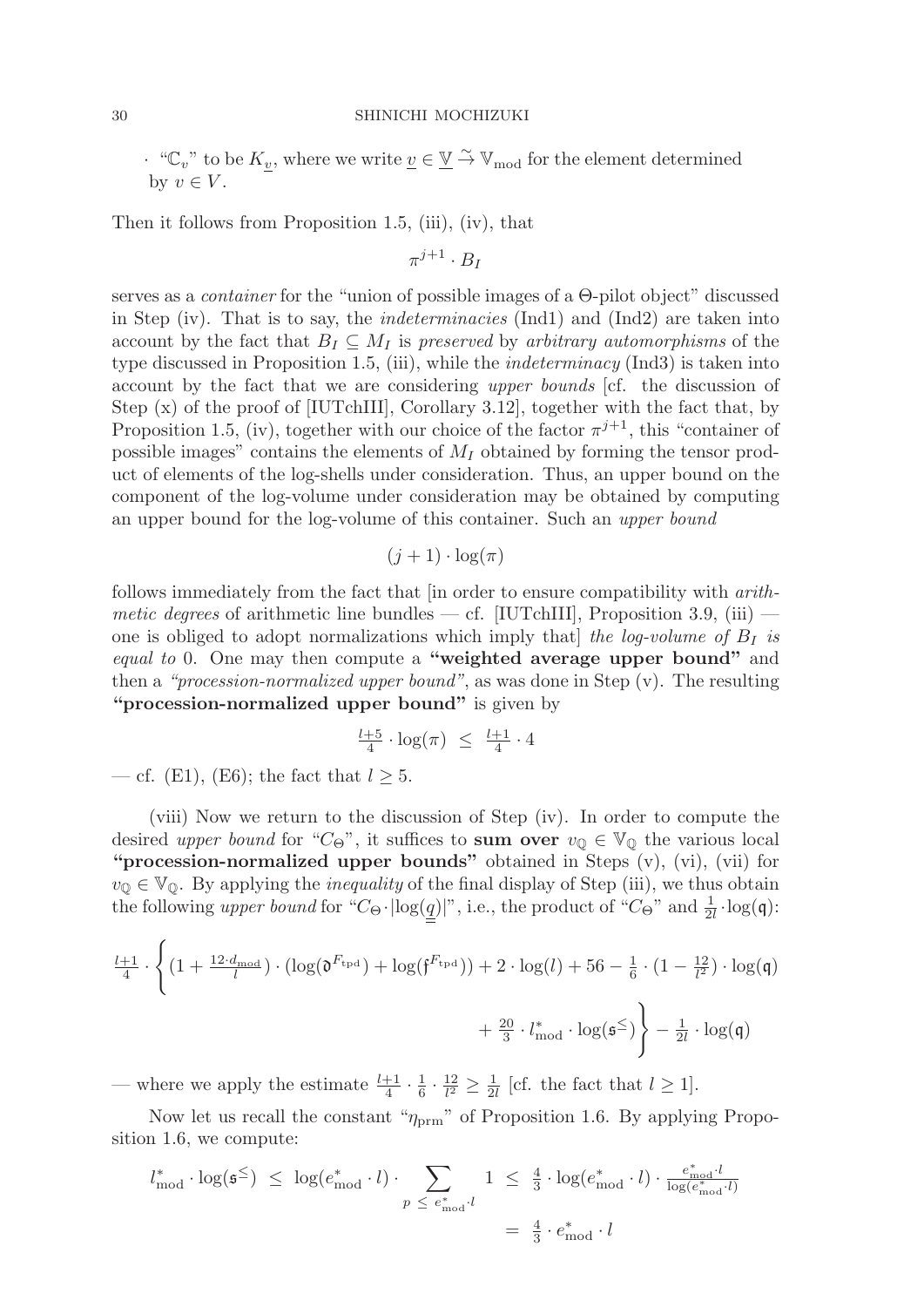— where the sum ranges over the primes  $p \le e_{mod}^* \cdot l$  — if  $e_{mod}^* \cdot l \ge \eta_{prim}$ ;

$$
l_{\text{mod}}^* \cdot \log(\mathfrak{s}^{\le}) \le \log(e_{\text{mod}}^* \cdot l) \cdot \sum_{p \le e_{\text{mod}}^* \cdot l} 1 \le \frac{4}{3} \cdot \log(\eta_{\text{prm}}) \cdot \frac{\eta_{\text{prm}}}{\log(\eta_{\text{prm}})}
$$

$$
= \frac{4}{3} \cdot \eta_{\text{prm}}
$$

— where the sum ranges over the primes  $p \leq e_{\text{mod}}^* \cdot l$  — if  $e_{\text{mod}}^* \cdot l < \eta_{\text{prm}}$ . Thus, we conclude that

$$
l_{\text{mod}}^* \cdot \log(\mathfrak{s}^{\le}) \leq \frac{4}{3} \cdot (e_{\text{mod}}^* \cdot l + \eta_{\text{prm}})
$$

[i.e., regardless of the size of  $e_{mod}^* \cdot l$ ]. Also, let us observe that

$$
\frac{1}{3} \cdot \frac{4}{3} \cdot (e_{\text{mod}}^* \cdot l + \eta_{\text{prm}}) \ \geq \ \frac{1}{3} \cdot \frac{4}{3} \cdot e_{\text{mod}}^* \cdot l \ \geq \ 2 \cdot 2 \cdot 2^{12} \cdot 3 \cdot 5 \cdot l \ \geq \ 2 \cdot \log(l) + 56
$$

— where we apply the estimates  $e_{mod} \geq 1$ ,  $2^{12} \cdot 3 \cdot 5 \geq 56$ ,  $l \geq 5 \geq 1$ ,  $l \geq log(l)$ [cf. the fact that  $l \geq 5$ ]. Thus, substituting back into our *original upper bound* for " $C_{\Theta} \cdot |\log(q)|$ ", we obtain the following upper bound for " $C_{\Theta}$ ":

$$
\frac{l+1}{4 \cdot |\log(\underline{q})|} \cdot \left\{ \left(1 + \frac{12 \cdot d_{\text{mod}}}{l}\right) \cdot \left(\log(\mathfrak{d}^{F_{\text{tpd}}}) + \log(\mathfrak{f}^{F_{\text{tpd}}})\right) + 10 \cdot \left(e_{\text{mod}}^* \cdot l + \eta_{\text{prm}}\right) \right. \\ \left. - \frac{1}{6} \cdot \left(1 - \frac{12}{l^2}\right) \cdot \log(\mathfrak{q})\right\} - 1
$$

— where we apply the estimate  $\frac{20+1}{3} \cdot \frac{4}{3} = \frac{7\cdot 4}{3} \le 10$  — i.e., as asserted in the statement of Theorem 1.10. The final portion of Theorem 1.10 follows immediately from [IUTchIII], Corollary 3.12, by applying the inequality of the first display of Step (ii), together with the estimates

$$
(1-\tfrac{12}{l^2})^{-1} \leq 2; \quad (1-\tfrac{12}{l^2})^{-1} \cdot (1+\tfrac{12 \cdot d_{\mathrm{mod}}}{l}) \leq 1+\tfrac{20 \cdot d_{\mathrm{mod}}}{l}
$$

[cf. the fact that  $l \geq 7$ ,  $d_{\text{mod}} \geq 1$ ].  $\bigcirc$ 

**Remark 1.10.1.** One of the main original motivations for the development of the theory discussed in the present series of papers was to create a framework, or geometry, within which a suitable analogue of the scheme-theoretic Hodge-Arakelov theory of [HASurI], [HASurII] could be realized in such a way that the obstructions to diophantine applications that arose in the scheme-theoretic formulation of [HASurI], [HASurII] [cf. the discussion of [HASurI],  $\S1.5.1$ ; [HASurII], Remark 3.7] could be avoided. From this point of view, it is of interest to observe that the computation of the "leading term" of the inequality of the final display of the statement of Theorem  $1.10 - i.e.,$  of the term

$$
\tfrac{(l^*+3)}{2}\cdot \log(\mathfrak{d}_{v_\mathbb{Q}}^K) - \tfrac{(2l^*+1)(l^*+1)}{12l}\cdot \log(\mathfrak{q}_{v_\mathbb{Q}})
$$

that occurs in the final display of Step  $(v)$  of the proof of Theorem 1.10 — via the identities  $(E1)$ ,  $(E2)$  is *essentially identical* to the computation of the leading term that occurs in the proof of [HASurI], Theorem A [cf. the discussion following the statement of Theorem A in [HASurI], §1.1]. That is to say, in some sense,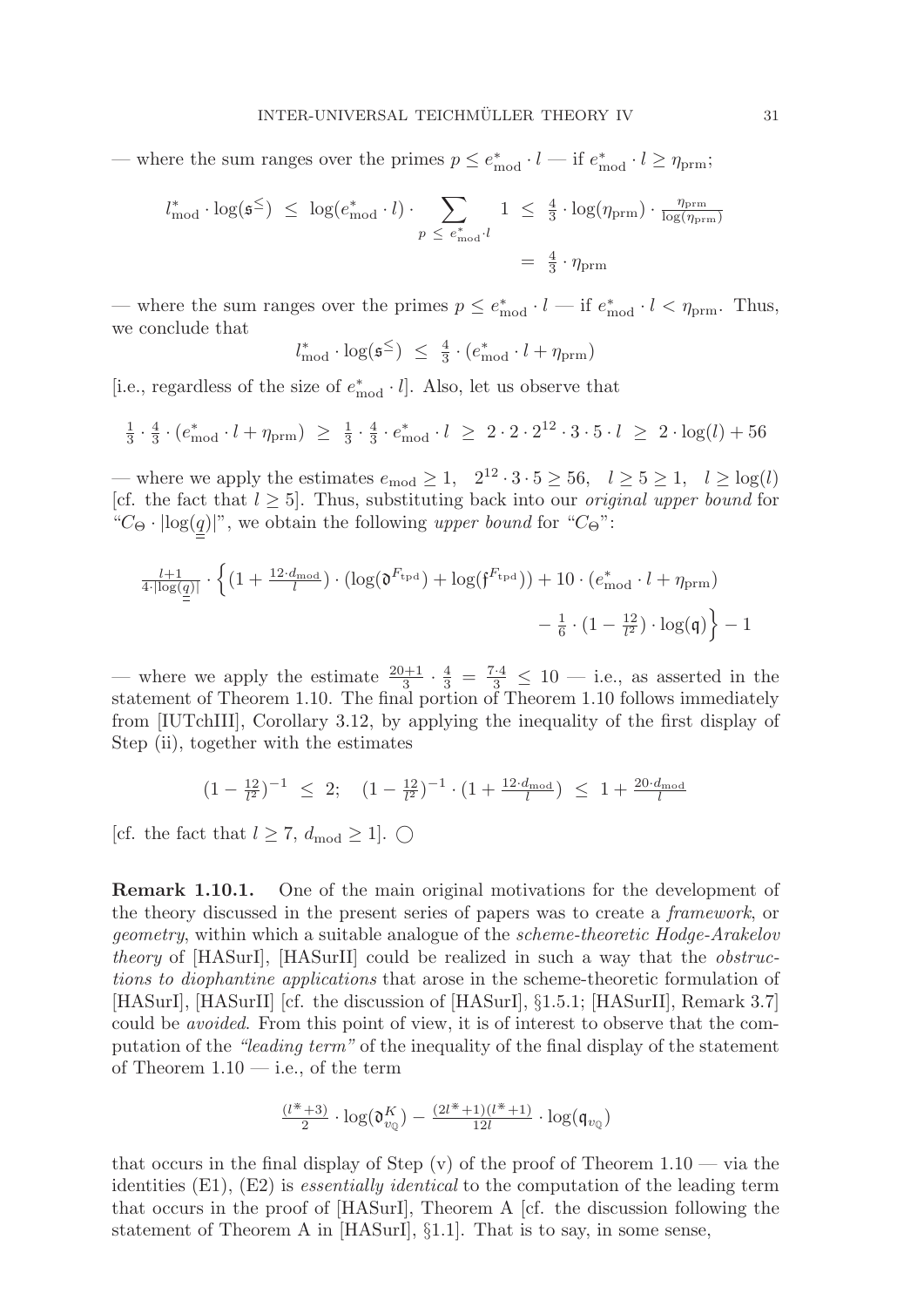the **computations** performed in the proof of Theorem 1.10 were already essentially known to the author around the year 2000; the problem then was to construct an appropriate **framework**, or **geometry**, in which these computations could be performed!

This sort of situation may be compared to the computations underlying the **Weil Conjectures** priori to the construction of a "Weil cohomology" in which those computations could be performed, or, alternatively, to various computations of invariants in topology or differential geometry that were motivated by computations in **physics**, again prior to the construction of a suitable mathematical framework in which those computations could be performed.

**Remark 1.10.2.** The computation performed in the proof of Theorem 1.10 may be thought of as the computation of a sort of **derivative** in the  $\mathbb{F}_l^*$ **-direction**, which, relative to the analogy between the theory of the present series of papers and the p-adic Teichmüller theory of  $[pOrd]$ ,  $[pTeich]$ , corresponds to the *derivative* of the *canonical Frobenius lifting* — cf. the discussion of [IUTchIII], Remark 3.12.4, (iii). In this context, it is useful to recall the arithmetic Kodaira-Spencer morphism that occurs in scheme-theoretic Hodge-Arakelov theory [cf. [HASurII], §3]. In particular, in [HASurII], Corollary 3.6, it is shown that, when suitably formulated, a "certain portion" of this arithmetic Kodaira-Spencer morphism coincides with the usual geometric Kodaira-Spencer morphism. From the point of view of the action of  $GL_2(\mathbb{F}_l)$  on the *l*-torsion points involved, this "certain portion" consists of the unipotent matrices

$$
\begin{pmatrix} 1 & * \\ 0 & 1 \end{pmatrix}
$$

of  $GL_2(\mathbb{F}_l)$ . By contrast, the  $\mathbb{F}_l^*$ -symmetries that occur in the present series of papers correspond to the toral matrices

$$
\begin{pmatrix} *&0\\0&*\end{pmatrix}
$$

of  $GL_2(\mathbb{F}_l)$  — cf. the discussion of [IUTchI], Example 4.3, (i). As we shall see in  $\S2$  below, in the present series of papers, we shall ultimately take l to be "large". When l is "sufficiently large",  $GL_2(\mathbb{F}_l)$  may be thought of as a "good approximation" for  $GL_2(\mathbb{Z})$  or  $GL_2(\mathbb{R})$  — cf. the discussion of [IUTchI], Remark 6.12.3, (i), (iii). In the case of  $GL_2(\mathbb{R})$ , "toral subgroups" may be thought of as corresponding to the *isotropy subgroups* [isomorphic to  $\mathbb{S}^1$ ] of points that arise from the action of  $GL_2(\mathbb{R})$  on the *upper half-plane*, i.e., subgroups which may be thought of as a sort of geometric, group-theoretic representation of **tangent vectors** at a point.

**Remark 1.10.3.** The "terms involving l" that occur in the inequality of the final display of Theorem 1.10 may be thought of as an inevitable consequence of the fundamental role played in the theory of the present series of papers by the l-torsion points of the elliptic curve under consideration. Here, we note that it is of crucial importance to work over the field of rationality of the l-torsion points [i.e., "K" as opposed to "F"] not only when considering the global portions of the various  $\Theta N$ -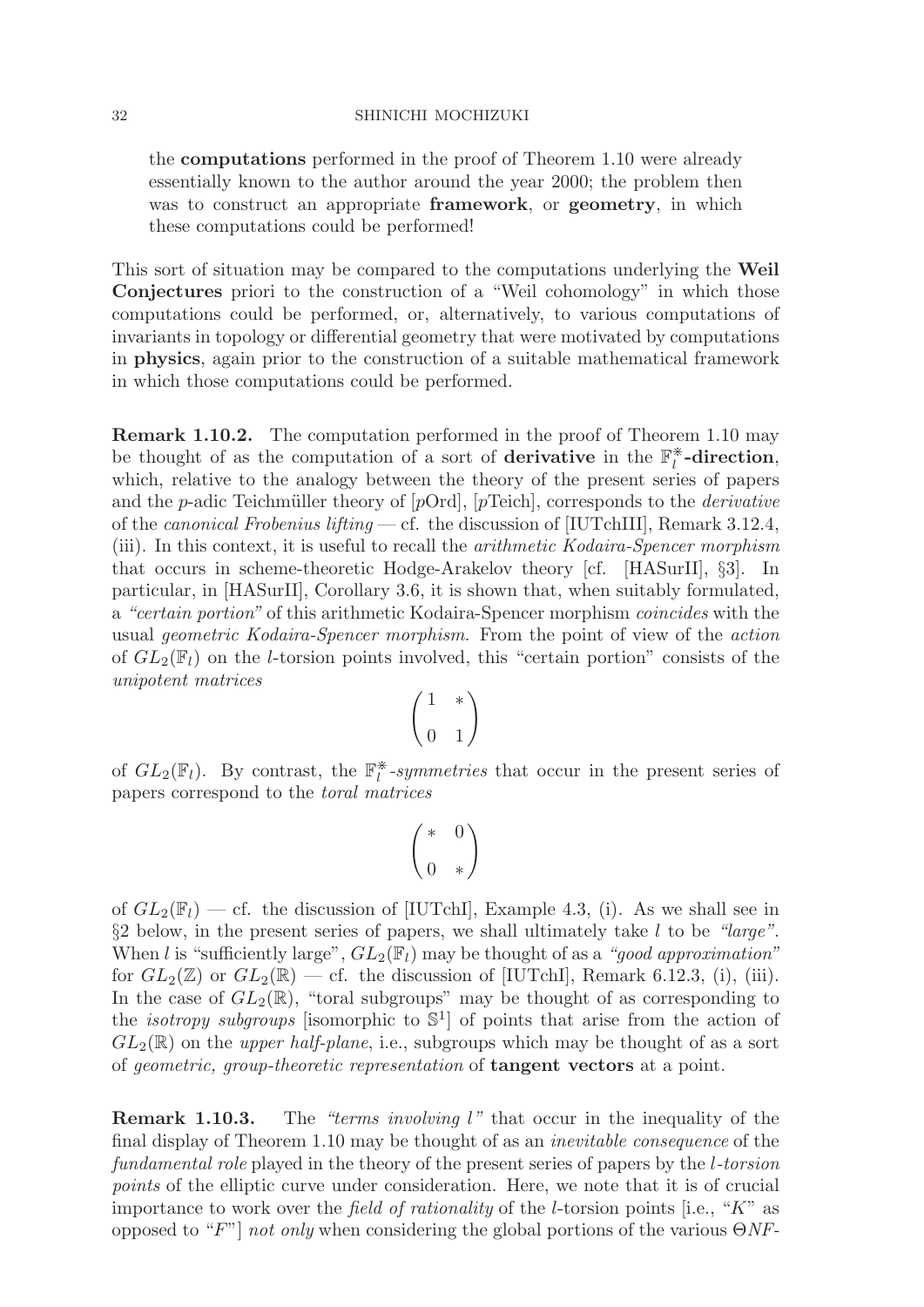and  $\Theta^{\pm \text{ell}}$ -Hodge theaters involved, but also when considering the local portions i.e., the *prime-strips* — of these  $\Theta$ NF- and  $\Theta^{\pm \text{ell}}$ -Hodge theaters. That is to say, these local portions are necessary, for instance, in order to glue together the ΘNFand  $\Theta^{\pm \text{ell}}$ -Hodge theaters that appear so as to form a  $\Theta^{\pm \text{ell}}$ *NF-Hodge theater* [cf. the discussion of [IUTchI], Remark 6.12.2]. In particular, to allow, within these local portions, any sort of "Galois indeterminacy" with respect to the *l*-torsion points — even, for instance, at  $\underline{v} \in \underline{\mathbb{V}}^{\text{good}} \cap \underline{\mathbb{V}}^{\text{non}}$ , which, at first glance, might appear irrelevant to the theory of Hodge-Arakelov-theoretic evaluation at l-torsion *points* developed in  $\text{[IUTchII]}$  — would have the effect of *invalidating* the various delicate manipulations involving l-torsion points discussed in [IUTchI], §4, §6 [cf., e.g., [IUTchI], Propositions 4.7, 6.5].

**Remark 1.10.4.** The various *fluctuations in log-volume* — i.e., whose computation is the subject of Theorem  $1.10!$  — that arise from the *multiradial representation* of [IUTchIII], Theorem 3.11, (i), may be thought of as a sort of **"inter-universal analytic torsion"**. Indeed,

in general, **"analytic torsion"** may be understood as a sort of measure in **"metrized"** [e.g., log-volume!] terms — of the degree of **deviation** of the "holomorphic functions" [such as sections of a line bundle] on a variety — i.e., which depend, in an essential way, on the **holomorphic moduli** of the variety! — from the "real analytic functions" — i.e., which are **invariant** with respect to **deformations of the holomorphic moduli** of the variety.

#### For instance:

(a) In "classical" Arakelov theory, analytic torsion typically arises as [the logarithm of] a sort of **normalized determinant** of the **Laplacian** acting on some space of real analytic [or  $L^2$ -] sections of a line bundle on a complex variety equipped with a real analytic Kähler metric  $[\text{cf.}, \text{e.g., [Arak], Chapters V, VI]. Here, we recall}$ that in this sort of situation, the space of holomorphic sections of the line bundle is given by the kernel of the Laplacian; the definition of the Laplacian depends, in an essential way, on the Kähler metric, hence, in particular, on the *holomorphic* moduli of the variety under consideration  $[cf., e.g., the case of the Poincaré metric]$ on a hyperbolic Riemann surface!].

(b) In the scheme-theoretic Hodge-Arakelov theory discussed in [HASurI], [HA-SurII], the main theorem consists of a sort of comparison isomorphism [cf. [HASurI], Theorem A] between a certain subspace of the space of global sections of the pullback of an ample line bundle on an elliptic curve to the universal vectorial extension of the elliptic curve and the space of set-theoretic functions on the torsion points of the elliptic curve. That is to say, the former space of sections contains, in a natural way, the space of holomorphic sections of the ample line bundle on the elliptic curve, while the latter space of functions may be thought of as a sort of "discrete approximation" of the space of real analytic functions on the elliptic curve [cf. the discussion of [HASurI], §1.3.2, §1.3.4]. In this context, the **"Gaussian poles"** [cf. the discussion of  $[HASurl]$ , §1.1] arise as a measure of the *discrepancy of integral* structures between these two spaces in a neighborhood of the divisor at infinity of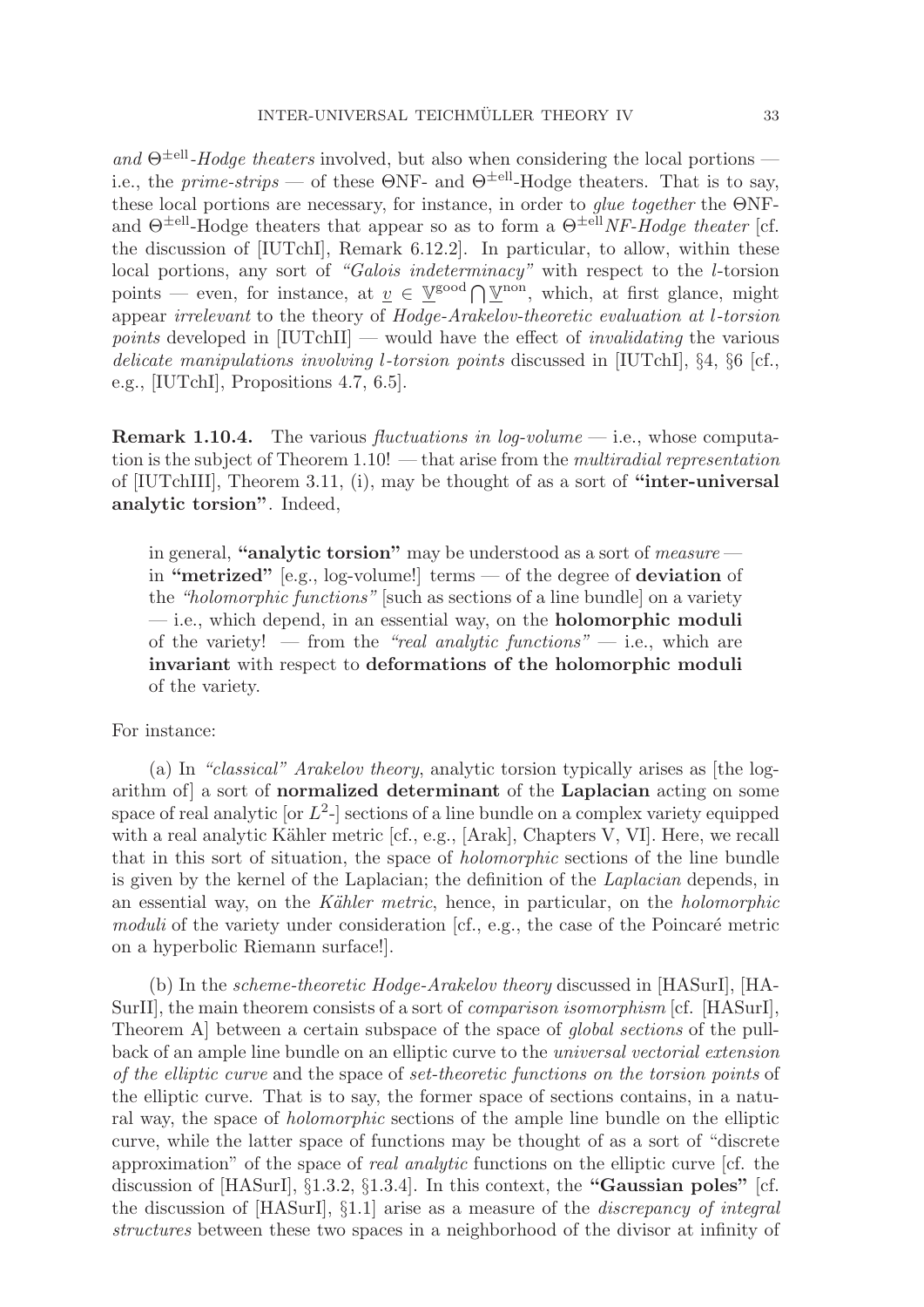the moduli stack of elliptic curves, hence may be thought of as a sort of "analytic torsion at the divisor at infinity" [cf. the discussion of [HASurI], §1.2].

(c) In the case of the multiradial representation of [IUTchIII], Theorem 3.11, (i), the fluctuations of log-volume computed in Theorem 1.10 arise precisely as a result of the execution of a comparison of an **"alien" arithmetic holomorphic structure** to this **multiradial representation**, which is compatible with the permutation symmetries of the  $\acute{e}tale-picture$ , i.e., which is "invariant with respect to deformations of the arithmetic holomorphic moduli of the number field under consideration" in the sense that it makes sense simultaneously with respect to distinct arithmetic holomorphic structures [cf. [IUTchIII], Remark 3.11.1; [IUTchIII], Remark 3.12.3, (ii)]. Here, it is of interest to observe that the object of this comparison consists of the values of the theta function, i.e., in essence, a "holomorphic section of an ample line bundle". In particular, the resulting fluctuations of log-volume may be thought as a sort of "analytic torsion". By analogy to the terminology "Gaussian poles" discussed in (b) above, it is natural to think of the terms involving the different  $\mathfrak{d}_{(-)}^K$  that appear in the computation underlying Theorem 1.10 [cf., e.g., the final display of Step (v) of the proof of Theorem 1.10] as **"differential poles"** [cf. the discussion of Remarks 1.10.1, 1.10.2]. Finally, in the context of the normalized determinants that appear in (a), it is interesting to note the role played by the **prime number theorem** — i.e., in essence, the **Riemann zeta function** [cf. Proposition 1.6 and its proof] — in the computation of **"inter-universal analytic torsion"** given in the proof of Theorem 1.10.

**Remark 1.10.5.** The above remarks focused on the *conceptual* aspects of the theory surrounding Theorem 1.10. Before proceeding, however, we pause to discuss briefly certain aspects of Theorem 1.10 that are of interest from a **computational** point of view, i.e., in the spirit of conventional analytic number theory.

(i) First, we begin by observing that, unlike the inequalities that appear in the various results [cf. Corollaries 2.2, (ii); 2.3] obtained in §2 below, the inequalities obtained in Theorem 1.10 involve only **essentially explicit constants** and, moreover, do not require one to **exclude** some non-explicit **finite set** of "isomorphism classes of exceptional elliptic curves". From this point of view,

the inequalities obtained in Theorem 1.10 are suited to application to **computations** concerning various **explicit diophantine equations**, such as, for instance, the equations that appear in "Fermat's Last Theorem".

Such explicit computations in the case of specific diophantine equations are, however, beyond the scope of the present paper.

(ii) One topic of interest in the context of computational aspects of Theorem 1.10 is the **asymptotic behavior** of the bound that appears in, say, the first inequality of the final display of Theorem 1.10. Let us assume, for simplicity, that  $F_{\text{tpd}} = \mathbb{Q}$  [so  $d_{\text{mod}} = 1$ ]. Also, to simplify the notation, let us write  $\delta \stackrel{\text{def}}{=}$  $\log(\mathfrak{d}^{F_{\text{tpd}}}) + \log(\mathfrak{f}^{F_{\text{tpd}}}) = \log(\mathfrak{f}^{F_{\text{tpd}}})$ . Then the bound under consideration assumes the form

$$
\delta\,\,+\,\, *\cdot\,\tfrac{\delta}{l}\,\,+\,\, *\cdot\, l\,\,+\,\, *
$$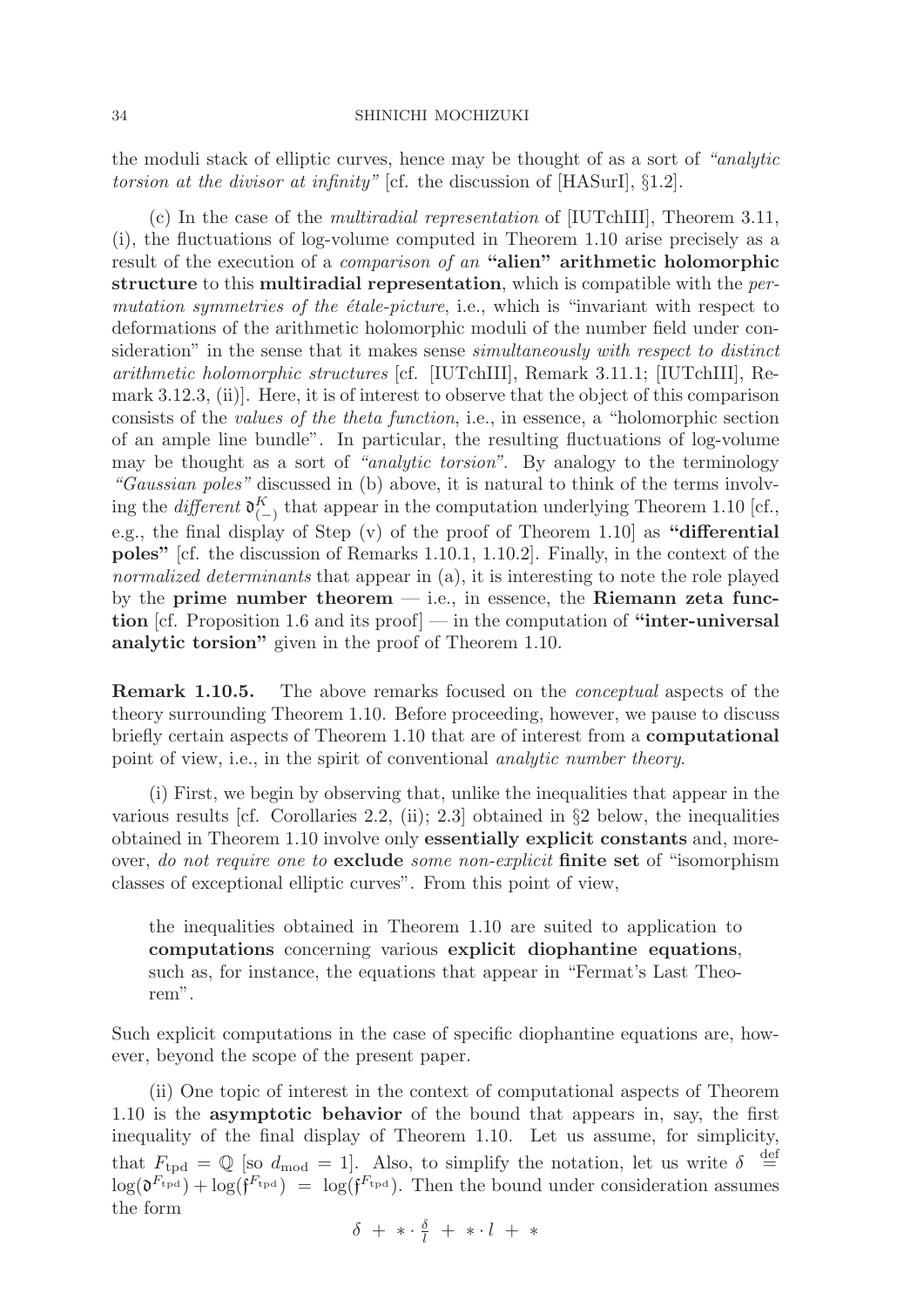— where, in the present discussion, the "∗'s" are to be understood as denoting fixed positive real numbers. Thus, the leading term [cf. the discussion of Remark 1.10.1] is equal to  $\delta$ . The remaining terms give rise to the " $\epsilon$  terms" [and bounded discrepancy] of the inequalities of Corollaries 2.2, (ii); 2.3, obtained in  $\S 2$  below. Thus, if one ignores "bounded discrepancies", it is of interest to consider the behavior of the " $\epsilon$  terms"

$$
*\cdot \tfrac{\delta}{l} \ + \ * \cdot l
$$

as one allows the *initial*  $\Theta$ -data under consideration to vary [i.e., subject to the condition " $F_{\text{tpd}} = \mathbb{Q}$ ". In this context, one **fundamental observation** is the following: although l is subject to various other conditions, no matter how "skillfully" one chooses  $l$ , the resulting " $\epsilon$  terms" are always

$$
\geq \; * \cdot \delta^{1/2}
$$

— an estimate that may be obtained by thinking of l as  $\approx \delta^{\alpha}$ , for some real number  $\alpha$ , and comparing  $\delta^{\alpha}$  and  $\delta^{1-\alpha}$ . This estimate is of particular interest in the context of various explicit examples constructed by Masser and others [cf. [Mss]; the discussion of [vFr], §2] in which explicit "abc sums" are constructed for which the quantity on the left-hand side of the inequality of Theorem 1.10 under consideration *exceeds* the order of  $\delta$  +

$$
* \cdot \tfrac{\delta^{1/2}}{\log(\delta)}
$$

— cf. [vFr], Equation (6). In particular, the asymptotic estimates given by Theorem 1.10 are **consistent** with the known asymptotic behavior of these explicit abc sums. Indeed, the exponent  $\frac{1}{2}$ " that appears in the *fundamental observation* discussed above *coincides precisely* with the "expectation" expressed by van Frankenhuijsen in the final portion of the discussion of [vFr], §2! In the present paper, although we are unable to in fact achieve bounds on the " $\epsilon$  terms" of the order  $\ast \cdot \delta^{1/2}$ , we do succeed in obtaining bounds on the " $\epsilon$  terms" of the order

$$
* \cdot \delta^{1/2} \cdot \log(\delta)
$$

— albeit under the assumption that the abc sums under consideration are **compactly bounded** away from **infinity** at the prime 2, as well as at the archimedean prime [cf. Corollary 2.2, (ii); Remark 2.2.1 below for more details].

(iii) In the context of the discussion of (ii), it is of interest to observe that the "∗ · l" portion of the " $\epsilon$  terms" that appear arises from the estimates given in Step (viii) of the proof of Theorem 1.10 for the quantity " $log(s^{\le})$ ". From the point of view of the discussion of [vFr], §3, this quantity corresponds essentially to a "certain portion" of the quantity " $\omega(abc)$ " associated to an abc sum. That is to say, whereas " $\omega(abc)$ " denotes the *total number of prime factors* that occur in the product abc, the quantity " $log(s^{\leq})$ " corresponds, roughly speaking, to the number of these prime factors that are  $\leq e_{mod}^* \cdot l$ . The appearance [i.e., in the proof of Theorem 1.10 of such a term which is closely related to " $\omega(abc)$ " is of interest from the point of view of the discussion of [vFr],  $\S$ 3, partly since it is [not precisely identical to, but nonetheless] **reminiscent** of the various refinements of the ABC Conjecture proposed by Baker [i.e., which are the main topic of the discussion of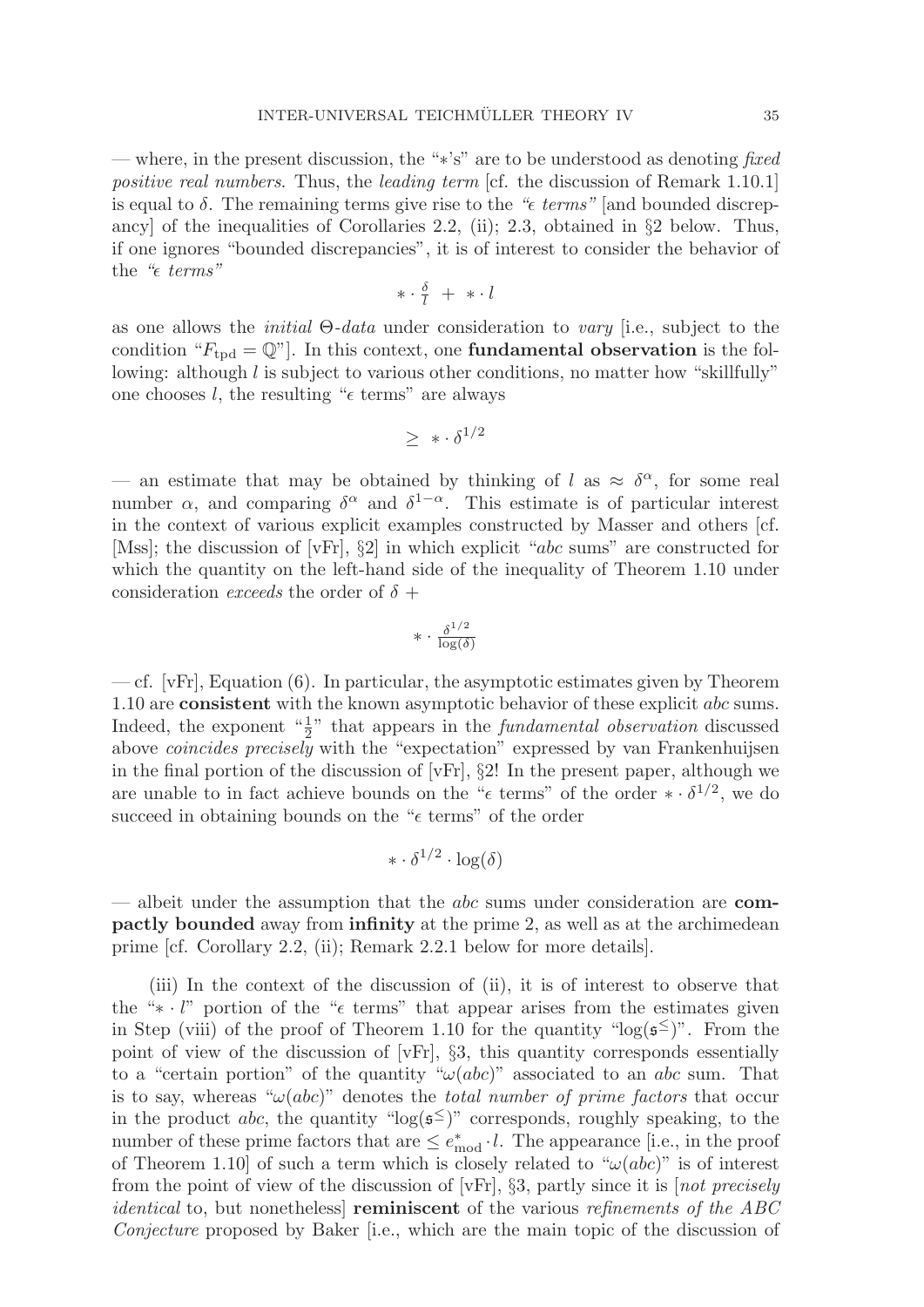[vFr], §3]. The appearance [i.e., in the proof of Theorem 1.10] of such a term which is closely related to " $\omega(abc)$ " is also of interest from the point of view of the explicit abc sums discussed in (ii) that give rise to asymptotic behavior  $\geq \ast \cdot \frac{\delta^{1/2}}{\log(\delta)}$ . That is to say, according to the discussion of [vFr], §3, Remark 1, this sort of abc sum tends to give rise to a

**relatively large** value for  $\omega(abc)$  — i.e., a state of affairs that is consistent with the *crucial role* played by the " $\epsilon$  term" related to  $\omega(abc)$  in the computation of the lower bound " $\geq * \cdot \delta^{1/2}$ " that appears in the fundamental observation of (ii).

By contrast, the *abc* sums of the form " $2^n = p + qr$ " [where p, q, and r are prime numbers] considered in [vFr], §3, Remark 1, give rise to a

**relatively small** value for  $\omega(abc)$  [indeed,  $\omega(abc) \leq 4$ ] — i.e., a situation that suggests *relatively small/essentially negligible* " $\epsilon$  terms" in the bound of Theorem 1.10 under consideration.

Such essentially negligible " $\epsilon$  terms" are, however, consistent with the fact [cf. [vFr], §3, Remark 1] that, for such abc sums, the left-hand side of the inequality of Theorem 1.10 under consideration is roughly  $\approx \frac{1}{2}$  the leading term of the bound on the right-hand side, hence, in particular, is amply bounded by the leading term on the right-hand side, without any "help" from the " $\epsilon$  terms".

# **Remark 1.10.6.**

(i) In the context of the discussion of Remark 1.10.5, it is important to remember that

the bound on  $\frac{4}{6} \cdot \log(q)$ " given in Theorem 1.10 only concerns the q*parameters* at the nonarchimedean valuations contained in  $\mathbb{V}_{\text{mod}}^{\text{bad}}$ , all of which are necessarily of **odd residue characteristic**

— cf. [IUTchI], Definition 3.1, (b). This observation is of relevance to the examples of abc sums constructed in [Mss] [cf. the discussion of Remark 1.10.5, (ii)], since it does not appear, at first glance, that there is any way to effectively control the contributions at the prime 2 in these examples, that is to say, in the notation of the Proposition of [Mss], to control the power of 2 that divides the integer " $c$ " of the Proposition of [Mss], or, alternatively, in the notation of the proof of this Proposition on [Mss], p. 22, to control the power of 2 that divides the difference " $x_i - x_{i-1}$ ". On the other hand, it was pointed out to the author by A. Venkatesh that in fact it is not difficult to modify the construction of these examples of abc sums given in [Mss] so as to obtain *similar asymptotic estimates* to those obtained in [Mss] [cf. the discussion of Remark 1.10.5, (ii)], even without taking into account the contributions at the prime 2.

(ii) In the context of the discussion of (i), it is of interest to recall **why** nonarchimedean primes of **even** residue characteristic where the elliptic curve under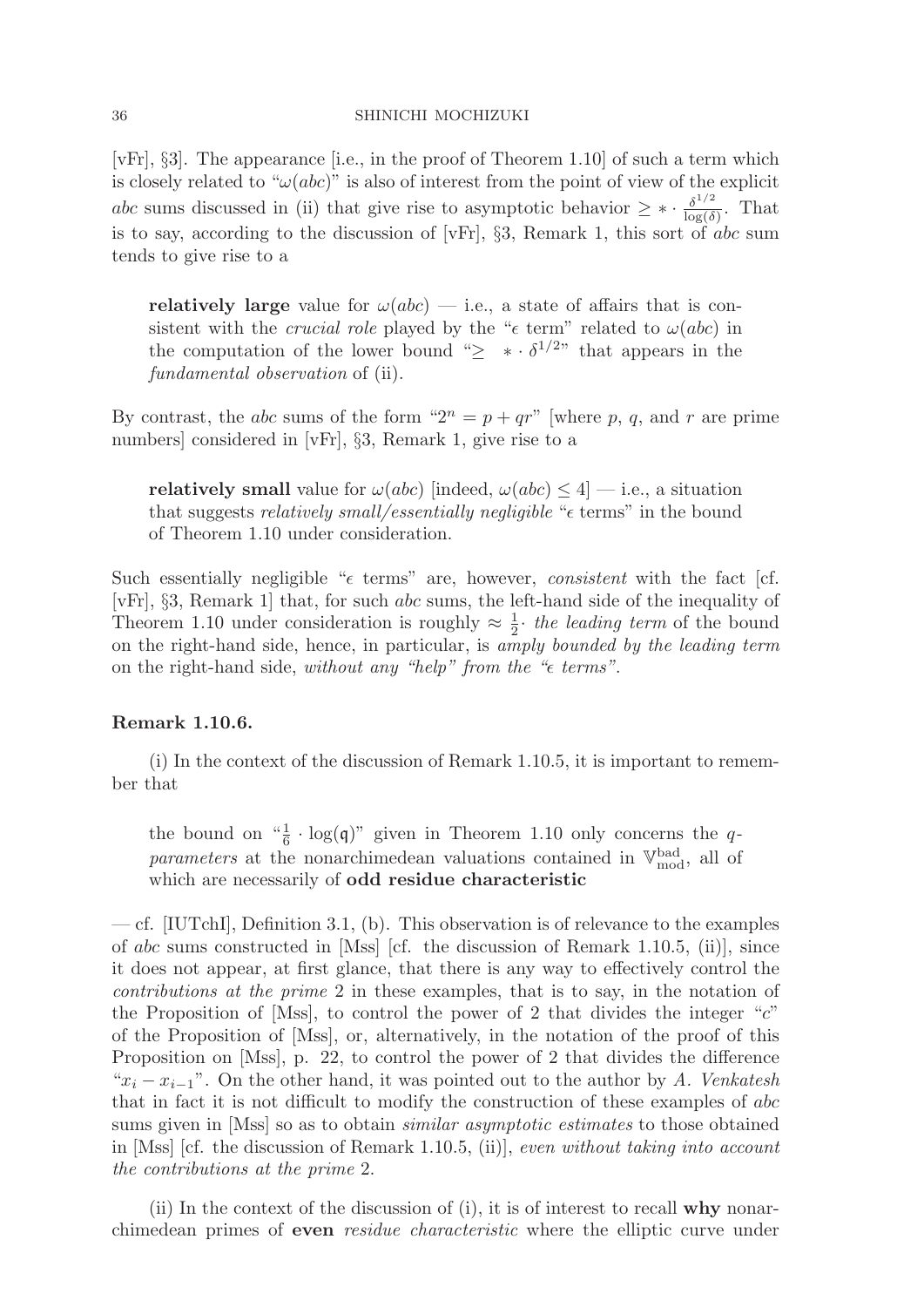consideration has bad multiplicative reduction are *excluded* from  $\mathbb{V}_{\text{mod}}^{\text{bad}}$  in the theory of the present series of papers. In a word, the reason that the theory encounters difficulties at primes over 2 is that it depends, in a quite essential way, on the theory of the **étale theta function** developed in [EtTh], which *fails* at primes over 2 [cf. the assumption that "p is  $odd$ " in [EtTh], Theorem 1.10, (iii); [EtTh], Definition 2.5; [EtTh], Corollary 2.18]. From the point of view of the theory of [IUTchI], [IUTchII], and [IUTchIII] [cf., especially, the theory of [IUTchII], §1, §2: [IUTchII], Corollary 1.12; [IUTchII], Corollary 2.4, (ii), (iii); [IUTchII], Corollary 2.6], one of the key consequences of the theory of [EtTh] is the **simultaneous multiradiality** of the algorithms that give rise to

# (1) **constant multiple rigidity** and

(2) **cyclotomic rigidity**.

At a more concrete level, (1) is obtained by **evaluating** the usual series for the theta function [cf. [EtTh], Proposition 1.4] at the 2-torsion point in the "irreducible component labeled zero". One computes easily that the resulting "special value" is a **unit** for *odd p*, but is equal to a [nonzero] **non-unit** when  $p = 2$ . In particular, since (1) is established by *dividing* the series of  $[EtTh]$ , Proposition 1.4 [i.e., the usual series for the theta function], by this special value, it follows that

(a) the "integral structure" on the theta function determined by this special value

# **coincides** with

(b) the "integral structure" on the theta function determined by the natural integral structure on the pole at the origin

for **odd** p [cf. [EtTh], Theorem 1.10, (iii)], but **not** when  $p = 2$ . That is to say, when  $p = 2$ , a nontrivial denominator arises. Here, we recall that it is crucial to evaluate at 2-torsion points, i.e., as opposed to, say, more general points in the irreducible component labeled zero for reasons discussed in [IUTchII], Remark 2.5.1, (ii) [cf. also the discussion of [IUTchII], Remark 1.12.2, (i), (ii), (iii), (iv)]. This nontrivial denominator is fundamentally incompatible with the multiradiality of the algorithms of  $(1)$ ,  $(2)$  in that it is incompatible with the *fundamental splitting*, or "decoupling", into "purely radial" i.e., roughly speaking, "value group" and "purely" coric" [i.e., roughly speaking, "unit"] components discussed in [IUTchII], Remarks 1.11.4, (i); 1.12.2, (vi) [cf. also the discussion of [IUTchII], Remark 1.11.5]. That is to say, on the one hand,

the **multiradiality of (1)** may only be established if the possible values at the evaluation points in the irreducible component labeled zero are known, a priori, to be **units**, i.e., if one works relative to the **integral structure (a)**

— cf. the discussion of  $[IVTchII]$ , Remark 1.12.2, (i), (ii), (iii), (iv). On the other hand, if one tries to work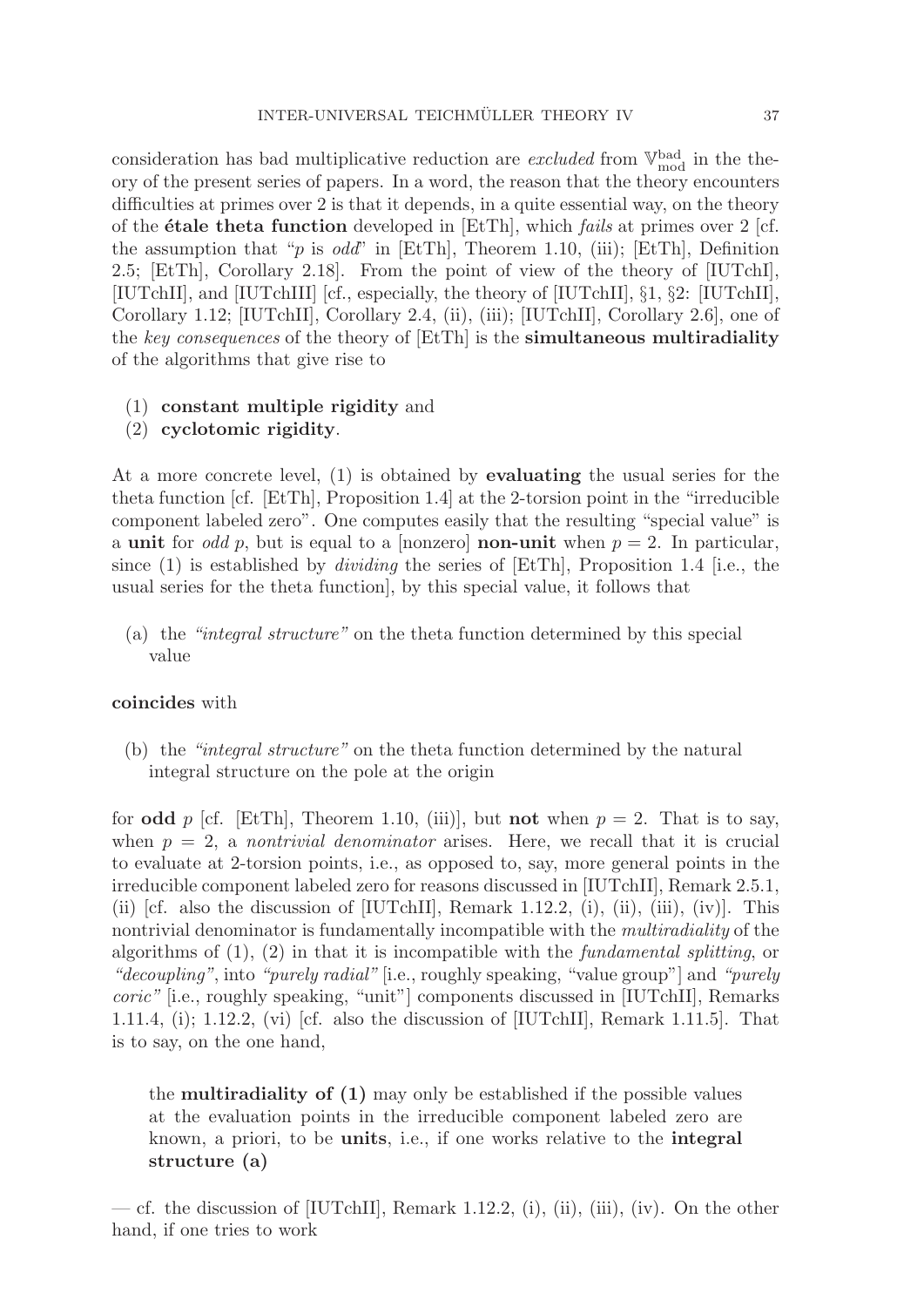# **simultaneously** with the **integral structure (b)**, hence with the **nontrivial denominator** discussed above, then the **multiradiality of (2)** is **violated**.

Here, we recall that the *integral structure*  $(b)$ , which is referred to as the "*canonical integral structure*" in [EtTh], Proposition 1.4, (iii); [EtTh], Theorem 1.10, (iii), is in some sense the "integral structure of common sense".

(iii) It is not entirely clear to the author at the time of writing to what extent the integral structure (b) is necessary in order to carry out the theory developed in the present series of papers. Indeed, [EtTh], as well as the present series of papers, was written in a way that [unlike the discussion of (ii)!] "takes for granted" the fact that the two integral structures (a), (b) discussed above coincide for odd p, i.e., in a way which identifies these two integral structures and hence does not specify, at various key points in the discussion, whether one is in fact working with integral structure (a) or with integral structure (b). On the other hand, if it is indeed the case that *not only* the integral structure  $(a)$ , *but also* the integral structure (b) plays an essential role in the present series of papers, then it follows [cf. the discussion of (ii)!] that the theory of the present series of papers is **fundamentally incompatible** with the inclusion in  $\mathbb{V}_{\text{mod}}^{\text{bad}}$  of nonarchimedean primes of **even** residue characteristic where the elliptic curve under consideration has bad multiplicative reduction.

(iv) In the context of the discussion of (ii), (iii), it is perhaps useful to recall that the classical theory of theta functions also tends to [depending on your point of view!] "break down" or "assume a completely different form" at the prime 2. For instance, this phenomenon can be seen throughout Mumford's theory of algebraic theta functions, which may be thought of as a sort of predecessor to the schemetheoretic Hodge-Arakelov theory of [HASurI], [HASurII], which, in turn, may be thought of as a sort of predecessor to the theory of the present series of papers. In a similar vein, it is of interest to recall that the prime 2 is also excluded in the *p-adic Teichmüller theory* of  $[pOrd]$ ,  $[pTeich]$ . This is done in order to avoid the complications that occur in the theory of the Lie algebra  $sl_2$  over fields of characteristic 2.

# **Remark 1.10.7.**

(i) Since  $e_{\text{mod}}^* \leq d_{\text{mod}}^*$ , one may replace " $e_{\text{mod}}^*$ " by " $d_{\text{mod}}^*$ " in the final two displays of the statement of Theorem 1.10.

(ii) By contrast, at least if one adheres to the framework of the theory of the present series of papers,

it is **not** possible to **replace** " $d_{mod}$ " by " $e_{mod}$ " in the final two displays of the statement of Theorem 1.10.

The fundamental reason for this is that, in the construction of the **multiradial representation** of [IUTchIII], Theorem 3.11, (i), it is necessary to consider tensor products of copies, labeled by  $j \in \mathbb{F}_l^*$ , of  $F_{\text{mod}}$  over  $\mathbb Q$  [cf. [IUTchIII], Proposition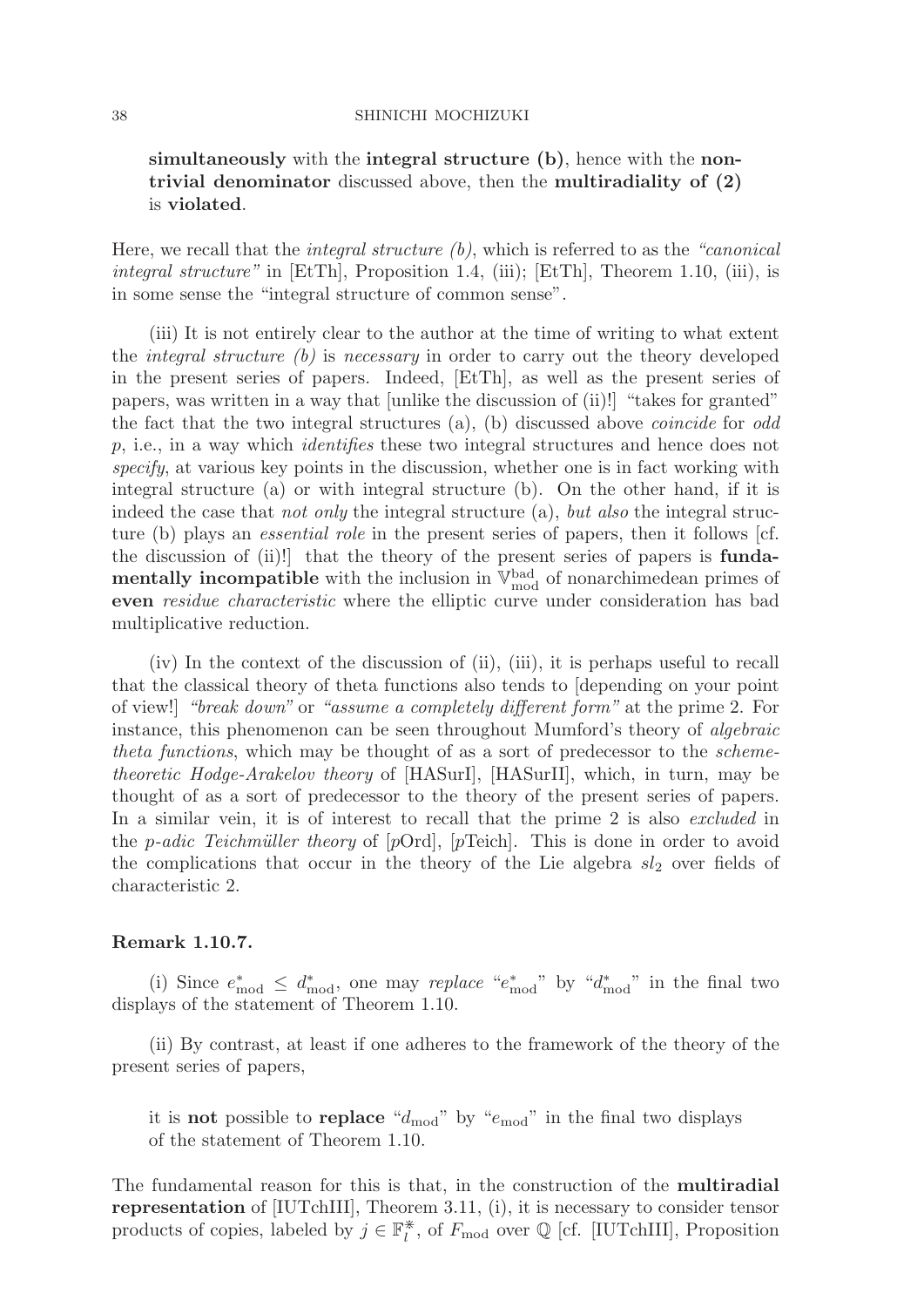3.3!]. That is to say, it is fundamentally impossible [i.e., relative to the framework of the theory of the present series of papers to *identify* the  $F_{mod}$ -linear structures for distinct labels  $j$ , since the various tensor packets that appear in the multiradial representation must be constructed in such a way as to depend only on the **additive structure** [i.e., not the module structure over some sort of *ring* such as  $F_{\text{mod}}$ !] of the **[mono-analytic!] log-shells** involved. Working with tensor powers of copies of  $F_{\text{mod}}$  over Q means that there is no way to avoid, when one localizes at a prime number p, working with tensor products between localizations of  $F_{mod}$  at *distinct* primes of  $F_{\text{mod}}$  that divide p. Moreover, whenever even one of these primes of  $F_{\text{mod}}$ is lies under a prime of K that *ramifies* over  $\mathbb Q$  [cf. condition (D5) of Step (iii) of the proof of Theorem 1.10], the computation of Step (v) of the proof of Theorem 1.10 necessarily gives rise to a "log(p)" term — i.e., that appears in "log( $\mathfrak{s}^{\mathbb{Q}}$ )" that arises from "rounding up" non-integral powers of  $p$  [i.e., as in the inclusions of Proposition 1.4, (iii)], since only *integral powers* of p make sense in the *multiradial* representation. That is to say, whereas integral powers of p only require the use of the additive structure of the **[mono-analytic!] log-shells** involved, non-integral powers only make sense if one is equipped with the module structure over some sort of *ring* such as  $F_{mod}$ !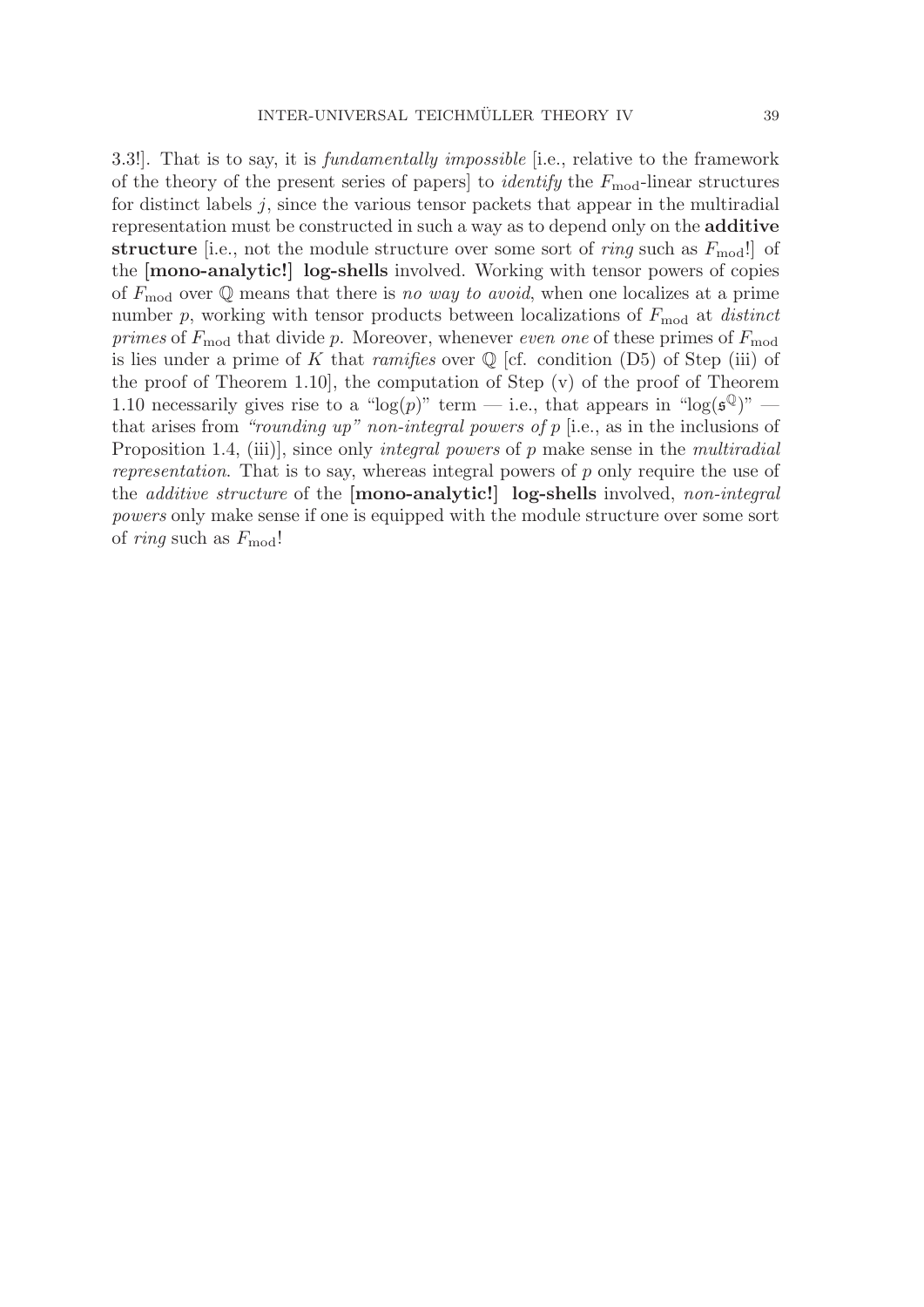### **Section 2: Diophantine Inequalities**

In the present  $\S2$ , we combine Theorem 1.10 with the theory of [GenEll] to give a proof of the **ABC Conjecture**, or, equivalently, **Vojta's Conjecture for hyperbolic curves** [cf. Corollary 2.3 below].

We begin by reviewing some well-known estimates.

### **Proposition 2.1. (Well-known Estimates)**

(i) **(Linearization of Logarithms)** We have  $log(x) \leq x$  for all  $(\mathbb{R} \ni x \geq 1$ .

(ii) **(The Prime Number Theorem)** There exists a real number  $\xi_{\text{prm}} \geq 5$ such that

$$
\frac{2}{3} \cdot x \leq \theta(x) \stackrel{\text{def}}{=} \sum_{p \leq x} \log(p) \leq \frac{4}{3} \cdot x
$$

— where the sum ranges over the prime numbers p such that  $p \leq x$  — for all  $(\mathbb{R} \ni x \geq \xi_{\text{prm}})$ . In particular, if A is a finite set of prime numbers, and we write

$$
\theta_{\mathcal{A}} \stackrel{\text{def}}{=} \sum_{p \in \mathcal{A}} \log(p)
$$

[where we take the sum to be 0 if  $\mathcal{A} = \emptyset$ ], then there exists a prime number  $p \notin \mathcal{A}$ such that  $p \leq 2(\theta_{\mathcal{A}} + \xi_{\text{prm}})$ .

Proof. Assertion (i) is well-known and entirely elementary. Assertion (ii) is a wellknown consequence of the Prime Number Theorem [cf., e.g., [Edw], p. 76; [GenEll], Lemma 4.1; [GenEll], Remark 4.1.1].  $\bigcap$ 

Let  $\overline{\mathbb{Q}}$  be an algebraic closure of  $\mathbb{Q}$ . In the following discussion, we shall apply the notation and terminology of [GenEll]. Let  $X$  be a smooth, proper, geometrically connected curve over a number field;  $D \subseteq X$  a reduced divisor;  $U_X \stackrel{\text{def}}{=} X \backslash D$ ; d a positive integer. Write  $\omega_X$  for the canonical sheaf on X. Suppose that  $U_X$  is a hyperbolic curve, i.e., that the degree of the line bundle  $\omega_X(D)$  is positive. Then we recall the following notation:

 $\cdot$   $U_X(\overline{\mathbb{Q}})^{\leq d} \subset U_X(\overline{\mathbb{Q}})$  denotes the subset of  $\overline{\mathbb{Q}}$ -rational points *defined over* a finite extension field of  $\mathbb Q$  of degree  $\leq d$  [cf. [GenEll], Example 1.3, (i)].

- · log-diff<sub>X</sub> denotes the *[normalized]* log-different function on  $U_X(\overline{\mathbb{Q}})$  [cf. [GenEll], Definition 1.5, (iii)].
- · log-cond<sub>D</sub> denotes the [normalized] log-conductor function on  $U_X(\overline{\mathbb{Q}})$  [cf. [GenEll], Definition 1.5, (iv)].

 $\cdot$  ht<sub> $\omega_X(D)$ </sub> denotes the *[normalized] height* function on  $U_X(\overline{\mathbb{Q}})$  associated to  $\omega_X(D)$ , which is well-defined up to a "bounded discrepancy" [cf. [GenEll], Proposition 1.4, (iii).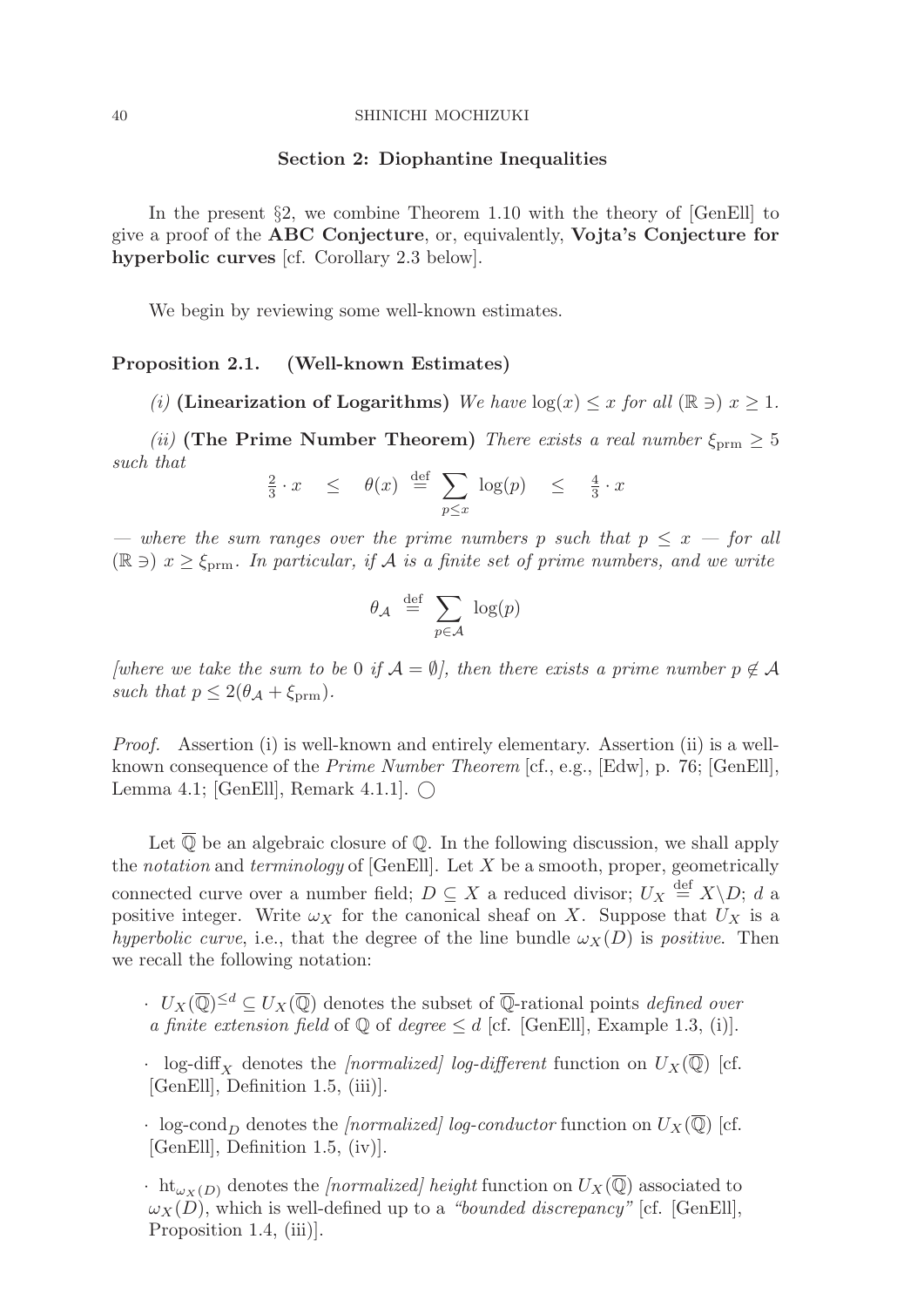In order to apply the theory of the present series of papers, it is neceesary to construct suitable initial Θ-data, as follows.

**Corollary 2.2. (Construction of Suitable Initial** Θ**-Data)** Suppose that  $X = \mathbb{P}^1_{\mathbb{Q}}$  is the **projective line** over  $\mathbb{Q}$ , and that  $D \subseteq X$  is the divisor consisting of the **three points** "0", "1", and " $\infty$ ". We shall regard X as the " $\lambda$ -line"  $-$  *i.e.*, we shall regard the standard coordinate on  $X = \mathbb{P}^1_{\mathbb{Q}}$  as the " $\lambda$ " in the **Legendre form** " $y^2 = x(x-1)(x-\lambda)$ " of the Weierstrass equation defining an elliptic curve and hence as being equipped with a natural **classifying morphism**  $U_X \rightarrow (\mathcal{M}_{ell})_0$  $[cf.$  the discussion preceding Proposition 1.8. Let

$$
\mathcal{K}_V \subseteq U_X(\overline{\mathbb{Q}})
$$

be a **compactly bounded subset** *[i.e., regarded as a subset of*  $X(\overline{Q}) - cf.$  Remark 2.3.1, (vi), below; [GenEll], Example 1.3, (ii)] whose **support** contains the nonarchimedean prime "2". Suppose further that  $K_V$  satisfies the following condition:

 $(*_{i\text{-inv}})$  If  $v \in V(\mathbb{Q})$  denotes the nonarchimedean prime "2", then the image of the subset  $\mathcal{K}_v \subseteq U_X(\overline{\mathbb{Q}}_v)$  associated to  $\mathcal{K}_V$  [cf. the notational conventions of [GenEll], Example 1.3, (ii)] via the **j-invariant**  $U_X \to (\mathcal{M}_{ell})_\mathbb{Q} \to \mathbb{A}_\mathbb{Q}^1$ is a **bounded** subset of  $\mathbb{A}_{\mathbb{Q}}^1(\overline{\mathbb{Q}}_v) = \overline{\mathbb{Q}}_v$ , *i.e.*, *is contained in a subset of* the form  $2^{N_{j\text{-inv}}} \cdot \mathcal{O}_{\overline{\mathbb{Q}}_v} \subseteq \overline{\mathbb{Q}}_v$ , where  $N_{j\text{-inv}} \in \mathbb{Z}$ , and  $\mathcal{O}_{\overline{\mathbb{Q}}_v} \subseteq \overline{\mathbb{Q}}_v$  denotes the ring of integers.

Then:

(i) Write " $\log(\mathfrak{q}_{-}^{\vee})$ " (respectively, " $\log(\mathfrak{q}_{-}^{\sharp2})$ ") for the R-valued function on  $\mathcal{M}_{ell}(\overline{\mathbb{Q}})$ , hence also on  $U_X(\overline{\mathbb{Q}})$ , obtained by forming the normalized degree "deg(-)" of the effective arithmetic divisor determined by the *q***-parameters** of an elliptic curve over a number field at **arbitrary** nonarchimedean primes (respectively, at the nonarchimedean primes that do **not divide** 2) [cf. the invariant " $log(q)$ " associated, in the statement of Theorem 1.10, to the elliptic curve  $E_F$ . Also, we shall write ht<sub>∞</sub> for the [normalized] height function on  $U_X(\mathbb{Q}) - a$  function which is well-defined up to a "**bounded discrepancy**" [cf. the discussion preceding [GenEll], Proposition 3.4] — determined by the pull-back to X of the divisor at infinity of the natural compactification  $(M_{\text{ell}})_{\text{Q}}$  of  $(M_{\text{ell}})_{\text{Q}}$ . Then we have an **equality of "bounded discrepancy classes"** [cf. [GenEll], Definition 1.2, (ii), as well as Remark 2.3.1, (ii), below]

$$
\tfrac{1}{6}\cdot \log(\mathfrak{q}_{(-)}^{\sharp 2}) \,\,\approx\,\, \tfrac{1}{6}\cdot \log(\mathfrak{q}_{(-)}^\forall) \,\,\approx\,\, \tfrac{1}{6}\cdot \mathrm{ht}_{\infty} \,\,\approx\,\, \mathrm{ht}_{\omega_X(D)}
$$

of functions on  $\mathcal{K}_V \subset U_X(\overline{\mathbb{Q}})$ .

(ii) There exist

 $\cdot$  a positive real number  $H_{\text{unif}}$  which is **independent** of  $K_V$  and

<sup>•</sup> positive real numbers  $C_K$  and  $H_K$  which **depend only** on the choice of the **compactly** bounded subset  $\mathcal{K}_V$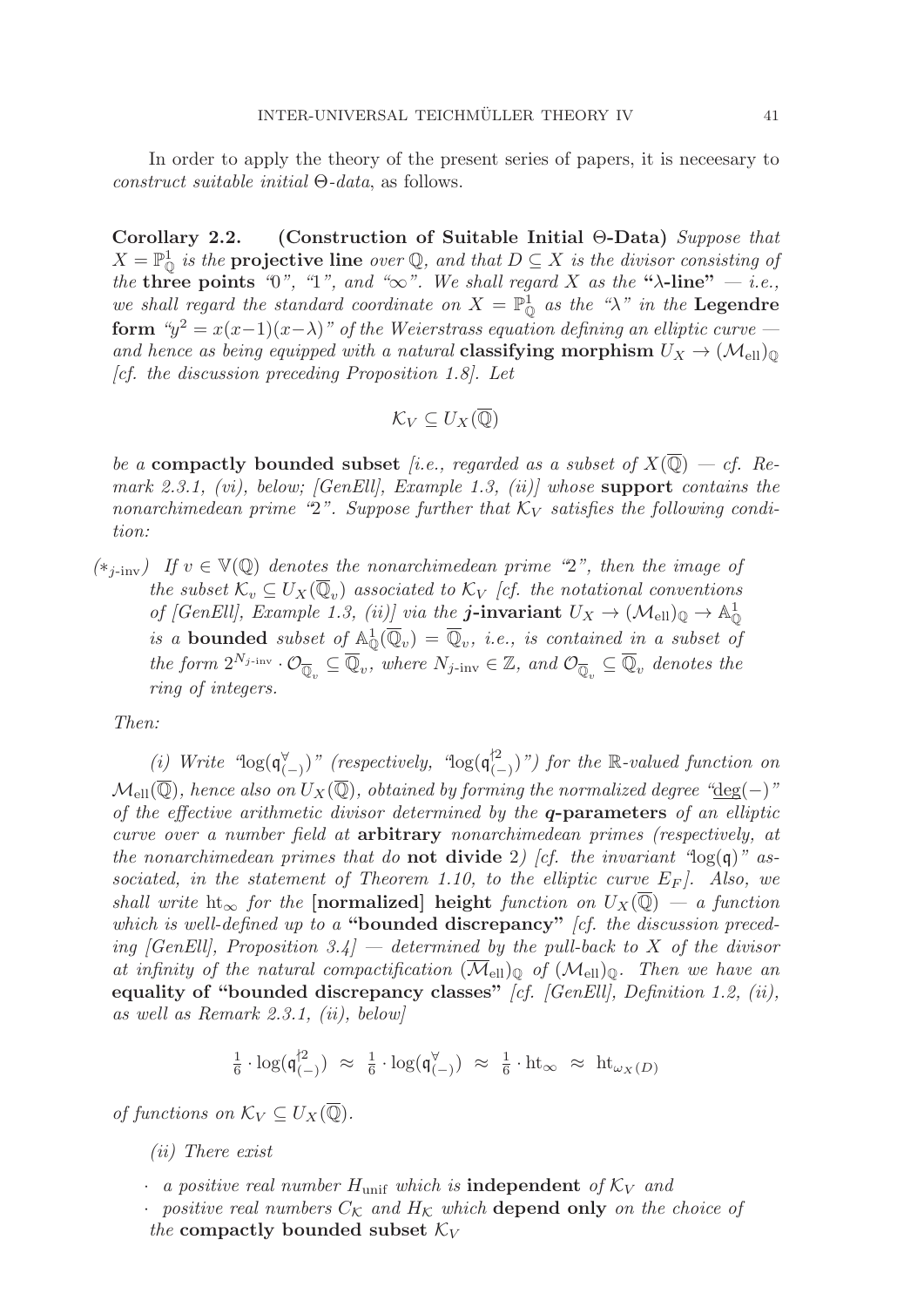such that the following property is satisfied: Let d be a positive integer,  $\epsilon_d$  a positive real number  $\leq 1$ . Set  $\delta \stackrel{\text{def}}{=} 2^{12} \cdot 3^3 \cdot 5 \cdot d$ . Then there exists a **finite** subset  $\mathfrak{Ex}_d \subseteq$  $U_X(\overline{\mathbb{Q}})^{\le d}$  which depends only on  $\mathcal{K}_V$ , d, and  $\epsilon_d$ , contains all points corresponding to elliptic curves that admit automorphisms of order  $> 2$ , and satisfies the following property:

The function " $log(q_{(-)}^{\vee})$ " of (i) is

$$
\leq H_{\text{unif}} \cdot \epsilon_d^{-3} \cdot d^{4+\epsilon_d} + H_{\mathcal{K}}
$$

on  $\mathfrak{Ex}_d$ . Let  $E_F$  be an elliptic curve over a number field  $F \subseteq \overline{\mathbb{Q}}$  that determines a  $\overline{\mathbb{Q}}$ -valued point of  $(\mathcal{M}_{ell})_{\mathbb{Q}}$  which lifts [not necessarily uniquely!] to a point  $x_E \in$  $U_X(F) \bigcap U_X(\overline{\mathbb{Q}})^{\leq d}$  such that

$$
x_E \in \mathcal{K}_V, \quad x_E \notin \mathfrak{Ex}_d.
$$

Write  $F_{\text{mod}}$  for the **minimal field of definition** of the corresponding point  $\in$  $\mathcal{M}_{\text{ell}}(\overline{\mathbb{Q}})$  and

$$
F_{\text{mod}} \subseteq F_{\text{tpd}} \stackrel{\text{def}}{=} F_{\text{mod}} (E_{F_{\text{mod}}}[2]) \subseteq F
$$

for the "tripodal" intermediate field obtained from  $F_{\text{mod}}$  by adjoining the fields of definition of the 2-torsion points of any model of  $E_F \times_F \mathbb{Q}$  over  $F_{\text{mod}}$  [cf. Proposition 1.8, (ii), (iii)]. Moreover, we assume that the  $(3.5)$ -torsion points of  $E_F$  are defined over F, and that

$$
F = F_{\text{mod}}(\sqrt{-1}, E_{F_{\text{mod}}}[2 \cdot 3 \cdot 5]) = \stackrel{\text{def}}{=} F_{\text{tpd}}(\sqrt{-1}, E_{F_{\text{tpd}}}[3 \cdot 5])
$$

 $-$  i.e., that F is obtained from  $F_{\text{tpd}}$  by adjoining  $\sqrt{-1}$ , together with the fields of definition of the (3.5)-torsion points of a model  $E_{F_{\text{tnd}}}$  of the elliptic curve  $E_F \times_F \overline{\mathbb{Q}}$ over  $F_{\text{tnd}}$  determined by the **Legendre form** of the Weierstrass equation discussed above [cf. Proposition 1.8, (vi)]. [Thus, it follows from Proposition 1.8, (iv), that  $E_F \cong E_{F_{\text{tnd}}} \times_{F_{\text{tnd}}} F$  over F, so  $x_E \in U_X(F_{\text{tpd}}) \subseteq U_X(F)$ ; it follows from Proposition 1.8, (v), that  $E_F$  has **stable reduction** at every element of  $V(F)^{non}$ .] Write  $\log(\mathfrak{q}^{\forall})$  (respectively,  $\log(\mathfrak{q}^{\nmid 2})$ ) for the result of applying the function " $\log(\mathfrak{q}_{(-)}^{\nmid})$ " (respectively, " $\log(\mathfrak{q}_{(-)}^{2})$ ") of (i) to  $x_E$ . Then  $E_F$  and  $F_{\text{mod}}$  arise as the " $E_F$ " and "Fmod" for a collection of **initial** Θ**-data** as in Theorem 1.10 that, in the notation of Theorem 1.10, satisfies the following conditions:

$$
(C1) \ (\log(\mathfrak{q}^{\forall}))^{1/2} \leq l \leq 10\delta \cdot (\log(\mathfrak{q}^{\forall}))^{1/2} \cdot \log(2\delta \cdot \log(\mathfrak{q}^{\forall}));
$$
  
(C2) we have inequalities

$$
\frac{1}{6} \cdot \log(\mathfrak{q}) \leq \frac{1}{6} \cdot \log(\mathfrak{q}^{\dagger 2}) \leq \frac{1}{6} \cdot \log(\mathfrak{q}^{\forall})
$$
\n
$$
\leq (1 + \epsilon_E) \cdot (\log\text{-diff}_X(x_E) + \log\text{-cond}_D(x_E)) + C_{\mathcal{K}}
$$

— where we write

$$
\epsilon_E \stackrel{\text{def}}{=} (60\delta)^2 \cdot \frac{\log(2\delta \cdot (\log(\mathfrak{q}^{\forall})))}{(\log(\mathfrak{q}^{\forall}))^{1/2}}
$$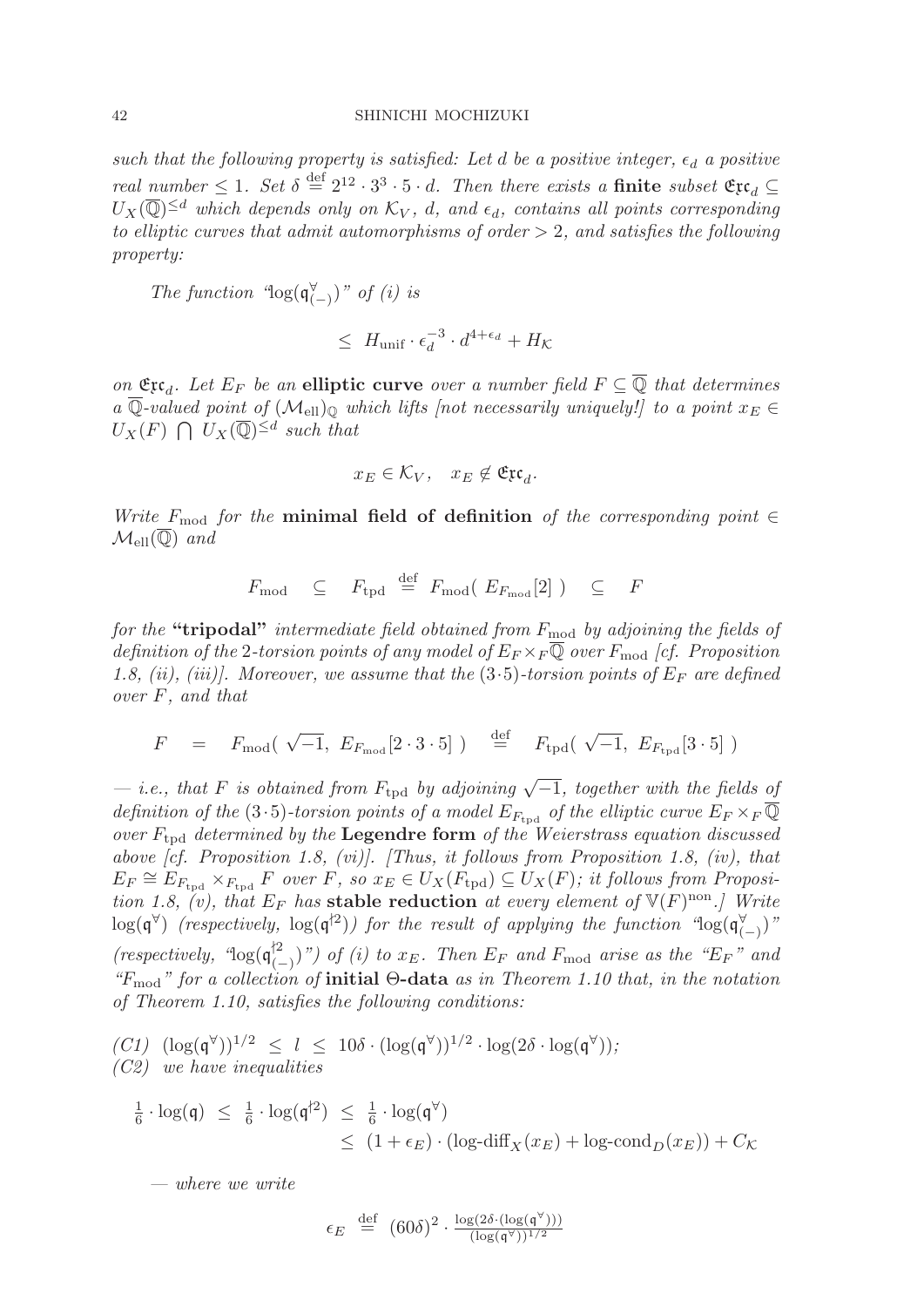$(i.e., so  $\epsilon_E$  depends on the integer d, as well as on the elliptic curve$  $E_F$ !, and we observe, relative to the notation of Theorem 1.10, that  $[it follows that] to be a set of functions that] we have an equality.$  $\log$ -diff<sub>X</sub> $(x_E) = \log(\mathfrak{d}^{F_{\text{tpd}}})$ , as well as inequalities

$$
\log(\mathfrak{f}^{F_{\mathrm{tpd}}}) \le \log\text{-cond}_D(x_E) \le \log(\mathfrak{f}^{F_{\mathrm{tpd}}}) + \log(2l).
$$

(iii) The positive real number  $H_{\text{unif}}$  of (ii) [which is **independent** of  $\mathcal{K}_V$ !] may be chosen in such a way that the following property is satisfied: Let d be a positive integer,  $\epsilon_d$  and  $\epsilon$  positive real numbers  $\leq 1$ . Then there exists a **finite**  $subset \mathfrak{Ex}_{\epsilon,d} \subseteq U_X(\overline{\mathbb{Q}})^{\leq d}$  which depends only on  $\overline{\mathcal{K}}_V$ ,  $\epsilon$ , d, and  $\epsilon_d$  such that, in the notation of (ii), the function " $log(\mathfrak{q}^{\forall}_{(-)})$ " of (i) is

$$
\leq H_{\text{unif}} \cdot \epsilon^{-3} \cdot \epsilon_d^{-3} \cdot d^{4+\epsilon_d} + H_K
$$

on  $\mathfrak{Ex}_{\epsilon,d}$ , and, moreover, the invariant  $\epsilon_E$  associated to an elliptic curve  $E_F$  as in (ii) [i.e., that satisfies certain conditions which **depend** on  $K_V$  and d] satisfies the inequality  $\epsilon_E \leq \epsilon$  whenever the point  $x_E \in U_X(F)$  satisfies the condition  $x_E \notin$  $\mathfrak{Exc}_{\epsilon,d}.$ 

Proof. First, we consider assertion (i). We begin by observing that, in light of the condition ( $*_i$ -inv) that was imposed on  $\mathcal{K}_V$ , it follows immediately from the various definitions involved that

$$
\log(\mathfrak{q}_{(-)}^{\dagger 2}) \,\,\approx\,\, \log(\mathfrak{q}_{(-)}^{\forall})
$$

— where we observe that the function "log( $\mathfrak{q}^{\forall}_{(-)}$ )" may be *identified* with the function " $deg_\infty$ " of the discussion preceding [GenEll], Proposition 3.4 — on  $\mathcal{K}_V \subseteq$  $U_X(\overline{\mathbb{Q}})$ . In a similar vein, since the *support* of  $\mathcal{K}_V$  contains the unique archimedean prime of Q, it follows immediately from the various definitions involved [cf. also Remark 2.3.1, (vi), below] that

$$
\log(\mathfrak{q}_{(-)}^{\forall}) \; \approx \; \text{ht}_{\infty}
$$

on  $\mathcal{K}_V \subseteq U_X(\overline{\mathbb{Q}})$  [cf. the argument of the final paragraph of the proof of [GenEll], Lemma 3.7. Thus, we conclude that  $\log(\mathfrak{q}_{(-)}^{\sharp2}) \approx \log(\mathfrak{q}_{(-)}^{\forall}) \approx \text{ht}_{\infty}$  on  $\mathcal{K}_V \subseteq$  $U_X(\overline{\mathbb{Q}})$ . Finally, since [as is well-known] the pull-back to X of the divisor at infinity of the natural compactification  $(\overline{\mathcal{M}}_{ell})_0$  of  $(\mathcal{M}_{ell})_0$  is of *degree* 6, while the line bundle  $\omega_X(D)$  is of *degree* 1, the equality of BD-classes  $\frac{1}{6} \cdot ht_{\infty} \approx ht_{\omega_X(D)}$  on  $\mathcal{K}_V \subseteq U_X(\overline{\mathbb{Q}})$  follows immediately from [GenEll], Proposition 1.4, (i), (iii). This completes the proof of assertion (i).

Next, we consider assertion (ii). First, let us recall that if the once-punctured elliptic curve associated to  $E_F$  fails to admit an F-core, then there are only four *possibilities* for the *j*-invariant of  $E_F$  [cf. [CanLift], Proposition 2.7]. Thus, if we take the set  $\mathfrak{Ex}_{d}$  to be the [*finite*!] collection of points corresponding to these four j-invariants, then we may assume that the once-punctured elliptic curve associated to  $E_F$  admits an F-core, hence, in particular, does not have any automorphisms of order  $> 2$  over  $\overline{\mathbb{Q}}$ . In the discussion to follow, it will be necessary to *enlarge*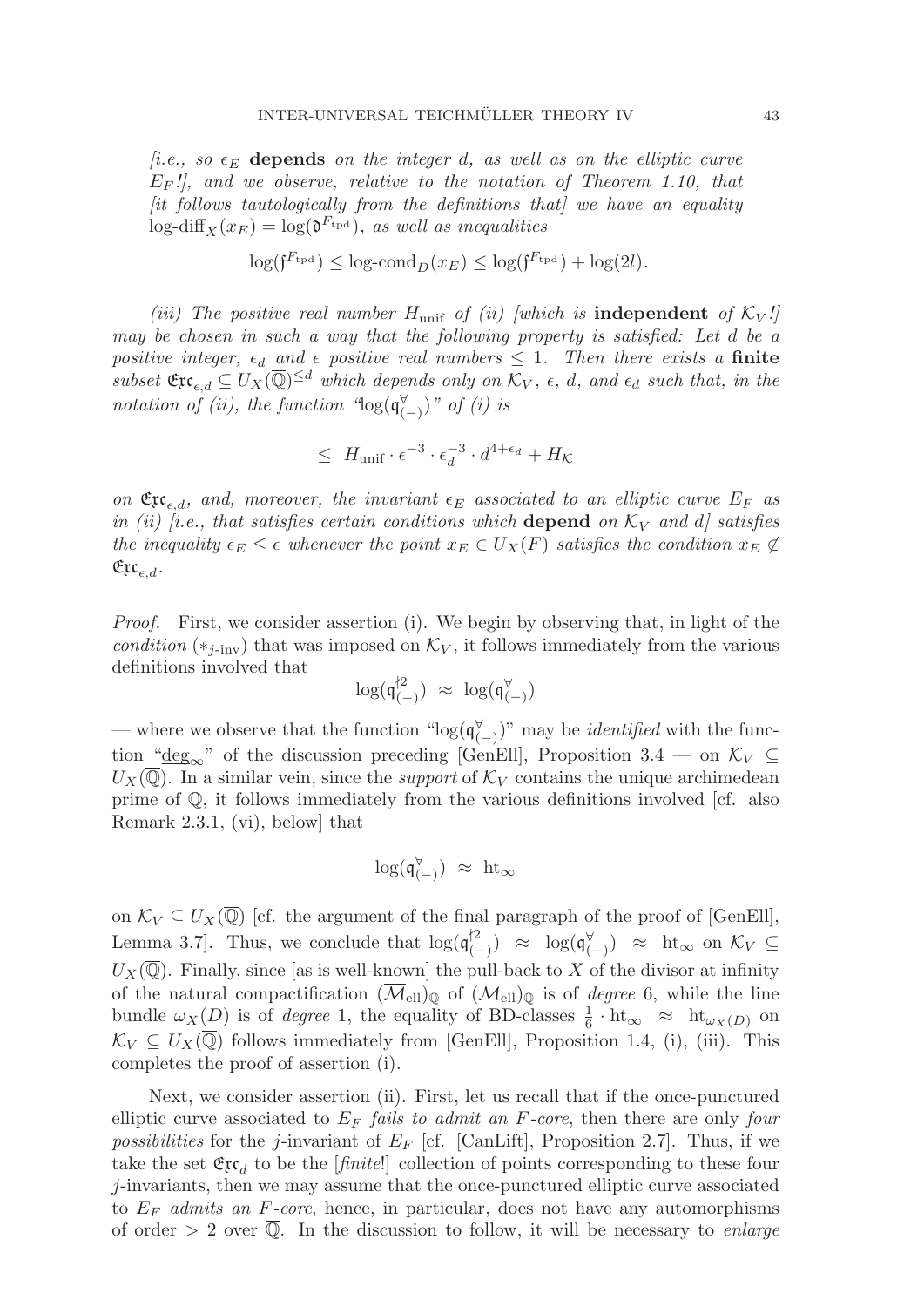the finite set  $\mathfrak{Ex}_d$  several times, always in a fashion that depends only on  $\mathcal{K}_V$ , d, and  $\epsilon_d$  [i.e., but not on  $x_E!$ ] and in such a way that the function " $\log(\mathfrak{q}_{(-)}^{\vee})$ " of (i) is  $\leq H_{\text{unif}} \cdot \epsilon_d^{-3} \cdot d^{4+\epsilon_d} + H_{\mathcal{K}}$  on  $\mathfrak{Ex}_d$  for some positive real number  $H_{\text{unif}}$  that is independent of  $K_V$  and some positive real number  $H_K$  that depends only on  $K_V$ [i.e., but not on d or  $\epsilon_d$ !].

Next, let us write

$$
h \stackrel{\text{def}}{=} \log(\mathfrak{q}^{\forall}) = \frac{1}{[F:\mathbb{Q}]} \cdot \sum_{v \in \mathbb{V}(F)^{\text{non}}} h_v \cdot f_v \cdot \log(p_v)
$$

— that is to say,  $h_v = 0$  for those v at which  $E_F$  has good reduction;  $h_v \in \mathbb{N}_{\geq 1}$ is the local height of  $E_F$  [cf. [GenEll], Definition 3.3] for those v at which  $E_F$  has bad multiplicative reduction. Now it follows [by assertion (i); [GenEll], Proposition 1.4, (iv)] that the inequality  $h^{1/2}$  <  $\xi_{\rm prim}$  [cf. the notation of Proposition 2.1, (ii)] implies that there is only a *finite number of possibilities* for the *j*-invariant of  $E_F$ . Thus, by possibly enlarging the finite set  $\mathfrak{Ex}_d$  [in a fashion that *depends only on*  $\mathcal{K}_V$ , d, and  $\epsilon_d$  and in such a way that  $h \leq H_{\text{unif}}$  on  $\mathfrak{Ex}_d$  for some positive real number  $H_{\text{unif}}$  that is *independent* of  $\mathcal{K}_V$ , we may assume without loss of generality that the inequality

$$
h^{1/2}~\ge~\xi_{\rm{prm}}~\ge~5
$$

holds. Thus, since  $[F: \mathbb{Q}] \le \delta$  [cf. the properties (E3), (E4), (E5) in the proof of Theorem 1.10], it follows that

$$
\delta \cdot h^{1/2} \geq [F : \mathbb{Q}] \cdot h^{1/2} = \sum_{v} h^{-1/2} \cdot h_v \cdot f_v \cdot \log(p_v) \geq \sum_{v} h^{-1/2} \cdot h_v \cdot \log(p_v)
$$
  

$$
\geq \sum_{h_v \geq h^{1/2}} h^{-1/2} \cdot h_v \cdot \log(p_v) \geq \sum_{h_v \geq h^{1/2}} \log(p_v)
$$

and

$$
2\delta \cdot h^{1/2} \cdot \log(2\delta \cdot h) \ge 2 \cdot [F : \mathbb{Q}] \cdot h^{1/2} \cdot \log(2 \cdot [F : \mathbb{Q}] \cdot h)
$$
  
\n
$$
\ge \sum_{h_v \ne 0} 2 \cdot h^{-1/2} \cdot \log(2 \cdot h_v \cdot f_v \cdot \log(p_v)) \cdot h_v \cdot f_v \cdot \log(p_v)
$$
  
\n
$$
\ge \sum_{h_v \ne 0} h^{-1/2} \cdot \log(h_v) \cdot h_v \ge \sum_{h_v \ge h^{1/2}} h^{-1/2} \cdot \log(h_v) \cdot h_v
$$
  
\n
$$
\ge \sum_{h_v \ge h^{1/2}} \log(h_v)
$$

— where the sums are all over  $v \in V(F)$ <sup>non</sup> [possibly subject to various conditions, as indicated, and we apply the elementary estimate  $2 \cdot \log(p_v) \geq 2 \cdot \log(2) =$  $log(4) \geq 1$  [cf. the property (E6) in the proof of Theorem 1.10].

Thus, in summary, we conclude from the estimates made above that if we take

to be the  $[\text{finite}!]$  set of prime numbers p such that p either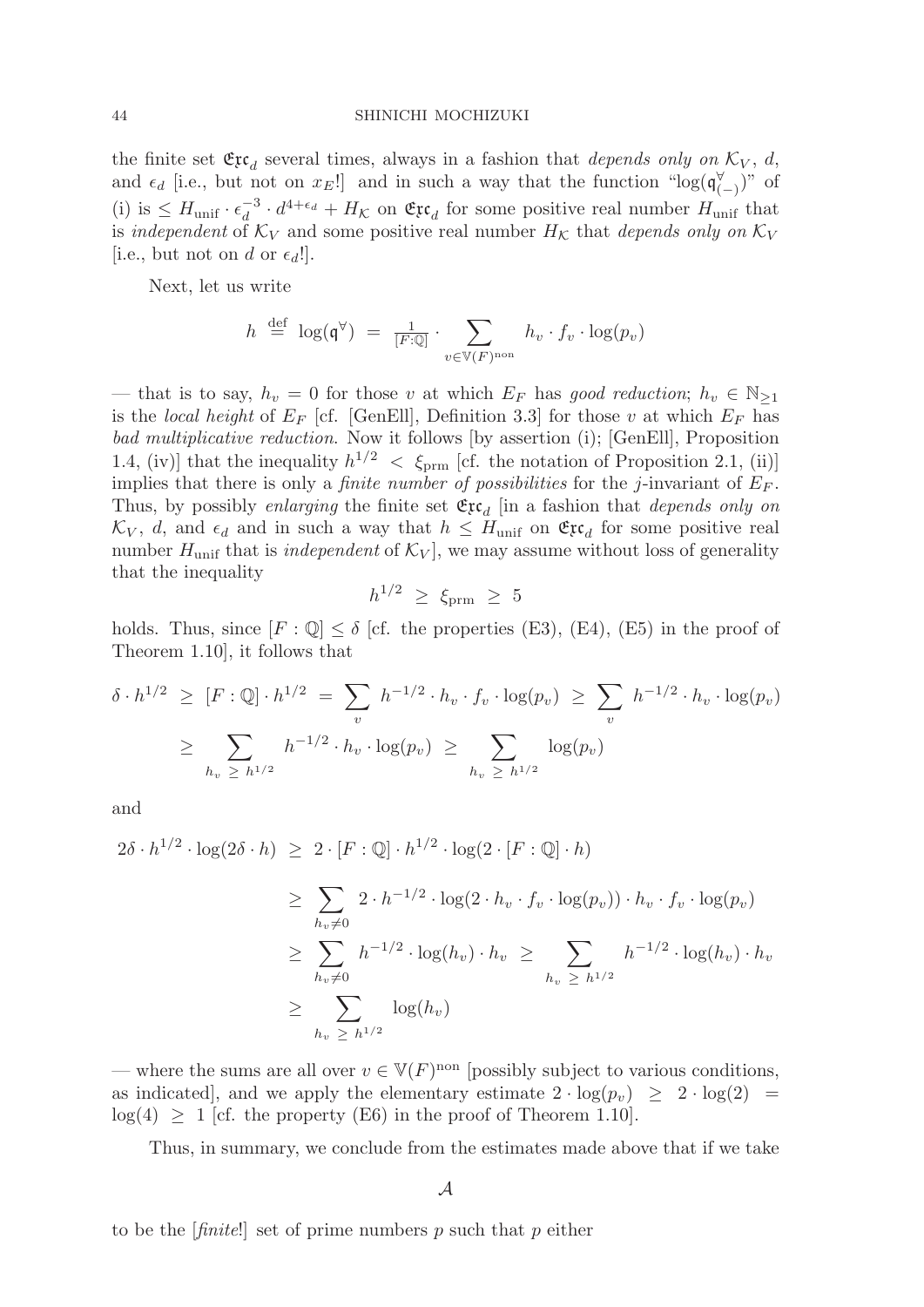- (S1) is  $\leq h^{1/2}$ ,
- (S2) divides a nonzero  $h_v$  for some  $v \in V(F)$ <sup>non</sup>, or
- (S3) is equal to  $p_v$  for some  $v \in V(F)$ <sup>non</sup> for which  $h_v \geq h^{1/2}$ ,

then it follows from Proposition 2.1, (ii), together with our assumption that  $h^{1/2} \geq$  $\xi_{\text{prm}}$ , that, in the notation of Proposition 2.1, (ii),

$$
\theta_{\mathcal{A}} \leq 2 \cdot h^{1/2} + \delta \cdot h^{1/2} + 2\delta \cdot h^{1/2} \cdot \log(2\delta \cdot h)
$$
  
\n
$$
\leq 4\delta \cdot h^{1/2} \cdot \log(2\delta \cdot h)
$$
  
\n
$$
\leq -\xi_{\text{prm}} + 5\delta \cdot h^{1/2} \cdot \log(2\delta \cdot h)
$$

— where we apply the estimates  $\delta \geq 2$  and  $\log(2\delta \cdot h) \geq \log(4) \geq 1$  [cf. the property (E6) in the proof of Theorem 1.10]. In particular, it follows from Proposition 2.1, (i), (ii), together with our assumption that  $h^{1/2} \geq 5 \geq 1$ , that there exists a prime number l such that

- (P1)  $(5 \le) h^{1/2} \le l \le 10\delta \cdot h^{1/2} \cdot \log(2\delta \cdot h) \le 20 \cdot \delta^2 \cdot h^2$  [cf. the condition (C1) in the statement of Corollary 2.2];
- (P2) l does not divide any nonzero  $h_v$  for  $v \in V(F)^\text{non}$ ;
- (P3) if  $l = p_v$  for some  $v \in V(F)$ <sup>non</sup>, then  $h_v < h^{1/2}$ .

Next, let us *observe* that, again by possibly *enlarging* the finite set  $\mathfrak{Ex}_{d}$  [in a fashion that *depends only on*  $\mathcal{K}_V$ ,  $d$ , and  $\epsilon_d$  and in such a way that  $h \leq H_K$  on  $\mathfrak{Ex}_{d}$  for some positive real number  $H_{\mathcal{K}}$  that *depends only on*  $\mathcal{K}_V$ , we may assume without loss of generality that, in the terminology of [GenEll], Lemma 3.5,

 $(P4)$   $E_F$  does not admit an *l-cyclic* subgroup scheme.

Indeed, the existence of an *l*-cyclic subgroup scheme of  $E_F$  would imply that

$$
\frac{l-2}{24} \cdot \log(\mathfrak{q}^{\forall}) \leq 2 \cdot \log(l) + T_{\mathcal{K}}
$$

— where we apply assertion (i), (P2), the displayed inequality of [GenEll], Lemma 3.5, and the final inequality of the display of [GenEll], Proposition 3.4; we take the " $\epsilon$ " of [GenEll], Lemma 3.5, to be 1; we write  $T_{\mathcal{K}}$  for the positive real number [which depends only on the choice of the *compactly bounded subset*  $\mathcal{K}_V$  that results from the various "bounded discrepancies" implicit in these inequalities. Since  $l \geq 5$  [cf. (P1)], it follows that  $1 \leq 2 \cdot \log(l) \leq 48 \cdot \frac{l-2}{24}$  [cf. the property (E6) in the proof of Theorem 1.10], and hence that the inequality of the preceding display implies that  $log(q^{\forall})$  is *bounded*. On the other hand, [by assertion (i); [GenEll], Proposition 1.4, (iv)] this implies that there is only a *finite number of possibilities* for the *j*-invariant of  $E_F$ . This completes the proof of the above *observation*.

Next, let us note that it follows immediately from (P1), together with Proposition 2.1, (i), that

$$
h^{1/2} \cdot \log(l) \leq h^{1/2} \cdot \log(20 \cdot \delta^2 \cdot h^2) \leq 2 \cdot h^{1/2} \cdot \log(5\delta \cdot h)
$$
  
\$\leq 8 \cdot h^{1/2} \cdot \log(2 \cdot \delta^{1/4} \cdot h^{1/4}) \leq 8 \cdot h^{1/2} \cdot 2 \cdot \delta^{1/4} \cdot h^{1/4}\$  
= 16 \cdot \delta^{1/4} \cdot h^{3/4}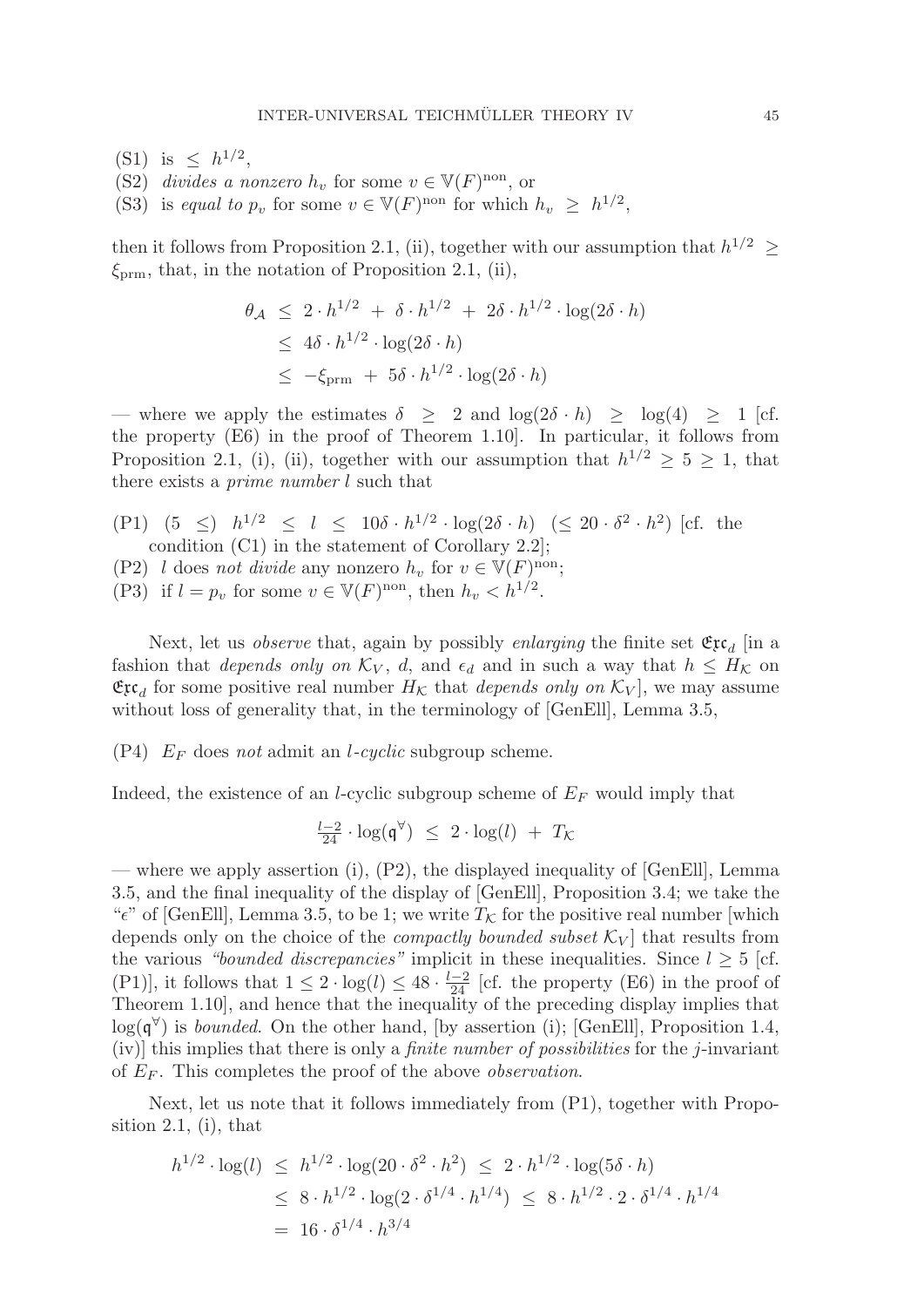— where we apply the estimates  $20 \leq 5^2$  and  $5 \leq 2^4$ . In particular, we *observe* that, again by possibly enlarging the finite set  $\mathfrak{Ex}_{d}$  [in a fashion that depends only on  $\mathcal{K}_V$ , d, and  $\epsilon_d$  and in such a way that  $h \leq H_{\text{unif}} \cdot d + H_{\mathcal{K}}$  on  $\mathfrak{Ex}_{d}$  for some positive real number  $H_{\text{unif}}$  that is *independent* of  $K_V$  and some positive real number  $H_K$ that *depends only on*  $\mathcal{K}_V$ , we may assume without loss of generality that

(P5) if we write  $\mathbb{V}_{\text{mod}}^{\text{bad}}$  for the set of nonarchimedean valuations  $\in \mathbb{V}_{\text{mod}}^{\text{def}}$  $V(F_{\text{mod}})$  that do not divide 2l and at which  $E_F$  has bad multiplicative *reduction*, then  $\mathbb{V}_{\text{mod}}^{\text{bad}} \neq \emptyset$ .

Indeed, if  $\mathbb{V}_{\text{mod}}^{\text{bad}} = \emptyset$ , then it follows, in light of the definition of h, from (P3), assertion (i), and the computation performed above, that

$$
h \;\approx\; \log(\mathfrak{q}^{\dagger 2}) \;\leq\; h^{1/2} \cdot \log(l) \;\leq\; 16 \cdot \delta^{1/4} \cdot h^{3/4}
$$

— an inequality which implies that  $h^{1/4}$ , hence h itself, is *bounded*. On the other hand, [by assertion (i); [GenEll], Proposition 1.4, (iv)] this implies that there is only a *finite number of possibilities* for the *j*-invariant of  $E_F$ . This completes the proof of the above observation. This property (P5) implies that

(P6) the image of the outer homomorphism  $Gal(\overline{\mathbb{Q}}/F) \to GL_2(\mathbb{F}_l)$  determined by the *l*-torsion points of  $E_F$  contains the subgroup  $SL_2(\mathbb{F}_l) \subseteq GL_2(\mathbb{F}_l)$ .

Indeed, since, by (P5),  $E_F$  has bad multiplicative reduction at some valuation  $\in$  $\mathbb{V}_{\text{mod}}^{\text{bad}} \neq \emptyset$ , (P6) follows formally from (P2), (P4), and [GenEll], Lemma 3.1, (iii) [cf. the proof of the final portion of [GenEll], Theorem 3.8].

Now it follows formally from (P1), (P2), (P5), and (P6) that, if one takes " $\overline{F}$ " to be  $\overline{\mathbb{Q}}$ , "F" to be the number field F of the above discussion, " $X_F$ " to be the once-punctured elliptic curve associated to  $E_F$ , "l" to be the prime number l of the above discussion, and " $\mathbb{V}_{\text{mod}}^{\text{bad}}$ " to be the set  $\mathbb{V}_{\text{mod}}^{\text{bad}}$  of (P5), then there exist data " $C_K$ ", " $\underline{V}$ ", and " $\underline{\epsilon}$ " such that all of the conditions of [IUTchI], Definition 3.1, (a),  $(b), (c), (d), (e), (f),$  are satisfied, and, moreover, that

### (P7) the resulting **initial** Θ**-data**

 $(\overline{F}/F, X_F, l, \underline{C}_K, \underline{V}, \mathbb{V}^{\text{bad}}_{\text{mod}}, \underline{\epsilon})$ 

satisfies the various conditions in the statement of Theorem 1.10.

Here, we note in passing that the crucial *existence* of data " $\underline{V}$ " and " $\underline{\epsilon}$ " satisfying the requisite conditions follows, in essence, as a consequence of the fact [i.e., (P6)] that the Galois action on *l*-torsion points contains the *full special linear group*  $SL_2(\mathbb{F}_l)$ .

In light of  $(P7)$ , we may apply Theorem 1.10 [cf. also Remark 1.10.7, (i)] to conclude that

$$
\frac{1}{6} \cdot \log(\mathfrak{q}) \leq (1 + \frac{20 \cdot d_{\text{mod}}}{l}) \cdot (\log(\mathfrak{d}^{F_{\text{tpd}}}) + \log(\mathfrak{f}^{F_{\text{tpd}}})) + 20 \cdot (d_{\text{mod}}^* \cdot l + \eta_{\text{prm}})
$$
\n
$$
\leq (1 + \delta \cdot h^{-1/2}) \cdot (\log(\mathfrak{d}^{F_{\text{tpd}}}) + \log(\mathfrak{f}^{F_{\text{tpd}}}))
$$
\n
$$
+ 200 \cdot \delta^2 \cdot h^{1/2} \cdot \log(2\delta \cdot h) + 20\eta_{\text{prm}}
$$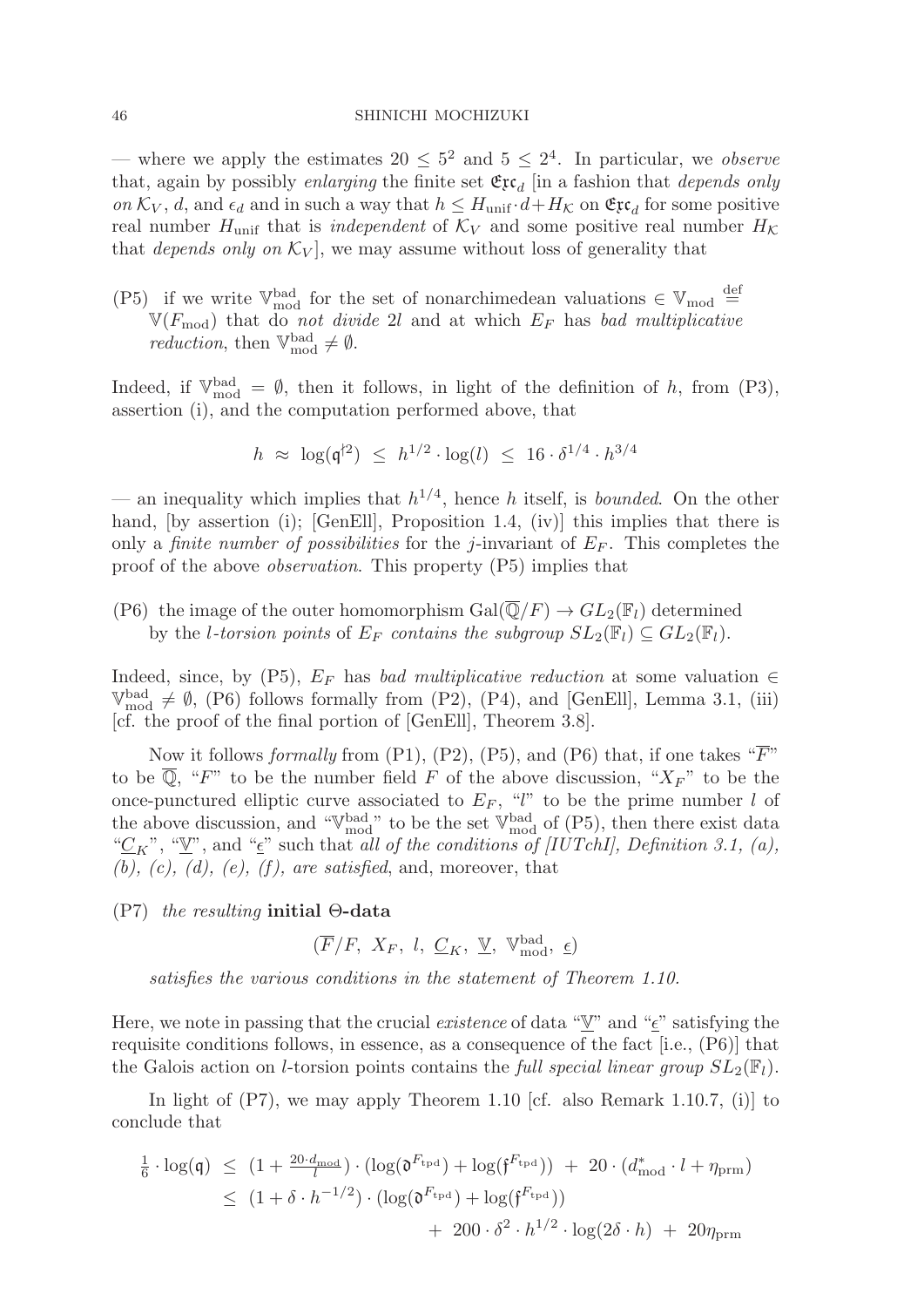— where we apply (P1), as well as the estimates  $20 \cdot d_{\text{mod}} \leq d^*_{\text{mod}} \leq \delta$ .

Next, let us observe that it follows from (P3), together with the computation of the discussion preceding (P5), that

$$
\frac{1}{6} \cdot \log(\mathfrak{q}^{\dagger 2}) - \frac{1}{6} \cdot \log(\mathfrak{q}) \leq \frac{1}{6} \cdot h^{1/2} \cdot \log(l) \leq \frac{1}{3} \cdot h^{1/2} \cdot \log(5\delta \cdot h)
$$
  

$$
\leq h^{1/2} \cdot \log(2\delta \cdot h)
$$

— where we apply the estimates  $1 \leq h$  and  $5 \leq 2^3$ . Thus, since, by assertion (i), the difference  $\frac{1}{6} \cdot \log(\mathfrak{q}^{\vee}) - \frac{1}{6} \cdot \log(\mathfrak{q}^{\dagger 2})$  is *bounded* by some positive real number  $B_{\mathcal{K}}$  [which depends only on the choice of the *compactly bounded subset*  $\mathcal{K}_V$ , we conclude that

$$
\frac{1}{6} \cdot h = \frac{1}{6} \cdot \log(\mathfrak{q}^{\forall}) \le (1 + \delta \cdot h^{-1/2}) \cdot (\log(\mathfrak{d}^{F_{\text{tpd}}}) + \log(\mathfrak{f}^{F_{\text{tpd}}})) \n+ (15\delta)^2 \cdot h^{1/2} \cdot \log(2\delta \cdot h) + \frac{1}{2} \cdot C_{\mathcal{K}} \n\le (1 + \delta \cdot h^{-1/2}) \cdot (\log(\mathfrak{d}^{F_{\text{tpd}}}) + \log(\mathfrak{f}^{F_{\text{tpd}}})) \n+ \frac{1}{6} \cdot h \cdot \frac{2}{5} \cdot (60\delta)^2 \cdot h^{-1/2} \cdot \log(2\delta \cdot h) + \frac{1}{2} \cdot C_{\mathcal{K}}
$$

— where we write  $C_{\mathcal{K}} \stackrel{\text{def}}{=} 40\eta_{\text{prm}} + 2B_{\mathcal{K}}$ , and we apply the estimate  $6 \cdot 5 \leq 2 \cdot 4^2$ .

Now let us set

$$
\epsilon_E \stackrel{\text{def}}{=} (60\delta)^2 \cdot h^{-1/2} \cdot \log(2\delta \cdot h) \ \ (\geq 5 \cdot \delta \cdot h^{-1/2});
$$
\n
$$
\epsilon_d^* \stackrel{\text{def}}{=} \frac{1}{16} \cdot \epsilon_d \ \ (< \frac{1}{2} \ \leq \ 1)
$$

— where we apply the estimates  $h \geq 1$ ,  $\log(2\delta \cdot h) \geq \log(2\delta) \geq \log(4) \geq 1$ [cf. the property (E6) in the proof of Theorem 1.10], and  $\epsilon_d \leq 1$ . Note that the inequality

$$
1 < \epsilon_E = (60\delta)^2 \cdot h^{-1/2} \cdot \log(2\delta \cdot h)
$$
  
\n
$$
= (\epsilon_d^*)^{-1} \cdot (60\delta)^2 \cdot h^{-1/2} \cdot \log(2^{\epsilon_d^*} \cdot \delta^{\epsilon_d^*} \cdot h^{\epsilon_d^*})
$$
  
\n
$$
\leq (\epsilon_d^*)^{-1} \cdot (60\delta)^{2 + \epsilon_d^*} \cdot h^{-(1/2 - \epsilon_d^*)}
$$
  
\n
$$
\leq \left\{ (\epsilon_d^*)^{-3} \cdot (60\delta)^{4 + \epsilon_d} \cdot h^{-1} \right\}^{(1/2 - \epsilon_d^*)}
$$

— where we apply Proposition 2.1, (i), together with the estimates

$$
\frac{1}{\frac{1}{2} - \epsilon_d^*} = \frac{16}{8 - \epsilon_d} \leq 3; \qquad \frac{2 + \epsilon_d^*}{\frac{1}{2} - \epsilon_d^*} = \frac{32 + \epsilon_d}{8 - \epsilon_d} \leq 4 + \epsilon_d \leq 5
$$

[both of which are consequences of the fact that  $0 < \epsilon_d \leq 1 \leq 3$ ], as well as the estimates  $0 < \epsilon_d^* \leq 1$ ,  $60\delta \geq 2\delta \geq 1$ , and  $h \geq 1$  — implies a *bound* on h, hence, [by assertion (i); [GenEll], Proposition 1.4, (iv)] that there is only a finite number of possibilities for the j-invariant of  $E_F$ . Thus, by possibly enlarging the finite set  $\mathfrak{Ex}_{d}$  [in a fashion that *depends only on*  $\mathcal{K}_V$ , *d*, and  $\epsilon_d$  and in such a way that  $h \leq H_{\text{unif}} \cdot \epsilon_d^{-3} \cdot d^{4+\epsilon_d} + H_K$  on  $\mathfrak{Ex}_d$  for some positive real number  $H_{\text{unif}}$  that is independent of  $K_V$  and some positive real number  $H_K$  that depends only on  $K_V$ , we may assume without loss of generality that  $\epsilon_E \leq 1$ .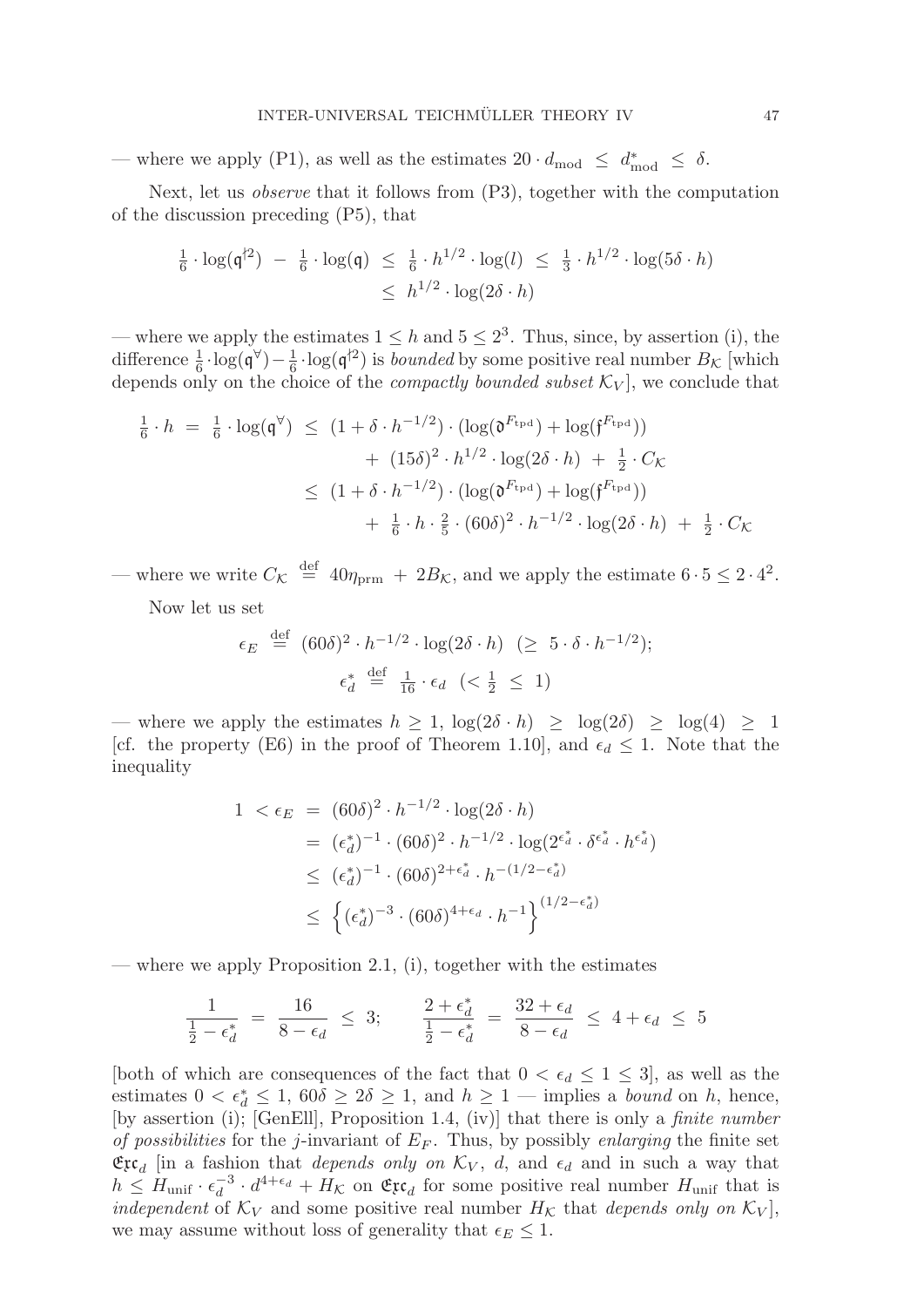Thus, in summary, we obtain inequalities

$$
\frac{1}{6} \cdot h \leq (1 - \frac{2}{5} \cdot \epsilon_E)^{-1} (1 + \frac{1}{5} \cdot \epsilon_E) \cdot (\log(\mathfrak{d}^{F_{\text{tpd}}}) + \log(\mathfrak{f}^{F_{\text{tpd}}})) + (1 - \frac{2}{5} \cdot \epsilon_E)^{-1} \cdot \frac{1}{2} \cdot C_{\mathcal{K}}
$$
\n
$$
\leq (1 + \epsilon_E) \cdot (\log(\mathfrak{d}^{F_{\text{tpd}}}) + \log(\mathfrak{f}^{F_{\text{tpd}}})) + C_{\mathcal{K}}
$$

by applying the estimates

$$
\frac{1 + \frac{1}{5} \cdot \epsilon_E}{1 - \frac{2}{5} \cdot \epsilon_E} \leq 1 + \epsilon_E; \qquad 1 - \frac{2}{5} \cdot \epsilon_E \geq \frac{1}{2}
$$

— both of which are consequences of the fact that  $0 < \epsilon_E \leq 1$ . Thus, in light of (P1), together with the observation that it follows immediately from the definitions [cf. also Proposition 1.8, (vi)] that we have an equality log-diff  $\chi(x_E) = \log(\mathfrak{d}^{F_{\text{tpd}}})$ , as well as inequalities  $\log(f^{F_{\text{trd}}}) \leq \log \text{cond}_D(x_E) \leq \log(f^{F_{\text{trd}}}) + \log(2l)$ , we conclude that both of the conditions  $(C1)$ ,  $(C2)$  in the statement of assertion (ii) hold for  $C_{\mathcal{K}}$  as defined above. This completes the proof of assertion (ii). Finally, assertion (iii) follows immediately by applying the argument applied above in the proof of assertion (ii) in the case of the inequality " $1 < \epsilon_E$ " to the inequality " $\epsilon < \epsilon_E$ ".

### **Remark 2.2.1.**

(i) Before proceeding, we pause to examine the **asymptotic behavior** of the **bound** obtained in Corollary 2.2, (ii), in the spirit of the discussion of Remark 1.10.5, (ii). For simplicity, we assume that  $F_{\text{tpd}} = \mathbb{Q}$  [so  $d_{\text{mod}} = 1$ ]; we write  $h \stackrel{\text{def}}{=} \log(\mathfrak{q}^{\forall})$  [cf. the proof of Corollary 2.2, (ii)] and  $\delta \stackrel{\text{def}}{=} \log-\text{diff}_X(x_E)$  +  $\log\text{-cond}_D(x_E) = \log\text{-cond}_D(x_E)$  [i.e., notation that is closely related to the notation of Remark 1.10.5, (ii), but differs substantially from the notation of Corollary 2.2, (ii)]. Thus, it follows immediately from the definitions that  $1 < \log(3) \le \delta$ and  $1 < \log(3) < h$ . In particular, the bound under consideration may be written in the form

$$
\tfrac{1}{6} \cdot h \ \leq \ \delta \ + \ * \cdot \delta^{1/2} \cdot \log(\delta)
$$

— where "∗" is to be understood as denoting a fixed positive real number; we observe that the ratio  $h/\delta$  is always a positive real number which is *bounded below* by the definition of h and  $\delta$  and bounded above precisely as a consequence of the bound under consideration. In this context, it is of interest to observe that the form of the " $\epsilon$  term"  $\delta^{1/2} \cdot \log(\delta)$  is **strongly reminiscent** of well-known interpretations of the **Riemann hypothesis** in terms of the asymptotic behavior of the function defined by considering the number of prime numbers less than a given natural number. Indeed, from the point of view of **weights** [cf. also the discussion of Remark 2.2.2 below], it is natural to regard the [logarithmic] height of a line bundle as an object that has the same weight as a **single Tate twist**, or, from a more classical point of view, " $2\pi i$ " raised to the *power* 1. On the other hand, again from the point of view of weights, the variable "s" of the Riemann zeta function  $\zeta(s)$  may be thought of as corresponding precisely to the number of Tate twists under consideration, so a single Tate twist corresponds to " $s = 1$ ". Thus, from this point of view, " $s = \frac{1}{2}$ ", i.e., the critical line that appears in the Riemann hypothesis, corresponds precisely to the *square roots* of the [logarithmic] heights under consideration, i.e., to  $h^{1/2}$ ,  $\delta^{1/2}$ . Moreover, from the point of view of the computations that underlie Theorem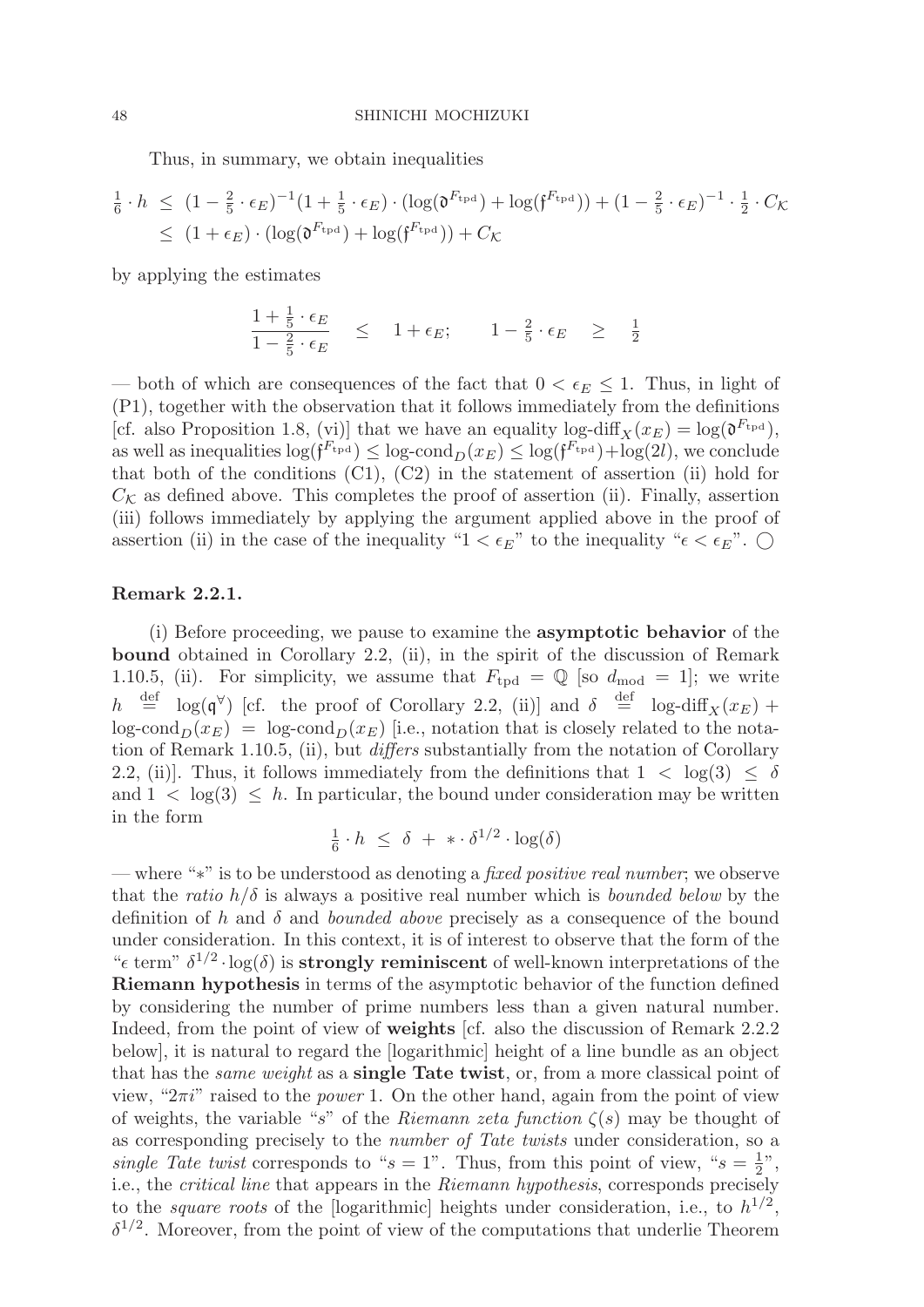1.10 and Corollary 2.2, (ii) [cf., especially, the proof of Corollary 2.2, (ii); Steps (v), (viii) of the proof of Theorem 1.10; the contribution of " $b_i$ " in the second displayed inequality of Proposition 1.4, (iii)], this  $\delta^{1/2}$  arises as a result of a sort of "balance", or "**duality**"  $-$  i.e., that occurs as one *increases* the size of the auxiliary prime l [cf. the discussion of Remark 1.10.5, (ii)] — between the **archimedean decrease** in the " $\epsilon$  term"  $\frac{\delta}{l}$  and the **nonarchimedean increase** in the " $\epsilon$  term" l [i.e., that arises from a certain estimate, in the proof of Proposition 1.2, (i), (ii), of the radius of convergence of the p-adic logarithm]. That is to say, such a **global arithmetic duality** is reminiscent of the **functional equation** of the Riemann zeta function [cf. the discussion of (iii) below].

(ii) In  $[\nabla \mathbf{F} \cdot \mathbf{r}]$ ,  $\S$ , it is conjectured that, in the notation of the discussion of (i),

$$
\limsup \frac{\log\left(\frac{1}{6} \cdot h - \delta\right)}{\log(h)} = \frac{1}{2}
$$

and observed that the " $\frac{1}{2}$ " that appears here is **strongly reminiscent** of the " $\frac{1}{2}$ " that appears in the **Riemann hypothesis**. In the situation of Corollary 2.2, (ii), bounds are only obtained on abc sums that belong to the **compactly bounded subset**  $K_V$  under consideration; such bounds, i.e., as discussed in (i), thus imply that this lim sup is  $\leq \frac{1}{2}$ . On the other hand, it is shown in [vFr], §2 [cf. also the references quoted in [vFr]], that, if one allows arbitrary abc sums [i.e., which are not necessarily assumed to be contained in a single compactly bounded subset  $\mathcal{K}_V$ , then this lim sup is  $\geq \frac{1}{2}$ . It is not clear to the author at the time of writing whether or not such estimates [i.e., to the effect that the lim sup under consideration is  $\geq \frac{1}{2}$ ] hold even if one imposes the restriction that the *abc* sums under consideration be contained in a single compactly bounded subset  $\mathcal{K}_V$ .

(iii) In the well-known classical theory of the **Riemann zeta function**, the Riemann zeta function is closely related to the **theta function**, i.e., by means of the **Mellin transform**. In light of the central role played by theta functions in the theory of the present series of papers, it is tempting to hope, especially in the context of the observations of (i), (ii), that perhaps some extension of the theory of the present series of papers — i.e., some sort of **"inter-universal Mellin transform"** — may be obtained that allows one to relate the theory of the present series of papers to the Riemann zeta function.

(iv) In the context of the discussion of (iii), it is of interest to recall that, relative to the analogy between number fields and one-dimensional function fields over finite fields, the theory of the present series of papers may be thought of as being analogous to the theory surrounding the **derivative** of a lifting of the **Frobenius morphism** [cf. the discussion of [IUTchI], §I4; [IUTchIII], Remark 3.12.4]. On the other hand, the analogue of the **Riemann hypothesis** for one-dimensional function fields over finite fields may be proven by considering the elementary geometry of the [graph of the] **Frobenius morphism**. This state of affairs suggests that perhaps some sort of **"integral"** of the theory of the present series of papers could shed light on the Riemann hypothesis in the case of number fields.

 $(v)$  One way to summarize the point of view discussed in (i), (ii), and (iii) is as follows: The asymptotic behavior discussed in (i) suggests that perhaps one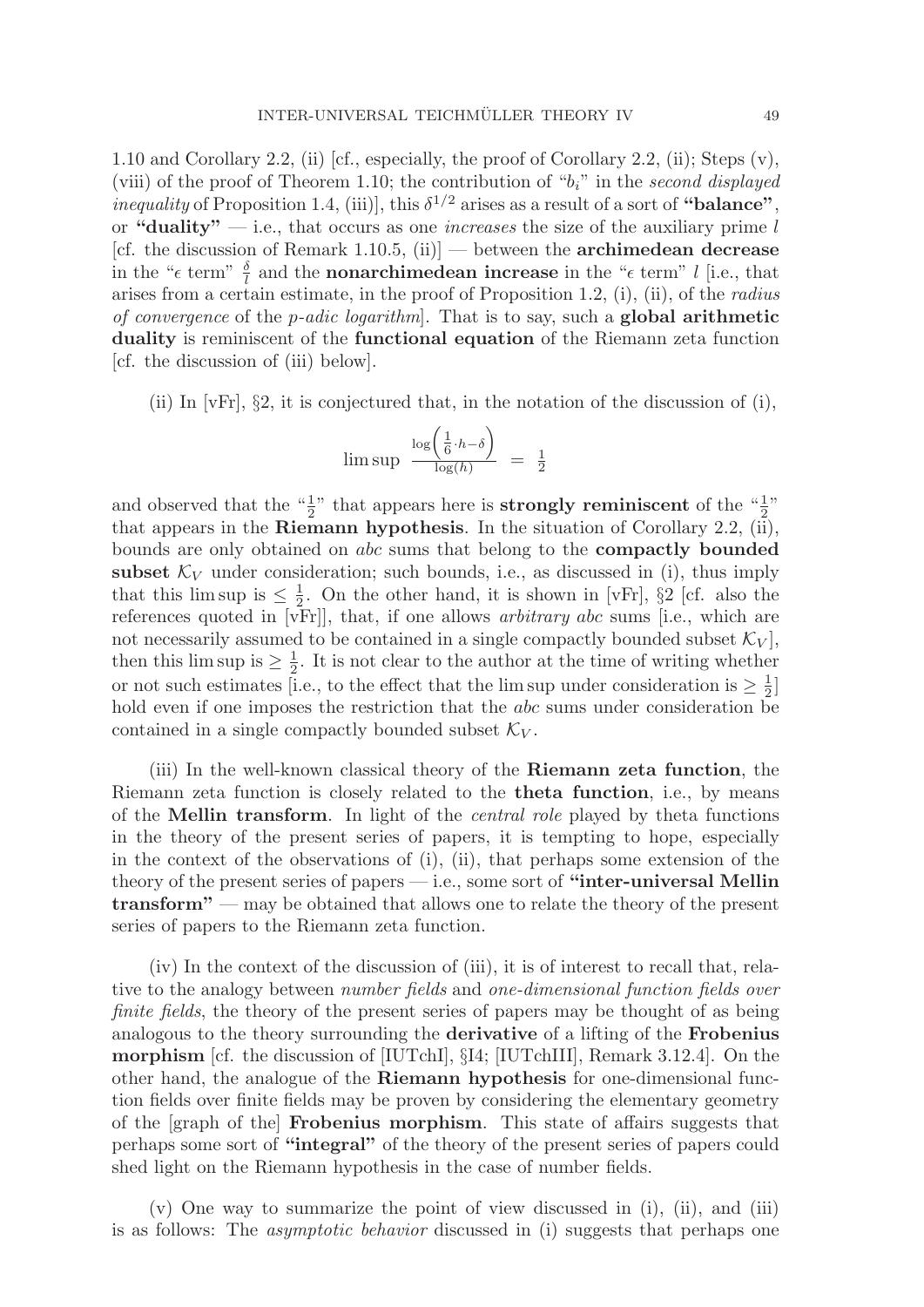should expect that the *inequality* constituted by well-known interpretations of the **Riemann hypothesis** in terms of the asymptotic behavior of the function defined by considering the number of prime numbers less than a given natural number may be obtained as some sort of "restriction"

# **(ABC inequality)**|**canonical number**

of some sort of "ABC inequality" [i.e., some sort of bound of the sort obtained in Corollary 2.2, (ii)] to some sort of "canonical number" [i.e., where the term "number" is to be understood as referring to an *abc* sum. Here, the descriptive "canonical" is to be understood as expressing the idea that one is not so much interested in considering a fixed explicit "number/abc sum", but rather some sort of suitable abstraction of the sort of sequence of numbers/abc sums that gives rise to the lim sup value of  $\frac{1}{2}$ " discussed in (ii). Of course, it is by no means clear precisely how such an "abstraction" should be formulated, but the idea is that it should represent

# some sort of **average** over **all possible addition operations**

in the number field [in this case, Q] under consideration or [perhaps equivalently]

some sort of **"arithmetic measure or distribution"** constituted by such a collection of **all possible addition operations** that somehow amounts to a sort of arithmetic analogue of the measure that gives rise to the classical **Mellin transform**

[i.e., that appears in the discussion of (iii)].

**Remark 2.2.2.** In the context of the discussion of **weights** in Remark 2.2.1, (i), it is of interest to recall the significance of the **Gaussian integral**

$$
\int_{-\infty}^{\infty} e^{-x^2} dx = \sqrt{\pi}
$$

in the theory of the present series of papers [cf. [IUTchII], Introduction; [IUTchII], Remark 1.12.5, as well as Remark 1.10.1 of the present paper]. Indeed, typically discussions of the Riemann zeta function  $\zeta(s)$ , or more general L-functions, in the context of conventional arithmetic geometry are concerned principally with the behavior of such functions at *integral values* [i.e.,  $\in \mathbb{Z}$ ] of the variable s. Such integral values of the variable s correspond to integral Tate twists, i.e., at a more concrete level, to *integral powers* of the quantity  $2\pi i$ . If one neglects nonzero factors  $\in \mathbb{Q}(i)$ , then such integral powers may be regarded as *integral powers* of  $\pi$  [or  $2\pi$ ]. At the level of classical integrals, the notion of a single Tate twist may be thought of as corresponding to the integral

$$
\int_{\mathbb{S}^1} \, d\theta \ = \ 2\pi
$$

over the unit circle  $\mathbb{S}^1$ ; at the level of *schemes*, the notion of a single Tate twist may be thought of as corresponding to the scheme  $\mathbb{G}_{m}$ . On the other hand, whereas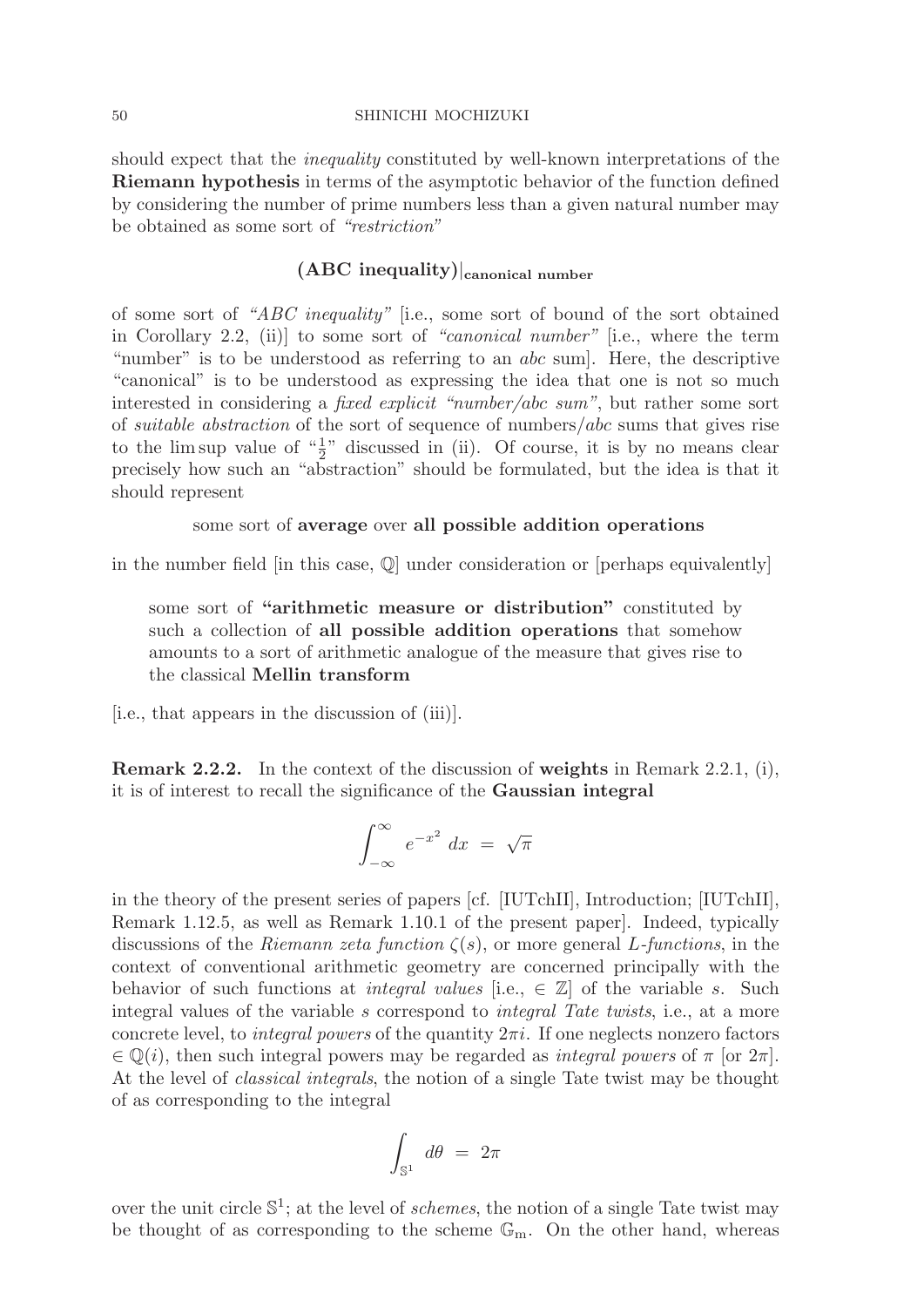the conventional theory of Tate twists in arithmetic geometry only involves integral powers of a single Tate twist, i.e., corresponding, in essence, to integral powers of  $\pi$ , the Gaussian integral may be thought of as a sort of fundamental integral representation of the notion of a **"Tate semi-twist"**. From this point of view, scheme-theoretic Hodge-Arakelov theory may be thought of as a sort of fundamental scheme-theoretic represention of the notion of a **"Tate semi-twist"** [cf. the discussion of [IUTchII], Remark 1.12.5]. Thus, in summary,

- (a) the **Gaussian integral**,
- (b) **scheme-theoretic Hodge-Arakelov theory**,
- (c) the **inter-universal Teichm¨uller theory** developed in the present series of papers, and
- (d) the **Riemann hypothesis**,

may all be thought of as "**phenomena of weight**  $\frac{1}{2}$ ", i.e., at a concrete level, phenomena that revolve around *arithmetic versions of* " $\sqrt{\pi}$ ". Moreover, we observe that in the first three of these four examples, the essential nature of the notion of "weight  $\frac{1}{2}$ " may be thought of as being reflected in some sort of **exponential** of a **quadratic form**. This state of affairs is strongly reminiscent of

- (1) the **Griffiths semi-transversality** of the **crystalline theta object** that occurs in scheme-theoretic Hodge-Arakelov theory [cf. [HASurII], Theorem 2.8; [IUTchII], Remark 1.12.5, (i)], which corresponds essentially [cf. the discussion of the proof of [HASurII], Theorem 2.10] to the quadratic form that appears in the exponents of the well-known series expansion of the theta function;
- (2) the quadratic nature of the **commutator** of the **theta group**, which is applied, in [EtTh] [cf. the discussion of [IUTchIII], Remark 2.1.1], to derive the various *rigidity properties* which are interpreted, in [IUTchII],  $§1$ , as *multiradiality* properties — an interpretation that is *strongly rem*iniscent, if one interprets "multiradiality" in terms of "connections" and "*parallel transport*" [cf. [IUTchII], Remark 1.7.1], of the quadratic form discussed in (1);
- (3) the essentially *quadratic* nature of the " $\epsilon$  **term"**  $\ast \cdot \frac{\delta}{l} + \ast \cdot l$  [which, we recall, occurs at the level of addition of heights, i.e., log-volumes!] in the discussion of Remark 1.10.5, (ii).

**Remark 2.2.3.** The discussion of Remark 2.2.1 centers around the content of Corollary 2.2, (ii), in the case of *elliptic curves defined over*  $\mathbb{Q}$ . On the other hand, if, in the context of Corollary 2.2, (ii), (iii), one considers the case where  $d$  is an arbitrary positive integer [i.e., which is not necessarily bounded, as in the situation of Corollary 2.3 below!], then the inequalities obtained in (C2) of Corollary 2.2, (ii), may be regarded, by applying Corollary 2.2, (iii), as a sort of **"weak version"** of the so-called **"uniform ABC Conjecture"**. That is to say, these inequalities constitute only a "weak version" in the sense that they are restricted to rational points that lie in the **compactly bounded subset**  $\mathcal{K}_V$ , and, moreover, the bounds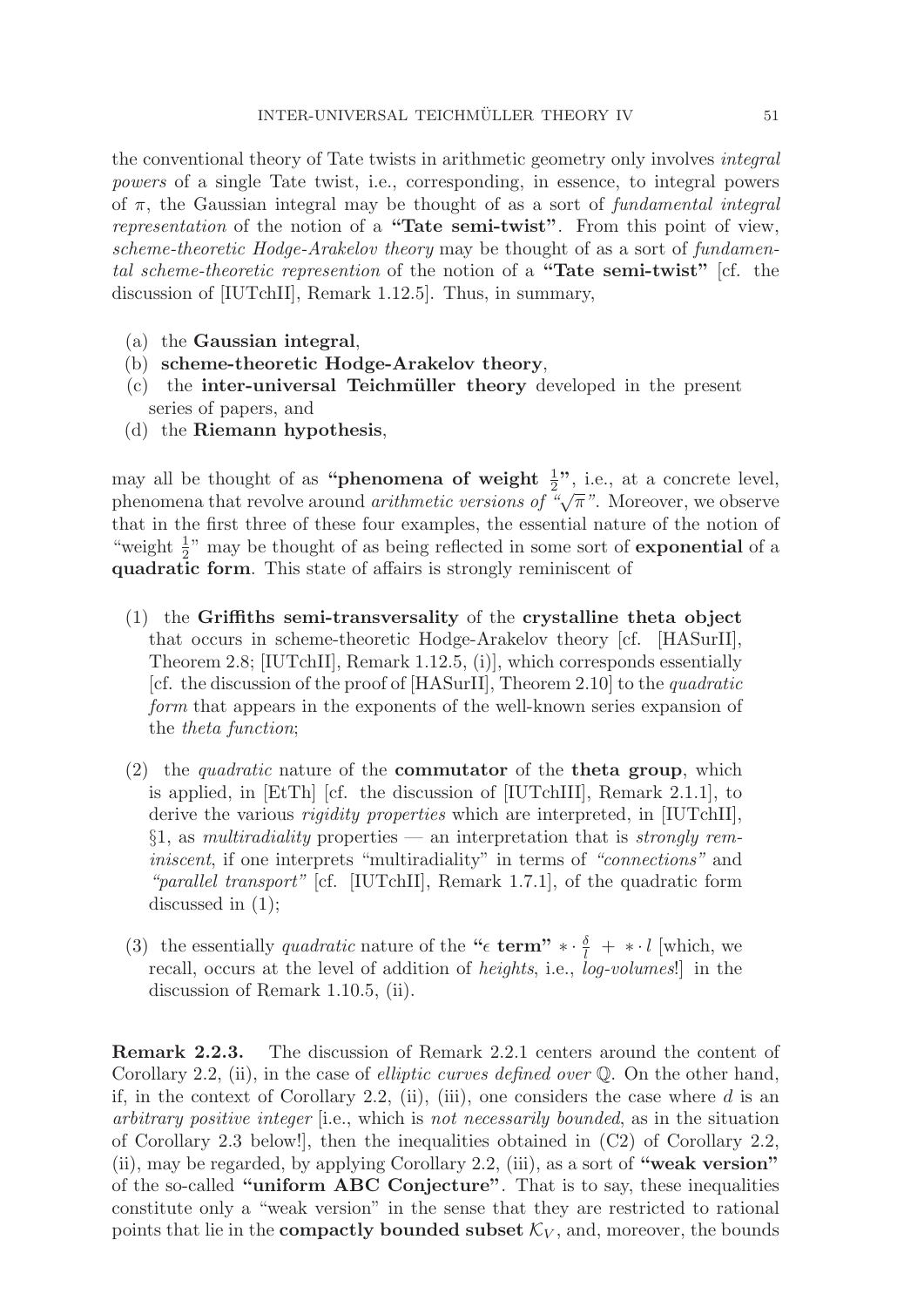given for the function "log( $\mathfrak{q}^{\forall}_{(-)}$ )" [i.e., in essence, the "height"] on  $\mathfrak{Exc}_{d}$  and  $\mathfrak{Exc}_{\epsilon,d}$ depend on the positive integer d [cf. also Remark 2.3.2, (i), below].

**Remark 2.2.4.** Before proceeding, it is perhaps of interest to consider the ideas discussed in Remarks 2.2.1, 2.2.3 above in the context of the analogy between the theory of the present series of papers and the p-adic Teichmüller theory of  $[pOrd]$ ,  $|p\text{Teich}|$   $|cf.$  also  $|\text{InpTch}|$ .

(i) The analogy between the theory of the present series of papers and the  $p$ adic Teichmüller theory of  $[pOrd]$ ,  $[pTeich]$  [cf. also [InpTch]] is discussed in detail in [IUTchIII], Remark 1.4.1, (iii); [IUTchIII], Remark 3.12.4. In a word, this discussion concerns similarities between the log-theta-lattice considered in the present series of papers and the canonical Frobenius lifting on the ordinary locus of a canonical curve of the sort that appears in the theory of  $[pOrd]$ . Such a canonical curve is associated, in the theory of  $[pOrd]$ , to a hyperbolic curve equipped with a nilpotent ordinary indigenous bundle over a **perfect field** of positive characteristic p. On the other hand, the theory of  $[pQrd]$  also addresses the *universal case*, i.e., of the tautological hyperbolic curve equipped with a nilpotent ordinary indigenous bundle over the moduli stack of such data in positive characteristic. In particular, one constructs, in the theory of  $[pOrd]$ , a *canonical Frobenius lifting* over a canonical p-adic lifting of this moduli stack. This moduli stack is smooth of dimension  $3q - 3 + r$  [i.e., in the case of hyperbolic curves of type  $(g, r)$  over  $\mathbb{F}_p$ , hence, in particular, is **far from perfect** [i.e., as an algebraic stack in positive characteristic]. Thus, in some sense,

the gap between the theory of the present series of papers, on the one hand, and the notion discussed in Remark 2.2.1, (v), of a **"canonical number/arithmetic measure/distribution"**, on the other, may be understood, in the context of the analogy with  $p$ -adic Teichmüller theory, as corresponding to the gap between the theory of [pOrd] specialized to the case of "canonical curves", i.e., over **perfect** base fields, and the full, nonspecialized version of the theory of [pOrd], i.e., which concerns canonical Frobenius liftings over the **non-perfect** moduli stack of hyperbolic curves equipped with a nilpotent ordinary indigenous bundle.

That is to say, in a word, one has a correspondence

**"canonical number"** ←→ **modular Frobenius liftings**.

(ii) In general, the gap between perfect and non-perfect schemes in positive characteristic is reflected precisely in the extent to which the Frobenius morphism on the scheme under consideration fails to be an isomorphism. Put another way, the "phenomenon" of non-perfect schemes in positive characteristic may be thought of as a reflection of the distortion arising from the Frobenius morphism in positive characteristic. In the context of the theory of the present series of papers [cf. [IUTchIII], Remark 1.4.1, (iii)], the Frobenius morphism in positive characteristic corresponds to the log**-link**. Moreover, in the context of the inequalities obtained in Theorem 1.10, the term " $* \cdot l$ " [cf. the discussion of Remark 1.10.5, (ii)] arises, in the computations that underlie the proof of Theorem 1.10, precisely by applying the prime number theorem [i.e., Proposition 1.6] to sum up the log-volumes of the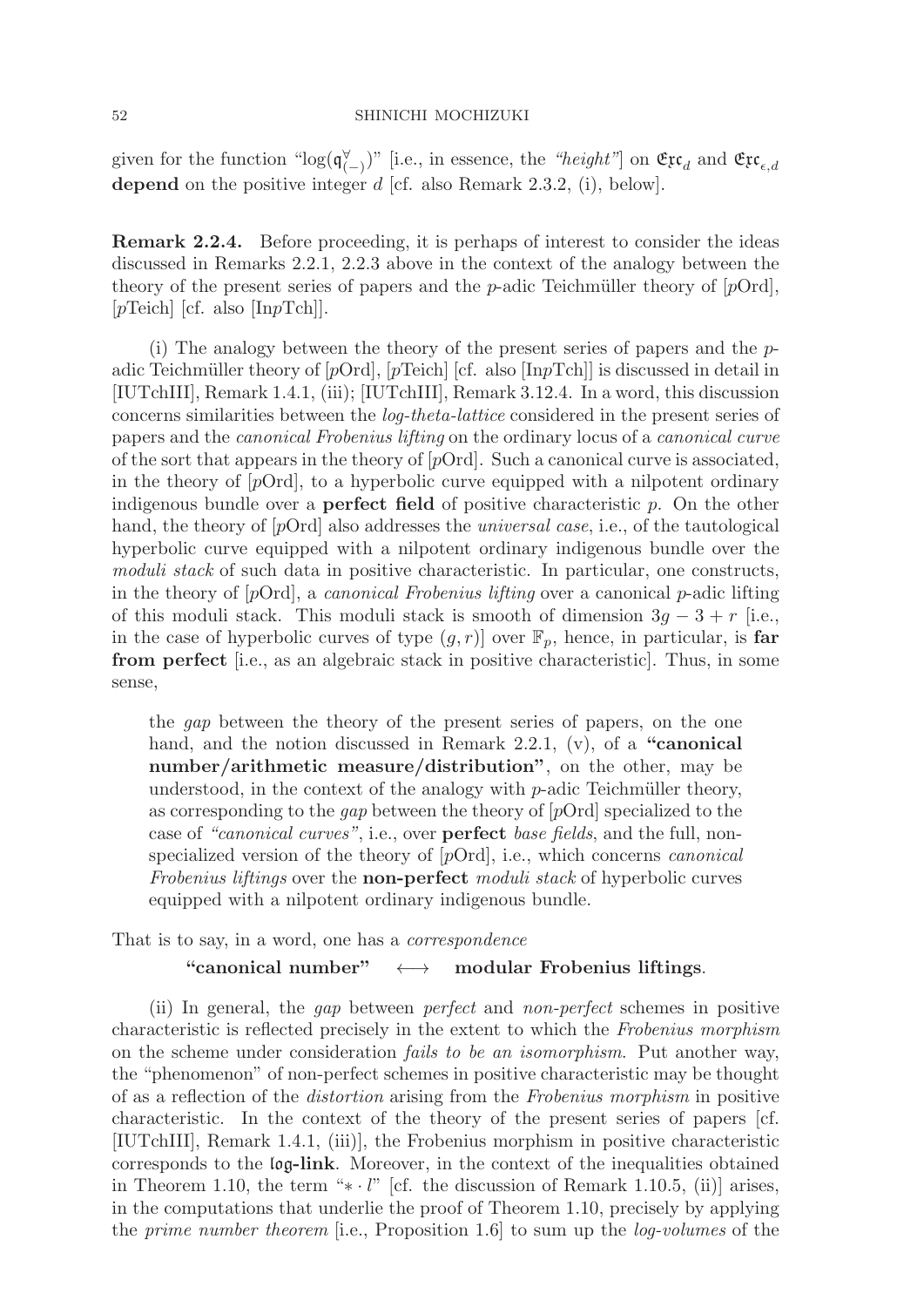$log-shellis$  [cf. Propositions 1.2, (ii); 1.4, (iii)] at various nonarchimedean primes of the number field. In this context, we make the following observations:

· These log-volumes of log-shells may be thought of as numerical measures of the **distortions** of the integral structure [i.e., relative to the "arithmetic holomorphic" integral structures determined by the various local rings of integers "O"] that arise from the log**-link**.

· Estimates arising from the prime number theorem are closely related to the aspects of the **Riemann zeta function** that are discussed in Remark 2.2.1.

· The prime number l is, ultimately, in the computations of Corollary 2.2, (ii) [cf., especially, condition " $(C1)$ "], taken to be roughly of the order of the square root of the height of the elliptic curve under consideration. That is to say, since the height of an elliptic curve "roughly controls" [i.e., up to finitely many possibilities] the moduli of the elliptic curve, the prime number l may be thought of as a sort of **rough numerical representation** of the **moduli** of the elliptic curve under consideration.

Thus, in summary, these observations strongly support the point of view that

the computations that underlie the proof of Theorem 1.10 may be thought of as constituting one convincing piece of evidence for the point of view discussed in (i) above.

(iii) In the context of the discussion of (i), (ii), it is of interest to recall that the modular Frobenius liftings of [pOrd] are not defined over the algebraic moduli stack of hyperbolic curves over  $\mathbb{Z}_p$ , but *rather* over the *p*-adic formal algebraic stack [which is *formally étale* over the corresponding algebraic moduli stack of hyperbolic curves over  $\mathbb{Z}_p$  constituted by the canonical lifting to  $\mathbb{Z}_p$  of the moduli stack of hyperbolic curves equipped with a nilpotent ordinary indigenous bundle. That is to say,

the *gap* between this ["*p-adically analytic*"] *p*-adic formal algebraic stack parametrizing **"ordinary"** data and the corresponding algebraic moduli stack of hyperbolic curves over  $\mathbb{Z}_p$  is highly reminiscent, in the context of Corollary 2.2, (ii) [cf. also Remark 2.2.3], of the gap between the  $\int$  "arith*metically analytic*" **compactly bounded subsets** " $\mathcal{K}_V$ " [i.e., consisting of elliptic curves that satisfy the condition of being in "sufficiently general position" — a condition that may be thought of as a sort of "global" arithmetic version of ordinariness"] and the entire set of algebraic points " $\mathcal{M}_{\text{ell}}(\mathbb{Q})$ ".

Ultimately, this gap between " $\mathcal{K}_V$ " and " $\mathcal{M}_{ell}(\overline{\mathbb{Q}})$ " will be bridged, in Corollary 2.3 below, by applying [GenEll], Theorem 2.1, which may be thought of as a sort of **arithmetic analytic continuation** by means of [noncritical] **Belyi maps** [cf. the discussion of Belyi maps in the Introduction to [GenEll]]. This state of affairs is reminiscent of the "arithmetic analytic continuation via Belyi maps" that occurs in the theory of  $[AbsTopIII]$  [i.e., in essence, the theory of *Belyi cuspidalizations*] that is applied in [IUTchI], §5 [cf. [IUTchI], Remark 5.1.4]. Finally, in this context,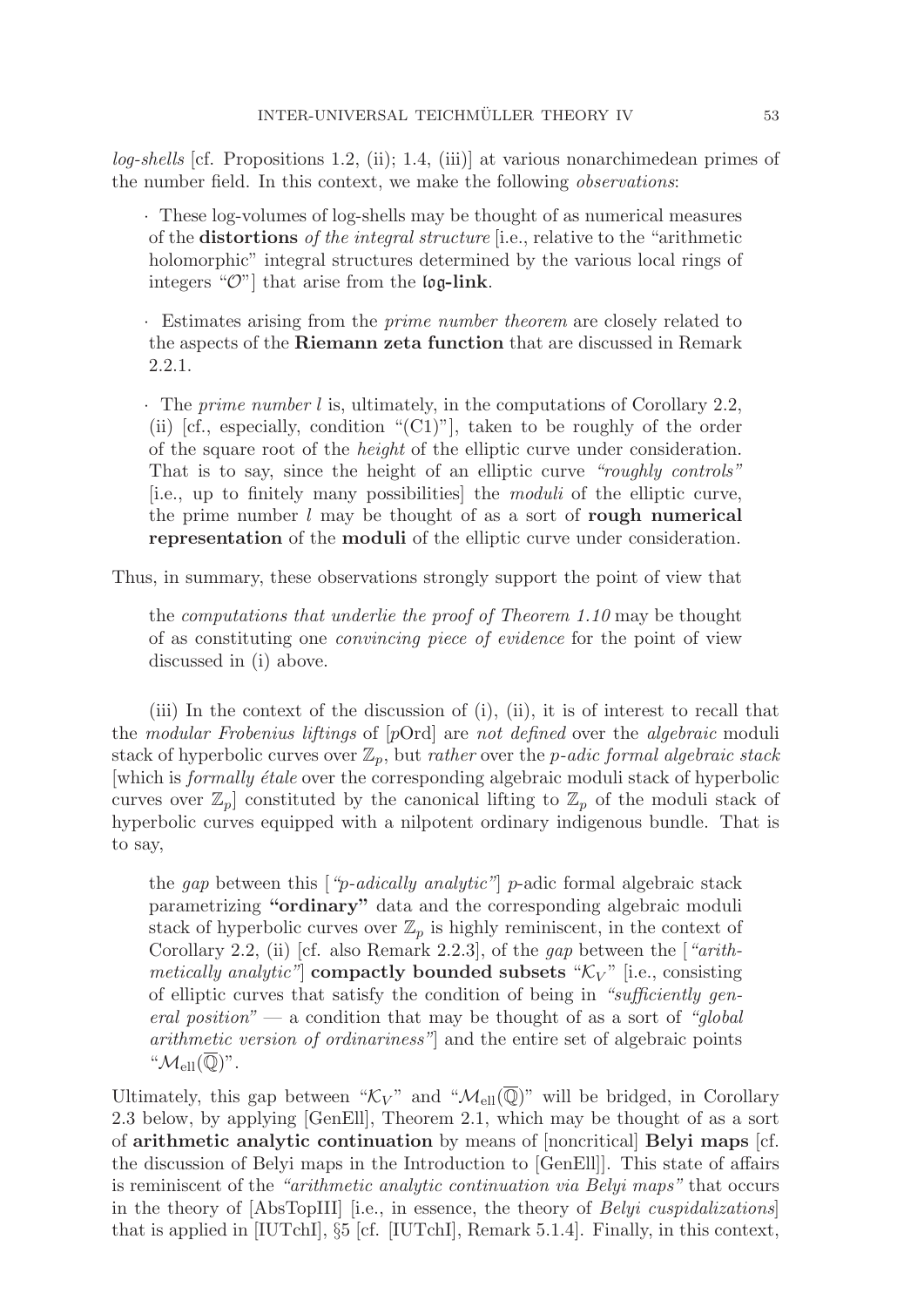we recall that the *open immersion* " $\hat{\kappa}$ " that appears in the discussion towards the end of  $\text{[InpTch]}, \S2.6 \text{—i.e., which embeds a sort of *perfection* of the *p*-adic formal$ algebraic stack discussed above into an essentially algebraic stack given by a certain pro-finite covering of the corresponding algebraic moduli stack of hyperbolic curves over  $\mathbb{Z}_p$  determined by considering representations of the geometric fundamental group into  $PGL_2(\mathbb{Z}_p)$  — may be thought of as a sort of p-adic analytic continuation to this corresponding algebraic moduli stack of the essentially "p-adically analytic" theory of modular Frobenius liftings developed in [pOrd].

 $(iv)$  Finally, in the context of the discussion of  $(i)$ ,  $(ii)$ ,  $(iii)$ , we observe that the issue discussed in Remark 2.2.1 of considering the asymptotic behavior of the theory of the present series of papers when  $l \to \infty$  may be thought of as the problem of understanding how the theory of the present series of papers behaves

as one passes from the **discrete approximation** of the elliptic curve under consideration constituted by the l-torsion points of the elliptic curve to the **"full continuous theory"**

[cf. the discussion of [IUTchI], Remark 6.12.3, (i) ; [HASurI], §1.3.4]. This point of view is of interest in light of the theory of **Bernoulli numbers**, i.e., which, on the one hand, is, as is well-known, closely related to the **values** [at positive even integers] of the **Riemann zeta function** [cf. the discussion of Remark 2.2.1], and, on the other hand, is closely related to the passage from the

discrete difference operator  $f(x) \mapsto f(x+1) - f(x)$ 

— for, say, real-valued real analytic functions  $f(-)$  on the real line — to the **continuous derivative operator**  $f(x) \mapsto \frac{d}{dx} f(x)$ 

— where we recall that the operator  $f(x) \mapsto f(x+1)$  may be thought of as the operator "e d  $\overline{dx}$ " obtained by exponentiating this continuous derivative operator.

We are now ready to state and prove the *main theorem* of the present  $\S2$ , which may also be regarded as the main application of the theory developed in the present series of papers.

**Corollary 2.3. (Diophantine Inequalities)** Let X be a smooth, proper, geometrically connected curve over a number field;  $D \subseteq X$  a reduced divisor;  $U_X \stackrel{\text{def}}{=}$  $X\backslash D$ ; d a positive integer;  $\epsilon \in \mathbb{R}_{>0}$  a positive real number. Write  $\omega_X$  for the canonical sheaf on X. Suppose that  $U_X$  is a **hyperbolic curve**, *i.e.*, that the degree of the line bundle  $\omega_X(D)$  is **positive**. Then, relative to the notation reviewed above, one has an **inequality of "bounded discrepancy classes"**

$$
\text{ht}_{\omega_X(D)} \le (1+\epsilon)(\log \text{-diff}_X + \log \text{-cond}_D)
$$

of functions on  $U_X(\overline{\mathbb{Q}})^{\leq d}$  — i.e., the function  $(1+\epsilon)(\log-diff_X + \log\text{-cond}_D)$  – ht<sub>ωx(D)</sub> is bounded below by a **constant** on  $U_X(\overline{Q})^{\leq d}$  [cf. [GenEll], Definition 1.2,  $(ii)$ , as well as Remark 2.3.1,  $(ii)$ , below].

Proof. One verifies immediately that the content of the statement of Corollary 2.3 coincides precisely with the content of [GenEll], Theorem 2.1, (i). Thus, it follows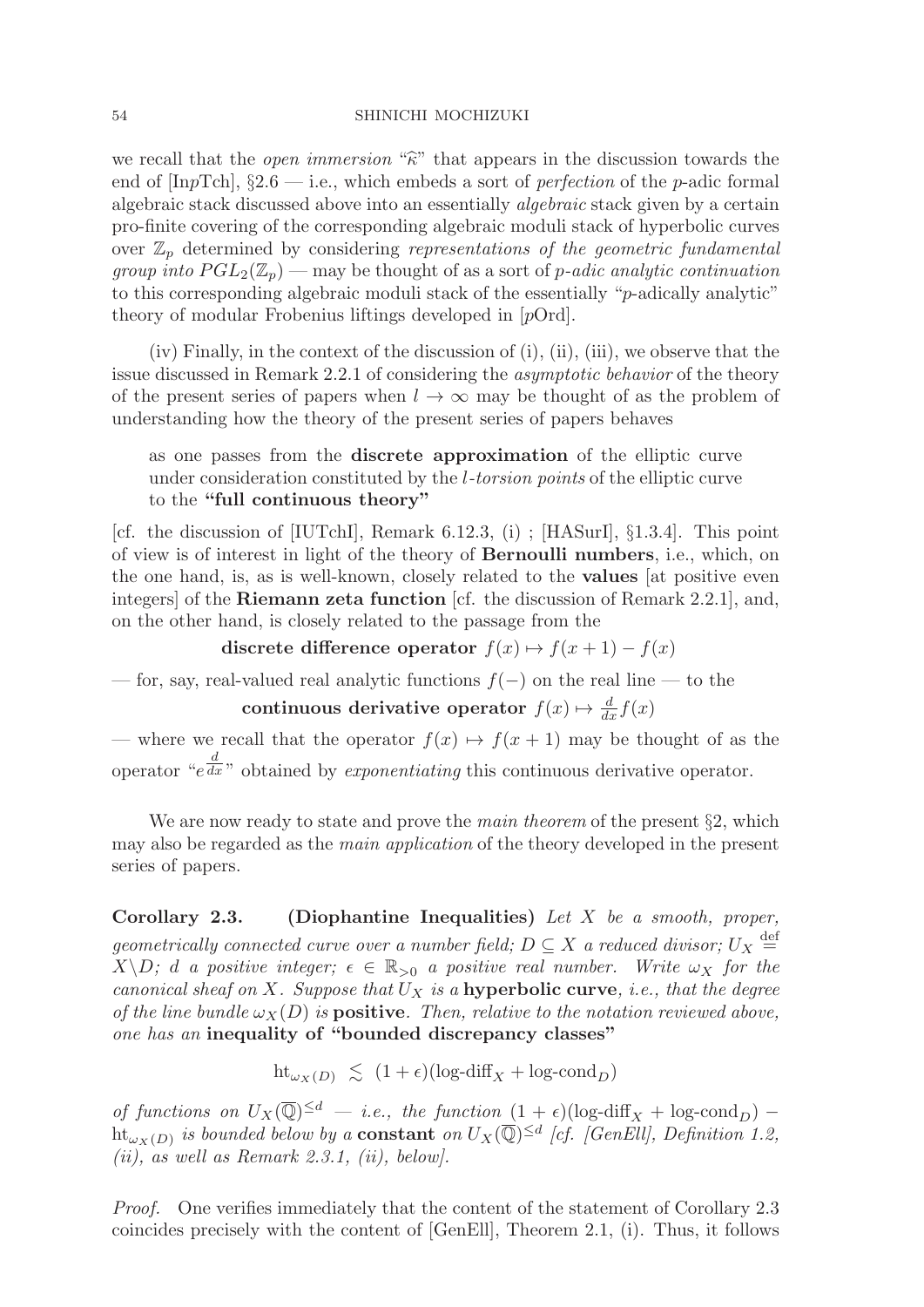from the equivalence of [GenEll], Theorem 2.1, that, in order to complete the proof of Corollary 2.3, it suffices to verify that [GenEll], Theorem 2.1, (ii), holds. That is to say, we may assume without loss of generality that:

 $\cdot$   $X = \mathbb{P}^1_{\mathbb{Q}}$  is the projective line over  $\mathbb{Q}$ ;

 $\cdot$   $D \subseteq X$  is the divisor consisting of the *three points* "0", "1", and " $\infty$ ";

 $\cdot$   $\mathcal{K}_V \subseteq U_X(\overline{\mathbb{Q}})$  is a compactly bounded subset [cf. Remark 2.3.1, (vi),

below] whose support contains the nonarchimedean prime "2";

 $\cdot$  K<sub>V</sub> satisfies the condition "(\*<sub>j-inv</sub>)" of Corollary 2.2.

[Here, we note, with regard to the condition " $(*_{j\text{-inv}})$ " of Corollary 2.2, that this condition only concerns the behavior of  $\mathcal{K}_V \bigcap U_X(\overline{\mathbb{Q}})^{\le d}$  as d varies; that is to say, this condition is entirely vacuous in situations, i.e., such as the situation considered in [GenEll], Theorem 2.1, (ii), in which one is only concerned with  $\mathcal{K}_V \bigcap U_X(\overline{\mathbb{Q}})^{\leq d}$ for a fixed d.] Then it suffices to show that the *inequality of BD-classes of functions* [cf. [GenEll], Definition 1.2, (ii), as well as Remark 2.3.1, (ii), below]

$$
\text{ht}_{\omega_X(D)} \le (1+\epsilon)(\log \text{-diff}_X + \log \text{-cond}_D)
$$

holds on  $\mathcal{K}_V \bigcap U_X(\overline{\mathbb{Q}})^{\leq d}$ . But such an inequality follows immediately, in light of the [relevant] equality of BD-classes of Corollary 2.2, (i), from Corollary 2.2, (ii) [cf. condition (C2)], (iii) [where we note that it follows immediately from the various definitions involved that  $d_{mod} \leq d$ . This completes the proof of Corollary 2.3.

**Remark 2.3.1.** We take this opportunity to correct some *unfortunate misprints* in [GenEll].

(i) The notation " $\text{ord}_v(-): F_v \to \mathbb{Z}^n$  in the final sentence of the first paragraph following [GenEll], Definition 1.1, should read " $\text{ord}_v(-) : F_v^{\times} \to \mathbb{Z}$ ".

(ii) In [GenEll], Definition 1.2, (ii), the non-resp'd and first resp'd items in the display should be *reversed*! That is to say, the notation " $\alpha \lesssim_{\mathcal{F}} \beta$ " corresponds to " $\alpha(x) - \beta(x) \leq C$ "; the notation " $\alpha \gtrsim_{\mathcal{F}} \beta$ " corresponds to " $\beta(x) - \alpha(x) \leq C$ ".

(iii) The first portion of the first sentence of the statement of [GenEll], Corollary 4.4, should read: "Let  $\overline{\mathbb{Q}}$  be an algebraic closure of  $\mathbb{Q}$ ; ...".

(iv) The "log-diff<sub> $\overline{\mathcal{M}}_{\text{ell}}([E_L]))$ " in the second inequality of the final display of</sub> the statement of [GenEll], Corollary 4.4, should read "log-diff<sub> $\overline{\mathcal{M}}_{\text{ell}}([E_L])$ ".</sub>

(v) The equality

$$
\text{ht}_E \approx (\deg(E)/\deg(\omega_X)) \cdot \text{ht}_{\omega_X}
$$

implicit in the final "≈" of the final display of the proof of [GenEll], Theorem 2.1, should be replaced by an *inequality* 

$$
\text{ht}_E \leq 2 \cdot (\deg(E)/\deg(\omega_X)) \cdot \text{ht}_{\omega_X}
$$

[which follows immediately from [GenEll], Proposition 1.4, (ii)], and the expression "deg(E)/deg( $\omega_X$ )" in the inequality imposed on the *choice* of  $\epsilon'$  should be replaced by the expression "2  $\cdot$  (deg(E)/deg( $\omega_X$ )".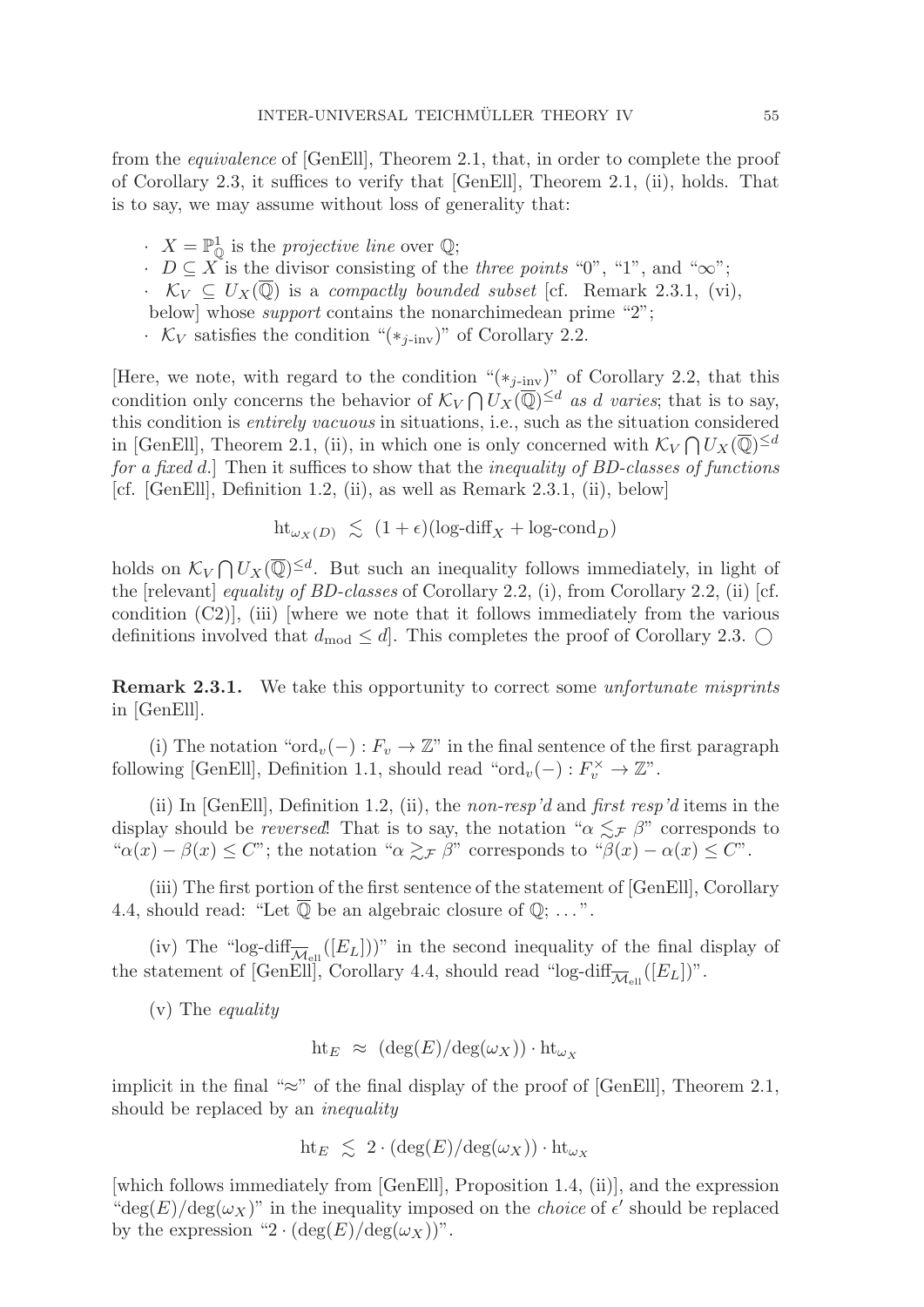(vi) Suppose that we are in the situation of [GenEll], Example 1.3, (ii). Let  $U \subseteq X$  be an open subscheme. Then a "compactly bounded subset"

$$
\mathcal{K}_V \subseteq U(\overline{\mathbb{Q}}) \ (\subseteq X(\overline{\mathbb{Q}}))
$$

of  $U(\overline{\mathbb{Q}})$  is to be understood as a subset which forms a compactly bounded subset of  $X(\overline{\mathbb{Q}})$  [i.e., in the sense discussed in [GenEll], Example 1.3, (ii)] and, moreover, satisfies the property that for each  $v \in V^{\text{arc}} \stackrel{\text{def}}{=} V \cap V(\mathbb{Q})^{\text{arc}}$  (respectively,  $v \in$  $V^{\text{non}} \stackrel{\text{def}}{=} V \bigcap \mathbb{V}(\mathbb{Q})^{\text{non}}$ , the compact domain  $\mathcal{K}_v \subseteq X^{\text{arc}}$  (respectively,  $\mathcal{K}_v \subseteq X(\overline{\mathbb{Q}}_v)$ ) is, in fact, contained in

$$
U(\mathbb{C}) \subseteq X(\mathbb{C}) = X^{\text{arc}} \text{ (respectively, } U(\overline{\mathbb{Q}}_v) \subseteq X(\overline{\mathbb{Q}}_v).
$$

In particular, this convention should be applied to the use of the term "compactly bounded subset" in the statements of [GenEll], Theorem 2.1; [GenEll], Lemma 3.7; [GenEll], Theorem 3.8; [GenEll], Corollary 4.4, as well as in the present paper [cf. the statement of Corollary 2.2; the proof of Corollary 2.3]. Although this convention was not discussed explicitly in [GenEll], Example 1.3, (ii), it is, in effect, discussed explicitly in the discussion of "compactly bounded subsets" at the beginning of the Introduction to [GenEll]. Moreover, this convention is *implicit* in the arguments involving compactly bounded subsets in the proof of [GenEll], Theorem 2.1.

(vii) In the discussion following the second display of [GenEll], Example 1.3, (ii), the phrase "(respectively,  $X(\mathbb{Q}_v)$ )" should read "(respectively,  $X(\overline{\mathbb{Q}}_v)$ )".

(viii) The first display of the paragraph immediately following [GenEll], Remark 3.3.1, should read as follows:

$$
|\alpha|^2 \stackrel{\text{def}}{=} \left| \int_{E_v} \alpha \wedge \overline{\alpha} \right|
$$

[i.e., the integral should be replaced by the absolute value of the integral].

### **Remark 2.3.2.**

(i) The reader will note that, by arguing with a "bit more care", it is not difficult to give **stronger** versions of the various **estimates** that occur in Theorem 1.10; Corollaries 2.2, 2.3 and their proofs. Such stronger estimates are, however, beyond the scope of the present series of papers, so we shall not pursue this topic further in the present paper.

(ii) On the other hand, we observe that the constant "1" in the inequality of the display of Corollary 2.3 **cannot be improved** — cf. the examples constructed in [Mss]; the discussion of Remark 1.10.5, (ii), (iii). This observation is closely related to discussions of how the theory of the present series of papers breaks down if one attempts to replace the **first power** of the **´etale theta function** by its *N***-th power** for some integer  $N \geq 2$  [cf. the discussion in the final portion of Step (xi) of the proof of [IUTchIII], Corollary 3.12; the discussion of [IUTchIII], Remark 3.12.1, (ii)]. Such an "N-th power operation" may also be thought of as corresponding to the operation of replacing each Tate curve that occurs at an element  $\in \underline{\mathbb{V}}^{\text{bad}}$  by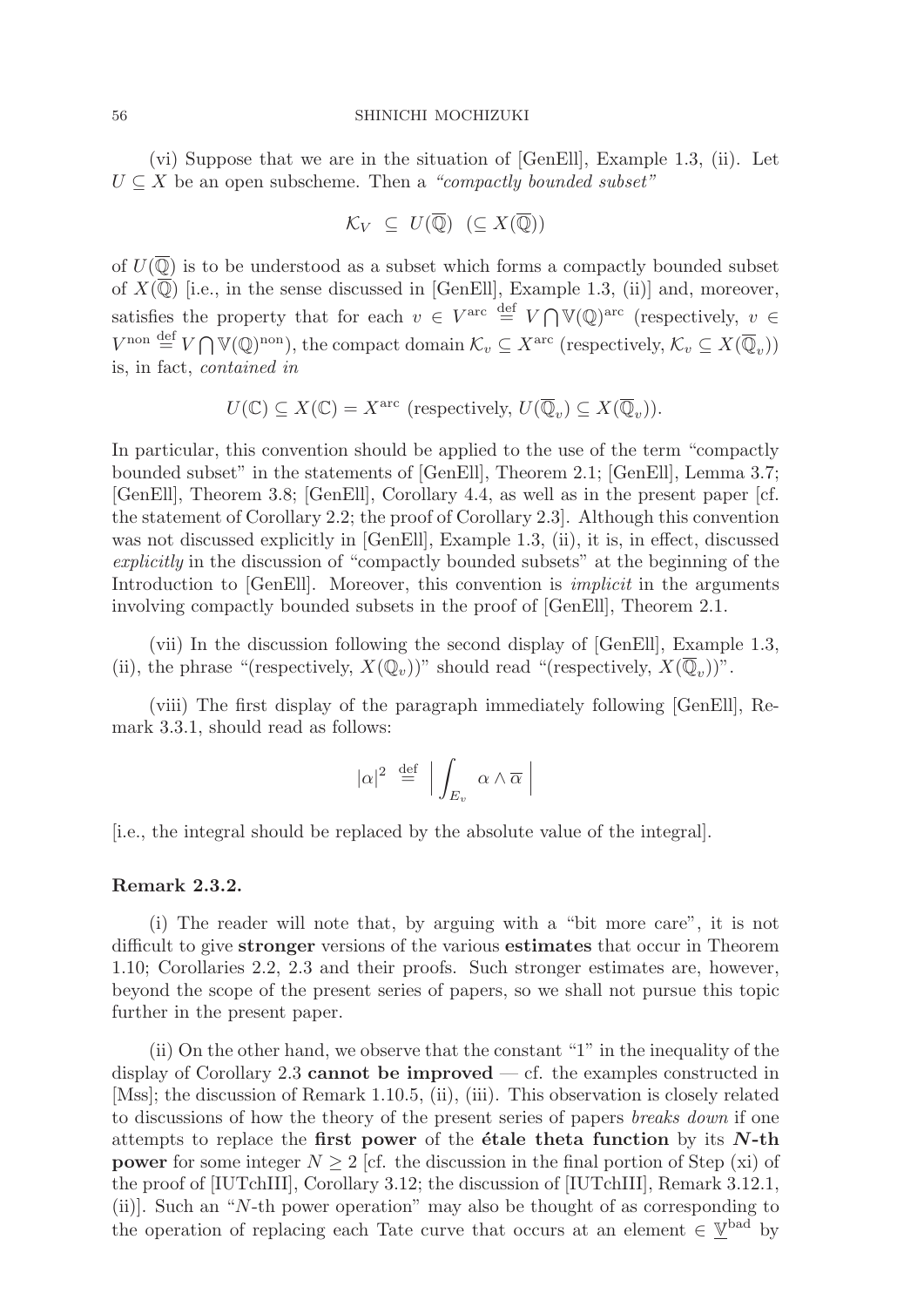the Tate curve whose q-parameter is given by the  $N-th$  power of the q-parameter of the original Tate curve. This sort of operation on Tate curves may, in turn, be thought of as an **isogeny** of the sort that occurs in [GenEll], Lemma 3.5. On the other hand, the content of the proof of [GenEll], Lemma 3.5, consists essentially of a computation to the effect that even if one attempts to consider such "N-th power isogenies" at *certain* elements  $\in \mathbb{Y}^{\text{bad}}$ , the *global height* of the elliptic curve over a number field that arises from such an isogeny will typically remain, up to a relatively small discrepancy, unchanged. In this context, we recall that this sort of **invariance**, up to a relatively small discrepancy, of the **global height** under **isogeny** is one of the essential observations that underlies the theory of  $[Falt]$  — a state of affairs that is also of interest in light of the observations of Remark 2.3.3 below.

**Remark 2.3.3.** Corollary 2.3 may be thought of as an **effective** version of the **Mordell Conjecture**. From this point of view, it is perhaps of interest to compare the **"essential ingredients"** that are applied in the proof of Corollary 2.3 [i.e., in effect, that are applied in the present series of papers!] with the "essential ingredients" applied in [Falt]. The following discussion benefited substantially from numerous e-mail and skype exchanges with Ivan Fesenko during the summer of 2015.

(i) Although the author does not wish to make any pretensions to completeness in any rigorous sense, perhaps a rough, informal list of "essential ingredients" in the case of [Falt] may be given as follows:

- (a) results in elementary algebraic number theory related to the "geometry of numbers", such as the theory of heights and the Hermite-Minkowski theorem;
- (b) the global class field theory of number fields;
- (c) the p-adic theory of Hodge-Tate decompositions;
- (d) the *p*-adic theory of *finite flat group schemes*;
- (e) generalities in algebraic geometry concerning isogenies and Tate modules of abelian varieties;
- (f) generalities in algebraic geometry concerning polarizations of abelian varieties;
- $(g)$  the *logarithmic geometry* of toroidal compactifications of the moduli stack of abelian varieties.

With regard to the global class field theory of  $(b)$ , we observe that there are numerous different approaches to "dissecting" the proofs of the main results of global class field theory into more primitive components. To some extent, these different approaches correspond to different points of view arising from subsequent research on topics related to global class field theory. Here, we wish to consider the approach taken in [Lang1], Chapters VIII, IX, X, XI, which is attibuted [cf. the Introduction to [Lang1], Part Two] to Weber. It is of interest, in the context of the discussion of (vii) below, that this is apparently the oldest approach to proving certain portions of global class field theory. It is also of interest that this approach motivates the approach to global class field theory via consideration of density of primes in arithmetic progressions and splitting laws. This aspect of this approach of [Lang1] is closely related to various issues that appear in [Falt] [cf. [Lang1], Chapter VIII,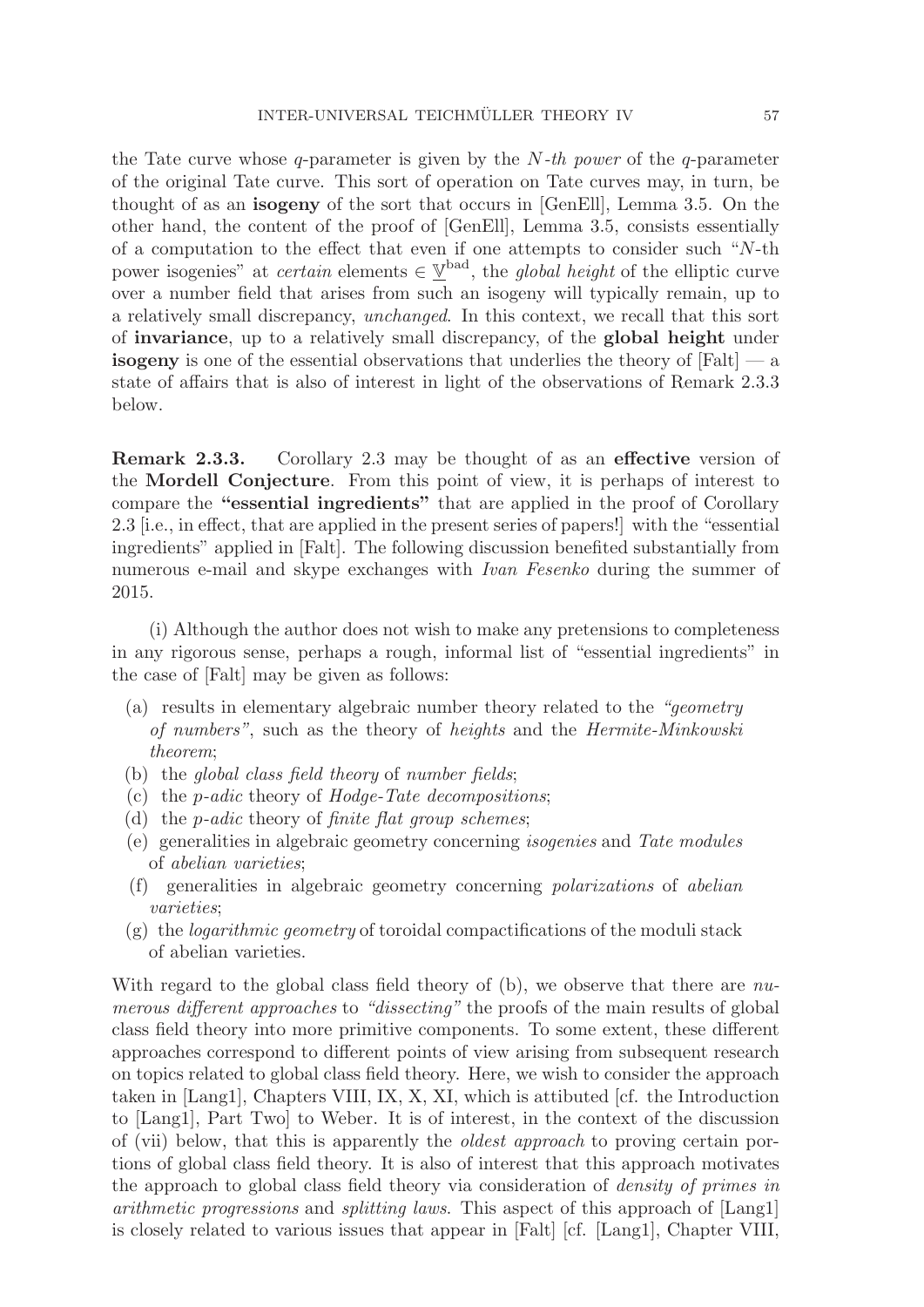§5]. Moreover, as we shall see in the following discussion, this approach of [Lang1] to global class field theory is well-suited to discussions of comparisons between the theory of [Falt] and the *inter-universal Teichmüller theory* developed in the present series of papers. At a technical level, the dissection of the global class field theory of (b), as developed in [Lang1], into more primitive components may be summarized as follows:

- (b-1) the local class field theory of p-adic local fields [cf. [Lang1], Chapter IX, §3; [Lang1], Chapter XI, §4];
- $(b-2)$  the theory of *global density of primes* [cf. the discussion surrounding the Universal Norm Index Inequality in [Lang1], Chapter VIII, §3];
- (b-3) results in elementary algebraic number theory related to the "geometry of numbers" that give rise to the Unit Theorem [cf. [Lang1], Chapter V, §1; [Lang1], Chapter IX, §4];
- (b-4) the global reciprocity law, i.e., in effect, the existence of a conductor for the Artin symbol [cf. [Lang1], Chapter X,  $\S2$ ];
- (b-5) Kummer theory [cf. [Lang1], Chapter XI, §1].

Here, we recall that  $(b-1)$ ,  $(b-2)$ , and  $(b-3)$  are applied in [Lang1], Chapter IX,  $\S5$ , to verify the Universal Norm Index Equality for cyclic extensions. This Universal Norm Index Equality is then applied in [Lang1], Chapter X, §1, and combined with the theory of *cyclotomic extensions* in [Lang1], Chapter X, §2, to verify (b-4). Finally, (b-4) is combined with (b-5) in [Lang1], Chapter XI, §2, to complete the proof of the Existence Theorem for class fields.

(ii) From the point of view of the theory of the present series of papers, (a), together with (b-3), is reminiscent of the elementary algebraic number theory characterization of **nonzero global integers** as **roots of unity**, which plays an important role in the theory of the present series of papers [cf. [IUTchIII], the proof of Proposition 3.10]. Moreover, (a) is also reminiscent of the **arithmetic degrees** of line bundles that appear, for instance, in the form of **global realified Frobenioids**, throughout the theory of the present series of papers. Next, we observe that (b-1) is reminiscent of the *p***-adic absolute anabelian geometry** of [AbsTopIII] [cf., e.g.,  $[AbsTopIII]$ , Corollary 1.10, (i)]. On the other hand,  $(b-2)$  is reminiscent of repeated applications of the **Prime Number Theorem** in the present paper [cf. Propositions 1.6; 2.1, (ii)]; this comparison between  $(b-2)$  and the Prime Number Theorem will be discussed in more detail in (iv) below. Next, we observe [cf. the discussion of the latter portion of [IUTchIII], Remark 3.12.1, (iii)] that (b-4) is reminiscent of the application of the elementary fact " $\mathbb{Q}_{>0} \cap \mathbb{Z}^{\times} = \{1\}$ " in the multiradial algorithms for **cyclotomic rigidity isomorphisms** in the **number field** case [cf. [IUTchI], Example 5.1, (v), as well as the discussion of [IUTchIII], Remarks 2.3.2, 2.3.3], that is to say, not only in the sense that

both are closely related to the various **cyclotomes** that appear in global class field theory or inter-universal Teichmüller theory,

but also in the sense that

both may be regarded as analogues of the usual **product formula** [i.e., which appears at the level of Frobenius-like monoids isomorphic to the multiplicative group of nonzero elements of a number field] at the level of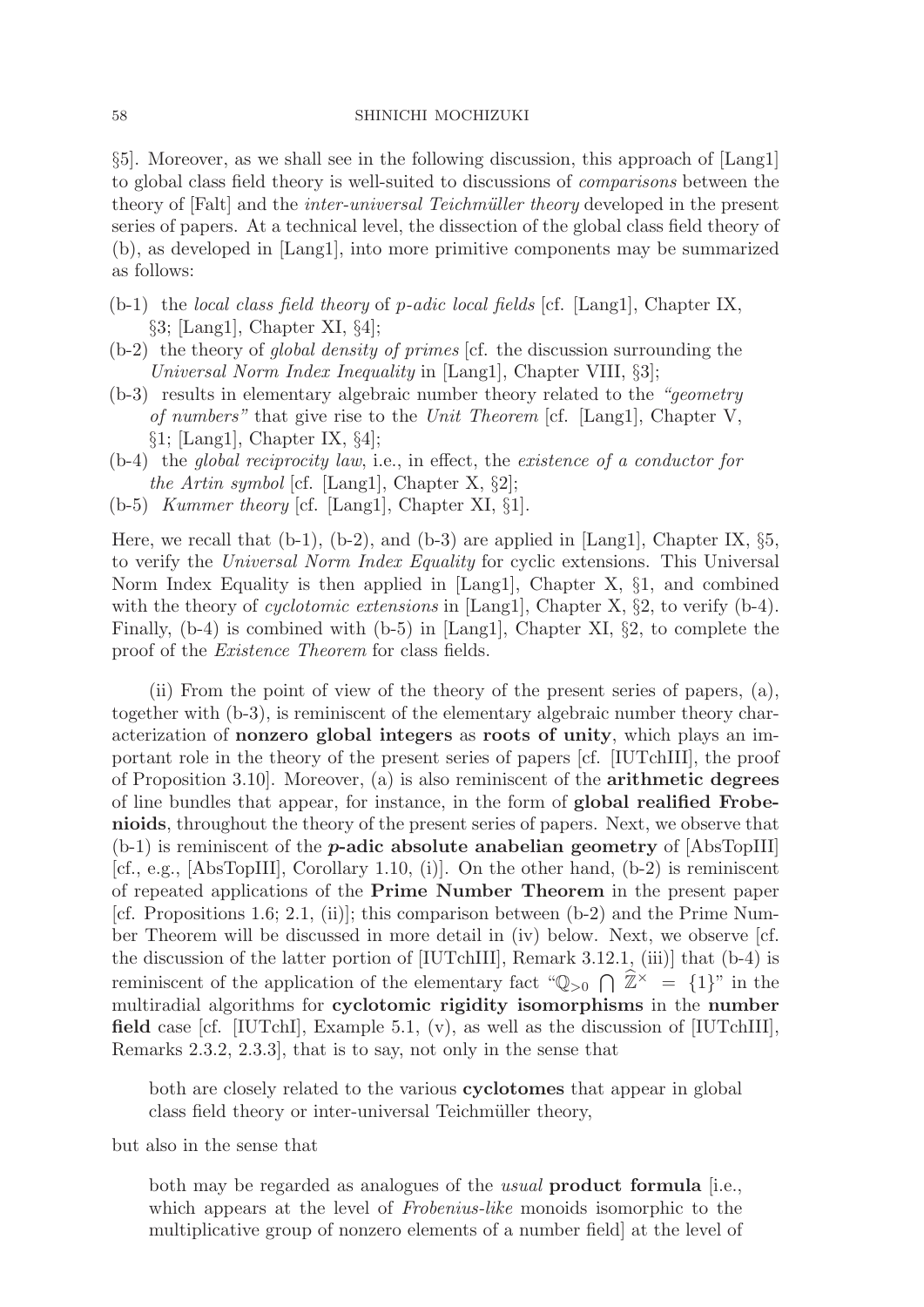certain *[étale-like!*] **profinite Galois groups** related to global number fields.

On the other hand, (b-5) is reminiscent of the central role played through interuniversal Teichmüller theory by constructions modeled on classical **Kummer theory**. In fact, these comparisons involving (b-4) and (b-5) are closely related to one another and will be discussed in more detail in  $(v)$ ,  $(vi)$ , and  $(vii)$  below. Next, we recall that **Hodge-Tate decompositions** as in (c) play a central role in the proofs of the main results of  $[pGC]$ , which, in turn, underlie the theory of  $[Ab$ sTopIII]. The ramification computations concerning finite flat group schemes as in (d) are reminiscent of various p-adic ramification computations concerning **logshells** in [AbsTopIII], as well as in Propositions 1.1, 1.2, 1.3, 1.4 of the present paper. Whereas [Falt] revolves around the abelian/linear theory of abelian varieties [cf. (e)], the theory of the present series of papers depends, in an essential way, on various intricate manipulations involving *finite étale coverings* of *hyperbolic curves*, such as the use of **Belyi maps** in [GenEll], as well as in the **Belyi cuspidalizations** applied in [AbsTopIII]. The theory of polarizations of abelian varieties applied in  $[Flat]$  [cf. (f)] is reminiscent of the essential role played by *commutators* of **theta groups** in the theory of [EtTh], which, in turn, plays a central role in the theory of the present series of papers. Finally, the *logarithmic geometry* of  $(g)$  is reminiscent of the **combinatorial anabelian geometry** of [SemiAnbd], which is applied, in [IUTchI], §2, to the logarithmic geometry of coverings of stable curves.

(iii) One way to summarize the discussion of (ii) is as follows:

many aspects of the theory of [Falt] may be regarded as **"distant abelian ancestors"** of certain aspects of the **"anabelian-based theory"** of interuniversal Teichmüller theory.

Alternatively, one may observe that the overwhelmingly scheme-theoretic nature of the theory applied in [Falt] lies in stark contrast to the highly non-scheme-theoretic nature of the *absolute anabelian geometry* and theory of *monoids/Frobenioids* applied in the present series of papers: that is to say,

many aspects of the theory of [Falt] may be regarded as **"distant arithmetically holomorphic ancestors"** of certain aspects of the **multiradial** and **mono-analytic** [i.e., **"arithmetically real analytic"**] theory developed in inter-universal Teichmüller theory.

One way to understand this **fundamental difference** between the theory of [Falt] and inter-universal Teichmüller theory is by considering the naive goal of constructing some sort of **"Frobenius morphism"** on a **number field** [cf. the discussion of [FrdI], §I3], i.e., which has the effect of **multiplying arithmetic degrees** by a positive factor  $> 1$ : whereas the theory of [Falt] [cf., e.g., the argument of the proof of [GenEll], Lemma 3.5, as discussed in Remark 2.3.2, (ii)] may regarded as a reflection of the point of view that,

so long as one respects the **arithmetic holomorphic structure** of scheme theory, such a "Frobenius morphism" on a number field **cannot exist**,

the essential content of inter-universal Teichmüller theory may be summarized in a word as the assertion that,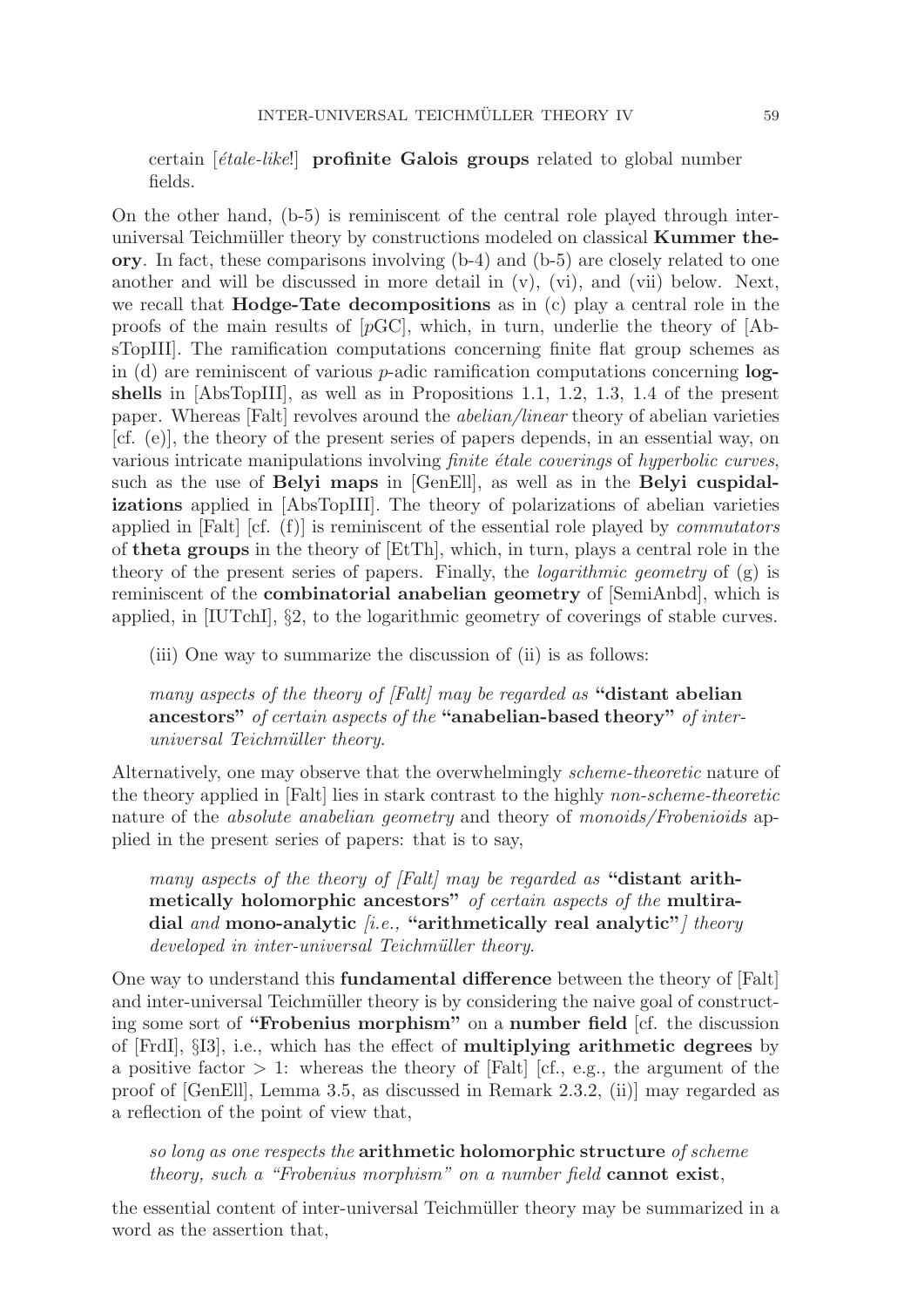if one dismantles this arithmetic holomorphic structure in a suitably canonical fashion and allows oneself to work with **multiradial/mono-analytic** *fi.e.*, "arithmetically quasi-conformal" structures, then one can in**deed construct**, in a very **canonical** fashion, such a "Frobenius morphism" on a number field.

(iv) In the context of the comparison discussed in (ii) concerning (b-2), it is of interest to note that the fundamental difference discussed in (iii) between the theory of [Falt] and inter-universal Teichmüller theory is, in some sense, reflected in the difference between the theory of global density of primes [i.e., (b-2)] and the Prime Number Theorem. That is to say, the **coherence** of the sorts of collections of primes that appear in the theory of global density of primes may be thought of as a sort of representation, in the context of analytic number theory, of the **arithmetic holomorphic structure** of conventional scheme theory. By contrast, in the context of the Prime Number Theorem, primes of a number field appear, so to speak, one by one, i.e., in a fashion that is only possible if one **deactivates**, in the context of analytic number theory, the coherence that underlies the **aggregrations of primes** that appear in the theory of global density of primes. That is to say, this approach to treating primes "one by one" may be thought of as corresponding to the dismantling of arithmetic holomorphic structures that occurs in the context of the **multiradial/mono-analytic** structures that appear in inter-universal Teichmüller theory. Here, it is also of interest to note that the way in which one "deactivates aggregations of primes" in the context of the Prime Number Theorem may be thought of [cf. the discussion of [IUTchIII], Remark 3.12.2, (i), (c)] as a sort of **dismantling** of the ring structure of a number field into its underlying **additive** [i.e., counting primes "one by one"!] and **multiplicative** structures [i.e., the very notion of a prime!].

(v) The fundamental difference discussed in (iii) between the theory of [Falt] and inter-universal Teichmüller theory may also be seen in the context of the comparison discussed in (ii) concerning (b-4). Indeed, the **global reciprocity law** of (b-4), which plays a central role in global class field theory, depends, in an essential way, on nontrivial relationships between **local units** [such as the unit determined by a prime number l at a nonarchimedean prime of a number field of residue characteristic  $\neq l$  at one prime of a number field and elements of **local value groups** [such as the element determined by l at a nonarchimedean prime of a number field of residue characteristic l] at another prime of the number field. Such nontrivial relationships are

**fundamentally incompatible** with the **splittings/decouplings** of local units and local value groups that play a central role in the **dismantling** of **arithmetic holomorphic structures** that occurs in inter-universal Teichmüller theory [cf. the discussion of  $[IUTchIII]$ , Remark 2.3.3, (i); [IUTchIII], Remark 3.12.2, (i), (a)].

This incompatibility [i.e., with nontrivial relationships between local units and local value groups at nonarchimedean primes with distinct residue characteristics] may also be seen quite explicitly in the structure of the various types of prime-strips that appear in inter-universal Teichmüller theory  $\left[\text{cf.} \right]$  [IUTchI], Fig. I1.2]. That is to say, such nontrivial relationships, which form the content of the global reciprocity law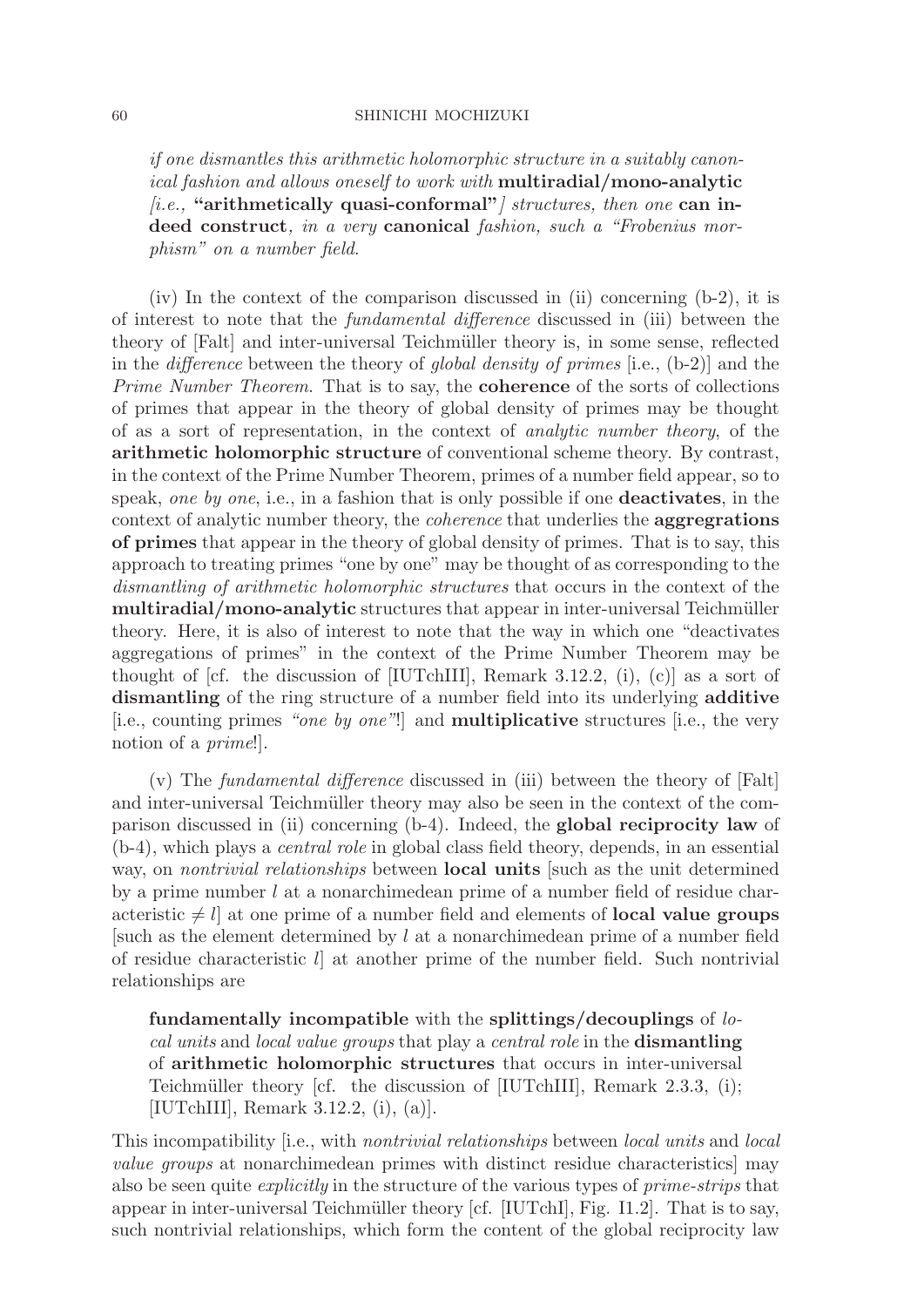of global class field theory, may be thought of as a sort of **global Galois-theoretic representation** of the **constraints** that constitute the **arithmetic holomorphic structure** of conventional scheme theory.

(vi) Another fundamental aspect of the comparison discussed in (ii) concerning (b-4) may be seen in the fact that whereas the global reciprocity law of global class field theory concerns the **global reciprocity map**, the cyclotomic rigidity algorithms of inter-universal Teichm¨uller theory to which (b-4) was compared appear in the context of **Kummer-theoretic isomorphisms**. That is to say, although both the global reciprocity map and Kummer-theoretic isomorphisms involve correspondences between multiplicative monoids associated to number fields and multiplicative monoids that arise from global Galois groups, one fundamental difference between these two types of correspondence lies in the fact that whereas

**Kummer-theoretic isomorphisms** satisfy very **strong covariant** [with respect to functions] **functoriality** properties,

the reciprocity maps that appear in various versions of class field theory tend not to satisfy such strong functoriality properties. This presence or absence of strong functoriality properties is, to a substantial extent, a reflection of the fact that whereas Kummer theory may be performed in a very straightforward, tautological, "general nonsense" fashion in a wide variety of situations,

**class field theory** may only be conducted in **very special arithmetic situations**.

This presence of strong functoriality properties [i.e., in the case of Kummer theory] is the essential reason for the *central role* played by *Kummer theory* [cf.  $(b-5)$ ] in *inter-universal Teichmüller theory*, as well as in many situations that arise in anabelian geometry in general [cf., e.g., the theory of [Cusp]]. Indeed, the very **tautological/ubiquitous/strongly functorial nature of Kummer theory** makes it well-suited to the sort of **dismantling** of ring structures that occurs in inter-universal Teichmüller theory, as well as to the various **evaluation** operations of **functions** at **special points** that play a central role, in the context of **Galois evaluation**, in inter-universal Teichmüller theory [cf. the discussion of [IUTchIII], Remark 2.3.3]. By contrast, although there exist various higher-dimensional versions of class field theory involving higher algebraic K-groups, these versions of class field theory are fundamentally incompatible with the crucial evaluation of function operations of the sort that occur in inter-universal Teichm¨uller theory. Indeed, more generally, except for very exceptional classical cases involving exponential functions in the case of  $\mathbb Q$  or *modular and elliptic functions* in the case of imaginary quadratic fields,

**class field theory** tends to be very **ill-suited** to situations that involve the **evaluation of special functions at special points**.

Moreover, even if one restricts one's attention, for instance, to functoriality with respect to passing to a finite extension field, the functoriality of the reciprocity maps that occur in class field theory are [unlike Kummer-theoretic isomorphisms!] **contravariant** [with respect to functions] and can only be made covariant if one applies some sort of nontrivial **duality** result to reverse the direction of the maps —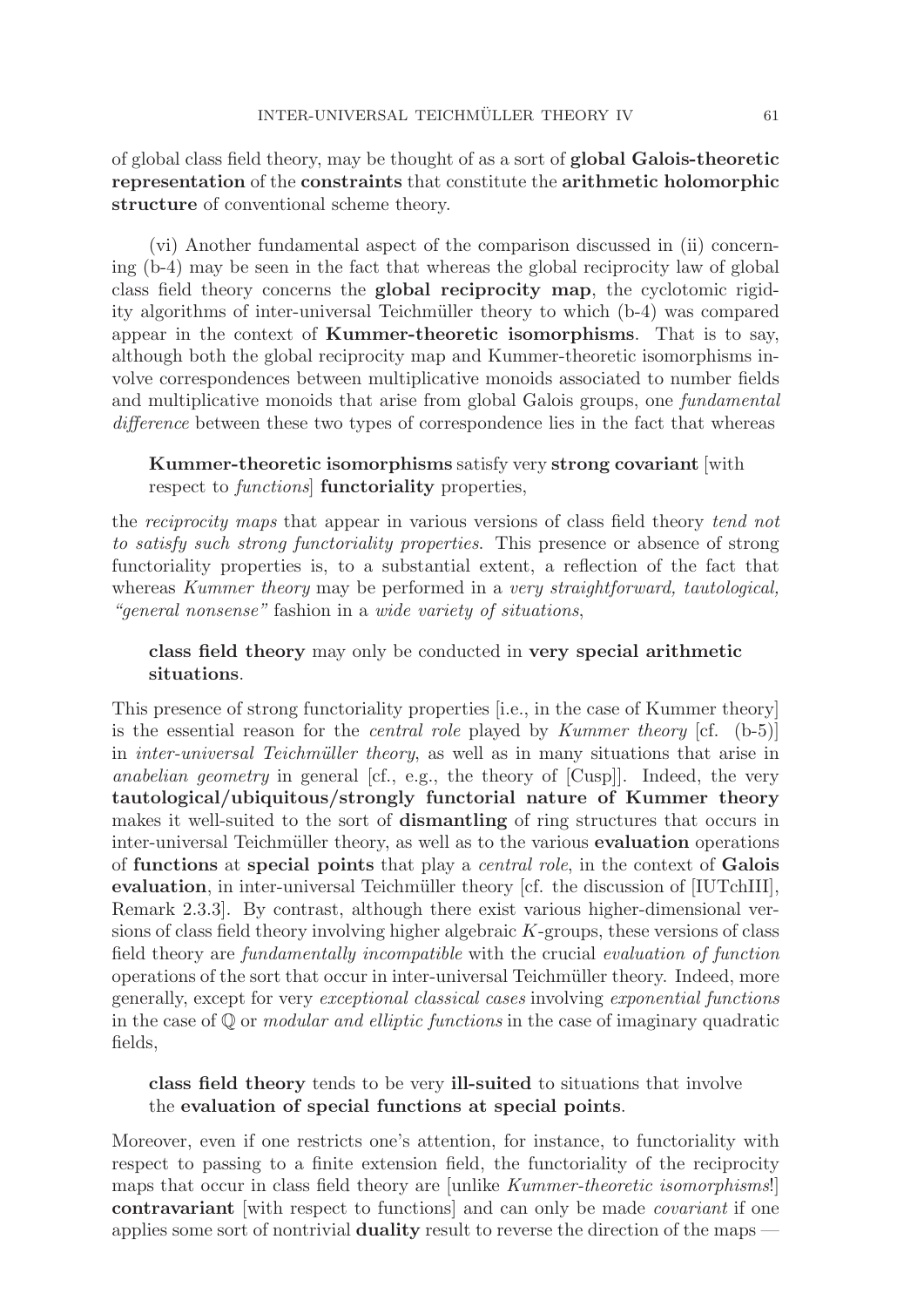a state of affairs that makes class field theory very difficult to apply not only in interuniversal Teichmüller theory, but also in many situations that arise in anabelian geometry. On the other hand, in the context of inter-universal Teichmüller theory, the price, so to speak, that one pays for the very convenient, "general nonsense" nature of Kummer theory lies in

the **highly nontrivial nature** — which may be seen, for instance, in the establishment of various **multiradiality** properties — of the **cyclotomic rigidity algorithms** that appear in inter-universal Teichmüller theory [cf. the discussion of [IUTchIII], Remark 2.3.3].

Here, we recall that such cyclotomic rigidity algorithms — which never appear in discussions of conventional arithmetic geometry in which the arithmetic holomorphic structure is held fixed — play a central role in inter-universal Teichmüller theory precisely because of the indeterminacies that arise as a consequence of the dismantling of the arithmetic holomorphic structure. Finally, in this context, it is of interest to recall that, although *local class field theory* is, in a certain limited sense, applied in inter-universal Teichmüller theory, i.e., in order to obtain *cyclotomic rigidity algorithms* for *MLF-Galois pairs* [cf. [IUTchII], Proposition 1.3, (ii)], it is only "of limited use" in the sense that the resulting cyclotomic rigidity algorithms are **uniradial** [i.e., fail to be *multiradial* — cf. [IUTchIII], Figs. 2.1, 3.7, and the surrounding discussions].

(vii) The fundamental incompatibility  $-$  i.e., except in very exceptional classical cases involving exponential functions in the case of  $\mathbb Q$  or modular and elliptic functions in the case of imaginary quadratic fields — discussed in (vi) of class field theory with situations that involve the evaluation of special functions at special points is highly reminiscent of the original point of view of class field theory in the early twentieth century [cf. **Kronecker's Jugendtraum**, **Hilbert's twelfth problem**], i.e., to the effect that further development of class field theory should proceed precisely by extending the theory involving evaluation of special functions at special points that exists in these "exceptional classical cases" to the case of arbitrary number fields. This state of affairs is, in turn, highly reminiscent of the fact that the approach taken in the above discussion to "dissecting global class field theory" is the **oldest/original approach** to global class field theory, as well as of the fact that this original approach is the most well-suited to discussions of comparisons between the theory of [Falt] and inter-universal Teichm¨uller theory. This state of affairs is also highly reminiscent of the discussion in [Pano], §3, §4, of the numerous analogies between inter-universal Teichmüller theory and the classical [i.e., dating back to the nineteenth century!] theory surrounding **Jacobi's identity for the theta function** on the upper half-plane and **Gaussian distributions/integrals**. Finally, this collection of observations, taken as a whole, may be summarized as follows:

Many of the ideas that appear in **inter-universal Teichmüller theory** bear a **much closer resemblance** to the mathematics of the **late nineteenth** and **early twentieth centuries** — i.e., to the mathematics of **Gauss**, **Jacobi**, **Kummer**, **Kronecker**, **Weber**, **Frobenius**, **Hilbert**, and **Teichmüller**  $-$  than to the mathematics of the mid- to late twentieth century. This close resemblance suggests strongly that, relative to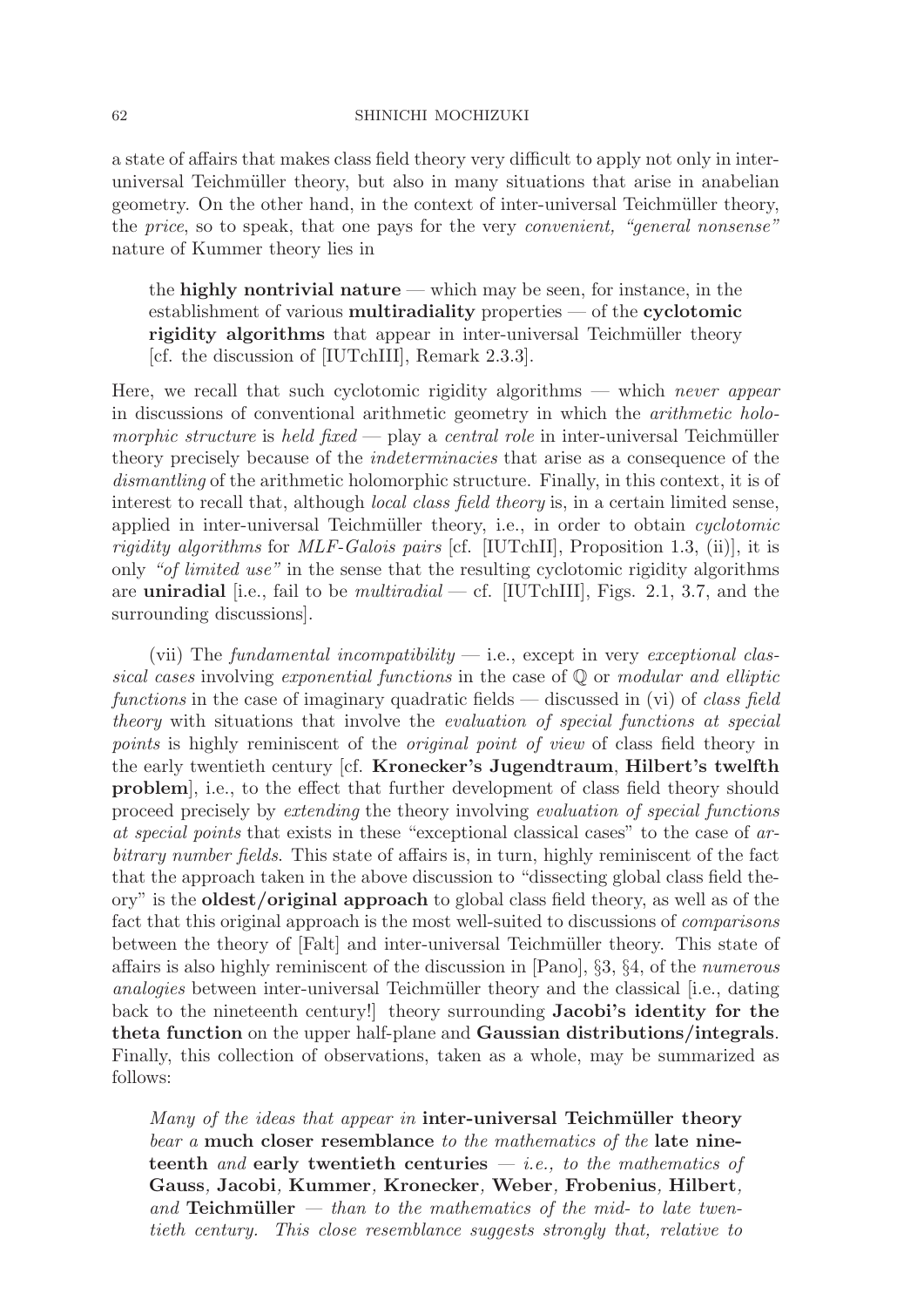the mathematics of the late nineteenth and early twentieth centuries, the course of development of a substantial portion of the mathematics of the mid- to late twentieth century should **not** be regarded as **"unique"** or **"inevitable"**, but rather as being merely **one possible choice** among many viable and fruitful alternatives that existed **a priori**.

Here, we note that although the use, in inter-universal Teichmüller theory, of **Belyi** maps, as well as of the *p***-adic anabelian geometry** of the 1990's [i.e., [pGC]], may at first glance look like an incidence of "exceptions" to the "rule" constituted by this point of view, these "exceptions" may be thought of as "proving the rule" in the sense that they are far from typical of the mathematics of the late twentieth century.

**Remark 2.3.4.** Various aspects of the theory of the present series of papers are substantially reminiscent of the theory surrounding **Bogomolov's proof** of the **geometric** version of the **Szpiro Conjecture**, as discussed in [ABKP], [Zh]. Put another way, these aspects of the theory of the present series of papers may be thought of as **arithmetic analogues** of the geometric theory surrounding Bogomolov's proof. Alternatively, Bogomolov's proof may be thought of as a sort of **useful elementary guide**, or **blueprint** [perhaps even a sort of **Rosetta stone**!], for understanding substantial portions of the theory of the present series of papers. The author would like to express his gratitude to Ivan Fesenko for bringing to his attention, via numerous discussions in person, e-mails, and skype conversations between December 2014 and January 2015, the possibility of the existence of such fascinating connections between Bogomolov's proof and the theory of the present series of papers. We discuss these analogies in more detail in [BogIUT].

**Remark 2.3.5.** In [Par], a proof is given of the **Mordell Conjecture** for function fields over the **complex numbers**. Like the proof of Bogomolov discussed in Remark 2.3.4, Parshin's proof involves **metric estimates** of **"displacements"** that arise from actions of elements of the [usual topological] **fundamental group** of the complex hyperbolic curve that serves as the base scheme of the given family of curves. In particular, we observe that one may pose the following question:

Is it possible to apply some portion of the ideas of the **inter-universal Teichmüller theory** developed in the present series of papers to obtain a proof of the **Mordell Conjecture** over number fields **without** making use of **Belyi maps** as in the proof of Corollary 2.3 [i.e., the proof of [GenEll], Theorem 2.1]?

This question was posed to the author by Felipe Voloch in an e-mail in September 2015. The answer to this question is, as far as the author can see at the time of writing, "no". On the other hand, this question is interesting in the context of the discussion of Remarks 2.3.3 and 2.3.4 in that it serves to highlight various interesting aspects of inter-universal Teichmüller theory, as we explain in the following discussion.

(i) First, we recall [cf., e.g., [Lang2], Chapter I, §1, §2, for more details] that the starting point of the theory of the Kobayashi distance on a [Kobayashi] hyperbolic complex manifold is the well-known Schwarz lemma of elementary complex analysis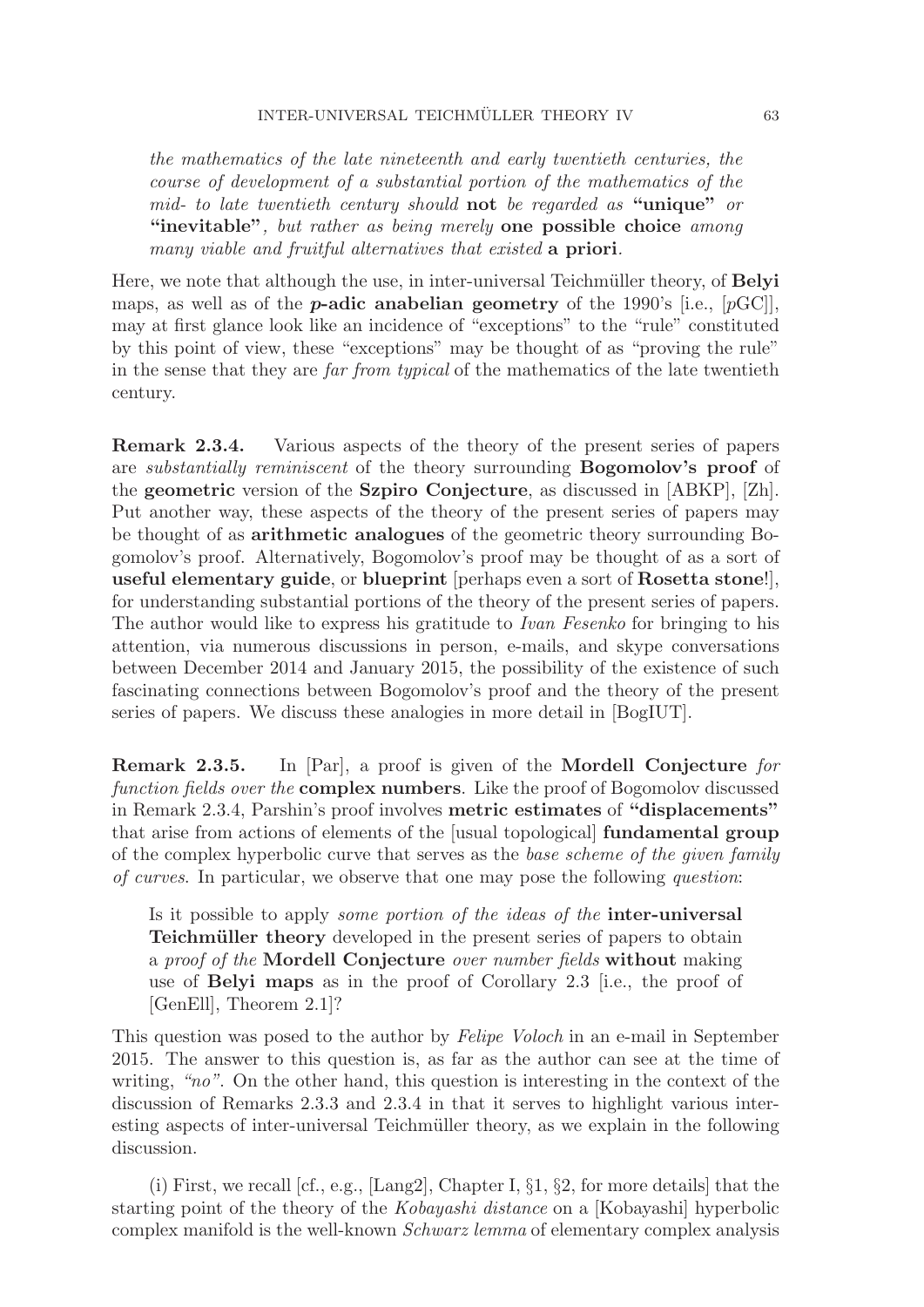and its consequences for the geometry of holomorphic maps from the open unit disc D in the complex plane to an arbitrary complex manifold. In the following discussion, we shall refer to this geometry as the Schwarz-theoretic geometry of D. Perhaps the most *fundamental difference* between the proofs of Parshin and Bogomolov lies in the fact that

(PB1) Whereas Parshin's proof revolves around estimates of displacements arising from actions of elements of the fundamental group on a certain twodimensional complete [Kobayashi] hyperbolic complex manifold by means of the **holomorphic** geometry of the **Kobayashi distance**, i.e., in effect, the **Schwarz-theoretic geometry** of D, Bogomolov's proof [cf. the review of Bogomolov's proof given in [BogIUT]] revolves around estimates of displacements arising from actions of elements of the fundamental group on a one-dimensional real analytic manifold [i.e., a universal covering of a copy of the unit circle  $\mathbb{S}^1$  by means of the **real analytic symplectic geometry** of the upper half-plane.

Here, it is already interesting to note that this fundamental gap, in the case of results over complex function fields, between the holomorphic geometry applied in Parshin's proof of the *Mordell Conjecture* and the *real analytic symplectic* geometry applied in Bogomolov's proof of the Szpiro Conjecture is highly reminiscent of the fundamental gap discussed in Remark 2.3.3, (iii), in the case of results over number fields, between the **arithmetically holomorphic** nature of the proof of the Mordell Conjecture given in [Falt] and the **"arithmetically quasi-conformal"** nature of the proof of the  $Szpi\sigma$  Conjecture [cf. Corollary 2.3] via inter-universal Teichmüller theory given in the present series of papers. That is to say,

Parshin's proof is best understood **not** as a "weaker, or simplified, version of Bogomolov's proof obtained by extracting certain portions of Bogomolov's proof", but rather as a proof that reflects a fundamentally qualitatively different geometry — i.e., **holomorphic**, as opposed to **real analytic** — from Bogomolov's proof.

This point of view already suggests rather strongly, relative to the analogy between Bogomolov's proof and inter-universal Teichmüller theory [cf. [BogIUT]] that it is unnatural/unrealistic to expect to obtain a new proof of the Mordell Conjecture over number fields by applying some portion of the ideas of the inter-universal Teichmüller theory.

(ii) At a more technical level, the fundamental difference (PB1) discussed in (i) may be seen in the fact that

(PB2) whereas Parshin's proof involves **numerous holomorphic maps** from the open unit disc  $D$  into one- and two-dimensional complex manifolds [i.e., in essence, the universal coverings of the base space and total space of the family of curves under consideration], Bogomolov's proof revolves around the real analytic symplectic geometry of a **fixed copy** of the open unit disc  $D$  [or, equivalently, the upper half-plane], i.e., in Bogomolov's proof, one never considers holomorphic maps from D to itself which are not biholomorphic.

The essentially arbitrary nature of these numerous holomorphic maps that appear in Parshin's proof is reflected in the fact that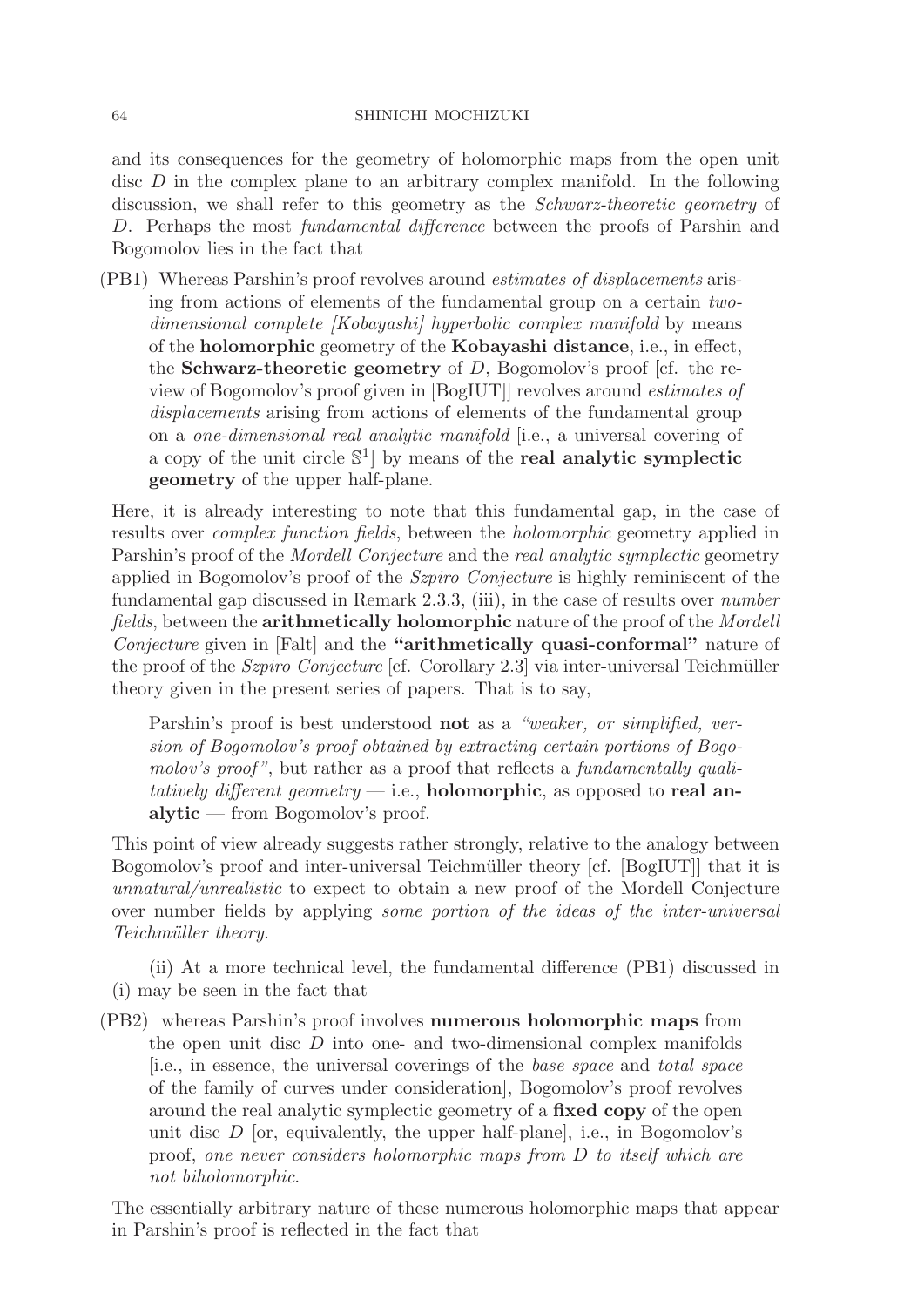(PB3) Parshin's proof is well-suited to proving a **rough qualitative** [i.e., "finiteness"<sup>]</sup> result for families of curves of  $\text{arbitrary genus} \geq 2$ , whereas Bogomolov's proof is well-suited to proving a much finer **explicit inequality**, but only in the case of families of **elliptic curves**.

Another technical aspect of the proofs of Parshin and Bogomolov that is closely related to both (PB2) and (PB3) is the fact that

(PB4) whereas the estimation apparatus of Bogomolov's proof depends in an essential way on special properties of particular types of elements — such as **unipotent** elements or **commutators** — of the fundamental group under consideration, the estimation apparatus of Parshin's proof is uniform for **arbitrary ["sufficiently small"] elements** of the fundamental group under consideration.

(iii) Although, as discussed in (ii), it is difficult to see how Parshin's proof could be "embedded" into [i.e., obtained as a "suitable portion of"] Bogomolov's proof, the **Schwarz-theoretic geometry** of D admits a "natural embedding" into [i.e., admits a natural analogy to a suitable portion of] inter-universal Teichmüller theory, namely, in the form of the theory of categories of localizations of the sort that appear in [GeoAnbd], §2; [AbsTopI], §4; [AbsTopII], §3. This theory of categories of localizations culminates in the theory of **Belyi cuspidalizations**, which is discussed in [AbsTopII], §3, and applied to obtained the **mono-anabelian reconstruction algorithms** of [AbsTopIII], §1. Moreover, the analogy between such categories of localizations and the classical *Schwarz-theoretic geometry* of  $D$  [or, equivalently, the upper half-plane] is discussed in the Introduction to [GeoAnbd], as well as in [IUTchI], Remark 5.1.4. This theory of categories of localizations may be summarized roughly as follows:

In the context of **absolute anabelian geometry** over number fields and their nonarchimedean localizations, **Belyi maps** play the role of the **Schwarz-theoretic geometry** of the open unit disc D, i.e., the role of realizing a sort of **arithmetic** version of **analytic continuation**.

This point of view is also interesting from the point of view of the discussion of Remark 2.2.4, (iii), i.e., to the effect that [noncritical] **Belyi maps** play the role of realizing a sort of **arithmetic** version of **analytic continuation** in the proof of [GenEll], Theorem 2.1. That is to say, from the point of view of the question posed at the beginning of the present Remark 2.3.5:

Even if, in the context of inter-universal Teichmüller theory, one attempts to search for an analogue of Parshin's proof in the form of a "suitable portion" of the inter-universal Teichmüller theory developed in [IUTchI], [IUTchII], [IUTchIII] [i.e., even if one avoids consideration of the application of [noncritical] Belyi maps in the proof of Corollary 2.3 via [GenEll], Theorem 2.1, one is ultimately led — i.e., from the point of view of considering arithmetic analogues of the classical complex theory of **analytic continuation** and the **Schwarz-theoretic geometry** of the open unit disc D — to the Belyi maps that appear in the **Belyi cuspidalizations** of [AbsTopII], §3; [AbsTopIII], §1.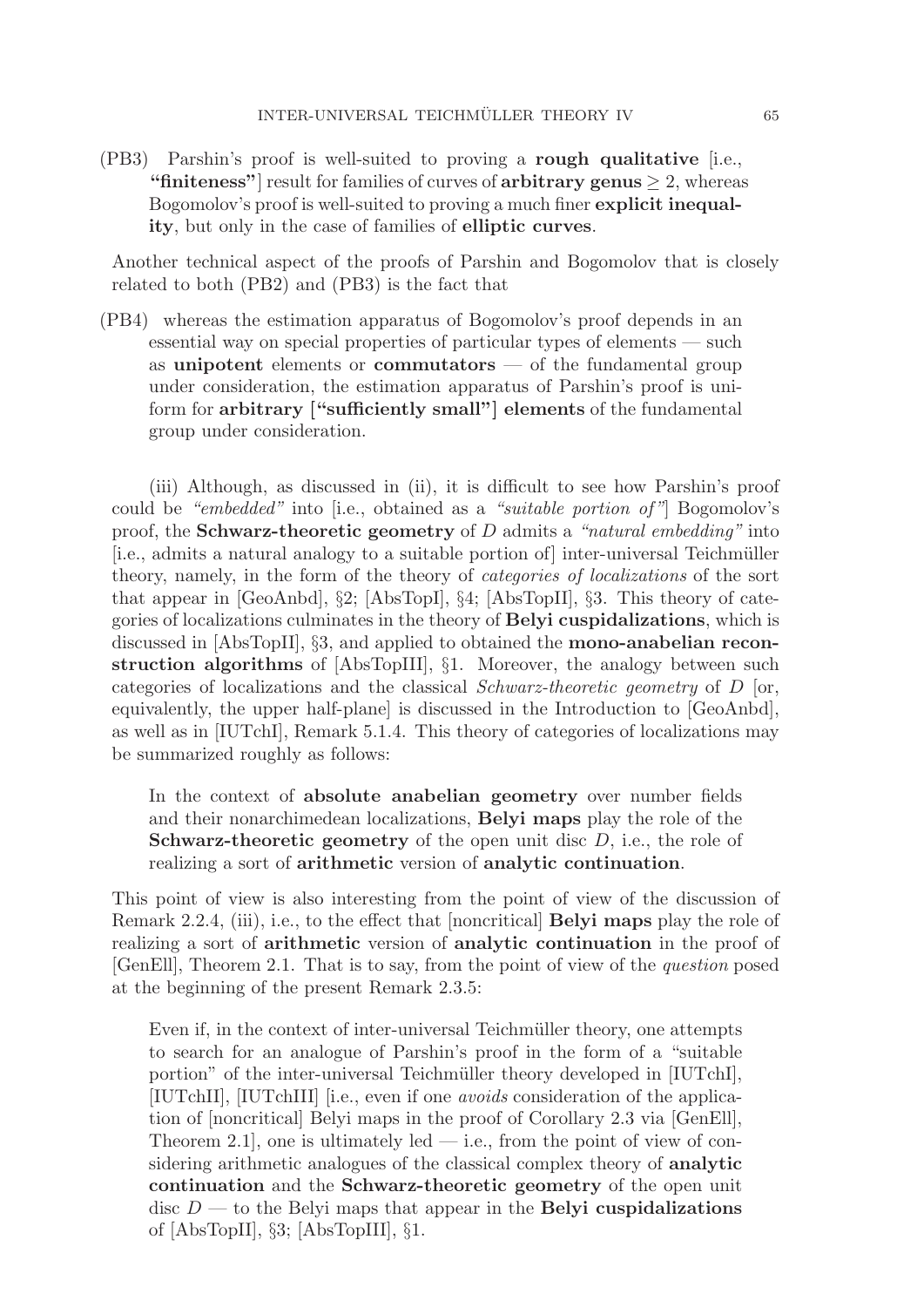Put another way, it appears that any search in the realm of inter-universal Teichmüller theory either for *some* proof of the Mordell Conjecture [over number fields] or for some analogue of Parshin's proof [of the Mordell Conjecture over complex function fields] appears to lead inevitably to some application of **Belyi maps** to realize some sort of arithmetic analogue of the classical complex theory of **analytic continuation** and the **Schwarz-theoretic geometry** of the open unit disc D.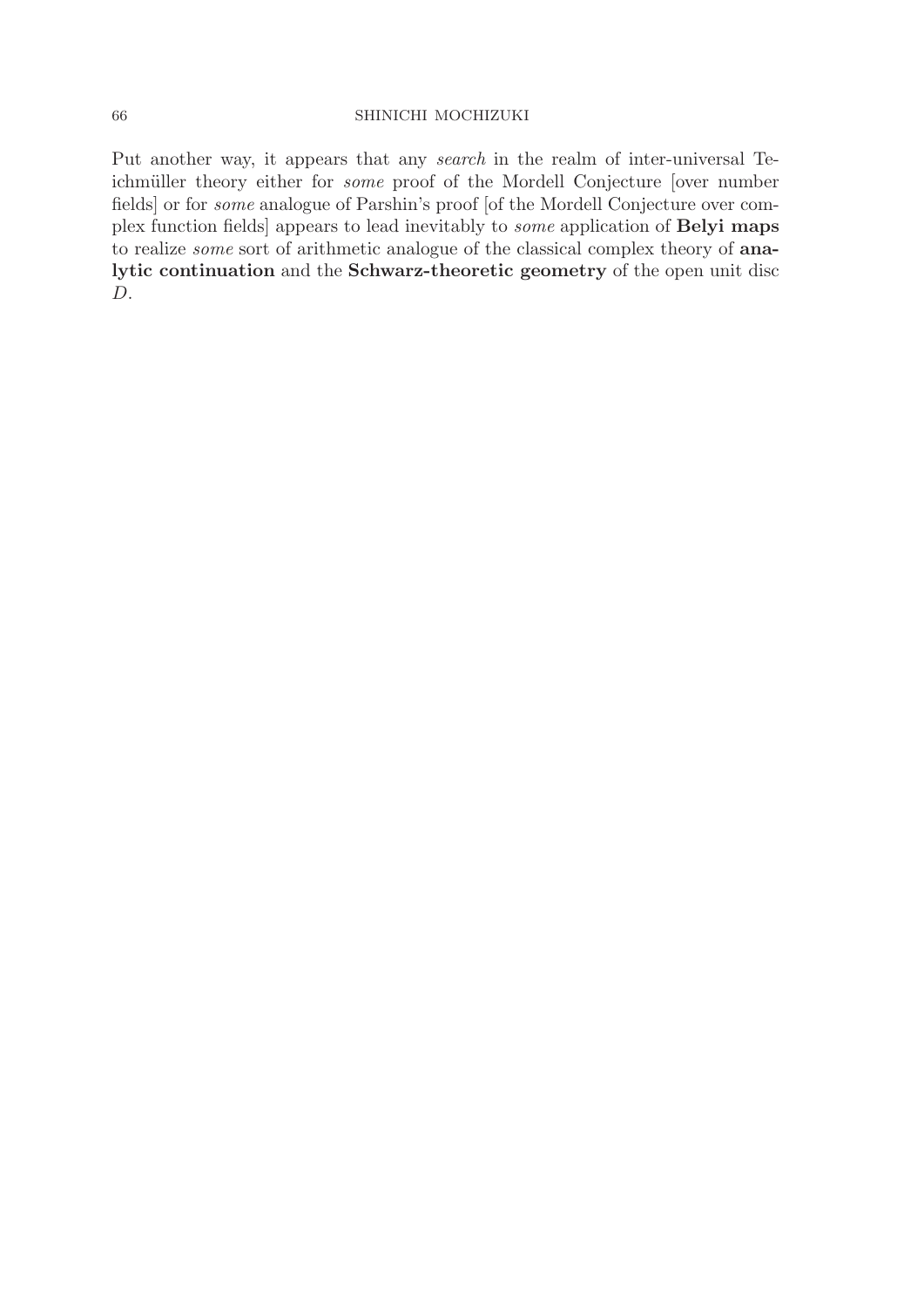### **Section 3: Inter-universal Formalism: the Language of Species**

In the present  $\S3$ , we develop — albeit from an extremely *naive/non-expert* point of view, relative to the theory of foundations! — the language of **species**. Roughly speaking, a "species" is a **"type of mathematical object"**, such as a "group", a "ring", a "scheme", etc. In some sense, this language may be thought of as an explicit description of certain tasks typically executed at an implicit, intuitive level by mathematicians [i.e., mathematicians who are not equipped with a detailed knowledge of the theory of foundations!] via a sort of "mental arithmetic" in the course of interpreting various mathematical arguments. In the context of the theory developed in the present series of papers, however, it is useful to describe these intuitive operations explicitly.

In the following discussion, we shall work with various **models** — consisting of "sets" and a relation " $\in$ " — of the standard ZFC axioms of axiomatic set theory [i.e., the nine axioms of Zermelo-Fraenkel, together with the axiom of choice cf., e.g., [Drk], Chapter 1, §3]. We shall refer to such models as **ZFC-models**. Recall that a (Grothendieck) universe V is a set satisfying the following axioms [cf. [McLn], p. 194]:

- (i) V is transitive, i.e., if  $y \in x, x \in V$ , then  $y \in V$ .
- (ii) The set of *natural numbers*  $\mathbb{N} \in V$ .
- (iii) If  $x \in V$ , then the *power set of* x also belongs to V.
- (iv) If  $x \in V$ , then the union of all members of x also belongs to V.
- (v) If  $x \in V$ ,  $y \subset V$ , and  $f: x \to y$  is a surjection, then  $y \in V$ .

We shall say that a set E is a V-set if  $E \in V$ .

The various ZFC-models that we work with may be thought of as [but are not restricted to be! the ZFC-models determined by various universes that are sets relative to some ambient ZFC-model which, in addition to the standard axioms of ZFC set theory, satisfies the following **existence axiom** [attributed to the "Grothendieck school" — cf. the discussion of  $[McLn]$ , p. 193]:

( $\mathfrak{f}^{\mathbf{G}}$ ) Given any set x, there exists a universe V such that  $x \in V$ .

We shall refer to a ZFC-model that also satisfies this additional axiom of the Grothendieck school as a  $ZFCG-model$ . This existence axiom  $({\dagger}^{G})$  implies, in particular, that:

Given a set I and a collection of universes  $V_i$ , where  $i \in I$ , indexed by I [i.e., a 'function'  $I \ni i \mapsto V_i$ ], there exists a [larger] universe V such that  $V_i \in V$ , for  $i \in I$ .

Indeed, since the graph of the function  $I \ni i \mapsto V_i$  is a set, it follows that  $\{V_i\}_{i\in I}$ is a set. Thus, it follows from the *existence axiom*  $(f^G)$  that there exists a universe V such that  ${V_i}_{i\in I} \in V$ . Hence, by condition (i), we conclude that  $V_i \in V$ , for all  $i \in I$ , as desired. Note that this means, in particular, that there exist *infinite* ascending chains of universes

$$
V_0 \in V_1 \in V_2 \in V_3 \in \ldots \in V_n \in \ldots \in V
$$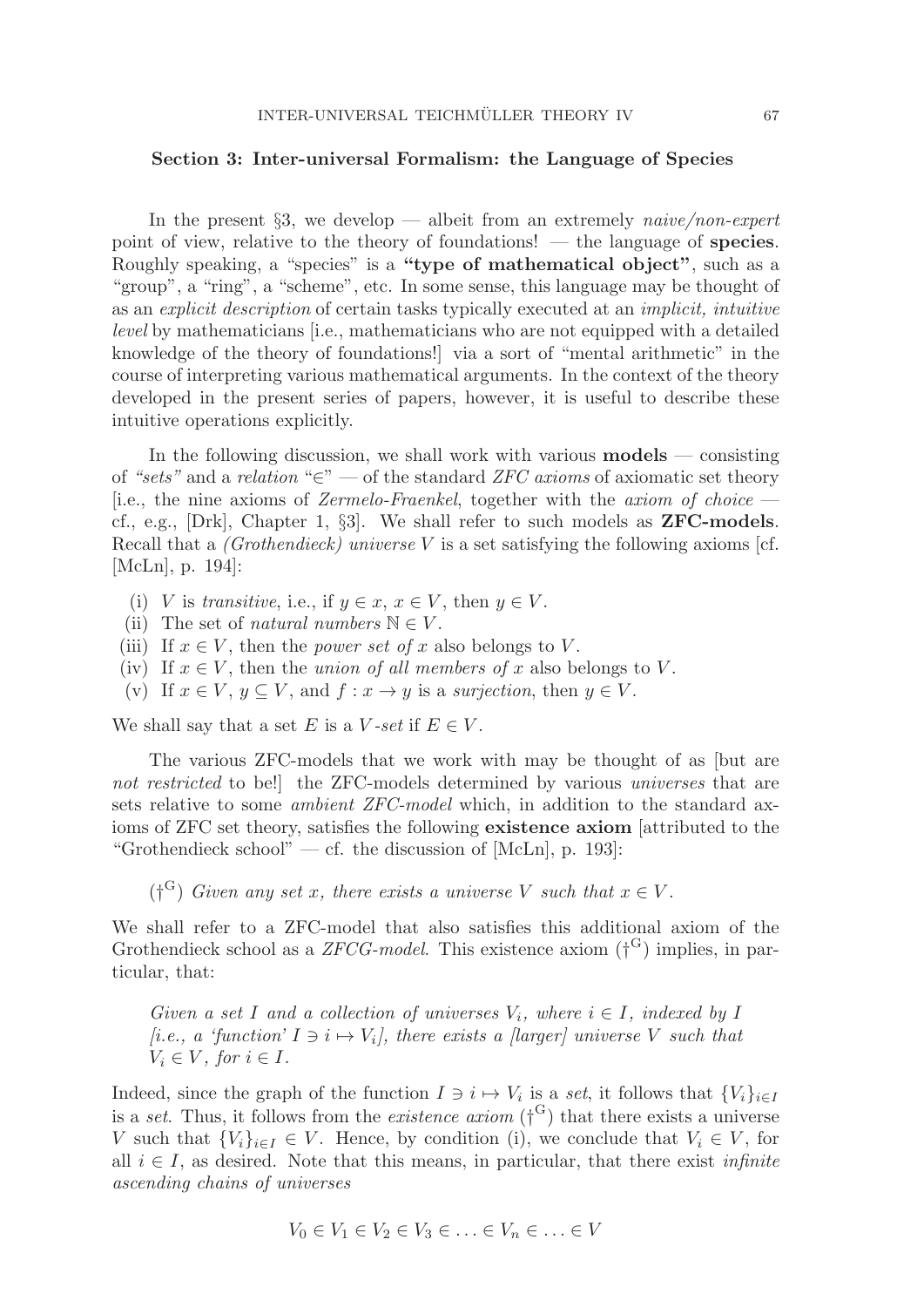— where n ranges over the natural numbers. On the other hand, by the *axiom of* foundation, there do not exist infinite descending chains of universes

$$
V_0 \ni V_1 \ni V_2 \ni V_3 \ni \ldots \ni V_n \ni \ldots
$$

— where *n* ranges over the natural numbers.

Although we shall not discuss in detail here the quite difficult issue of whether or not there actually exist ZFCG-models, we remark in passing that it may be possible to justify the stance of ignoring such issues in the context of the present series of papers — at least from the point of view of establishing the validity of various "final results" that may be formulated in  $ZFC$ -models — by invoking the work of Feferman [cf. [Ffmn]]. Precise statements concerning such issues, however, lie beyond the scope of the present paper [as well as of the level of expertise of the author!].

In the following discussion, we use the phrase "set-theoretic formula" as it is conventionally used in discussions of axiomatic set theory [cf., e.g., [Drk], Chapter 1, §2], with the following proviso: In the following discussion, it should be understood that every set-theoretic formula that appears is "absolute" in the sense that its validity for a collection of sets contained in some universe  $V$  relative to the model of set theory determined by V is *equivalent*, for any universe W such that  $V \in W$ , to its validity for the same collection of sets relative to the model of set theory determined by  $W$  [cf., e.g., [Drk], Chapter 3, Definition 4.2].

#### **Definition 3.1.**

(i) A 0-species  $\mathfrak{S}_0$  is a collection of conditions given by a set-theoretic formula

 $\Phi_0(\mathfrak{E})$ 

involving an ordered collection  $\mathfrak{E} = (\mathfrak{E}_1, \ldots, \mathfrak{E}_{n_0})$  of sets  $\mathfrak{E}_1, \ldots, \mathfrak{E}_{n_0}$  [which we think of as "indeterminates"], for some integer  $n_0 \geq 1$ ; in this situation, we shall refer to  $\mathfrak E$  as a *collection of species-data* for  $\mathfrak{S}_0$ . If  $\mathfrak{S}_0$  is a 0-species given by a set-theoretic formula  $\Phi_0(\mathfrak{E})$ , then a 0-specimen of  $\mathfrak{S}_0$  is a specific ordered collection of  $n_0$  sets  $E = (E_1, \ldots, E_{n_0})$  in some specific ZFC-model that satisfies  $\Phi_0(E)$ . If E is a 0-specimen of a 0-species  $\mathfrak{S}_0$ , then we shall write  $E \in \mathfrak{S}_0$ . If, moreover, it holds, in any ZFC-model, that the 0-specimens of  $\mathfrak{S}_0$  form a set, then we shall refer to  $\mathfrak{S}_0$  as 0-small.

(ii) Let  $\mathfrak{S}_0$  be a 0-species. Then a 1-species  $\mathfrak{S}_1$  acting on  $\mathfrak{S}_0$  is a collection of set-theoretic formulas  $\Phi_1$ ,  $\Phi_{1\circ 1}$  satisfying the following conditions:

(a)  $\Phi_1$  is a set-theoretic formula

$$
\Phi_1(\mathfrak{E},\mathfrak{E}',\mathfrak{F})
$$

involving two collections of species-data  $\mathfrak{E}, \mathfrak{E}'$  for  $\mathfrak{S}_0$  [i.e., the conditions  $\Phi_0(\mathfrak{E}), \Phi_0(\mathfrak{E}')$  hold] and an ordered collection  $\mathfrak{F} = (\mathfrak{F}_1,\ldots,\mathfrak{F}_{n_1})$  of ["indeterminate"] sets  $\mathfrak{F}_1,\ldots,\mathfrak{F}_{n_1}$ , for some integer  $n_1 \geq 1$ ; in this situation, we shall refer to  $(\mathfrak{E}, \mathfrak{E}', \mathfrak{F})$  as a *collection of species-data* for  $\mathfrak{S}_1$  and write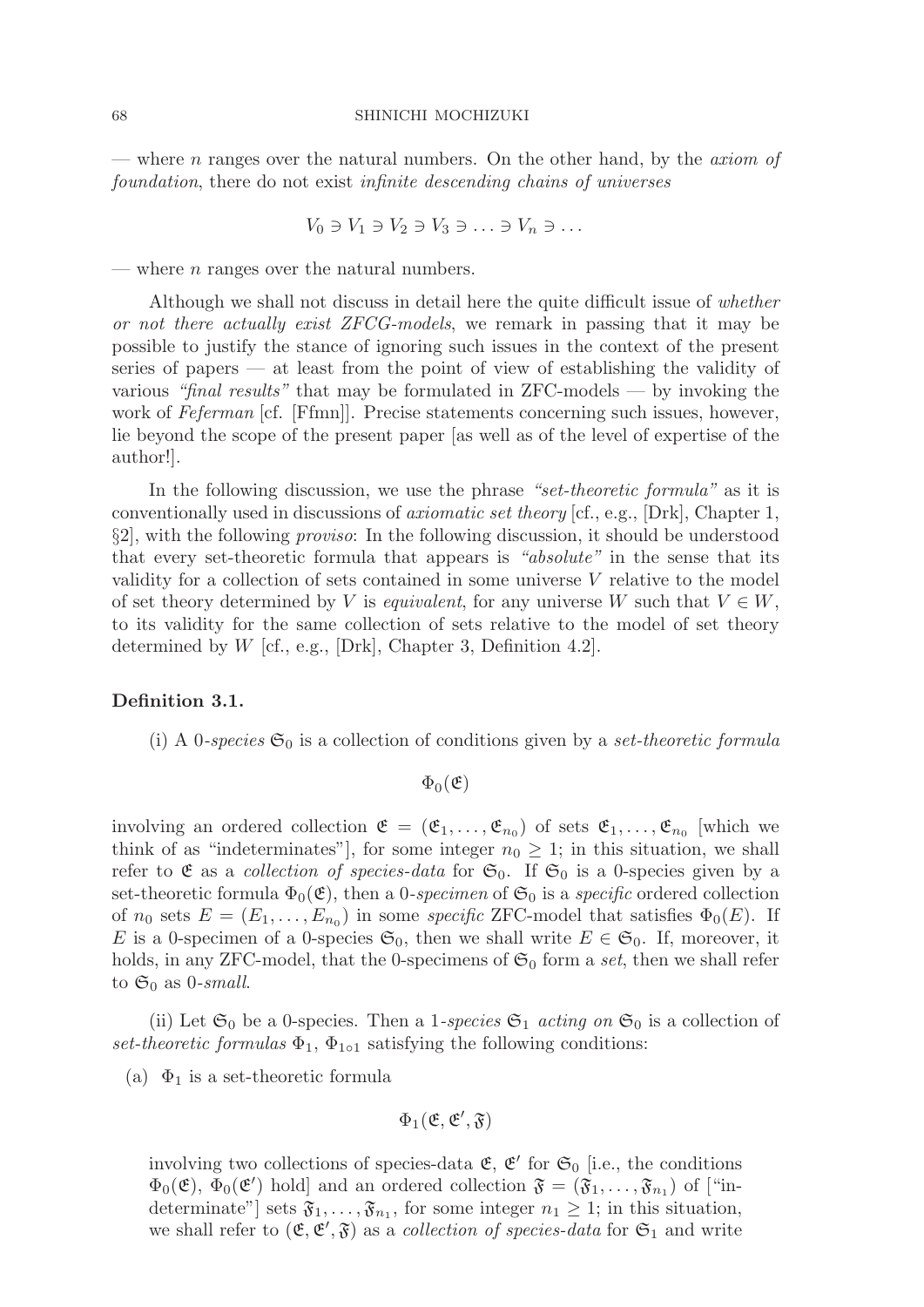$\mathfrak{F} : \mathfrak{E} \to \mathfrak{E}'$ . If, in some ZFC-model,  $E, E' \in \mathfrak{S}_0$ , and F is a specific ordered collection of  $n_1$  sets that satisfies the condition  $\Phi_1(E, E', F)$ , then we shall refer to the data  $(E, E', F)$  as a 1-specimen of  $\mathfrak{S}_1$  and write  $(E, E', F) \in \mathfrak{S}_1$ ; alternatively, we shall denote a 1-specimen  $(E, E', F)$  via the notation  $F: E \to E'$  and refer to E (respectively, E') as the *domain* (respectively, *codomain*) of  $F : E \to E'$ .

(b)  $\Phi_{1\circ 1}$  is a set-theoretic formula

$$
\Phi_{1\circ 1}(\mathfrak{E}, \mathfrak{E}', \mathfrak{E}'', \mathfrak{F}, \mathfrak{F}', \mathfrak{F}'')
$$

involving three collections of species-data  $\mathfrak{F} : \mathfrak{E} \to \mathfrak{E}', \mathfrak{F}' : \mathfrak{E}' \to \mathfrak{E}'', \mathfrak{F}'' :$  $\mathfrak{E} \to \mathfrak{E}''$  for  $\mathfrak{S}_1$  [i.e., the conditions  $\Phi_0(\mathfrak{E}); \ \Phi_0(\mathfrak{E}'); \ \Phi_0(\mathfrak{E}''); \ \Phi_1(\mathfrak{E}, \mathfrak{E}'; \mathfrak{F});$  $\Phi_1(\mathfrak{E}', \mathfrak{E}''; \mathfrak{F}'); \Phi_1(\mathfrak{E}, \mathfrak{E}'', \mathfrak{F}'')$  hold]; in this situation, we shall refer to  $\mathfrak{F}''$  as a composite of  $\mathfrak F$  with  $\mathfrak F'$  and write  $\mathfrak F'' = \mathfrak F' \circ \mathfrak F$  [which is, a priori, an abuse of notation, since there may exist many composites of  $\mathfrak{F}$  with  $\mathfrak{F}'$  — cf. (c) below]; we shall use similar terminology and notation for 1-specimens in specific ZFC-models.

- (c) Given a pair of 1-specimens  $F: E \to E', F' : E' \to E''$  of  $\mathfrak{S}_1$  in some ZFC-model, there exists a unique composite  $F'' : E \to E''$  of F with  $F'$ in the given ZFC-model.
- (d) Composition of 1-specimens  $F: E \to E', F': E' \to E'', F'': E'' \to E'''$ of  $\mathfrak{S}_1$  in a ZFC-model is *associative*.
- (e) For any 0-specimen E of  $\mathfrak{S}_0$  in a ZFC-model, there exists a [necessarily unique] 1-specimen  $F: E \to E$  of  $\mathfrak{S}_1$  [in the given ZFC-model] — which we shall refer to as the *identity* 1-specimen  $\mathrm{id}_E$  of  $E$  — such that for any 1-specimens  $F' : E' \to E$ ,  $F'' : E \to E''$  of  $\mathfrak{S}_1$  [in the given ZFC-model] we have  $F \circ F' = F'$ ,  $F'' \circ F = F''$ .

If, moreover, it holds, in any ZFC-model, that for any two 0-specimens  $E, E'$  of  $\mathfrak{S}_0$ , the 1-specimens  $F: E \to E'$  of  $\mathfrak{S}_1$  [i.e., the 1-specimens of  $\mathfrak{S}_1$  with domain E and codomain E'] form a set, then we shall refer to  $\mathfrak{S}_1$  as 1-small.

(iii) A species  $\mathfrak S$  is defined to be a pair consisting of a 0-species  $\mathfrak S_0$  and a 1species  $\mathfrak{S}_1$  acting on  $\mathfrak{S}_0$ . Fix a species  $\mathfrak{S} = (\mathfrak{S}_0, \mathfrak{S}_1)$ . Let  $i \in \{0, 1\}$ . Then we shall refer to an *i*-specimen of  $\mathfrak{S}_i$  as an *i-specimen of*  $\mathfrak{S}$ . We shall refer to a 0-specimen (respectively, 1-specimen) of  $\mathfrak S$  as a species-object (respectively, a species-morphism) of G. We shall say that G is *i*-small if  $G_i$  is *i*-small. We shall refer to a speciesmorphism  $F : E \to E'$  as a *species-isomorphism* if there exists a species-morphism  $F' : E' \to E$  such that the composites  $F \circ F'$ ,  $F' \circ F$  are *identity* species-morphisms; in this situation, we shall say that  $E, E'$  are species-isomorphic. [Thus, one verifies immediately that composites of species-isomorphisms are species-isomorphisms.] We shall refer to a species-isomorphism whose domain and codomain are equal as a species-automorphism. We shall refer to as model-free [cf. Remark 3.1.1 below] an *i*-specimen of  $\mathfrak S$  equipped with a description via a *set-theoretic formula* that is "independent of the ZFC-model in which it is given" in the sense that for any pair of universes  $V_1$ ,  $V_2$  of some ZFC-model such that  $V_1 \in V_2$ , the set-theoretic formula determines the *same i*-specimen of  $\mathfrak{S}$ , whether interpreted relative to the ZFC-model determined by  $V_1$  or the ZFC-model determined by  $V_2$ .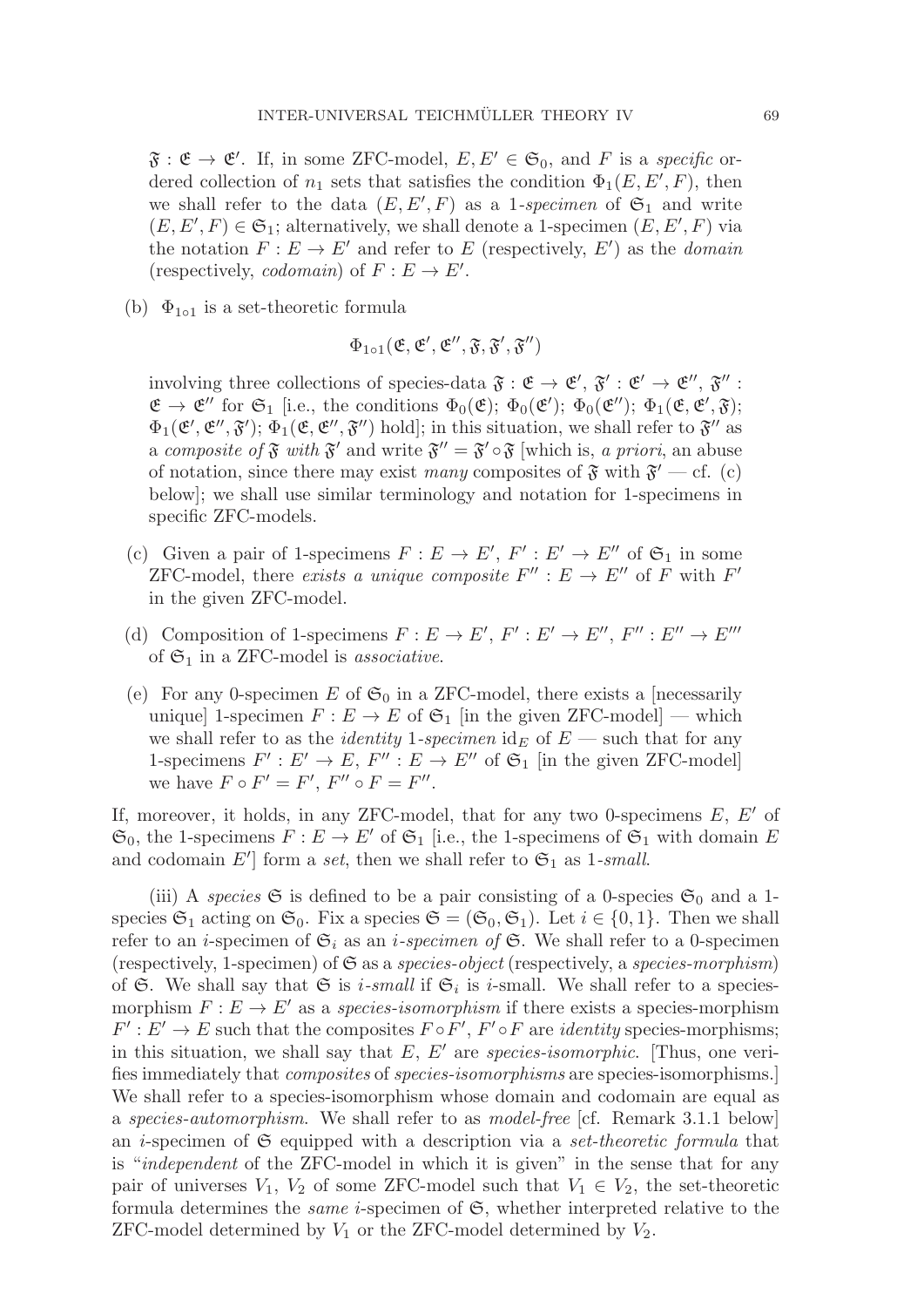(iv) We shall refer to as the *category determined by*  $\mathfrak{S}$  in a ZFC-model the *category* whose objects are the *species-objects* of  $\mathfrak{S}$  in the given ZFC-model and whose arrows are the *species-morphisms* of  $\mathfrak S$  in the given ZFC-model. [One verifies immediately that this description does indeed determine a category.]

**Remark 3.1.1.** We observe that any of the familiar descriptions of  $\mathbb{N}$  [cf., e.g., [Drk], Chapter 2, Definitions 2.3, 2.9],  $\mathbb{Z}, \mathbb{Q}, \mathbb{Q}_p$ , or  $\mathbb{R}$ , for instance, yield species [all of whose species-morphisms are identity species-morphisms] each of which has a unique species-object in any given ZFC-model. Such species are not to be confused with such species as the species of "monoids isomorphic to N and monoid isomorphisms", which admits many species-objects [all of which are species-isomorphic] in any ZFC-model. On the other hand, the set-theoretic formula used, for instance, to define the former "species N" may be applied to define a "model-free species-object N" of the latter "species of monoids isomorphic to N".

# **Remark 3.1.2.**

(i) It is important to remember when working with species that

the **essence** of a species lies not in the specific sets that occur as speciesobjects or species-morphisms of the species in various ZFC-models, but rather in the **collection of rules**, i.e., *set-theoretic formulas*, that govern the construction of such sets in an unspecified, "indeterminate" ZFCmodel.

Put another way, the emphasis in the theory of species lies in the programs — i.e., **"software"** — that yield the desired output data, not on the output data itself. From this point of view, one way to describe the various set-theoretic formulas that constitute a species is as a "deterministic algorithm" [a term suggested to the author by Minhyong Kim] for constructing the sets to be considered.

(ii) One interesting point of view that arose in discussions between the author and F. Kato is the following. The relationship between the classical approach to discussing mathematics relative to a fixed model of set theory — an approach in which specific sets play a central role — and the "species-theoretic" approach considered here — in which the **rules**, given by set-theoretic formulas for constructing the sets of interest [i.e., not specific sets themselves!], play a central role — may be regarded as analogous to the relationship between classical approaches to alge $braic \,\,varieties$  — in which specific sets of solutions of polynomial equations in an algebraically closed field play a central role — and *scheme theory* — in which the functor determined by a scheme, i.e., the polynomial equations, or "rules", that determine solutions, as opposed to specific sets of solutions themselves, play a central role. That is to say, in summary:

[fixed model of set theory approach : species-theoretic approach]

 $\rightarrow$  [varieties : schemes]

A similar analogy  $-$  i.e., of the form

[fixed model of set theory approach : species-theoretic approach]

 $\longleftrightarrow$  [groups of specific matrices : abstract groups]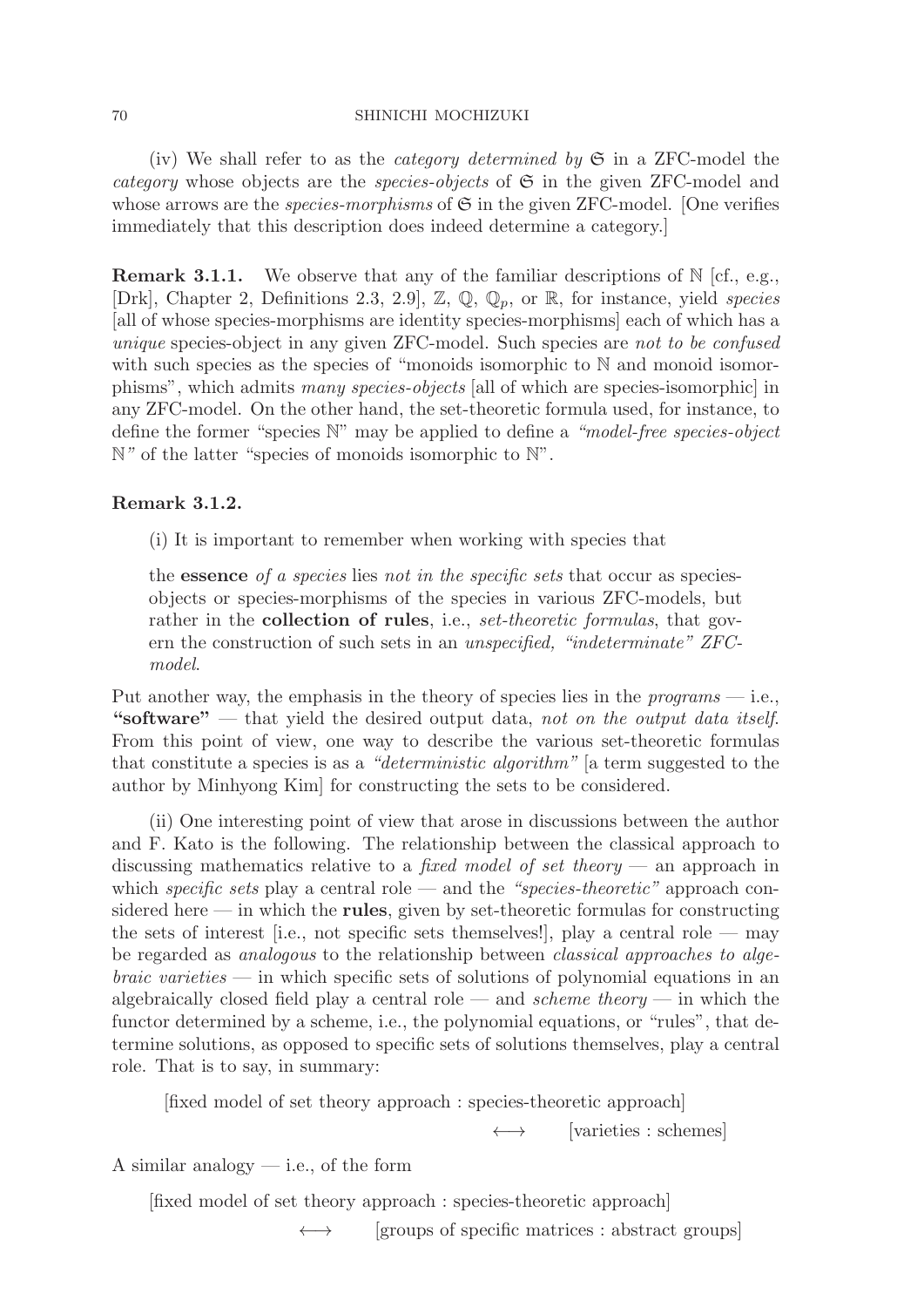— may be made to the notion of an "abstract group", as opposed to a "group of specific matrices". That is to say, just as a "group of specific matrices may be thought of as a specific representation of an "abstract group", the category of objects determined by a species in a specific ZFC-model may be thought of as a specific representation of an "abstract species".

(iii) If, in the context of the discussion of (i), (ii), one tries to form a sort of quotient, in which "programs" that yield the same sets as "output data" are identified, then one must contend with the resulting *indeterminacy*, i.e., working with programs is only well-defined up to internal modifications of the programs in question that does not affect the final output. This leads to somewhat intractable problems concerning the internal structure of such programs — a topic that lies well beyond the scope of the present work.

### **Remark 3.1.3.**

(i) Typically, in the discussion to follow, we shall not write out explicitly the various set-theoretic formulas involved in the definition of a species. Rather, it is to be understood that the set-theoretic formulas to be used are those arising from the conventional descriptions of the mathematical objects involved. When applying such conventional descriptions, however, it is important to check that they are well-defined and do **not** depend upon the use of **arbitrary choices** that are not describable via well-defined set-theoretic formulas.

(ii) The fact that the data involved in a species is given by abstract set-theoretic formulas imparts a certain **canonicality** to the mathematical notion constituted by the species, a canonicality that is **not shared**, for instance, by mathematical objects whose construction depends on an **invocation of the axiom of choice** in some particular ZFC-model [cf. the discussion of (i) above]. Moreover, by furnishing a stock of such "canonical notions", the theory of species allows one, in effect, to compute the **extent of deviation** of various "non-canonical objects" [i.e., whose construction depends upon the invocation of the axiom of choice!] from a sort of "canonical norm".

**Remark 3.1.4.** Note that because the data involved in a species is given by abstract set-theoretic formulas, the mathematical notion constituted by the species is **immune** to, i.e., unaffected by, **extensions of the universe** — i.e., such as the ascending chain  $V_0 \in V_1 \in V_2 \in V_3 \in \ldots \in V_n \in \ldots \in V$  that appears in the discussion preceding Definition  $3.1$  — in which one works. This is the sense in which we apply the term **"inter-universal"**. That is to say, "inter-universal geometry" allows one to relate the "geometries" that occur in distinct universes.

**Remark 3.1.5.** Similar remarks to the remarks made in Remarks 3.1.2, 3.1.3, and 3.1.4 concerning the significance of working with set-theoretic formulas may be made with regard to the notions of mutations, morphisms of mutations, mutationhistories, observables, and cores to be introduced in Definition 3.3 below.

One fundamental example of a species is the following.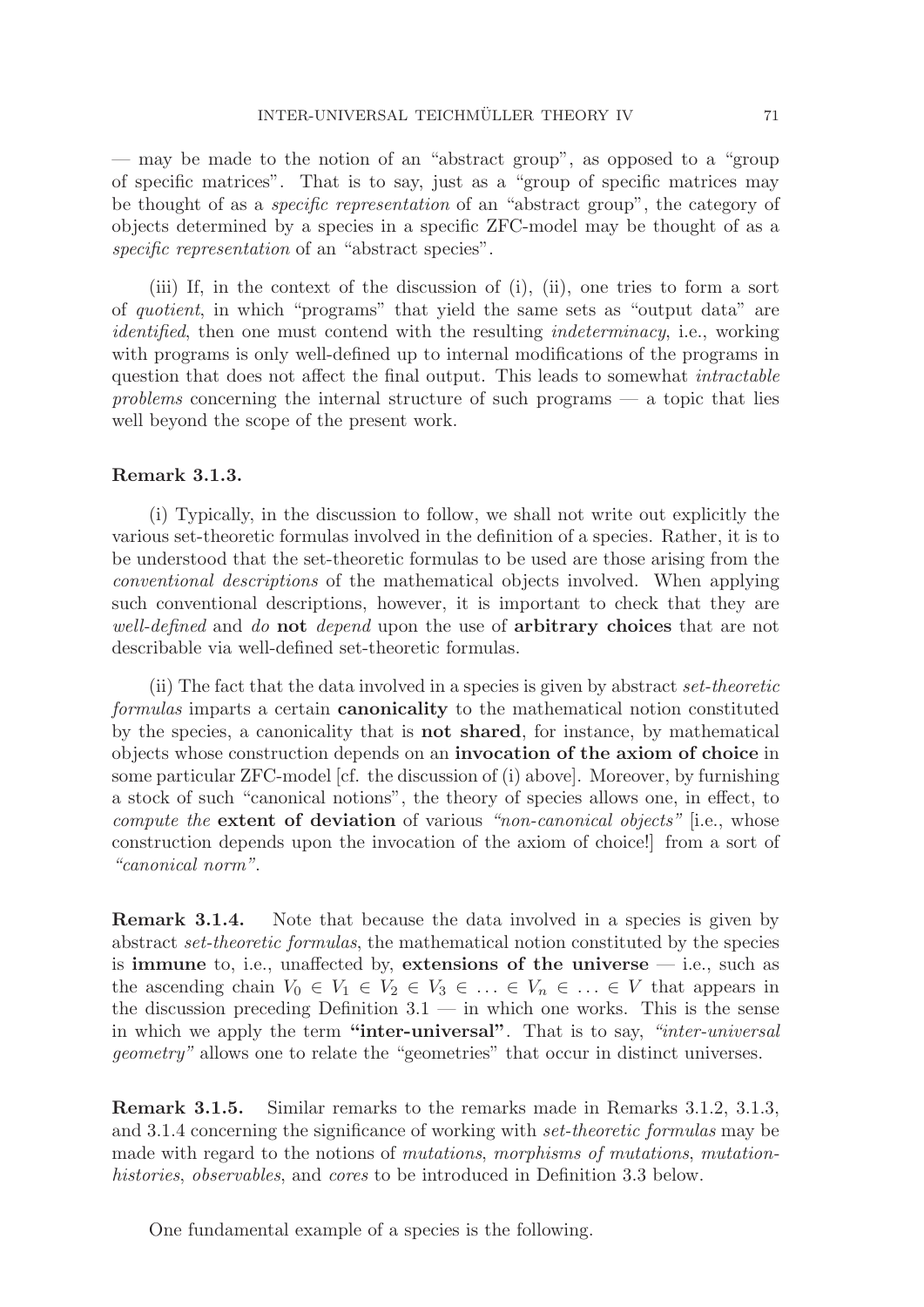**Example 3.2.** Categories. The notions of a [small] category and an isomorphism class of [covariant] functors between two given [small] categories yield an example of a species. That is to say, at a set-theoretic level, one may think of a [small] category as, for instance, a set of arrows, together with a set of composition relations, that satisfies certain properties; one may think of a [covariant] functor between [small] categories as the set given by the graph of the map on arrows determined by the functor [which satisfies certain properties]; one may think of an isomorphism class of functors as a collection of such graphs, i.e., the graphs determined by the functors in the isomorphism class, which satisfies certain properties. Then one has "dictionaries"

0-species  $\longleftrightarrow$  the notion of a category

1-species  $\longleftrightarrow$  the notion of an isomorphism class of functors

at the level of notions and

a 0-specimen  $\longleftrightarrow$  a particular [small] category

a 1-specimen  $\longleftrightarrow$  a particular isomorphism class of functors

at the level of specific mathematical objects in a specific ZFC-model. Moreover, one verifies easily that species-isomorphisms between 0-species correspond to isomorphism classes of equivalences of categories in the usual sense.

**Remark 3.2.1.** Note that in the case of Example 3.2, one could also define a notion of "2-species", "2-specimens", etc., via the notion of an "isomorphism of functors", and then take the 1-species under consideration to be the notion of a functor [i.e., not an isomorphism class of functors]. Indeed, more generally, one could define a notion of "*n*-species" for arbitrary integers  $n \geq 1$ . Since, however, this approach would only serve to add an unnecessary level of complexity to the theory, we choose here to take the approach of working with "functors considered up to isomorphism".

**Definition 3.3.** Let  $\mathfrak{S} = (\mathfrak{S}_0, \mathfrak{S}_1); \mathfrak{S} = (\mathfrak{S}_0, \mathfrak{S}_1)$  be species.

(i) A mutation  $\mathfrak{M}$  :  $\mathfrak{S} \rightarrow \mathfrak{S}$  is defined to be a collection of set-theoretic formulas  $\Psi_0$ ,  $\Psi_1$  satisfying the following properties:

(a)  $\Psi_0$  is a set-theoretic formula

 $\Psi_0(\mathfrak{E}, \mathfrak{E})$ 

involving a collection of species-data  $\mathfrak{E}$  for  $\mathfrak{S}_0$  and a collection of speciesdata  $\underline{\mathfrak{E}}$  for  $\underline{\mathfrak{S}}_0$ ; in this situation, we shall write  $\mathfrak{M}(\mathfrak{E})$  for  $\underline{\mathfrak{E}}$ . Moreover, if, in some ZFC-model,  $E \in \mathfrak{S}_0$ , then we require that there exist a unique  $\underline{E} \in \underline{\mathfrak{S}}_0$  such that  $\Psi_0(E, \underline{E})$  holds; in this situation, we shall write  $\mathfrak{M}(E)$ for  $\underline{E}$ .

(b)  $\Psi_1$  is a set-theoretic formula

 $\Psi_1(\mathfrak{E}, \mathfrak{E}', \mathfrak{F}, \underline{\mathfrak{F}})$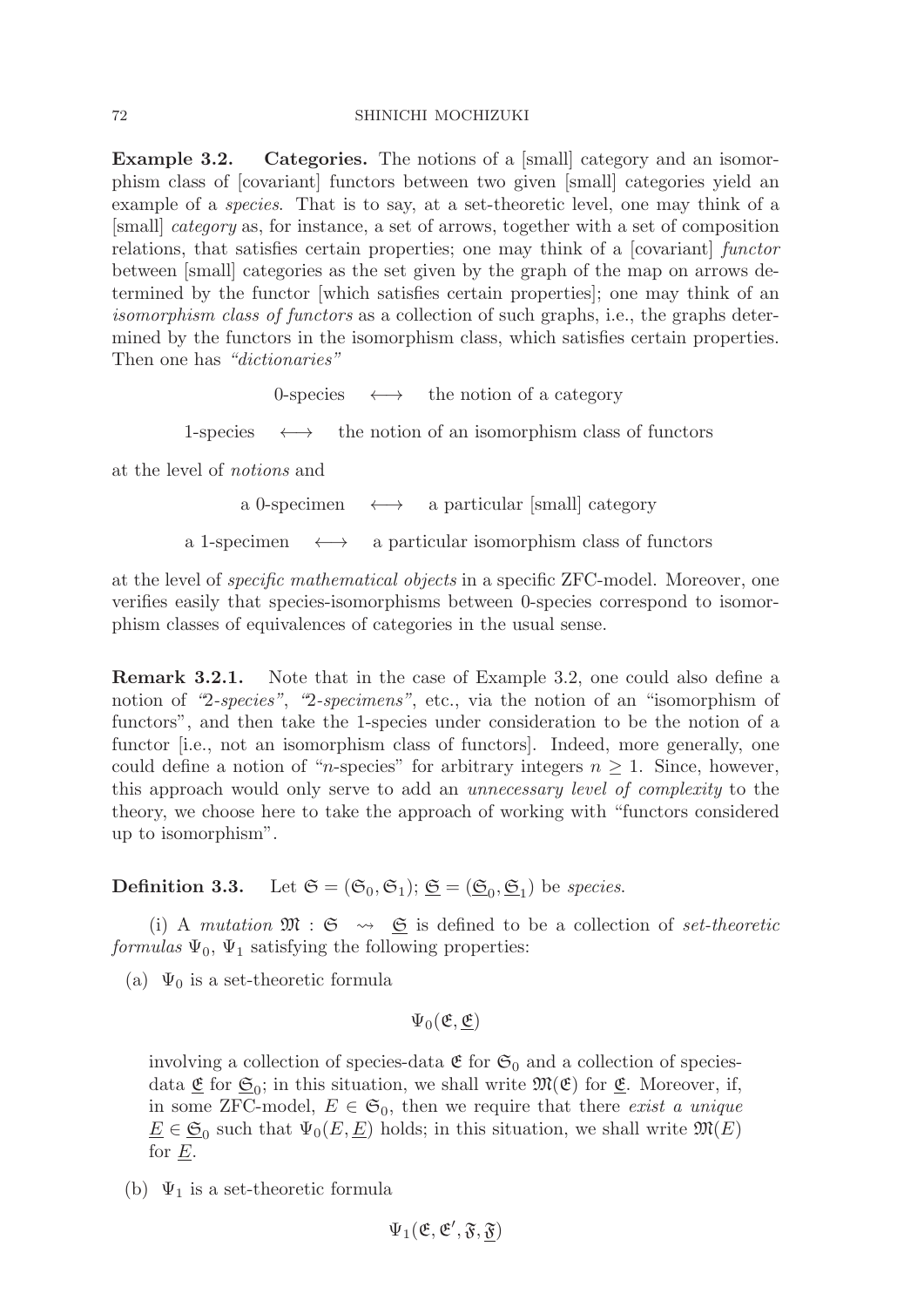involving a collection of species-data  $\mathfrak{F} : \mathfrak{E} \to \mathfrak{E}'$  for  $\mathfrak{S}_1$  and a collection of species-data  $\underline{\mathfrak{F}} : \underline{\mathfrak{E}} \to \underline{\mathfrak{E}}'$  for  $\underline{\mathfrak{S}}_1$ , where  $\underline{\mathfrak{E}} = \mathfrak{M}(\mathfrak{E}), \underline{\mathfrak{E}}' = \mathfrak{M}(\mathfrak{E}');$  in this situation, we shall write  $\mathfrak{M}(\mathfrak{F})$  for  $\mathfrak{F}$ . Moreover, if, in some ZFCmodel,  $(F : E \to E') \in \mathfrak{S}_1$ , then we require that there exist a unique  $(E: E \to E') \in \mathfrak{S}_1$  such that  $\Psi_0(E, E', F, E)$  holds; in this situation, we shall write  $\mathfrak{M}(F)$  for E. Finally, we require that the assignment  $F \mapsto$  $\mathfrak{M}(F)$  be compatible with *composites* and map *identity* species-morphisms of  $\mathfrak S$  to identity species-morphisms of  $\mathfrak S$ . In particular, if one fixes a ZFCmodel, then  $\mathfrak M$  determines a *functor* from the category determined by  $\mathfrak S$ in the given ZFC-model to the category determined by  $\mathfrak{S}$  in the given ZFC-model.

There are evident notions of "composition of mutations" and "identity mutations".

(ii) Let  $\mathfrak{M},\mathfrak{M}'$ :  $\mathfrak{S} \rightsquigarrow \mathfrak{S}$  be mutations. Then a morphism of mutations  $\mathfrak{Z}: \mathfrak{M} \to \mathfrak{M}'$  is defined to be a *set-theoretic formula*  $\Xi$  satisfying the following properties:

(a)  $\Xi$  is a set-theoretic formula

 $\Xi(\mathfrak{E}, \mathfrak{F})$ 

involving a collection of species-data  $\mathfrak{E}$  for  $\mathfrak{S}_0$  and a collection of speciesdata  $\underline{\mathfrak{F}} : \mathfrak{M}(\mathfrak{E}) \to \mathfrak{M}'(\mathfrak{E})$  for  $\mathfrak{S}_1$ ; in this situation, we shall write  $\mathfrak{Z}(\mathfrak{E})$  for  $\mathfrak{F}.$  Moreover, if, in some ZFC-model,  $E \in \mathfrak{S}_0$ , then we require that there exist a unique  $\underline{F} \in \underline{\mathfrak{S}}_1$  such that  $\Xi(E, \underline{F})$  holds; in this situation, we shall write  $\mathfrak{Z}(E)$  for  $\underline{F}$ .

(b) Suppose, in some ZFC-model, that  $F: E_1 \to E_2$  is a species-morphism of  $\mathfrak{S}$ . Then one has an equality of composite species-morphisms  $\mathfrak{M}'(F)$  $\mathfrak{Z}(E_1) = \mathfrak{Z}(E_2) \circ \mathfrak{M}(F) : \mathfrak{M}(E_1) \to \mathfrak{M}'(E_2)$ . In particular, if one fixes a ZFC-model, then a morphism of mutations  $\mathfrak{M} \to \mathfrak{M}'$  determines a natural transformation between the functors determined by  $\mathfrak{M}, \mathfrak{M}'$  in the ZFC $model - cf.$  (i).

There are evident notions of "composition of morphisms of mutations" and "identity" morphisms of mutations". If it holds that for every species-object E of  $\mathfrak{S}, \mathfrak{Z}(E)$  is a species-isomorphism, then we shall refer to  $\mathfrak{Z}$  as an *isomorphism of mutations*. In particular, one verifies immediately that  $\mathfrak{Z}$  is an isomorphism of mutations if and only if there exists a morphism of mutations  $\mathfrak{Z}' : \mathfrak{M}' \to \mathfrak{M}$  such that the composite morphisms of mutations  $\mathfrak{Z} \circ \mathfrak{Z} : \mathfrak{M} \to \mathfrak{M}, \mathfrak{Z} \circ \mathfrak{Z}': \mathfrak{M}' \to \mathfrak{M}'$  are the respective *identity* morphisms of the mutations  $\mathfrak{M}, \mathfrak{M}'$ .

(iii) Let  $\mathfrak{M} : \mathfrak{S} \rightsquigarrow \mathfrak{S}$  be a *mutation*. Then we shall say that  $\mathfrak{M}$  is a *mutation*equivalence if there exists a mutation  $\mathfrak{M}' : \mathfrak{S} \rightsquigarrow \mathfrak{S}$ , together with isomorphisms of mutations between the composites  $\mathfrak{M} \circ \mathfrak{M}'$ ,  $\mathfrak{M}' \circ \mathfrak{M}$  and the respective identity mutations. In this situation, we shall say that  $\mathfrak{M}, \mathfrak{M}'$  are mutation-quasiinverses to one another. Finally, we observe that, if we suppose further that  $\mathfrak{S}, \mathfrak{S}$  are 1-small, then for any two given species-objects in the domain species of a mutation-equivalence, the mutation-equivalence induces a bijection between the set of species-morphisms (respectively, species-isomorphisms) between the two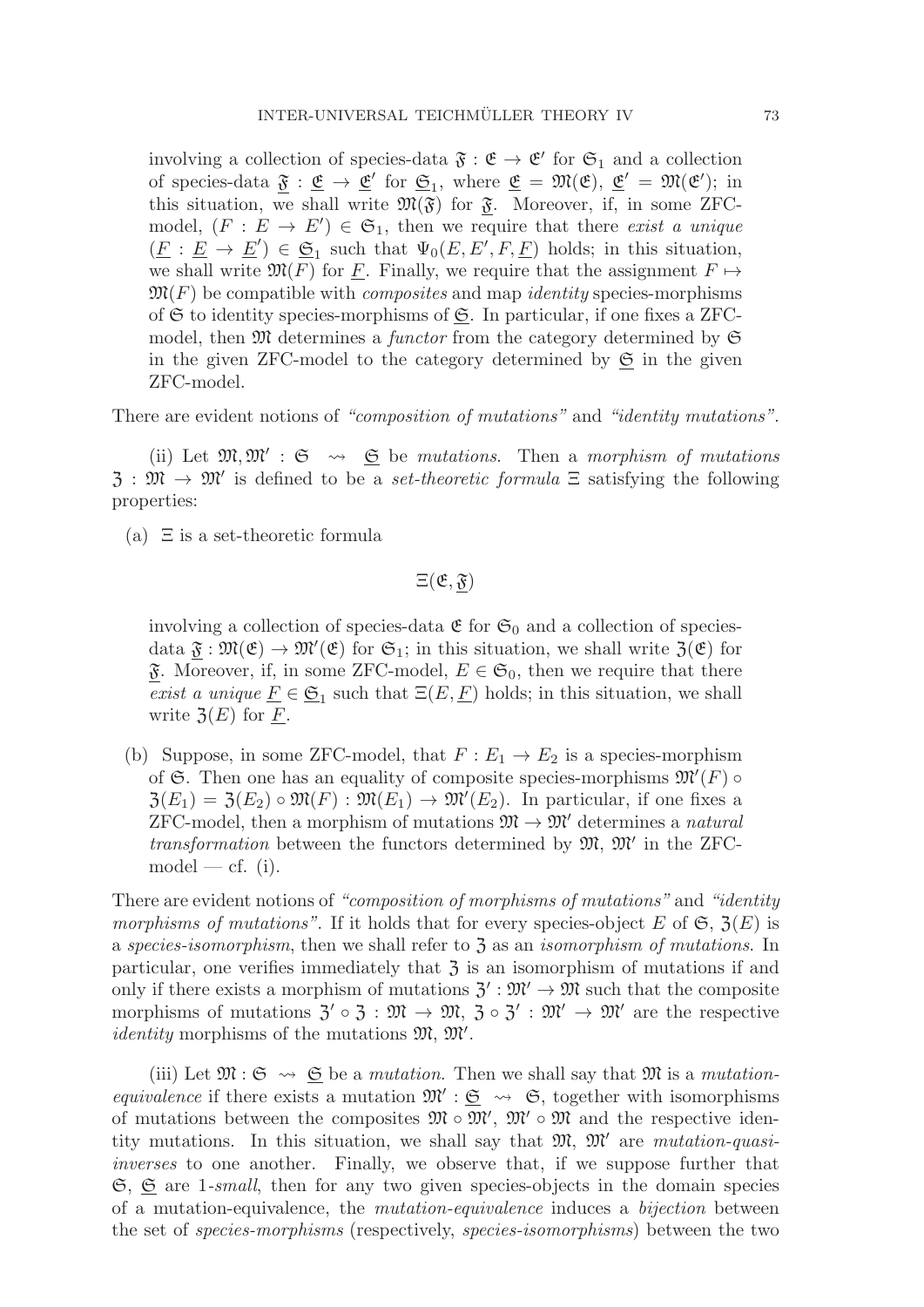given species-objects [of the domain species] and the set of species-morphisms (respectively, species-isomorphisms) between the two species-objects [of the codomain species] obtained by applying the mutation-equivalence to the two given speciesobjects.

(iv) Let  $\vec{\Gamma}$  be an *oriented graph*, i.e., a graph  $\Gamma$ , which we shall refer to as the underlying graph of  $\vec{\Gamma}$ , equipped with the additional data of a total ordering, for each edge  $e$  of  $\Gamma$ , on the set [of cardinality 2] of *branches* of  $e$  [cf., e.g., [AbsTopIII], §0]. Then we define a *mutation-history*  $\mathfrak{H} = (\vec{\Gamma}, \mathfrak{S}^*, \mathfrak{M}^*)$  *[indexed by*  $\vec{\Gamma}$ *]* to be a collection of data as follows:

- (a) for each vertex v of  $\vec{\Gamma}$ , a species  $\mathfrak{S}^v$ ;
- (b) for each edge e of  $\vec{\Gamma}$ , running from a vertex  $v_1$  to a vertex  $v_2$ , a mutation  $\mathfrak{M}^e: \mathfrak{S}^{v_1} \rightsquigarrow \mathfrak{S}^{v_2}$ .

In this situation, we shall refer to the vertices, edges, and branches of  $\vec{\Gamma}$  as vertices, edges, and branches of  $\mathfrak{H}$ . Thus, the notion of a "mutation-history" may be thought of as a species-theoretic version of the notion of a "diagram of categories" given in [AbsTopIII], Definition 3.5, (i).

(v) Let  $\mathfrak{H} = (\vec{\Gamma}, \mathfrak{S}^*, \mathfrak{M}^*)$  be a *mutation-history*; <u> $\mathfrak{S}$ </u> a *species*. For simplicity, we assume that the underlying graph of  $\vec{\Gamma}$  is *simply connected*. Then we shall refer to as a(n)  $\beta$ -valued covariant (respectively, contravariant) observable  $\mathfrak V$  of the mutation-history  $\mathfrak{H}$  a collection of data as follows:

- (a) for each vertex v of  $\vec{\Gamma}$ , a mutation  $\mathfrak{V}^v : \mathfrak{S}^v \to \underline{\mathfrak{S}}$ , which we shall refer to as the observation mutation at v;
- (b) for each edge e of  $\vec{\Gamma}$ , running from a vertex  $v_1$  to a vertex  $v_2$ , a morphism of mutations  $\mathfrak{V}^e: \mathfrak{V}^{v_1} \to \mathfrak{V}^{v_2} \circ \mathfrak{M}^e$  (respectively,  $\mathfrak{V}^e: \mathfrak{V}^{v_2} \circ \mathfrak{M}^e \to \mathfrak{V}^{v_1}$ ).

If  $\mathfrak V$  is a covariant observable such that all of the morphisms of mutations " $\mathfrak V^{ev}$ " are *isomorphisms of mutations*, then we shall refer to the covariant observable  $\mathfrak V$  as a *core.* Thus, one may think of a core  $\mathfrak C$  of a mutation-history as lying "under" the entire mutation-history in a "uniform fashion". Also, we shall refer to the "property [of an observable] of being a core" as the "coricity" of the observable. Finally, we note that the notions of an "observable" and a "core" given here may be thought of as simplified, species-theoretic versions of the notions of "observable" and "core" given in [AbsTopIII], Definition 3.5, (iii).

# **Remark 3.3.1.**

(i) One well-known consequence of the axiom of foundation of axiomatic set theory is the assertion that **"**∈**-loops"**

$$
a \in b \in c \in \dots \in a
$$

can never occur in the set theory in which one works. On the other hand, there are many situations in mathematics in which one wishes to somehow **"identify"** mathematical objects that arise at *higher levels* of the  $\in$ -structure of the set theory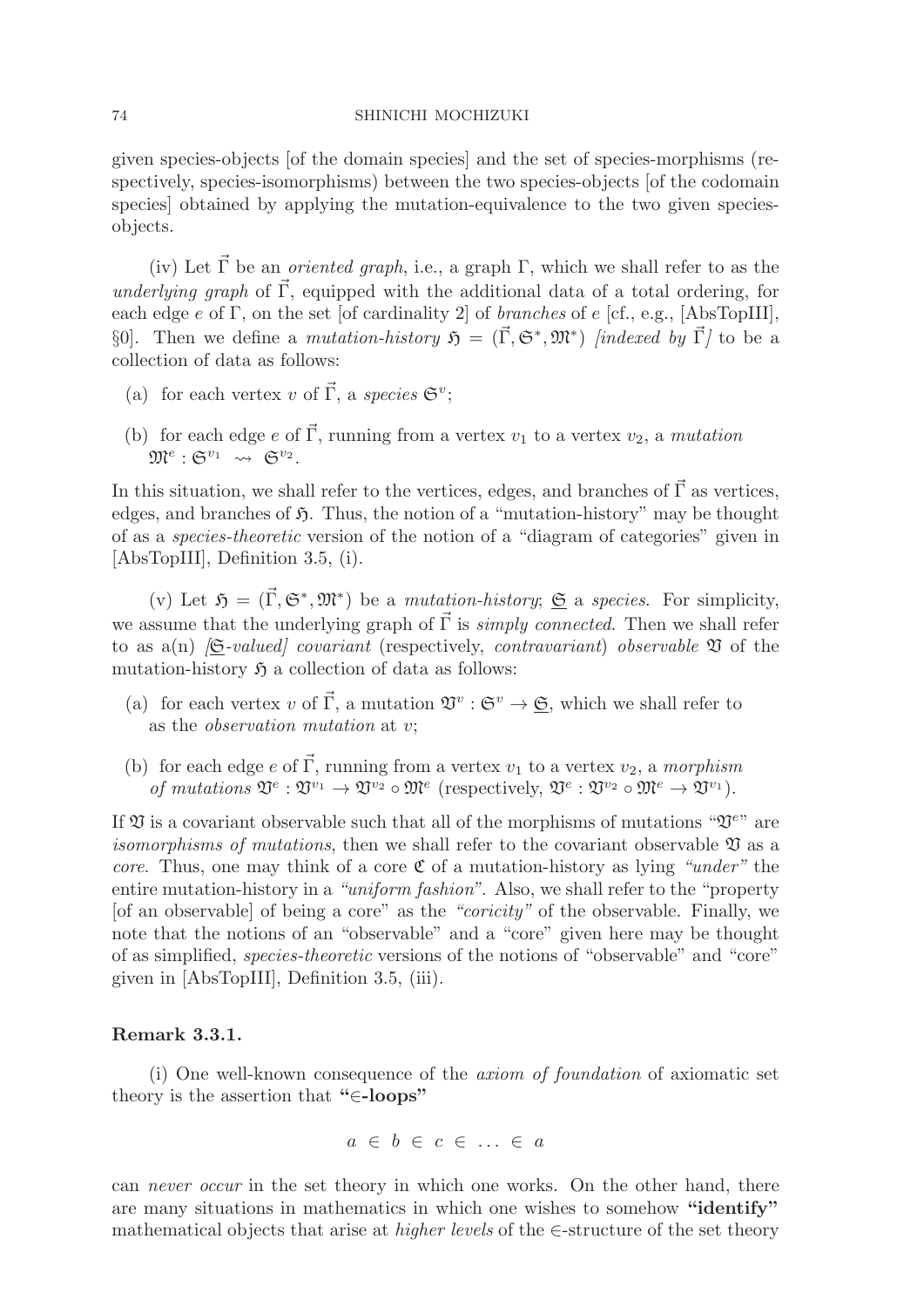under consideration with mathematical objects that arise at *lower levels* of this ∈-structure. In some sense, the notions of a "set" and of a "bijection of sets" allow one to achieve such "identifications". That is to say, the mathematical objects at both higher and lower levels of the ∈-structure constitute examples of the same mathematical notion of a "set", so that one may consider "bijections of sets" between those sets without violating the axiom of foundation. In some sense, the notion of a **species** may be thought of as a natural extension of this observation. That is to say,

the notion of a "species" allows one to consider, for instance, speciesisomorphisms between species-objects that occur at different levels of the ∈-structure of the set theory under consideration — i.e., roughly speaking, to **"simulate** ∈**-loops"** — without violating the axiom of foundation.

Moreover, typically the sorts of species-objects at different levels of the ∈-structure that one wishes to somehow have "identified" with one another occur as the result of executing the mutations that arise in some sort of **mutation-history**

 $\ldots \rightsquigarrow \mathfrak{S} \rightsquigarrow \underline{\mathfrak{S}} \rightsquigarrow \underline{\mathfrak{S}} \rightsquigarrow \ldots \rightsquigarrow \mathfrak{S} \rightsquigarrow \ldots$ 

[where  $\mathfrak{S} = (\mathfrak{S}_0, \mathfrak{S}_1); \underline{\mathfrak{S}} = (\underline{\mathfrak{S}}_0, \underline{\mathfrak{S}}_1); \underline{\underline{\mathfrak{S}}} = (\underline{\underline{\mathfrak{S}}}_0, \underline{\underline{\mathfrak{S}}}_1)$  are species] — e.g., the "output species-objects" of the " $\mathfrak{S}$ " on the right that arise from applying various mutations to the "input species-objects" of the "S" on the left.

(ii) In the context of constructing "loops" in a mutation-history as in the final display of (i), we observe that

the **simpler** the structure of the **species** involved, the **easier** it is to construct **"loops"**.

It is for this reason that species such as the species determined by the notion of a **category** [cf. Example 3.2] are easier to work with, from the point of view of constructing "loops", than more complicated species such as the species determined by the notion of a scheme. This is one of the principal motivations for the "geometry of categories" — of which "absolute anabelian geometry" is the special case that arises when the categories involved are Galois categories — i.e., for the theory of representing scheme-theoretic geometries via categories [cf., e.g., the Introductions of [MnLg], [SemiAnbd], [Cusp], [FrdI]]. At a more concrete level, the utility of working with categories to reconstruct objects that occurred at earlier stages of some sort of "series of constructions" [cf. the mutation-history of the final display of (i)!] may be seen in the "reconstruction of the underlying scheme" in various situations throughout [MnLg] by applying the natural equivalence of categories of the final display of [MnLg], Definition 1.1, (iv), from a certain category constructed from a log scheme, as well as in the theory of "slim exponentiation" discussed in the Appendix to [FrdI].

(iii) Again in the context of mutation-histories such as the one given in the final display of (i), although one may, on certain occasions, wish to apply various mutations that fundamentally alter the structure of the mathematical objects involved and hence give rise to "*output species-objects*" of the " $\mathfrak{S}$ " on the *right* that are related in a highly nontrivial fashion to the "input species-objects" of the " $\mathfrak{S}$ " on the left, it is also of interest to consider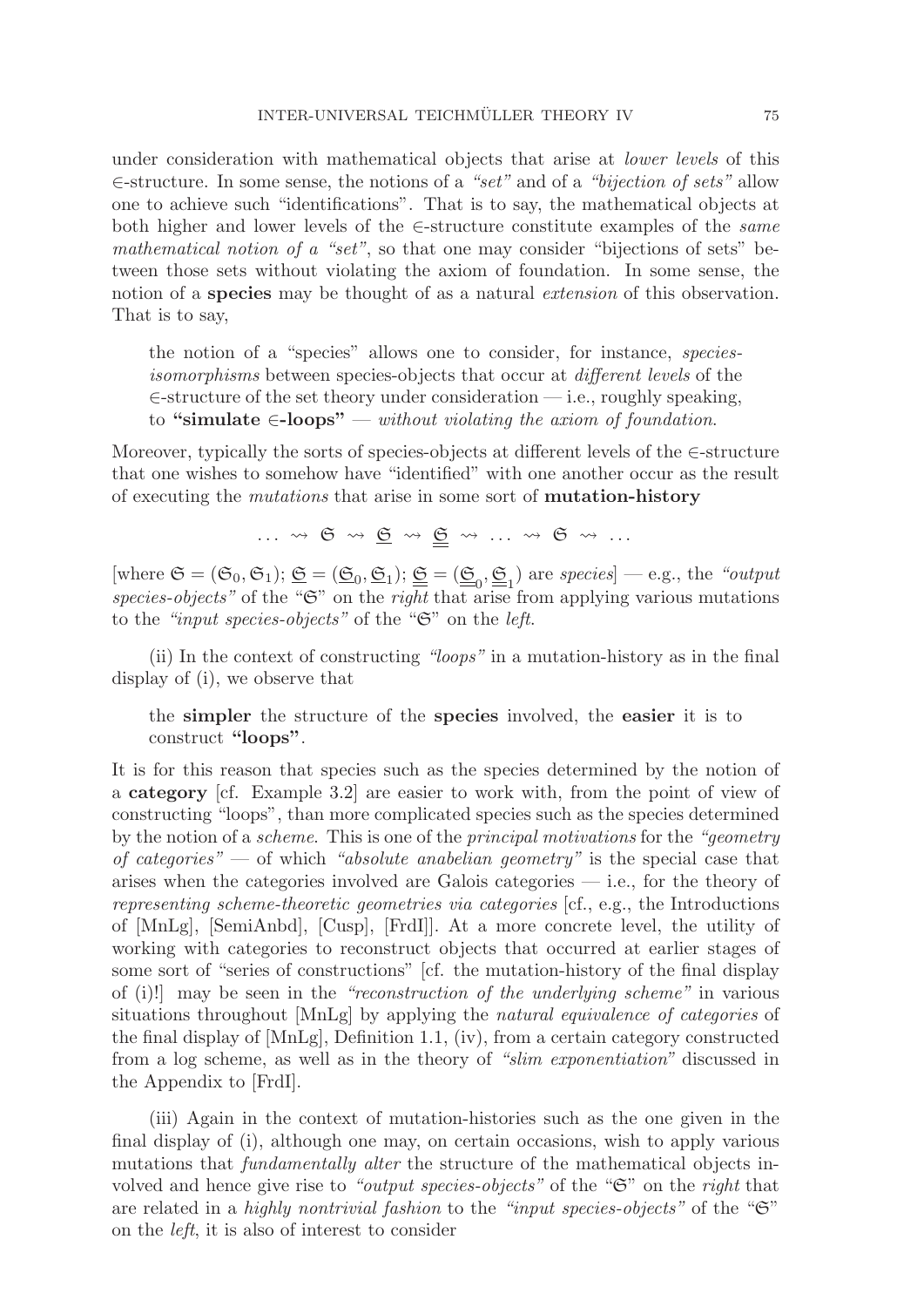"portions" of the various mathematical objects that occur that are left **unaltered** by the various mutations that one applies.

This is precisely the reason for the introduction of the notion of a core of a mutationhistory. One important consequence of the construction of various cores associated to a mutation-history is that often

one may apply various cores associated to a mutation-history to **describe**, by means of **non-coric observables**, the portions of the various mathematical objects that occur which are **altered** by the various mutations that one applies in terms of the **unaltered** portions, i.e., **cores**.

Indeed, this point of view plays a central role in the theory of the present series of papers — cf. the discussion of Remark 3.6.1, (ii), below.

**Remark 3.3.2.** One somewhat *naive* point of view that constituted one of the original motivations for the author in the development of theory of the present series of papers is the following. In the classical theory of schemes, when considering **local systems** on a scheme, there is no reason to restrict oneself to considering local systems valued in, say, modules over a finite ring. If, moreover, there is no reason to make such a restriction, then one is naturally led to consider, for instance, local systems of schemes [cf., e.g., the theory of the "Galois mantle" in [pTeich]], or, indeed, local systems of more general **collections of mathematical objects**. One may then ask what happens if one tries to consider local systems on the schemes that occur as fibers of a local system of schemes. [More concretely, if X is, for instance, a connected scheme, then one may consider local systems  $\mathcal X$ over X whose *fibers* are isomorphic to  $X$ ; then one may repeat this process, by considering such local systems *over each fiber* of the local system  $\mathcal X$  on  $X$ , etc. In this way, one is eventually led to the consideration of **"systems of nested local systems"** — i.e., a local system over a local system over a local system, etc. It is precisely this point of view that underlies the notion of "successive iteration of a given mutation-history", relative to the terminology formulated in the present §3. If, moreover, one thinks of such "successive iterates of a given mutation-history" as being a sort of abstraction of the naive idea of a "system of nested local systems", then the notion of a **core** may be thought of as a sort of mathematical object that is invariant with respect to the application of the operations that gave rise to the "system of nested local systems".

## **Example 3.4. Topological Spaces and Fundamental Groups.**

(i) One verifies easily that the notions of a topological space and a continuous map between topological spaces determine an example of a species  $\mathfrak{S}^{\text{top}}$ . In a similar vein, the notions of a *universal covering*  $\tilde{X} \to X$  of a pathwise connected topological space X and a *continuous map* between such universal coverings  $\widetilde{X} \to X$ ,  $\widetilde{Y} \to Y$ [i.e., a pair of compatible continuous maps  $\widetilde{X} \to \widetilde{Y}$ ,  $X \to Y$ ], considered up to composition with a *deck transformation* of the universal covering  $\tilde{Y} \to Y$ , determine an example of a *species*  $\mathfrak{S}^{\mathrm{u-top}}$ . We leave to the reader the routine task of writing out the various *set-theoretic formulas* that define the species structures of  $\mathfrak{S}^{\text{top}}$ ,  $\mathfrak{S}^{\mathrm{u-top}}$ . Here, we note that at a set-theoretic level, the species-morphisms of  $\mathfrak{S}^{\mathrm{u-top}}$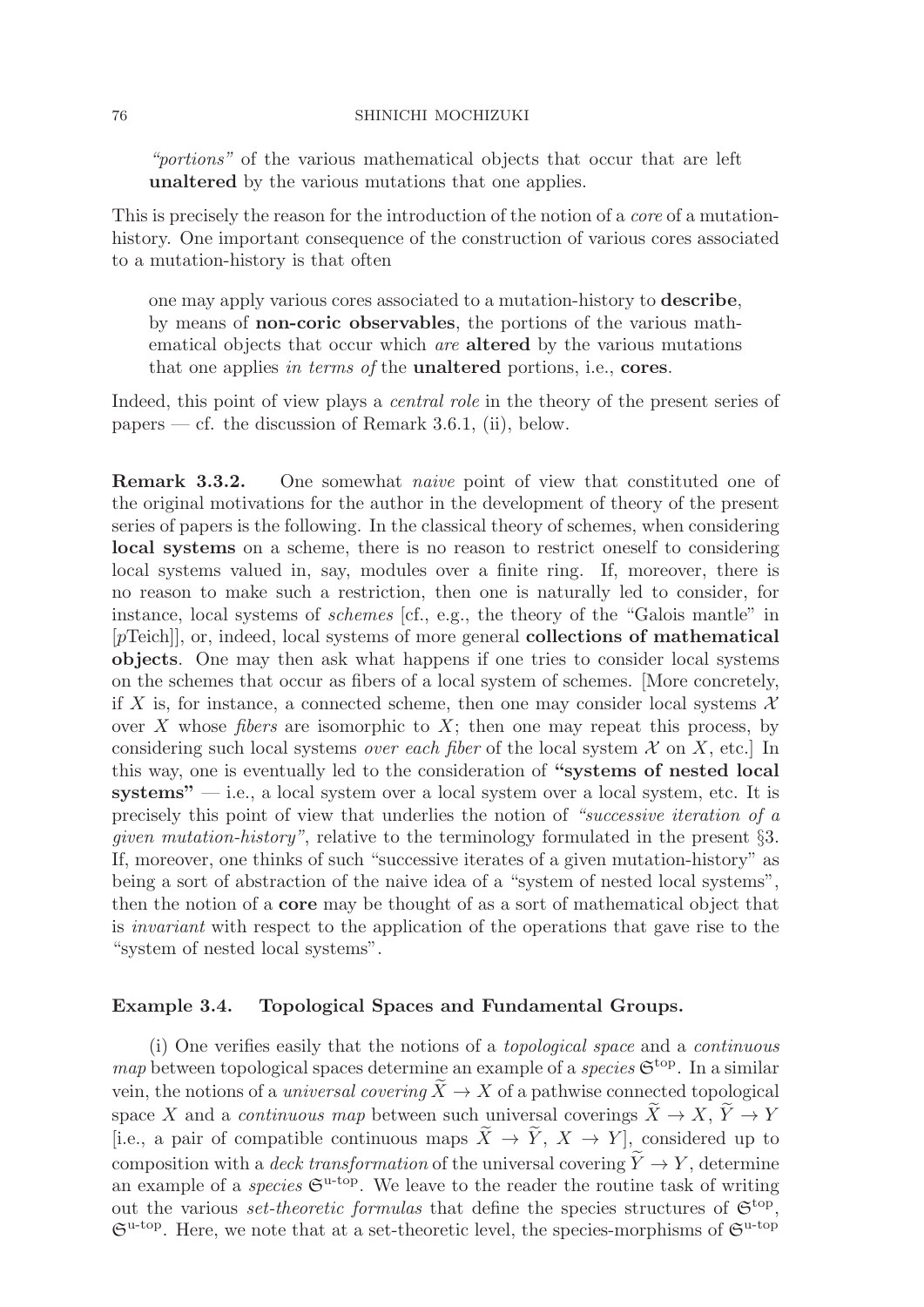are collections of continuous maps [between two given universal coverings], any two of which differ from one another by composition with a deck transformation.

(ii) One verifies easily that the notions of a group and an outer homomorphism between groups [i.e., a homomorphism considered up to composition with an inner automorphism of the codomain group] determine an example of a *species*  $\mathfrak{S}^{gp}$ . We leave to the reader the routine task of writing out the various set-theoretic formulas that define the species structure of  $\mathfrak{S}^{gp}$ . Here, we note that at a set-theoretic level, the species-morphisms of  $\mathfrak{S}^{gp}$  are *collections* of homomorphisms [between two given groups], any two of which differ from one another by composition with an inner automorphism.

(iii) Now one verifies easily that the assignment

$$
(\widetilde{X} \to X) \quad \mapsto \quad \text{Aut}(\widetilde{X}/X)
$$

— where  $(\widetilde{X} \to X)$  is a species-object of  $\mathfrak{S}^{\mathrm{u-top}}$ , and  $\mathrm{Aut}(\widetilde{X}/X)$  denotes the group of deck transformations of the universal covering  $\tilde{X} \to X$  — determines a mutation  $\mathfrak{S}^{\mathrm{u-top}} \rightsquigarrow \mathfrak{S}^{\mathrm{gp}}$ . That is to say, the "fundamental group" may be thought of as a sort of mutation.

## **Example 3.5. Absolute Anabelian Geometry.**

(i) Let  $S$  be a class of connected normal schemes that is closed under isomorphism [of schemes]. Suppose that there exists a set  $E<sub>S</sub>$  of schemes describable by a set-theoretic formula with the property that every scheme of  $S$  is isomorphic to some scheme belonging to  $E<sub>S</sub>$ . Then just as in the case of universal coverings of topological spaces discussed in Example 3.4, (i), one verifies easily, by applying the set-theoretic formula describing  $E_{\mathcal{S}}$ , that the *universal pro-finite étale cover*ings  $X \to X$  of schemes X belonging to S and *isomorphisms* of such coverings considered up to composition with a *deck transformation* give rise to a *species*  $\mathfrak{S}^{\mathcal{S}}$ .

(ii) Let  $\mathcal G$  be a class of topological groups that is closed under isomorphism [of topological groups]. Suppose that there exists a set  $E<sub>G</sub>$  of topological groups describable by a set-theoretic formula with the property that every topological group of G is isomorphic to some topological group belonging to  $E_G$ . Then just as in the case of abstract groups discussed in Example 3.4, (ii), one verifies easily, by applying the set-theoretic formula describing  $E_G$ , that topological groups belonging to  $G$  and [bi-continuous] *outer isomorphisms* between such topological groups give rise to a *species*  $\mathfrak{S}^{\mathcal{G}}$ .

(iii) Let S be as in (i). Then for an appropriate choice of G, by associating to a universal pro-finite étale covering the resulting group of deck transformations, one obtains a mutation

$$
\Pi: \quad \mathfrak{S}^{\mathcal{S}} \quad \rightsquigarrow \quad \mathfrak{S}^{\mathcal{G}}
$$

[cf. Example 3.4, (iii)]. Then one way to define the notion that the schemes belonging to the class  $S$  are "[absolute] anabelian" is to require the specification of a mutation

 $A: G^{\mathcal{G}} \rightarrow G^{\mathcal{S}}$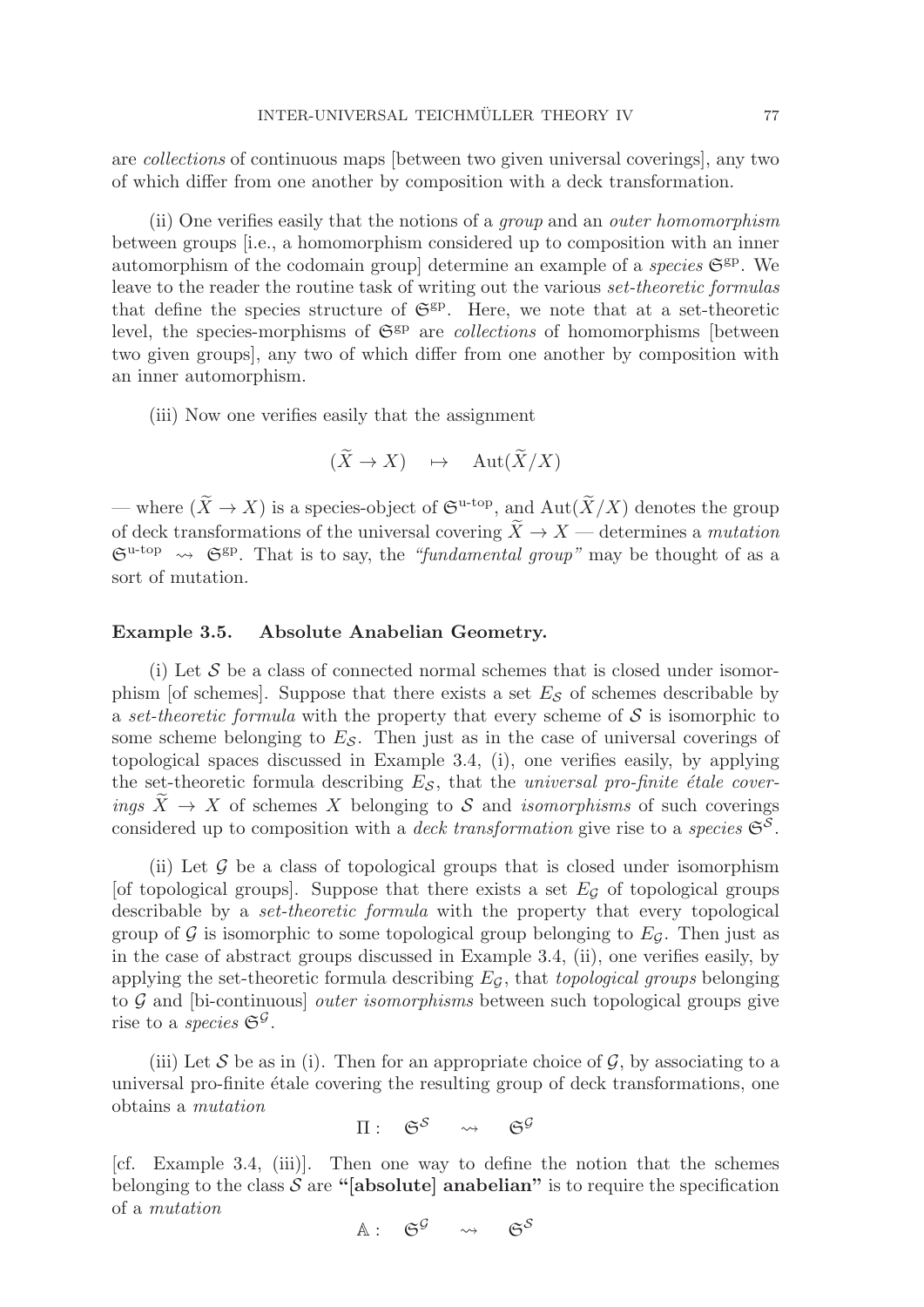which forms a mutation-quasi-inverse to Π. Here, we note that the existence of the bijections [i.e., "fully faithfulness"] discussed in Definition 3.3, (iii), is, in essence, the condition that is usually taken as the definition of "anabelian". By contrast, the species-theoretic approach of the present discussion may be thought of as an explicit mathematical formulation of the **algorithmic** approach to [absolute] anabelian geometry discussed in the Introduction to [AbsTopI].

(iv) The framework of [absolute] anabelian geometry [cf., e.g., the framework discussed above in (iii)] gives a good example of the importance of specifying precisely **what species** one is working with in a given "series of constructions" [cf., e.g., the mutation-history of the final display of Remark 3.3.1, (i)]. That is to say, there is a quite substantial difference between working with a

profinite group in its sole capacity as a profinite group

and working with the same profinite group — which may happen to arise as the  $\acute{e}tale\ function$  fundamental group of some scheme!  $-$ 

regarded as being equipped with various data that arise from the construction of the profinite group as the *étale fundamental group of some scheme*.

It is precisely this sort of issue that constituted one of the original motivations for the author in the development of the theory of species presented here.

# **Example 3.6. The Etale Site and Frobenius. ´**

(i) Let p be a prime number. If S is a reduced scheme over  $\mathbb{F}_p$ , then denote by  $S^{(p)}$  the scheme with the same topological space as S, but whose structure sheaf is given by the subsheaf

$$
\mathcal{O}_{S^{(p)}} \stackrel{\text{def}}{=} (\mathcal{O}_S)^p \subseteq \mathcal{O}_S
$$

of p-th powers of sections of S. Thus, the natural inclusion  $\mathcal{O}_{S(p)} \hookrightarrow \mathcal{O}_S$  induces a morphism  $\Phi_S : S \to S^{(p)}$ . Moreover, "raising to the p-th power" determines a natural isomorphism  $\alpha_S : S^{(p)} \stackrel{\sim}{\to} S$  such that the resulting composite  $\alpha_S \circ \Phi_S :$  $S \rightarrow S$  is the Frobenius morphism of S. Write

 $\mathfrak{S}^{p\text{-sch}}$ 

for the *species* of reduced quasi-compact schemes over  $\mathbb{F}_p$  and quasi-compact morphisms of schemes. Then consider the [small] category  $S_{\text{\'et}}$  — i.e., "the small étale site of  $S$ <sup>"</sup> — defined as follows:

An *object* of  $S_{\text{\'et}}$  is a(n) [necessarily quasi-affine, by Zariski's Main Theorem!]

*étale morphism of finite presentation*  $T \rightarrow S$  equipped with a finite open cover  $\{U_i\}_{i\in I}$  of S, together with factorizations  $T|_{U_i} \subseteq \mathbb{A}_{U_i}^{\tilde{N}_i} \to U_i$  for each  $i \in I$ 

— where I is a finite subset of the set of open subschemes of  $S$ ;  $\mathbb{A}_{U_i}^{N_i}$  denotes a standard copy of affine  $N_i$ -space over  $U_i$ , for some integer  $N_i \geq 1$ ; the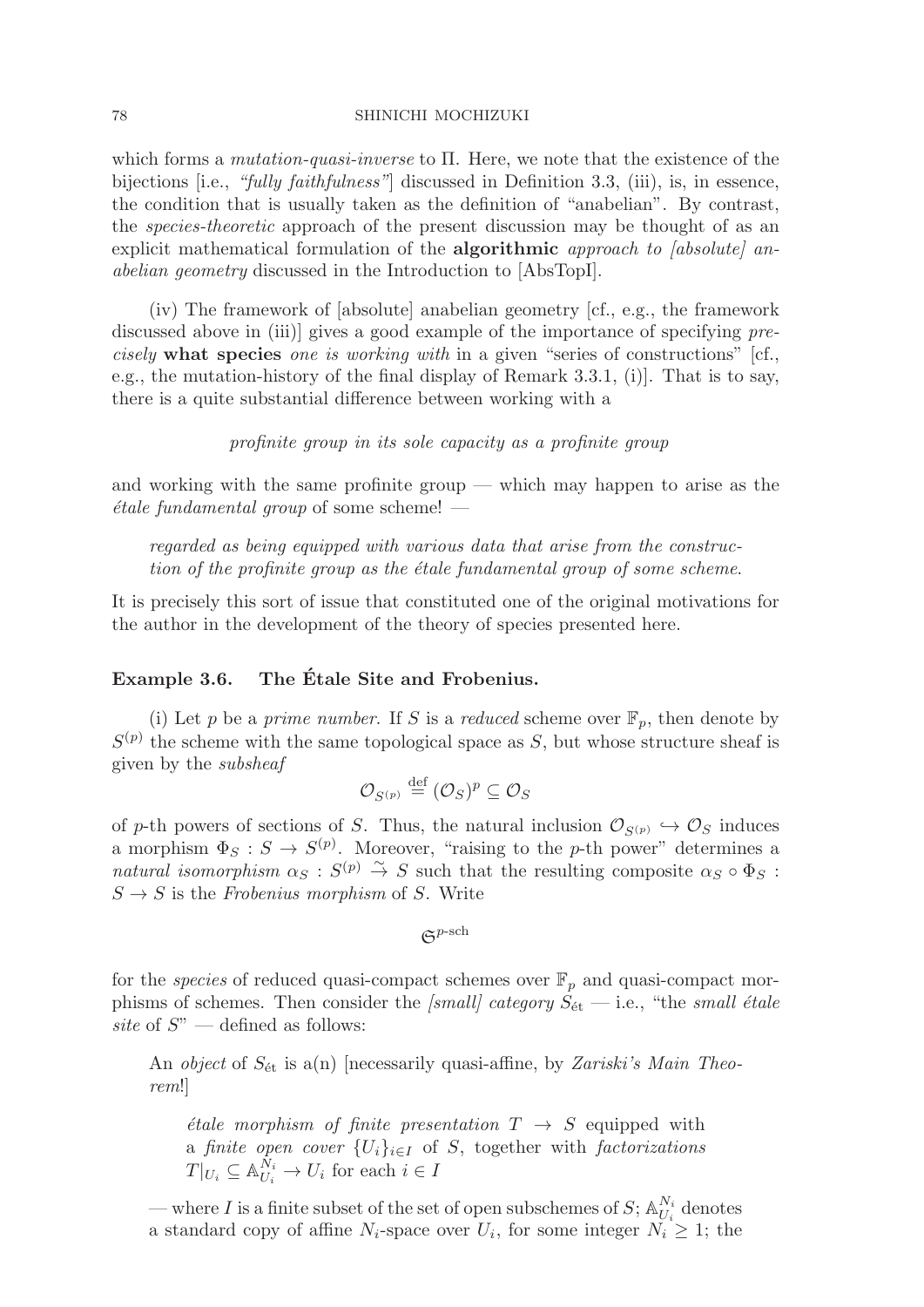" $\subseteq$ " exhibits  $T|_{U_i}$  as a finitely presented subscheme of  $\mathbb{A}_{U_i}^{N_i}$ ; we observe that any étale morphism of finite presentation  $T \rightarrow S$  necessarily admits such auxiliary data parametrized by some index set I. A morphism of  $S_{\text{\'et}}$ from an object  $T_1 \rightarrow S$  to an object  $T_2 \rightarrow S$  [each of which is equipped with auxiliary data] is  $a(n)$  [necessarily étale of finite presentation] S-morphism  $T_1 \rightarrow T_2$ .

In particular, one may construct an *assignment* 

$$
S \ \mapsto \ S_{\text{\'et}}
$$

that maps a species-object S of  $\mathfrak{S}^{p\text{-sch}}$  to the [small] category  $S_{\text{\'et}}$  in such a way that the assignment  $S \mapsto S_{\text{\'et}}$  is *contravariantly functorial* with respect to speciesmorphisms  $S_1 \rightarrow S_2$  of  $\mathfrak{S}^{p-sch}$ , and, moreover, may be described via set-theoretic formulas. Thus, such an assignment determines an "étale site mutation"

$$
\mathfrak{M}^{\mathrm{\acute{e}t}}:\mathfrak{S}^{p\text{-sch}}\ \rightsquigarrow\ \mathfrak{S}^{\mathrm{cat}}
$$

— where we write  $\mathfrak{S}^{\text{cat}}$  for the *species* of categories and isomorphism classes of contravariant functors [i.e., a slightly modified form of the species considered in Example 3.2]. Another natural assignment in the present context is the assignment

$$
S \ \mapsto \ S^{\rm pf}
$$

which maps S to its *perfection*  $S<sup>pf</sup>$ , i.e., the scheme determined by taking the inverse limit of the inverse system  $\ldots \rightarrow S \rightarrow S \rightarrow S$  obtained by considering *iterates* of the Frobenius morphism of S. Thus, by considering the final copy of " $S$ " in this inverse system, one obtains a natural morphism  $\beta_S : S^{\text{pf}} \to S$ . Finally, one obtains a "perfection mutation"

$$
\mathfrak{M}^{\mathrm{pf}}: \mathfrak{S}^{p\text{-sch}} \ \rightsquigarrow \ \mathfrak{S}^{p\text{-sch}}
$$

by considering the *set-theoretic formulas* underlying the assignment  $S \mapsto S^{\text{pf}}$ .

(ii) Write

$$
\mathfrak{F}^{p\text{-sch}} : \mathfrak{S}^{p\text{-sch}} \rightsquigarrow \mathfrak{S}^{p\text{-sch}}
$$

for the **"Frobenius mutation"** obtained by considering the set-theoretic formulas underlying the assignment  $S \mapsto S^{(p)}$ . Thus, one may formulate the well-known "invariance of the étale site under Frobenius"  $[cf., e.g., [FK], Chapter I, Proposition$ 3.16] as the statement that the **"étale site mutation"**  $\mathfrak{M}^{\text{\'et}}$  exhibits  $\mathfrak{S}^{\text{cat}}$  as a **core** — i.e., an "invariant piece" — of the **"Frobenius mutation-history"**

$$
\cdots \rightsquigarrow \mathfrak{S}^{p\text{-sch}} \rightsquigarrow \mathfrak{S}^{p\text{-sch}} \rightsquigarrow \mathfrak{S}^{p\text{-sch}} \rightsquigarrow \mathfrak{S}^{p\text{-sch}} \rightsquigarrow \cdots
$$

determined by the "Frobenius mutation"  $\mathfrak{F}^{p-\text{sch}}$ . In this context, we observe that the **"perfection mutation"** Mpf also yields a **core** — i.e., another "invariant piece" — of the Frobenius mutation-history. On the other hand, the natural morphism  $\Phi_S : S \to S^{(p)}$  may be interpreted as a *covariant* **observable** of this mutation-history whose observation mutations are the identity mutations  $id_{\mathfrak{S}^{p\text{-sch}}}$ :  $\mathfrak{S}^{p\text{-sch}}$   $\rightsquigarrow$   $\mathfrak{S}^{p\text{-sch}}$ . Since  $\Phi_S$  is not, in general, an isomorphism, it follows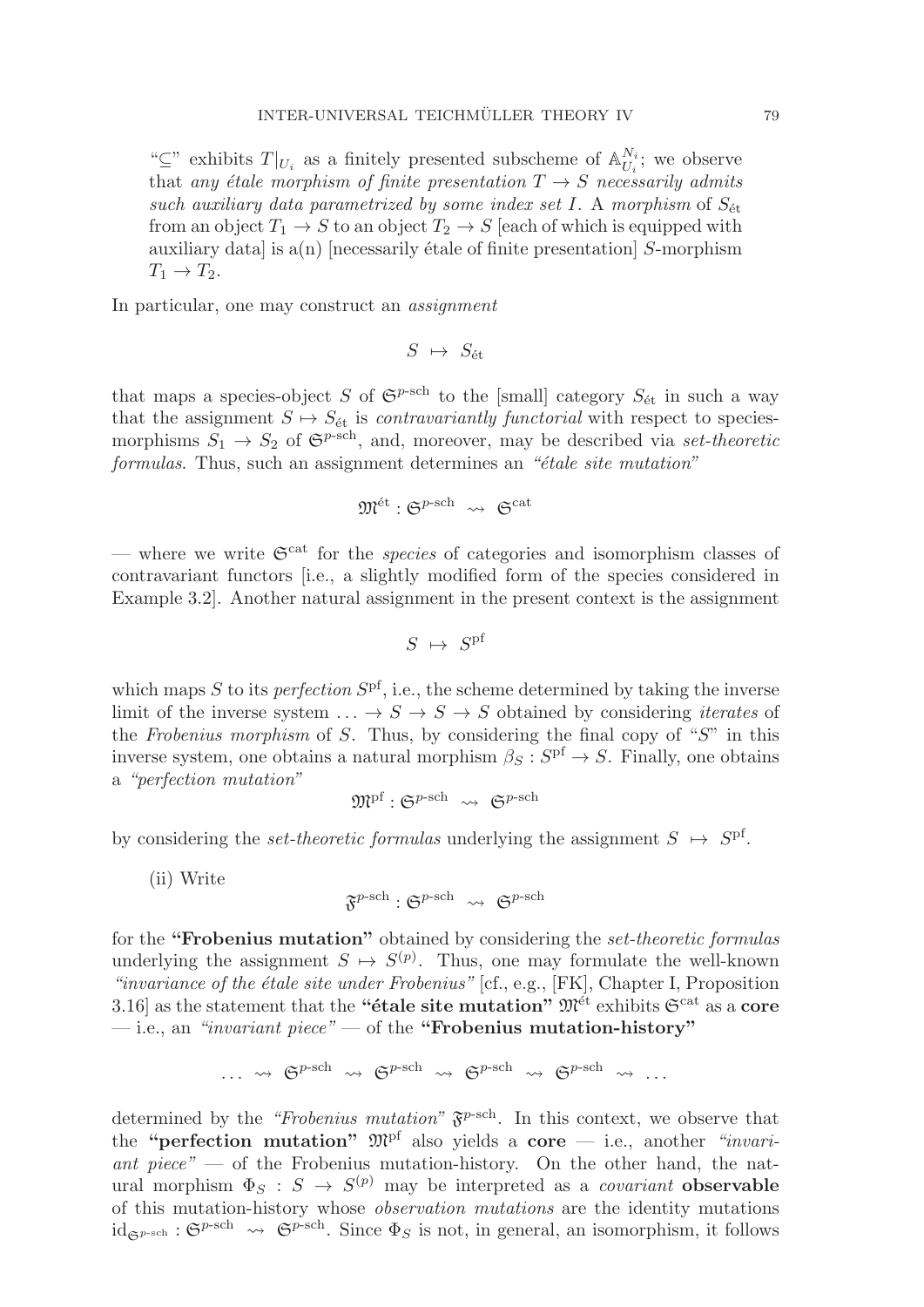that this observable constitutes an example of an **non-coric** observable. Nevertheless, the natural morphism  $\beta_S : S^{\text{pf}} \to S$  may be interpreted as a morphism of mutations  $\mathfrak{M}^{\text{pf}} \to \mathrm{id}_{\mathfrak{S}^{p-\text{sch}}}$  that serves to relate the non-coric observable just considered to the coric observable arising from Mpf.

(iii) One may also develop a version of (i), (ii) for log schemes; we leave the routine details to the interested reader. Here, we pause to mention that the theory of log schemes motivates the following **"combinatorial monoid-theoretic"** version of the non-coric observable on the Frobenius mutation-history of (ii). Write

 $\mathfrak{S}^{\text{mon}}$ 

for the species of torsion-free abelian monoids and morphisms of monoids. If M is a species-object of  $\mathfrak{S}^{\text{mon}}$ , then write  $M^{(p)} \stackrel{\text{def}}{=} p \cdot M \subseteq M$ . Then the assignment  $M \mapsto M^{(p)}$  determines a "monoid-Frobenius mutation"

$$
\mathfrak{F}^{\mathrm{mon}}: \mathfrak{S}^{\mathrm{mon}}\ \rightsquigarrow\ \mathfrak{S}^{\mathrm{mon}}
$$

and hence a **"monoid-Frobenius mutation-history"**

$$
\cdots \ \rightsquigarrow \ \mathfrak{S}^{\mathrm{mon}} \ \rightsquigarrow \ \mathfrak{S}^{\mathrm{mon}} \ \rightsquigarrow \ \ldots
$$

which is equipped with a **non-coric** contravariant **observable** determined by the natural inclusion morphism  $M^{(p)} \hookrightarrow M$  and the observation mutations given by the identity mutations id $_{\mathfrak{S}^{\text{mon}}}$  :  $\mathfrak{S}^{\text{mon}}$   $\rightsquigarrow$   $\mathfrak{S}^{\text{mon}}$ . On the other hand, the *p-perfection*  $M^{\text{pf}}$  of M, i.e., the inductive limit of the inductive system  $M \hookrightarrow M \hookrightarrow M \hookrightarrow \ldots$ obtained by considering the inclusions given by *multiplying by p*, gives rise to a **"monoid-***p***-perfection mutation"**

 $\mathfrak{M}^{\rm pf\text{-}mon}$  :  $\mathfrak{S}^{\rm mon}$   $\leadsto$   $\mathfrak{S}^{\rm mon}$ 

— which may be interpreted as a **core** of the monoid-Frobenius mutation-history. Finally, the natural inclusion of monoids  $M \hookrightarrow M<sup>pf</sup>$  may be interpreted as a morphism of mutations  $id_{\mathfrak{S}^{\text{mon}}} \to \mathfrak{M}^{\text{pf-mon}}$  that serves to relate the non-coric observable just considered to the *coric observable* arising from  $\mathfrak{M}^{\text{pf-mon}}$ .

## **Remark 3.6.1.**

(i) The various constructions of Example 3.6 may be thought of as providing, in the case of the phenomena of "invariance of the étale site under Frobenius" and "invariance of the perfection under Frobenius", a "species-theoretic interpretation" — i.e., via consideration of

# **"coric"** versus **"non-coric"** observables

— of the difference between **"´etale-type"** and **"Frobenius-type"** structures [cf. the discussion of [FrdI], §I4]. This sort of approach via "combinatorial patterns" to expressing the difference between " $étele-type"$  and "Frobenius-type" structures plays a central role in the theory of the present series of papers. Indeed, the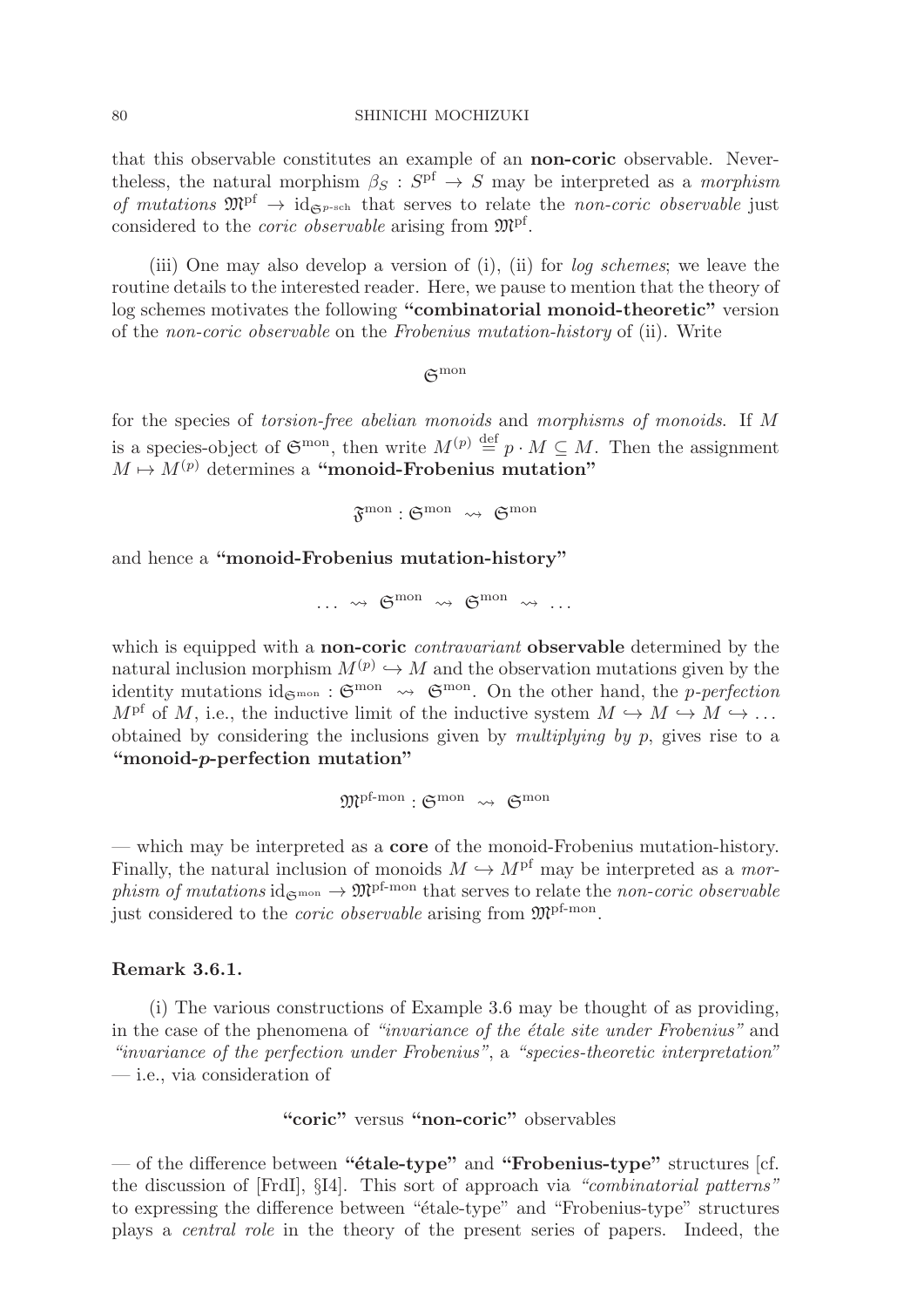mutation-histories and cores considered in Example 3.6, (ii), (iii), may be thought of as the **underlying motivating examples** for the theory of both

- · the **vertical lines**, i.e., consisting of log**-links**, and
- $\cdot$  the **horizontal lines**, i.e., consisting of  $\Theta^{\times \mu}$ -/ $\Theta_{\text{gau}}^{\times \mu}$ -/ $\Theta_{\text{LGP}}^{\times \mu}$ -/ $\Theta_{\text{Lgp}}^{\times \mu}$ -links,

of the **log-theta-lattice** [cf. [IUTchIII], Definitions 1.4, 3.8]. Finally, we recall that this approach to understanding the log-links may be seen in the introduction of the terminology of "observables" and "cores" in [AbsTopIII], Definition 3.5, (iii).

(ii) Example 3.6 also provides a good example of the important theme [cf. the discussion of Remark 3.3.1, (iii)] of

## describing **non-coric** data in terms of **coric** data

— cf. the morphism  $\beta_S : S^{\text{pf}} \to S$  of Example 3.6, (ii); the natural inclusion  $M \hookrightarrow M<sup>pf</sup>$  of Example 3.6, (iii). From the point of view of the vertical and horizontal lines of the **log-theta-lattice** [cf. the discussion of (i)], this theme may also be observed in the vertically coric log-shells that serve as a common receptacle for the various arrows of the log**-Kummer correspondences** of [IUTchIII], Theorem 3.11, (ii), as well as in the multiradial representations of [IUTchIII], Theorem 3.11, (i), which describe [certain aspects of] the **arithmetic holomorphic structure** on one vertical line of the log-theta-lattice in terms that may be understood relative to an **alien** *arithmetic holomorphic structure* on another vertical line  $-$  i.e., separated from the first vertical line by *horizontal arrows* — of the log-theta-lattice [cf. [IUTchIII], Remark 3.11.1; [IUTchIII], Remark 3.12.2, (ii)].

## **Remark 3.6.2.**

(i) In the context of the theme of "coric descriptions of non-coric data" discussed in Remark 3.6.1, (ii), it is of interest to observe the significance of the use of **set-theoretic formulas** [cf. the discussion of Remarks 3.1.2, 3.1.3, 3.1.4, 3.1.5] to realize such descriptions. That is to say, descriptions in terms of *arbitrary choices* that depend on a particular model of set theory [cf. Remark 3.1.3] do not allow one to **calculate** in terms that make sense in one universe the operations performed in an **alien universe**! This is precisely the sort of situation that one encounters when one considers the vertical and horizontal arrows of the log-theta-lattice [cf. (ii) below], where distinct universes arise from the distinct **scheme-theoretic basepoints** on either side of such an arrow that correspond to distinct **ring theories**, i.e., ring theories that cannot be related to one another by means of a ring homomorphism — cf. the discussion of Remark 3.6.3 below. Indeed,

it was precisely the need to understand this sort of situation that led the author to develop the "inter-universal" version of **Teichmüller theory** exposed in the present series of papers.

Finally, we observe that the *algorithmic approach* [i.e., as opposed to the "fully"  $faithfulness/Grothendieck Conjecture-style approach"$  - cf. Example 3.5, (iii)] to reconstruction issues via set-theoretic formulas plays an essential role in this context. That is to say, although different algorithms, or software, may yield the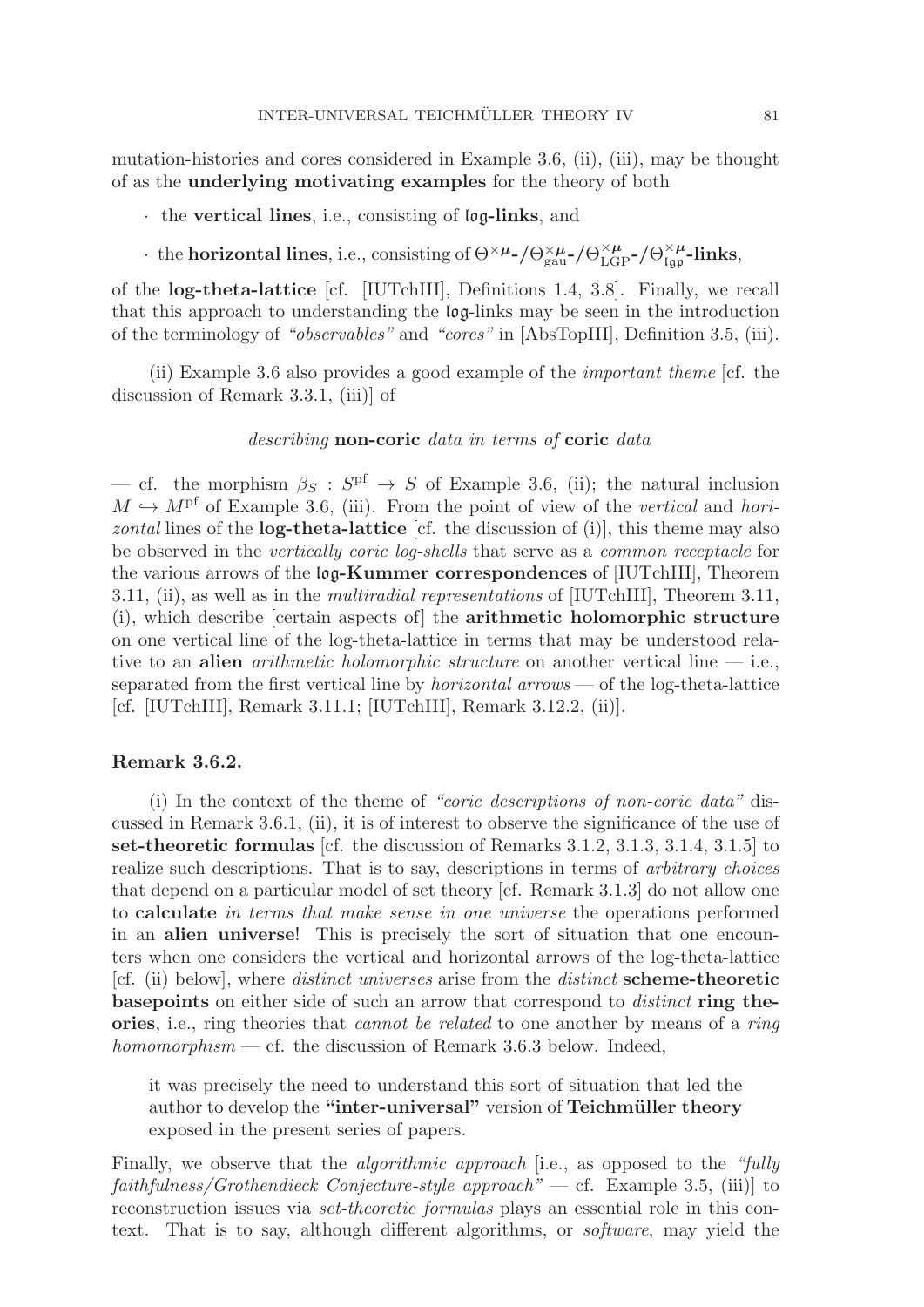same output data, it is only by working with **specific algorithms** that one may understand the delicate inter-relations that exist between various **components** of the structures that occur as one performs various operations [i.e., the mutations of a mutation-history]. In the case of the theory developed in the present series of papers, one central example of this phenomenon is the **cyclotomic rigidity isomorphisms** that underlie the theory of  $\Theta_{\text{LGP}}^{\times \mu}$ -link compatibility discussed in [IUTchIII], Theorem 3.11, (iii), (c), (d) [cf. also [IUTchIII], Remarks 2.2.1, 2.3.2].

(ii) The **algorithmic** approach to reconstruction that is taken throughout the present series of papers, as well as, for instance, in [FrdI], [EtTh], and [AbsTopIII], was conceived by the author in the spirit of the **species-theoretic** formulation exposed in the present §3. Nevertheless, [cf. Remark 3.1.3, (i)] we shall not explicitly write out the various set-theoretic formulas involved in the various species, mutations, etc. that are implicit throughout the theory of the present series of papers. Rather, it is to be understood that the set-theoretic formulas to be used are those arising from the conventional descriptions that are given of the mathematical objects involved. When applying such conventional descriptions, however, the reader is obliged to check that they are well-defined and do **not** depend upon the use of **arbitrary choices** that are not describable via well-defined set-theoretic formulas.

(iii) The sharp contrast between

· the **canonicality** imparted by descriptions via set-theoretic formulas in the context of extensions of the universe in which one works

[cf. Remarks 3.1.3, 3.1.4] and

· the situation that arises if one allows, in one's descriptions, the various **arbitrary choices** arising from invocations of the axiom of choice

may be understood somewhat explicitly if one attempts to "catalogue the various possibilities" corresponding to various possible choices that may occur in one's description. That is to say, such a "cataloguing operation" typically obligates one to work with "sets of very large cardinality", many of which must be constructed by means of **set-theoretic exponentiation** [i.e., such as the operation of passing from a set E to the power set " $2^{E}$ " of all subsets of E. Such a rapid outbreak of "unwieldy large sets" is reminiscent of the rapid growth, in the p-adic crystalline theory, of the *p*-adic valuations of the *denominators* that occur when one *formally* integrates an **arbitrary connection**, as opposed to a **"canonical connection"** of the sort that arises from a crystalline representation. In the  $p$ -adic theory, such "canonical connections" are typically related to **"canonical liftings"**, such as, for instance, those that occur in *p***-adic Teichmüller theory** [cf.  $[pOrd]$ ,  $[pTeich]$ ]. In this context, it is of interest to recall that the canonical liftings of  $p$ -adic Teichmüller theory may, under certain conditions, be thought of as liftings "of minimal complexity" in the sense that their Witt vector coordinates are given by polynomials of **minimal degree** — cf. the computations of [Finot].

## **Remark 3.6.3.**

(i) In the context of Remark 3.6.2, it is useful to recall the fundamental reason for the need to pursue **"inter-universality"** in the present series of papers [cf. the discussion of [IUTchIII], Remark 1.2.4; [IUTchIII], Remark 1.4.2], namely,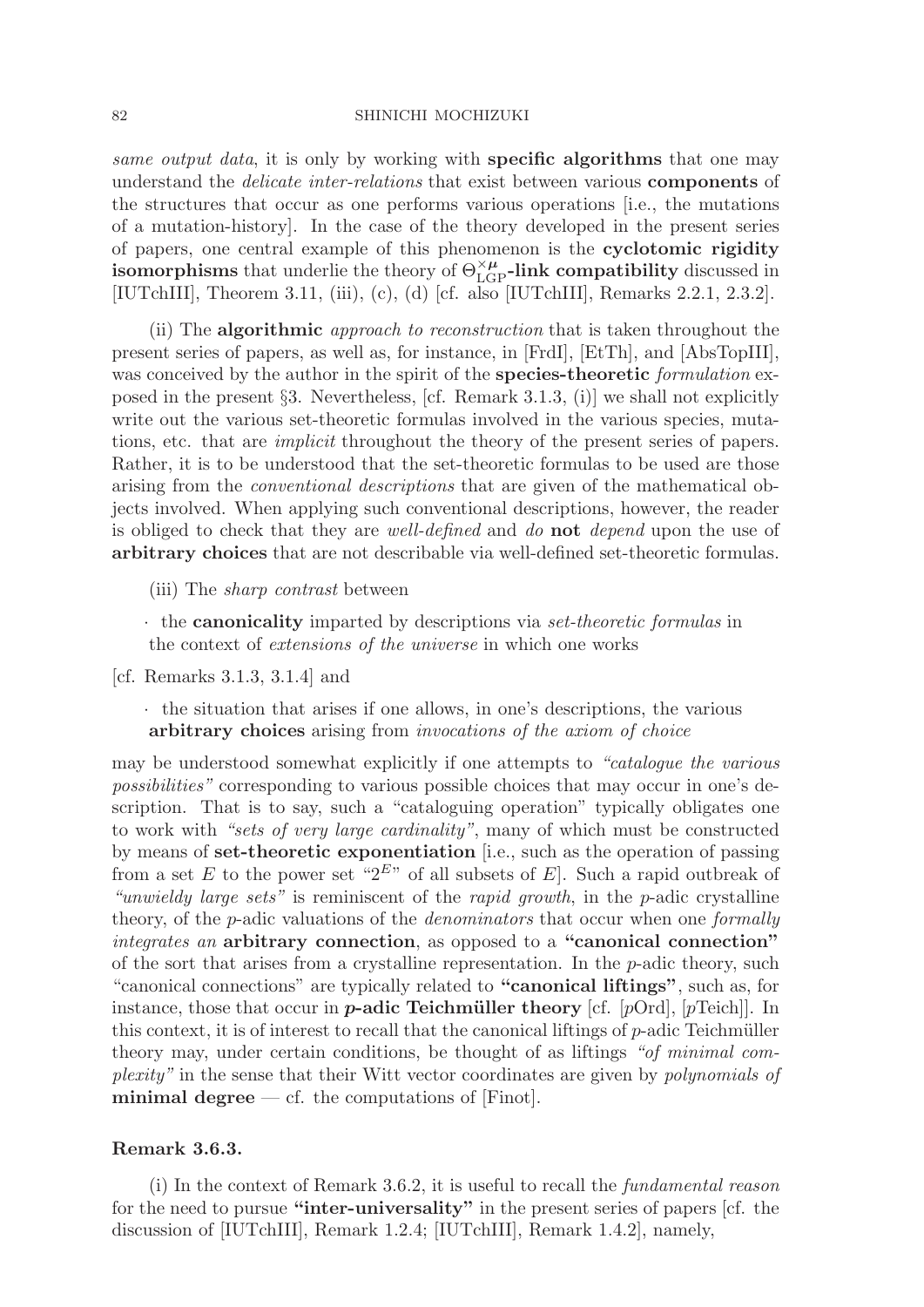since *étale fundamental groups* — i.e., in essence, **Galois groups** — are defined as certain automorphism groups of fields/rings, the definition of such a Galois group as a certain automorphism group of some ring structure is **fundamentally incompatible** with the **vertical** and **horizontal** arrows of the **log-theta-lattice** [i.e., which do not arise from ring homomorphisms]!

In this respect, "transformations" such as the vertical and horizontal arrows of the log-theta-lattice differ, quite fundamentally, from "transformations" that are compatible with the ring structures on the domain and codomain, i.e., **morphisms of rings/schemes**, which **tautologically** give rise to **functorial morphisms** between the respective étale fundamental groups. Put another way, in the notation of [IUTchI], Definition 3.1, (e), (f) [which will be applied throughout the remainder of the present Remark 3.6.3], for, say,  $\underline{v} \in \underline{\mathbb{V}}^{\text{non}}$ ,

the only natural correspondence that may be described by means of **settheoretic formulas** between the isomorphs of the local base field Galois groups " $G_v$ " on either side of a vertical or horizontal arrow of the log-theta-lattice is the correspondence constituted by an **indeterminate isomorphism of topological groups**.

A similar statement may be made concerning the isomorphs of the geometric fundamental group  $\Delta_v \stackrel{\text{def}}{=} \text{Ker}(\Pi_v \to G_v)$  on either side of a vertical [but not horizontal] — cf. the discussion of (ii) below] arrow of the log-theta-lattice — that is to say,

the only natural correspondence that may described by means of **settheoretic formulas** between these isomorphs is the correspondence constituted by an **indeterminate isomorphism of topological groups** equipped with some **outer action** by the respective isomorph of " $G_v$ "

— cf. the discussion of [IUTchIII], Remark 1.2.4. Here, again we recall from the discussion of Remark 3.6.2, (i), (ii), that it is only by working with such correspondences that may be described by means of *set-theoretic formulas* that one may obtain descriptions that allow one to **calculate** the operations performed in one universe from the point of view of an **alien universe**.

(ii) One fundamental difference between the vertical and horizontal arrows of the log-theta-lattice is that whereas, for, say,  $\underline{v} \in \underline{\mathbb{V}}^{\text{bad}}$ ,

- (V1) one **identifies**, up to isomorphism, the isomorphs of the full arithmetic fundamental group " $\Pi_v$ " on either side of a **vertical** arrow,
- (H1) one **distinguishes** the " $\Delta_v$ 's" on either side of a **horizontal** arrow, i.e., one only identifies, up to isomorphism, the local base field Galois groups " $G_{\underline{v}}$ " on either side of a horizontal arrow.

— cf. the discussion of [IUTchIII], Remark 1.4.2. One way to understand the fundamental reason for this difference is as follows.

(V2) In order to construct the log**-link** — i.e., at a more concrete level, the power series that defines the  $p_v$ -adic logarithm at  $\underline{v}$  — it is necessary to avail oneself of the local **ring structures** at  $\underline{v}$  [cf. the discussion of [IUTchIII], Definition 1.1, (i), (ii)], which may only be reconstructed from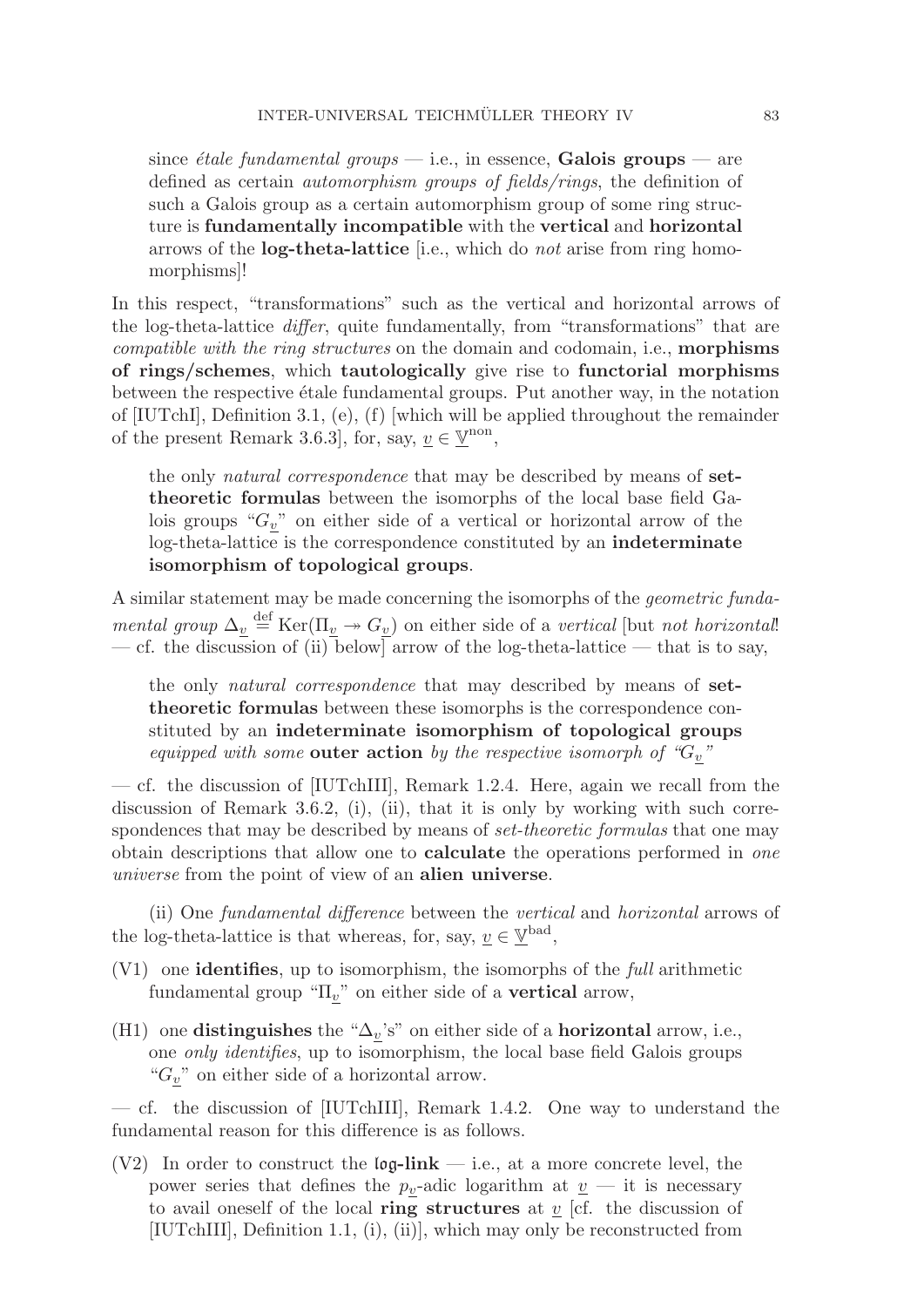the full " $\Pi_{\underline{v}}$ " [i.e., not from " $G_{\underline{v}}$  stripped of its structure as a *quotient* of  $\Pi_v$ " — cf. the discussion of  $[\overline{I}UTchIII]$ , Remark 1.4.1, (i);  $[IUTchIII]$ , Remark 2.1.1, (ii); [AbsTopIII], §I3].

(H2) In order to construct the  $\Theta_{\text{gau}}^{\times \mu}$ - $/\Theta_{\text{LGP}}^{\times \mu}$ - $/\Theta_{\text{Lgp}}^{\times \mu}$ -links — i.e., at a more concrete level, the correspondence

$$
\underline{q} \ \mapsto \ \left\{ \underline{q}^{j^2} \right\}_{j=1,\ldots,l^*}
$$

[cf. [IUTchII], Remark  $4.11.1$ ]  $-$  it is necessary, in effect, to construct an "isomorphism" between a mathematical object [i.e., the theta values " $q^{j^2}$ " that **depends**, in an essential way, on regarding the various "j" as **distinct labels** [which are constructed from " $\Delta_{\underline{v}}$ "!] and a mathematical object [i.e., "q"] that is **independent** of these labels; it is then a **tautology** that such an "isomorphism" may only be achieved if the labels — i.e., in essence, " $\Delta_{\underline{v}}$ " — on either side of the "isomorphism" are kept **distinct** from one another.

Here, we observe in passing that the "apparently horizontal arrow-related" issue discussed in (H2) of **simultaneous realization** of **"label-dependent"** and **"labelfree"** mathematical objects is reminiscent of the vertical arrow portion of the **bicoricity** theory of [IUTchIII], Theorem  $1.5 - c$ . the discussion of [IUTchIII], Remark 1.5.1, (i), (ii); Step (vii) of the proof of [IUTchIII], Corollary 3.12.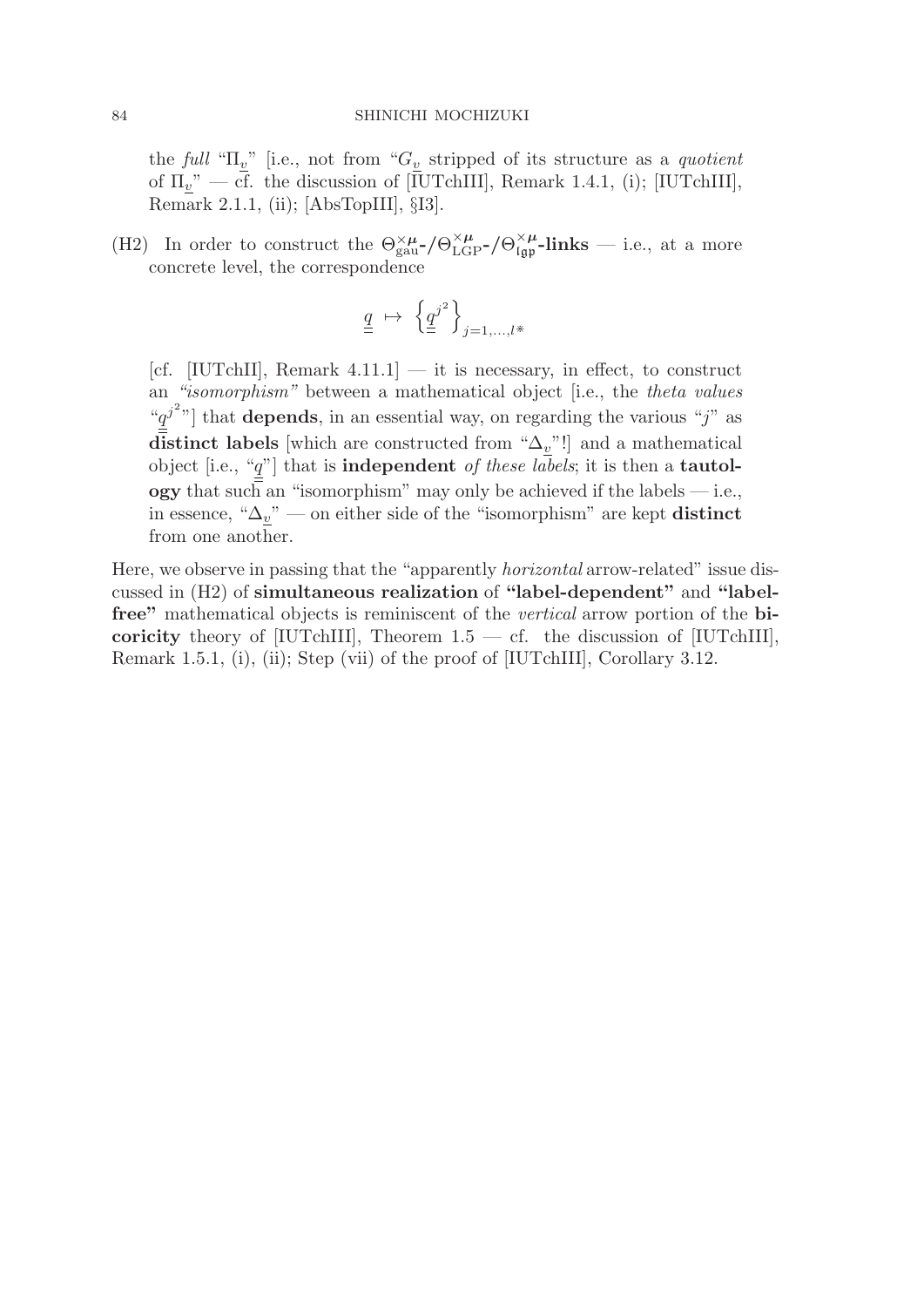## **Bibliography**

- [ABKP] J. Amorós, F. Bogomolov, L. Katzarkov, T. Pantev, Symplectic Lefshetz fibration with arbitrary fundamental groups, J. Differential Geom. **54** (2000), pp. 489-545.
- [NerMod] S. Bosch, W. L¨utkebohmert, M. Raynaud, N´eron Models, *Ergebnisse der Mathematik und ihrer Grenzgebiete* **21**, Springer-Verlag (1990).
	- [Drk] F. R. Drake, Set Theory: an Introduction to Large Cardinals, *Studies in Logic and the Foundations of Mathematics* **76**, North-Holland (1974).
	- [DmMn] H. Dym and H. P. McKean, Fourier Series and Integrals, Academic Press (1972).
		- [Edw] H. M. Edwards, Riemann's Zeta Function, Academic Press (1974).
		- [Falt] G. Faltings, Endlichkeitssätze für Abelschen Varietäten über Zahlkörpern, Invent. Math. **73** (1983), pp. 349-366.
		- [Ffmn] S. Feferman, Set-theoretical Foundations of Category Theory, Reports of the Midwest Category Seminar III, *Lecture Notes in Mathematics* **106**, Springer-Verlag (1969), pp. 201-247.
		- [Finot] L. R. A. Finotti, Minimal degree liftings of hyperelliptic curves, J. Math. Sci. Univ. Tokyo **11** (2004), pp. 1-47.
			- [FK] E. Freitag and R. Kiehl, Étale Cohomology and the Weil Conjecture, Springer Verlag (1988).
		- [Harts] R. Hartshorne, Algebraic Geometry, *Graduate Texts in Mathematics* **52**, Springer-Verlag (1977).
			- [Ih] Y. Ihara, Comparison of some quotients of fundamental groups of algebraic curves over p-adic fields, Galois-Teichmüller Theory and Arithmetic Geometry, *Adv. Stud. Pure Math.* **63**, Math. Soc. Japan (2012), pp. 221-250.
		- [Kobl] N. Koblitz, p-adic Numbers, p-adic Analysis, and Zeta-Functions, *Graduate Texts in Mathematics* **58**, Springer-Verlag (1984).
	- [Lang1] S. Lang, Algebraic number theory, Second Edition, *Graduate Texts in Mathematics* **110**, Springer-Verlag (1986).
	- [Lang2] S. Lang, Introduction to complex hyperbolic spaces, Springer-Verlag (1987).
	- [McLn] S. MacLane, One Universe as a Foundation for Category Theory, Reports of the Midwest Category Seminar III, *Lecture Notes in Mathematics* **106**, Springer-Verlag (1969).
		- [Mss] D. W. Masser, *Note on a conjecture of Szpiro* in *Astérisque* **183** (1990), pp. 19-23.
	- [Milne] J. S. Milne, *Abelian Varieties* in Arithmetic Geometry, edited by G. Cornell and J. H. Silverman, Springer-Verlag (1986), pp. 103-150.
	- [pOrd] S. Mochizuki, A Theory of Ordinary p-adic Curves, Publ. Res. Inst. Math. Sci. **32** (1996), pp. 957-1151.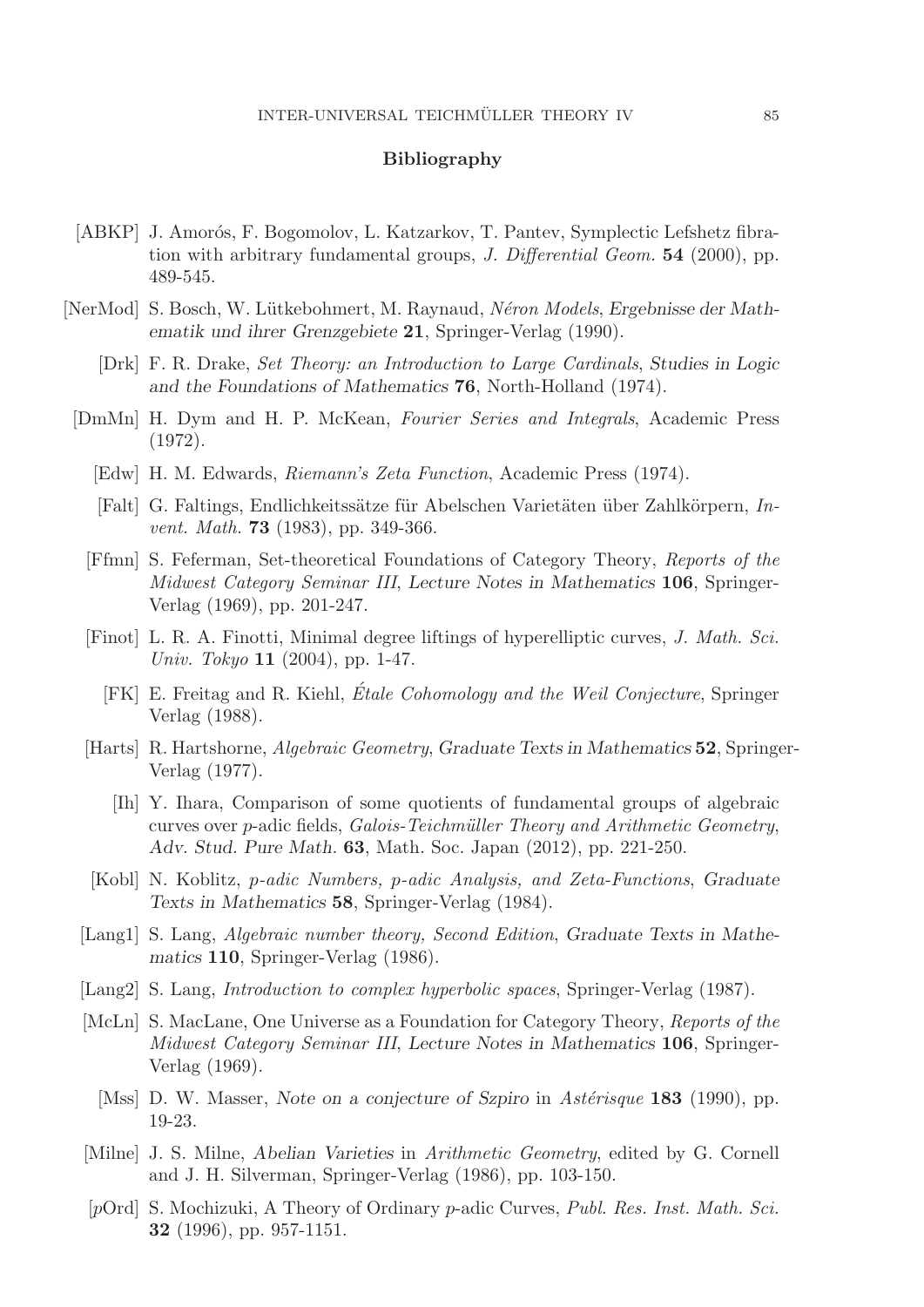- $[pTeich]$  S. Mochizuki, Foundations of p-adic Teichmüller Theory, AMS/IP Studies in Advanced Mathematics **11**, American Mathematical Society/International Press (1999).
- [InpTch] S. Mochizuki, An Introduction to p-adic Teichm¨uller Theory, *Cohomologies* p*-adiques et applications arithm´etiques I*, Ast´erisque **278** (2002), pp. 1-49.
	- [pGC] S. Mochizuki, The Local Pro-p Anabelian Geometry of Curves, Invent. Math. **138** (1999), pp. 319-423.
- [HASurI] S. Mochizuki, A Survey of the Hodge-Arakelov Theory of Elliptic Curves I, Arithmetic Fundamental Groups and Noncommutative Algebra, *Proceedings of Symposia in Pure Mathematics* **70**, American Mathematical Society (2002), pp. 533-569.
- [HASurII] S. Mochizuki, A Survey of the Hodge-Arakelov Theory of Elliptic Curves II, Algebraic Geometry 2000, Azumino, *Adv. Stud. Pure Math.* **36**, Math. Soc. Japan (2002), pp. 81-114.
- [CanLift] S. Mochizuki, The Absolute Anabelian Geometry of Canonical Curves, Kazuya Kato's fiftieth birthday, *Doc. Math. 2003, Extra Vol.*, pp. 609-640.
- [GeoAnbd] S. Mochizuki, The Geometry of Anabelioids, Publ. Res. Inst. Math. Sci. **40** (2004), pp. 819-881.
- [SemiAnbd] S. Mochizuki, Semi-graphs of Anabelioids, Publ. Res. Inst. Math. Sci. **42** (2006), pp. 221-322.
	- [Cusp] S. Mochizuki, Absolute anabelian cuspidalizations of proper hyperbolic curves, J. Math. Kyoto Univ. **47** (2007), pp. 451-539.
	- [FrdI] S. Mochizuki, The Geometry of Frobenioids I: The General Theory, Kyushu J. Math. **62** (2008), pp. 293-400.
	- [EtTh] S. Mochizuki, The Etale Theta Function and its Frobenioid-theoretic Manifes- ´ tations, Publ. Res. Inst. Math. Sci. **45** (2009), pp. 227-349.
	- [GenEll] S. Mochizuki, Arithmetic Elliptic Curves in General Position, Math. J. Okayama Univ. **52** (2010), pp. 1-28.
	- [AbsTopI] S. Mochizuki, Topics in Absolute Anabelian Geometry I: Generalities, J. Math. Sci. Univ. Tokyo **19** (2012), pp. 139-242.
- [AbsTopII] S. Mochizuki, Topics in Absolute Anabelian Geometry II: Decomposition Groups and Endomorphisms, J. Math. Sci. Univ. Tokyo **20** (2013), pp. 171-269.
- [AbsTopIII] S. Mochizuki, Topics in Absolute Anabelian Geometry III: Global Reconstruction Algorithms, J. Math. Sci. Univ. Tokyo **22** (2015), pp. 939-1156.
	- [IUTchI] S. Mochizuki, Inter-universal Teichm¨uller Theory I: Construction of Hodge Theaters, RIMS Preprint **1756** (August 2012), to appear in Publ. Res. Inst. Math. Sci.
	- [IUTchII] S. Mochizuki, Inter-universal Teichm¨uller Theory II: Hodge-Arakelov-theoretic Evaluation, RIMS Preprint **1757** (August 2012), to appear in Publ. Res. Inst. Math. Sci.